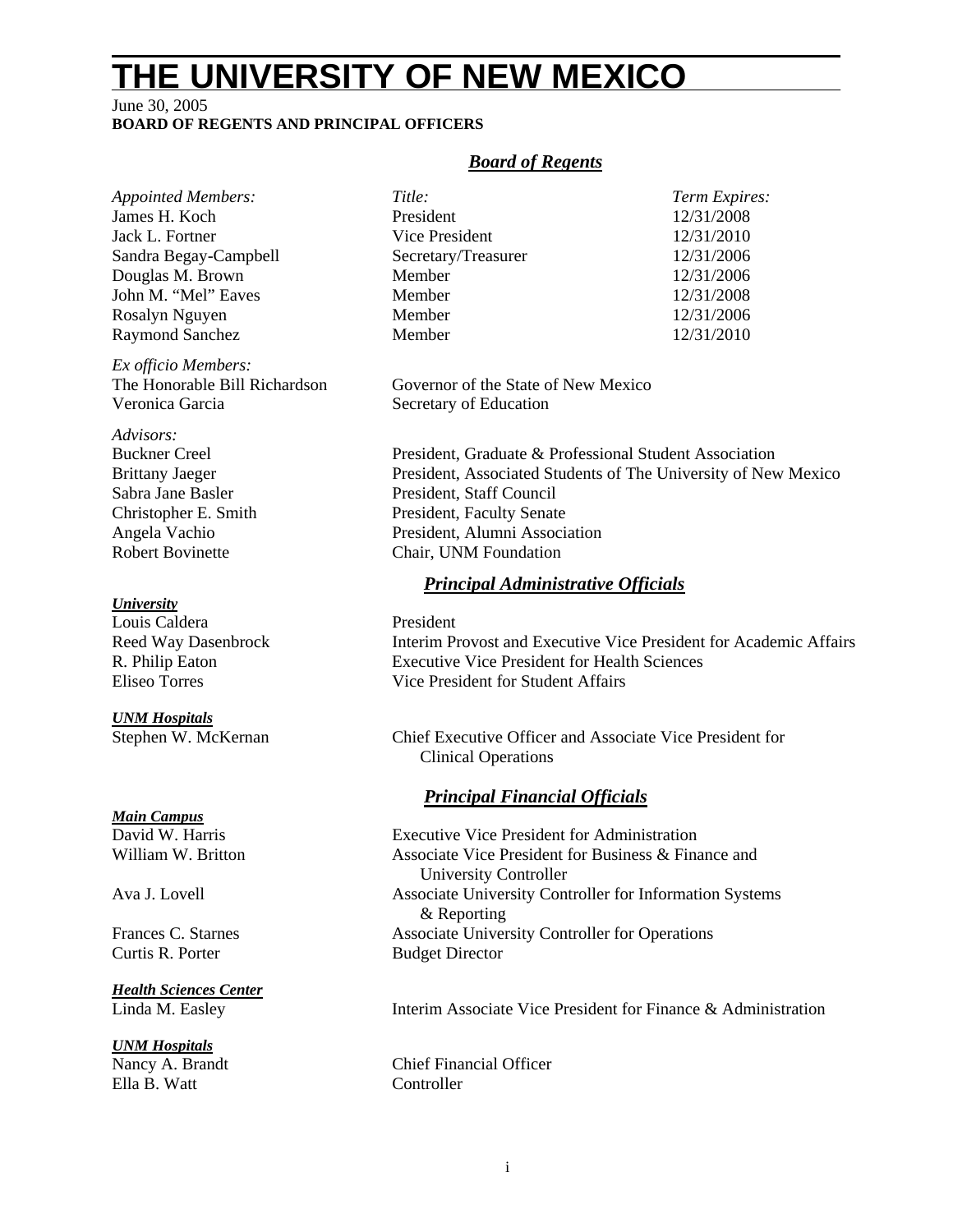June 30, 2005 **TABLE OF CONTENTS** 

| <b>FINANCIAL STATEMENTS</b>                                                                                                                                                                                                                                                                                                                                                 | <b>Exhibit</b>                     | Page                                                          |
|-----------------------------------------------------------------------------------------------------------------------------------------------------------------------------------------------------------------------------------------------------------------------------------------------------------------------------------------------------------------------------|------------------------------------|---------------------------------------------------------------|
| <b>Independent Auditors' Report</b><br>Management's Discussion and Analysis                                                                                                                                                                                                                                                                                                 |                                    | $iv - v$<br>$1 - 10$                                          |
| <b>BASIC FINANCIAL STATEMENTS</b>                                                                                                                                                                                                                                                                                                                                           |                                    |                                                               |
| <b>Statements of Net Assets</b><br>Statements of Revenues, Expenses and Changes in Net Assets<br><b>Statements of Cash Flows</b><br>Combining Statement of Net Assets - Discretely Presented Component Units 2005<br>Combining Statement of Net Assets - Discretely Presented Component Units 2004<br>Combining Statement of Revenues, Expenses and Changes in Net Assets - | A<br>B<br>$\overline{C}$<br>D<br>Е | $11 - 12$<br>$13 - 14$<br>$15 - 16$<br>$17 - 18$<br>$19 - 20$ |
| Discretely Presented Component Units 2005                                                                                                                                                                                                                                                                                                                                   | F                                  | $21 - 22$                                                     |
| Combining Statement of Revenues, Expenses and Changes in Net Assets -<br>Discretely Presented Component Units 2004<br>Notes to the Basic Financial Statements                                                                                                                                                                                                               | G                                  | $23 - 24$<br>$25 - 57$                                        |
| <b>SUPPLEMENTAL INFORMATION</b>                                                                                                                                                                                                                                                                                                                                             | <b>Schedule</b>                    |                                                               |
| <b>Budget Comparison</b><br>Schedule of Pledged Collateral                                                                                                                                                                                                                                                                                                                  | $1 - 5$<br>6                       | $59 - 63$<br>$65 - 66$                                        |
| <b>SINGLE AUDIT INFORMATION</b>                                                                                                                                                                                                                                                                                                                                             |                                    |                                                               |
| Schedule of Expenditures of Federal Awards<br>Notes to Schedule of Expenditures of Federal Awards<br>Independent Auditors' Report on Internal Control Over<br>Financial Reporting and on Compliance and Other Matters<br>Based on an Audit of Basic Financial Statements                                                                                                    | $\overline{7}$                     | 67 - 74<br>$75 - 88$                                          |
| Performed in Accordance With Government Auditing Standards<br>Independent Auditors' Report on Compliance With Requirements Applicable<br>to Each Major Program and on Internal Control Over Compliance in                                                                                                                                                                   |                                    | $89 - 90$                                                     |
| Accordance with OMB Circular A-133<br>Summary Schedule of Prior Audit Findings<br>Schedule of Findings and Questioned Costs                                                                                                                                                                                                                                                 |                                    | $91 - 92$<br>93<br>94 - 110                                   |
| <b>UNAUDITED INFORMATION</b>                                                                                                                                                                                                                                                                                                                                                |                                    |                                                               |
| Schedule of Pledged Revenues                                                                                                                                                                                                                                                                                                                                                | 8                                  | $111 - 112$                                                   |
| <b>EXIT CONFERENCE</b>                                                                                                                                                                                                                                                                                                                                                      |                                    | 113                                                           |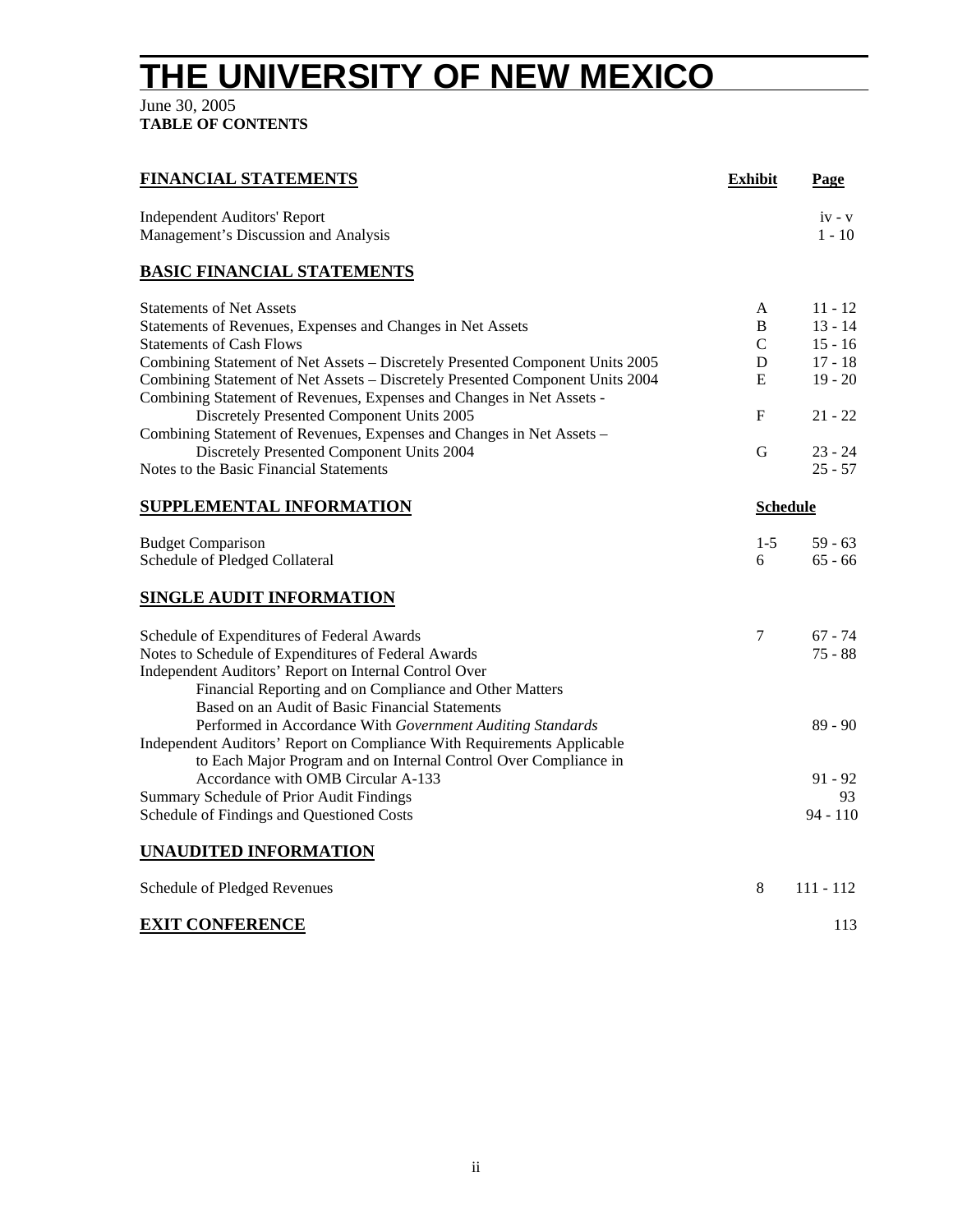**(THIS PAGE INTENTIONALLY LEFT BLANK)**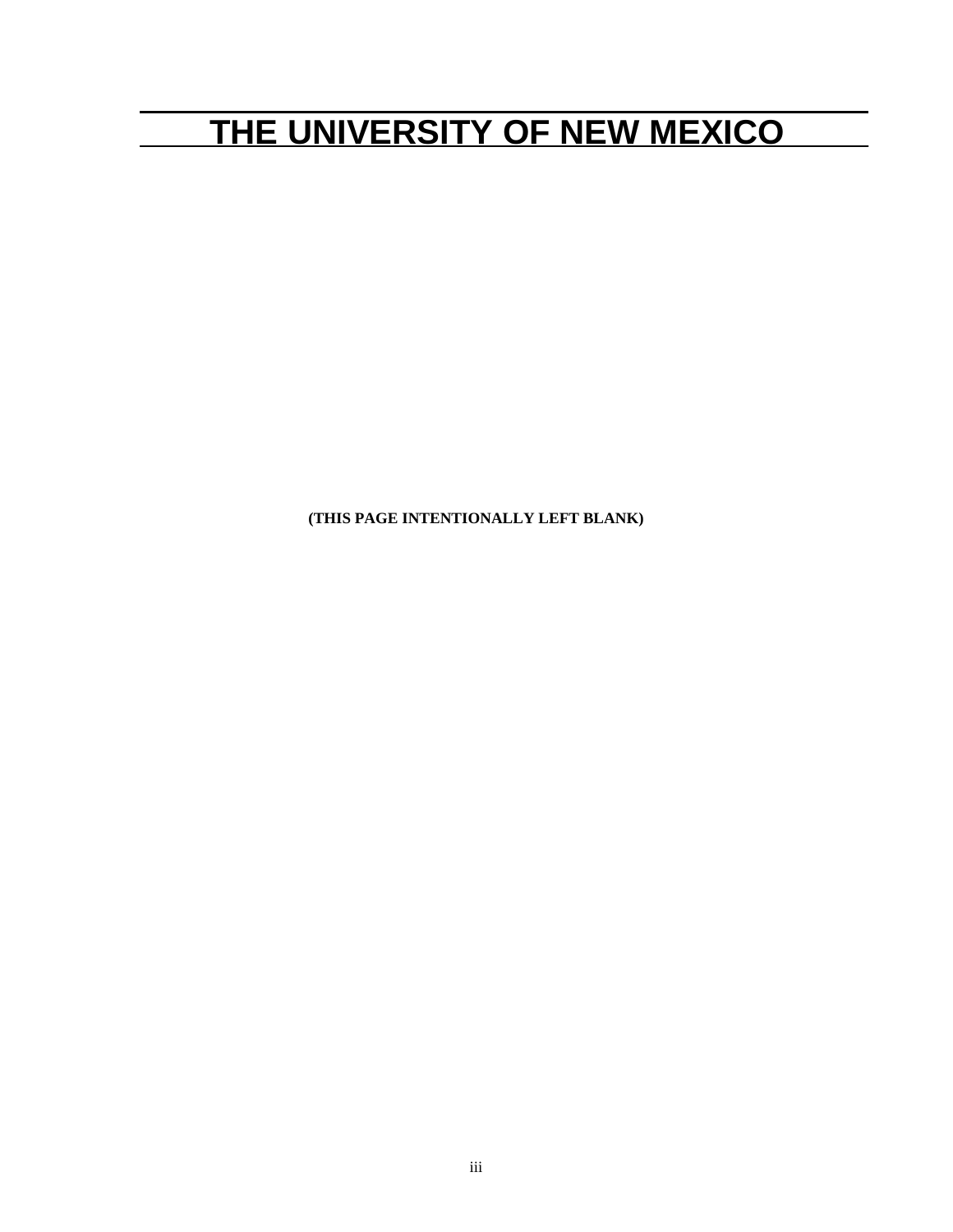# **NEFF + RICCI LLP**

CERTIFIED PUBLIC ACCOUNTANTS 6100 UPTOWN BLVD NE SUITE 400 ALBUQUERQUE, NM 87110

#### **Independent Auditors' Report**

Board of Regents University of New Mexico and Mr. Domingo Martinez, CGFM New Mexico State Auditor

We have audited the accompanying basic financial statements of the University of New Mexico (University) and its aggregate discretely presented component units as of and for the years ended June 30, 2005, as listed in the accompanying table of contents. We have also audited the budget comparison presented as supplemental information for the year ended June 30, 2005, as listed in the accompanying table of contents. These basic financial statements are the responsibility of the University's management. Our responsibility is to express opinions on these basic financial statements based on our audit. The basic financial statements of the University of New Mexico and its aggregate discretely presented component units for the year ended June 30, 2004, were audited by other auditors whose report dated September 24, 2004 expressed an unqualified opinion on those statements.

We conducted our audit in accordance with auditing standards generally accepted in the United States of America and the standards applicable to financial audits contained in *Government Auditing Standards* issued by the Comptroller General of the United States. Those standards require that we plan and perform the audit to obtain reasonable assurance about whether the financial statements are free of material misstatement. An audit includes examining on a test basis, evidence supporting the amounts and disclosures in the financial statements. An audit also includes assessing the accounting principles used and significant estimates made by management, as well as evaluating the overall financial statement presentation. We believe that our audit provides a reasonable basis for our opinions.

As discussed in Note 1, the financial statements of the University are intended to present the financial position and changes in financial position and cash flows, where applicable, of only that portion of the financial reporting entity of the business type activities information of the State of New Mexico that is attributable to the transactions of the University. They do not purport to, and do not present fairly the financial position of the State of New Mexico as of June 30, 2005, and the changes in financial position and its cash flows, where applicable, for the year then ended in conformity with accounting principles generally accepted in the United States of America.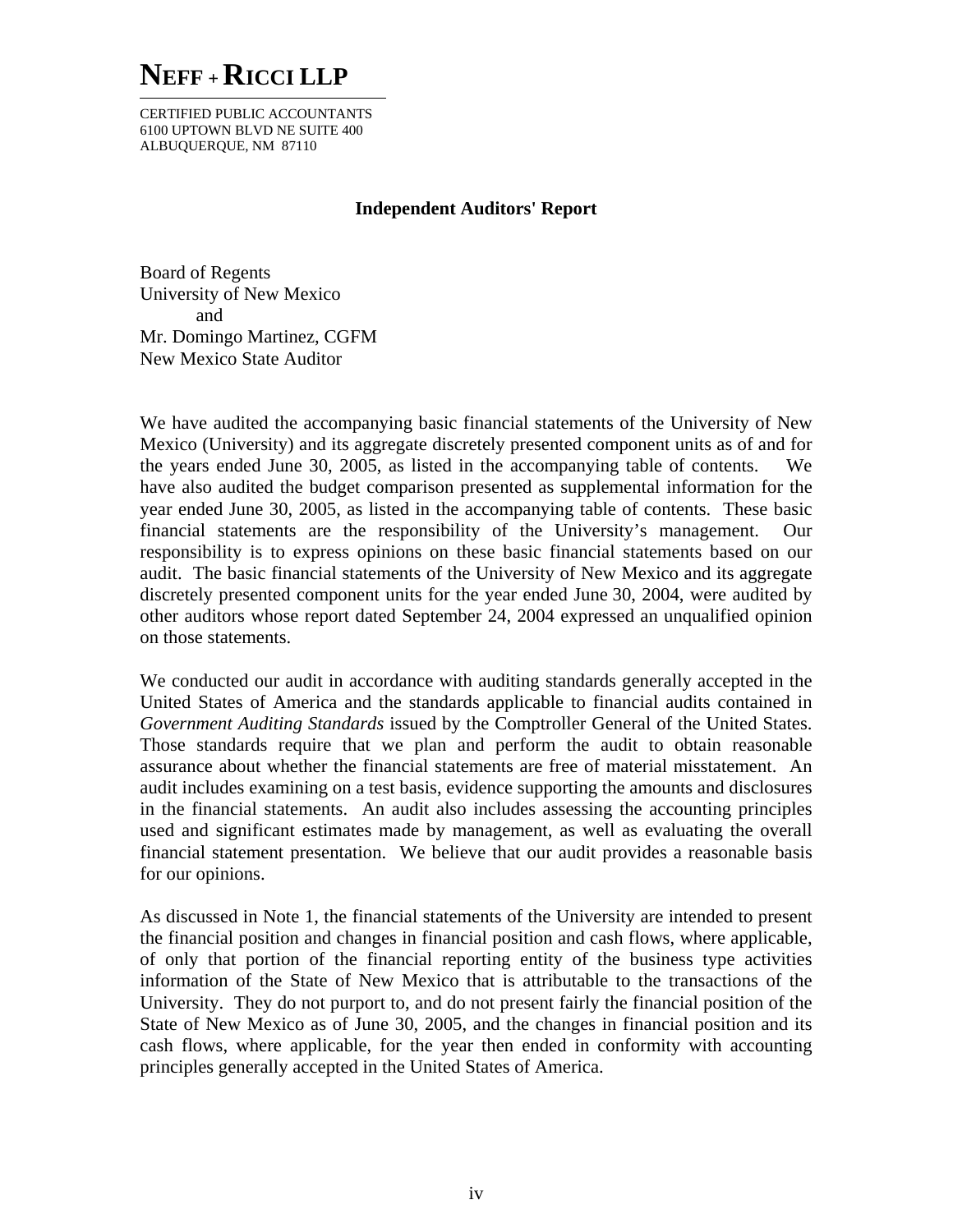Board of Regents University of New Mexico and Mr. Domingo Martinez, CGFM New Mexico State Auditor

In our opinion, the basic financial statements of the University referred to above present fairly, in all material respects, the respective financial position of the University and of its discretely presented component units as of June 30, 2005, and the respective changes in financial position and cash flows for the year then ended in conformity with accounting principles generally accepted in the United States of America. In addition, in our opinion, the financial statements referred to above present fairly, in all material respects the respective budgetary comparison for the year then ended in conformity with accounting principles generally accepted in the United States of America.

In accordance with *Government Auditing Standards*, we have also issued our report dated September 23, 2005, on our consideration of the University's internal control over financial reporting and our tests of its compliance with certain provisions of laws, regulations contracts, grant agreements and other matters. The purpose of that report is to describe the scope of our testing of internal control over financial reporting and compliance and the results of that testing, and not to provide an opinion on the internal control over financial reporting or on compliance. That report is an integral part of an audit performed in accordance with *Government Audit Standards* and should be considered in assessing the results of our audit.

Management's Discussion and Analysis is not a required part of the basic financial statements but is supplementary information required by accounting principles generally accepted in the United States of America. We have applied certain limited procedures, which consisted principally of inquiries of management regarding the methods of measurement and presentation of the required supplementary information. However, we did not audit the information and express no opinion on it.

Our audit was conducted for the purpose of forming opinions on the financial statements that collectively comprise the University's basic financial statements. The accompanying Schedule of Expenditures of Federal Awards (Schedule 7) is presented for purposes of additional analysis as required by US Office of Management and Budget Circular A-133, *Audits of States, Local Governments, and Not-for-Profit Organizations,* and is not a required part of the basic financial statements. In addition, the Schedule of Pledged Collateral (Schedule 6) and the Schedule of Pledged Revenue (Schedule 8) are presented for purposes of additional analysis and are not a required part of the basic financial statements. The Schedule of Expenditures of Federal Awards and the Schedule of Pledged Collateral have been subjected to the auditing procedures applied in the audit of the basic financial statements and, in our opinion, are fairly stated in all material respects in relation to the basic financial statements taken as a whole. The Schedule of Pledged Revenue has not been subjected to the auditing procedures applied in the audit of the basic financial statements and, accordingly, we express no opinion on it.

Neff + Ricci LLP

Albuquerque, New Mexico September 23, 2005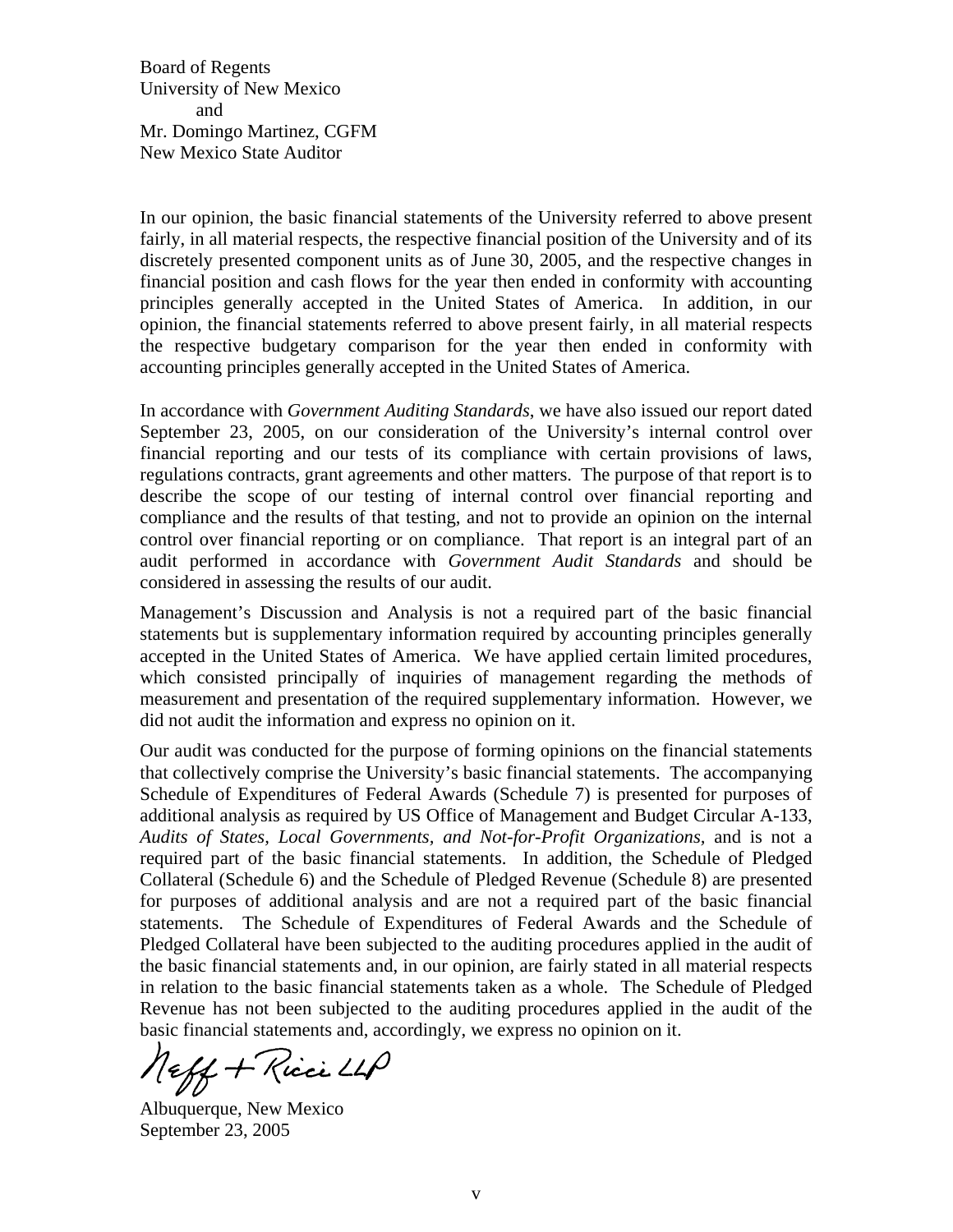MANAGEMENT'S DISCUSSION AND ANALYSIS Year Ended June 30, 2005

The following discussion and analysis provides an overview of the financial position and activities of The University of New Mexico (University or UNM) as of and for the years ended June 30, 2005, 2004, and 2003. This discussion should be read in conjunction with the accompanying financial statements and notes. Management has prepared the basic financial statements and the related note disclosures along with this discussion and analysis. As such, the basic financial statements, notes and this discussion are the responsibility of University management.

This Management's Discussion and Analysis (MD&A) includes comparative financial information for fiscal years 2005, 2004, and 2003.

### **Using the Basic Financial Statements**

The Statement of Net Assets presents the assets, liabilities and net assets of the University as of the end of the fiscal year. The Statement of Net Assets is a point-in-time financial statement, the purpose of which is to give the readers of the financial statements a fiscal snapshot of the University. The statement presents end-of-year data concerning assets (current and non-current), liabilities (current and noncurrent), and net assets (assets minus liabilities).

Changes in total net assets as presented on the Statement of Net Assets are based on the activity presented in the Statement of Revenues, Expenses and Changes in Net Assets. This statement begins with a presentation of the *operating* revenues received by the institution. Operating revenues are defined by Governmental Accounting Standards as revenues arising from an exchange (earned) transaction. In a public university, such as UNM, income from state government appropriations, although not earned, are heavily relied upon to pay operating expenses for almost all instruction and general programs. **However, Governmental Accounting Standards defines state appropriation income as non-operating revenue, causing the presentation of a large operating loss on the first page of the Statement of Revenues, Expenses, and Changes in Net Assets. The operating loss is offset by** *non-operating* **revenues in the next section of this statement, Non-operating Revenues (Expenses).** 

The final statement presented is the Statement of Cash Flows. The Statement of Cash Flows presents the inflows and outflows of cash, summarized by operating, capital, financing and investing activities. The statement is prepared using the direct method of cash flows, and as such, presents gross rather than net, amounts for the year's activities.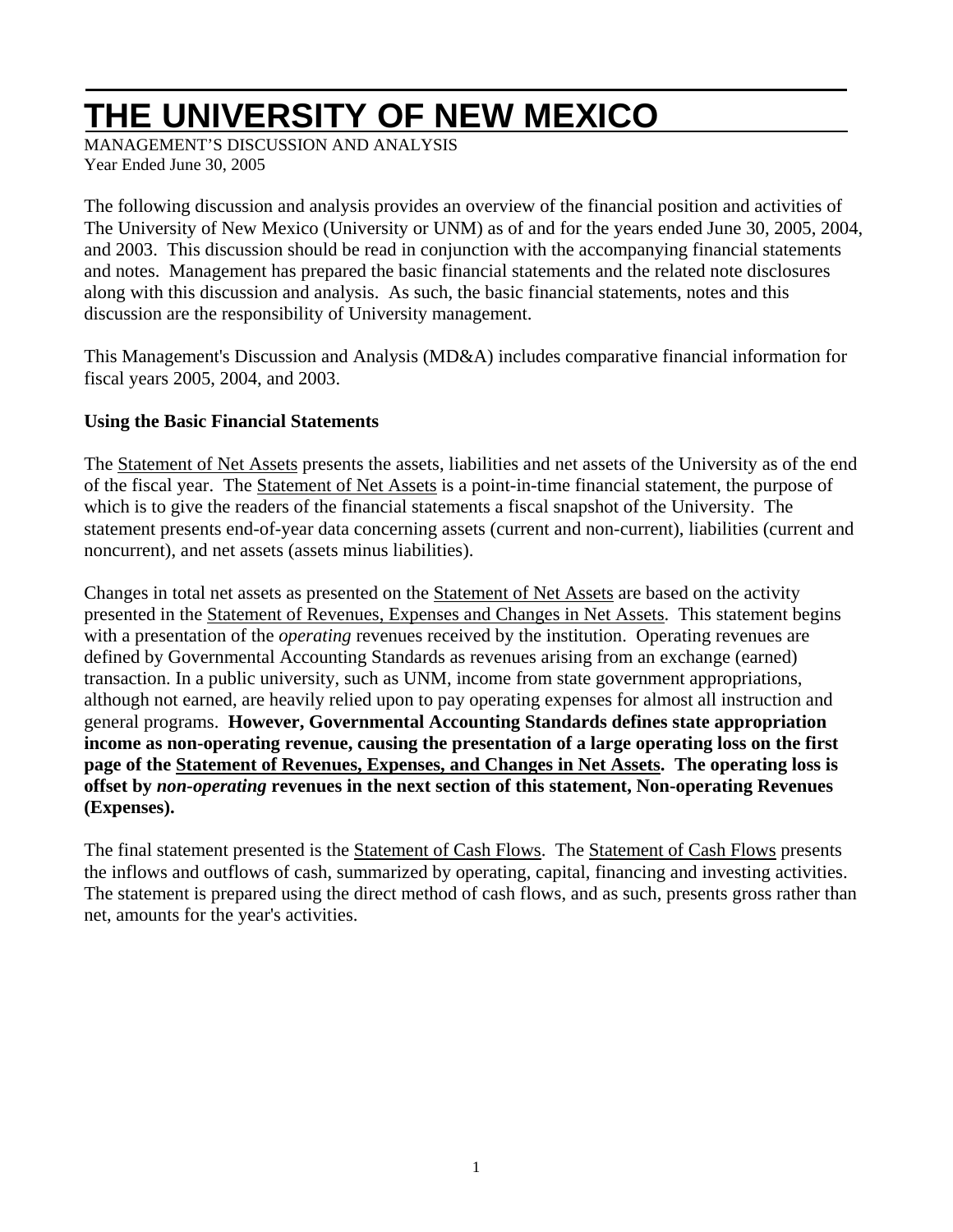#### **NET ASSETS AND REVENUES, EXPENSES AND CHANGES IN NET ASSETS**

#### **The University of New Mexico Condensed Summary of Net Assets As of June 30**

| <b>ASSETS</b><br>Current assets<br>Capital assets, net<br>Non-current assets<br>Total assets                           | \$           | 2005<br>356, 147, 467<br>685,059,421<br>499,323,049<br>.540,529,937    | \$<br>S.      | 2004<br>328,536,013<br>619,744,846<br>350,324,939<br>1,298,605,798 | <sup>\$</sup> | 2003<br>380,718,392<br>553,771,150<br>308,855,847<br>\$1,243,345,389 |
|------------------------------------------------------------------------------------------------------------------------|--------------|------------------------------------------------------------------------|---------------|--------------------------------------------------------------------|---------------|----------------------------------------------------------------------|
| <b>LIABILITIES</b><br><b>Current liabilities</b><br>Non-current liabilities<br><b>Total liabilities</b>                | \$           | 2005<br>175,835,553<br>442,218,767<br>618,054,320                      | <sup>\$</sup> | 2004<br>149,843,367<br>256,058,129<br>405,901,496                  | \$.           | 2003<br>139,433,102<br>258,932,388<br>398,365,490                    |
| <b>NET ASSETS</b><br>Invested in capital assets, net of related debt<br>Restricted<br>Unrestricted<br>Total net assets | $\mathbb{S}$ | 2005<br>337,266,626 \$<br>322,679,171<br>262,529,820<br>922,475,617 \$ |               | 2004<br>399, 373, 814<br>253,871,236<br>239,459,252<br>892,704,302 | <sup>\$</sup> | 2003<br>368,459,652<br>234,836,273<br>241,683,974<br>844,979,899     |

#### **Current Assets and Liabilities**

Current assets include cash and other assets that are deemed to be consumed or convertible to cash within one year. The most significant current assets of the University are cash and cash equivalents and short-term investments consisting of certificates of deposit, U.S. Treasury Bills and other governmentbacked securities totaling \$171.9 million, \$176.6 million and \$226.3 million as of June 30, 2005, 2004, and 2003 respectively.

Current liabilities are generally defined as amounts due within one year, and include accounts payable, payroll accruals, and accrued compensated absences. The 17.3% increase in current liabilities for the year ended June 30, 2005 is due to an increase in the third-party payor settlements, the payable for the construction of the Children's Hospital Critical Care Pavilion for the Hospital, and accounts payable for the University.

At June 30, 2005, the University's current ratio, the amount of current assets (\$356.1 million) available to cover current liabilities (\$175.8 million), was 2.03 to 1. At June 30, 2004, the University's current ratio, the amount of current assets (\$328.5 million) available to cover current liabilities (\$149.8 million), was 2.19 to 1. At June 30, 2003, the University's current ratio, the amount of current assets (\$380.7 million) available to cover current liabilities (\$139.4 million), was 2.73 to 1.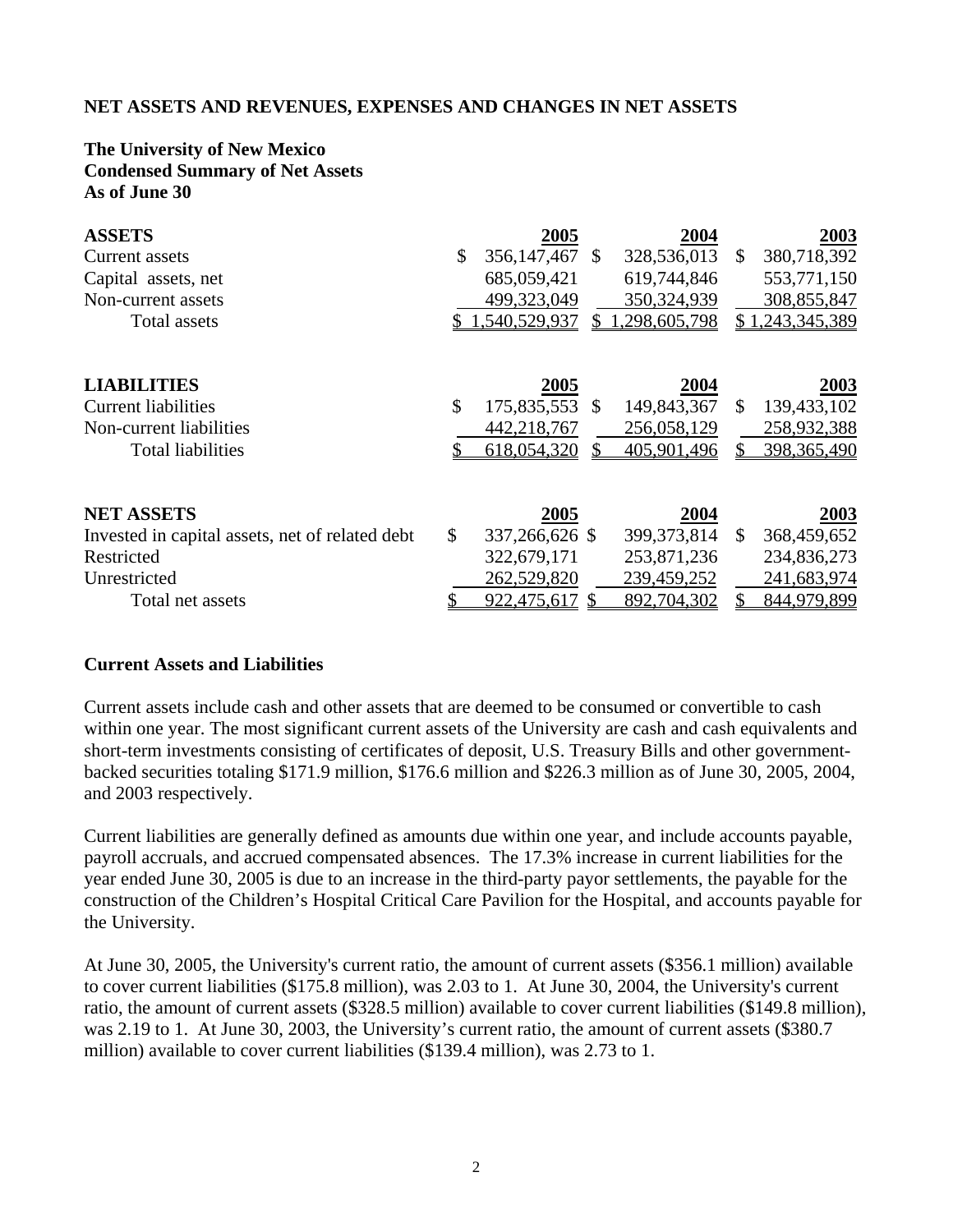### **Capital and Debt Activity**

Capital assets are the largest category of non-current assets, and are shown net of accumulated depreciation, at \$685.1 million and \$619.7 million as of June 30, 2005 and 2004, respectively.

UNM's long-term debt, bonds payable, totaled \$427.0 million and \$240.9 million at June 30, 2005 and 2004, respectively. The Hospital sold \$196.7 million in revenue bonds during fiscal year 2005, which included a bond premium of \$4.4 million. The bonds were issued by the Regents for the purpose of providing monies which will be used to provide funds for: 1) the acquisition, construction and equipping of the Children's Hospital and Critical Care Pavilion (CHCCP) located adjacent to the Hospital's existing facilities, 2) funding the Debt Service Reserve Fund and 3) the payment of certain costs of issuance related to the bonds. This project consists of a seven-floor, 476,555 square foot addition to the main Hospital facilities. The University sold just over \$11 million in revenue bonds during fiscal year 2004. These bond proceeds were used solely for the purpose of acquiring one building from the component unit, Science & Technology Corp.

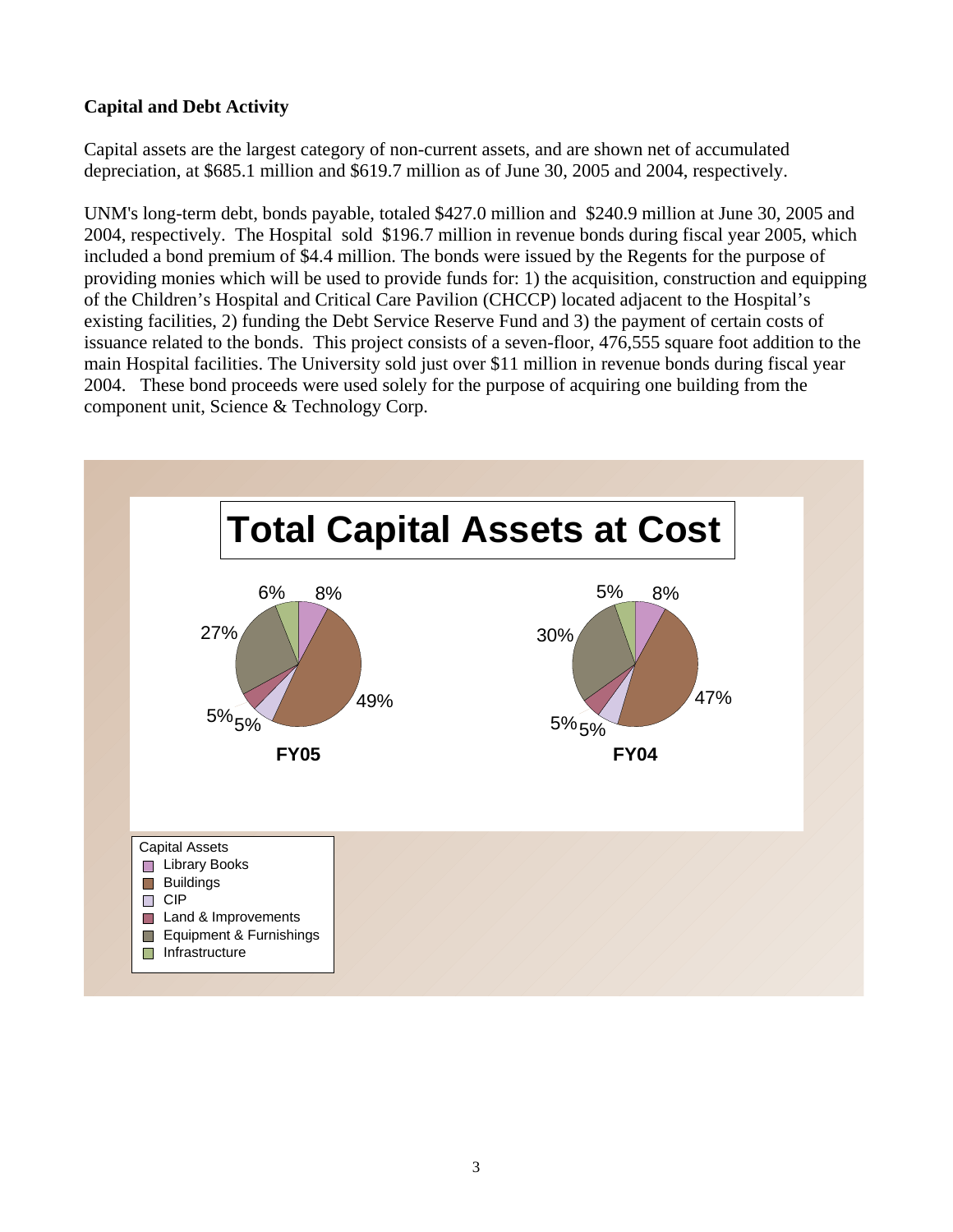Infrastructure assets are defined as long-lived capital assets that normally can be preserved for a significantly greater number of years than most capital assets and that normally are stationary in nature. Examples of University infrastructure assets include domestic water systems, conduit and cabling systems, and the telecommunications systems. The following chart shows a breakdown of infrastructure assets at UNM.



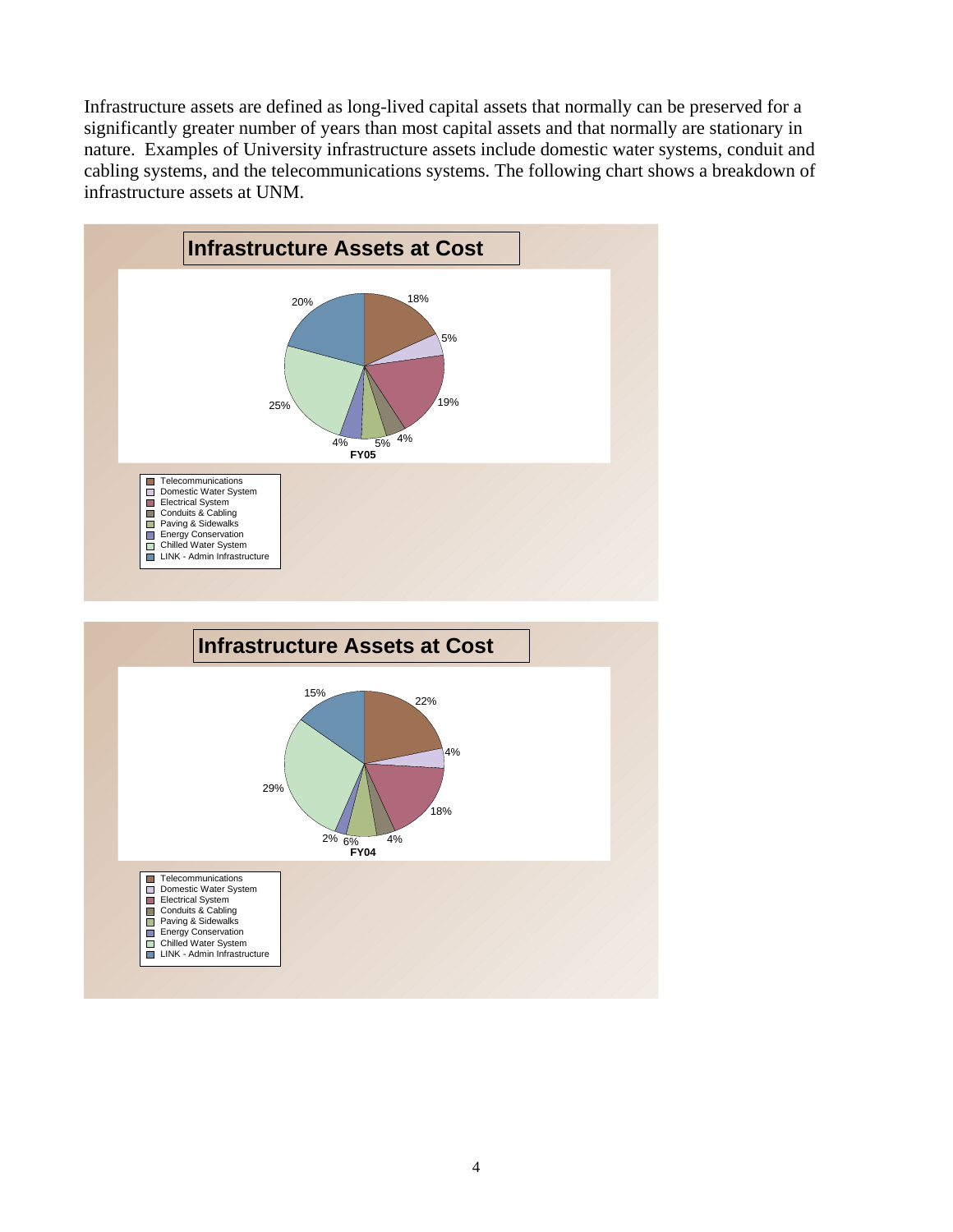## **Condensed Summary of Revenues, Expenses and Changes in Net Assets For the years ended June 30**

## **OPERATING REVENUES BY MAJOR SOURCE**

|                          | 2005             | 2004             | 2003          |
|--------------------------|------------------|------------------|---------------|
| Tuition and fees         | 81,391,085<br>S. | 70,982,097<br>S. | 65,423,326    |
| Grants and contracts     | 274, 217, 939    | 260,969,370      | 248,299,930   |
| Clinical operations      | 267,489,755      | 252,098,404      | 221,982,704   |
| Patient services, net    | 98,661,956       | 96,799,689       | 96,180,772    |
| Sales and services       | 92,795,507       | 88,051,718       | 73,246,996    |
| Other operating revenues | 3,044,241        | 4,497,634        | 3,170,545     |
| Total operating revenues | \$817,600,483    | \$773,398,912    | \$708,304,273 |

## **OPERATING EXPENSES BY MAJOR FUNCTION**

|                            | 2005              |   | 2004            | 2003            |
|----------------------------|-------------------|---|-----------------|-----------------|
| Instruction                | \$<br>190,210,713 | S | 183, 114, 756   | \$174,815,755   |
| Research                   | 129,066,131       |   | 140,524,553     | 130,516,210     |
| Public service             | 200,134,495       |   | 202,162,136     | 188,827,503     |
| Academic support           | 35,404,185        |   | 31,035,954      | 30,997,321      |
| Student services           | 19,772,727        |   | 19,037,246      | 17,505,187      |
| Institutional support      | 47,429,109        |   | 33,024,150      | 32,681,595      |
| Operations of plant        | 101,065,244       |   | 89,013,358      | 81,579,460      |
| Student aid and activities | 37,423,957        |   | 37, 369, 531    | 34,816,900      |
| Intercollegiate athletics  | 22,902,131        |   | 20,241,058      | 19,011,259      |
| Auxiliary enterprises      | 50,140,013        |   | 49,089,959      | 45,800,911      |
| Other operating expenses   | 8,916,205         |   | 1,626,056       | 1,340,630       |
| Clinical operations        | 337,943,748       |   | 321,143,416     | 286,075,085     |
| Total operating expenses   | \$1,180,408,658   |   | \$1,127,382,173 | \$1,043,967,816 |

### **NON-OPERATING REVENUES (EXPENSES)**

|                                          | 2005              | 2004                        | 2003                |
|------------------------------------------|-------------------|-----------------------------|---------------------|
| Appropriations                           | 255,088,365<br>\$ | 250,765,002<br>\$           | 238, 182, 179<br>\$ |
| Gifts                                    | 15,050,574        | 18,815,821                  | 18,452,439          |
| Clinical operations                      | 75,124,711        | 80,370,698                  | 67,863,068          |
| Investment income                        | 34,988,450        | 43,998,866                  | 18,169,216          |
| Capital gifts, grants and appropriations | 17,770,252        | 16,964,264                  | 15,783,915          |
| Other non-operating expenses             | (5,442,862)       | (9,321,987)                 | (8, 440, 828)       |
| Net non-operating revenues               | \$392,579,490     | 401,592,664<br>\$           | \$350,009,989       |
| Income before other revenues, expenses,  |                   |                             |                     |
| gains and losses                         | 29,771,315<br>\$  | $\mathcal{S}$<br>47,609,403 | \$<br>14,346,446    |
| Additions to permanent endowments        |                   | 115,000                     | 443,665             |
| Special item - gain on sale of land      |                   |                             | 24,828,563          |
| Total increase in net assets             | 29,771,315<br>S.  | 47,724,403<br>S.            | 39,618,674<br>\$    |
| Net assets at beginning of year          | \$892,704,302     | \$844,979,899               | 805, 361, 225<br>S. |
| Net assets at end of year                | \$922,475,617     | 892,704,302<br>\$           | 844,979,899         |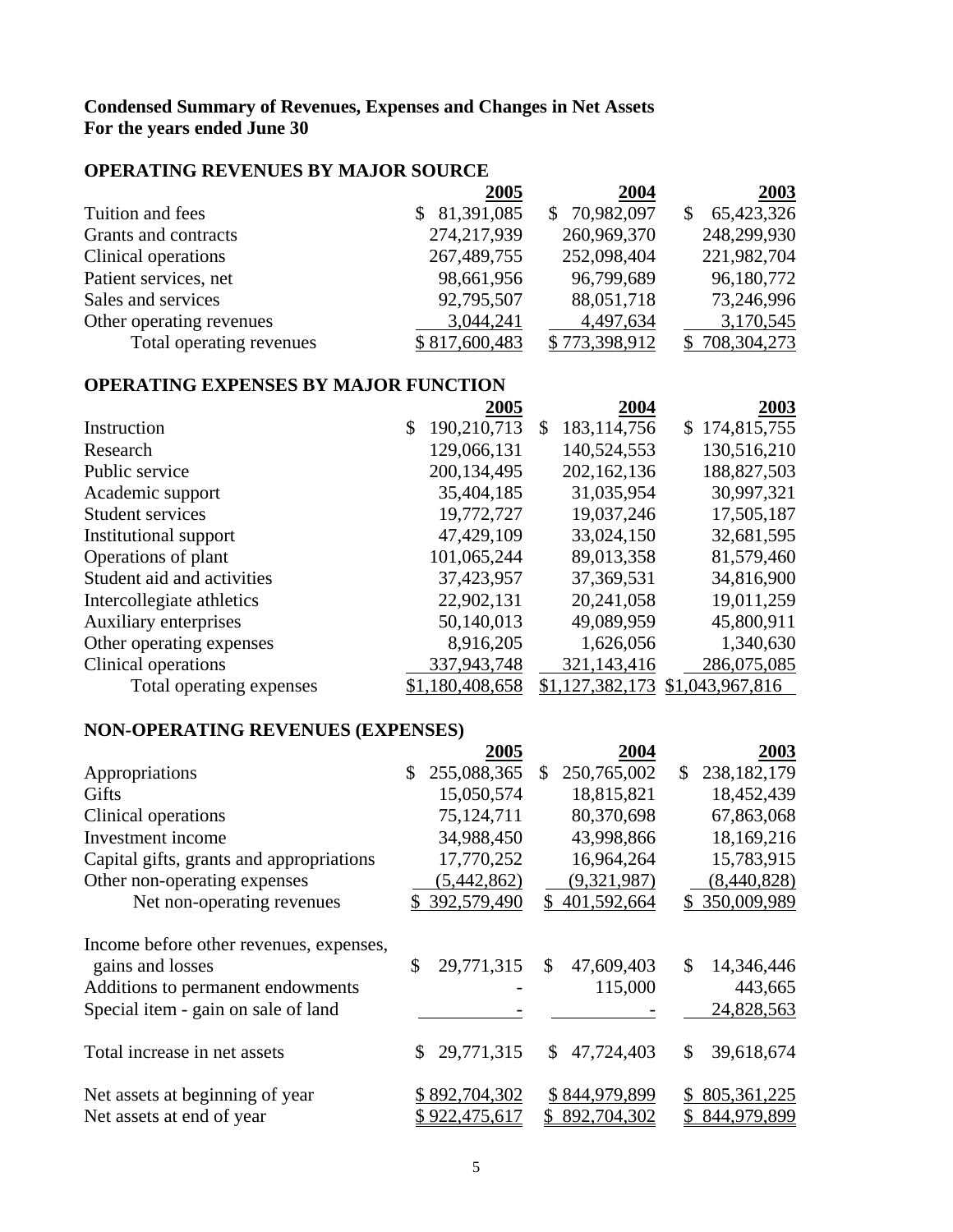#### **Revenues and Expenses**

The presentation of revenues in the GASB reporting model requires that we exclude state and local appropriation income, 24% of total revenues for fiscal year 2005, 24% of total revenues for fiscal year 2004, and 25% for 2003, when calculating the financial results of operations. This presentation method results in an "operating loss". The operating loss is offset by "Non-operating Revenues (Expenses)" to arrive at an actual result of operations amount. The definition of "non-operating revenues" revolves around the concept of exchange versus non-exchange transactions. State and local appropriations, along with the Bernalillo County Mill Levy, are considered revenues from non-exchange transactions because they do not involve an exchange of value for value. Conversely, tuition income is defined as "operating revenue" since a student pays tuition (value) to receive an education (value). Other non-operating revenues are gifts and income from investing and capital activities.

Although State of New Mexico appropriations are considered non-operating revenues in the basic financial statements, the University uses these funds to support all instruction and general programs. The following chart depicts operating revenues (with state and local appropriations) by source (some categories have been combined).

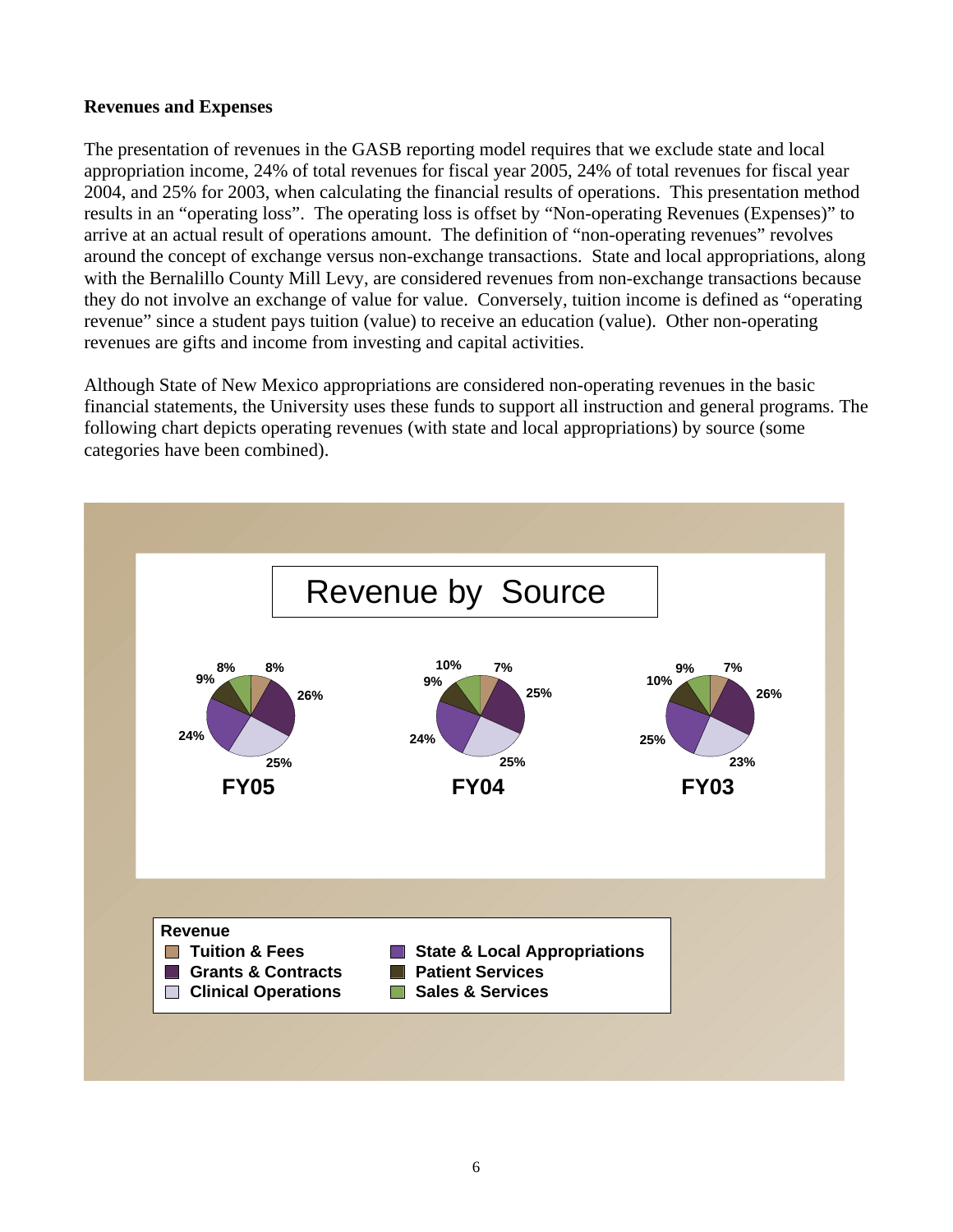The changes in operating revenues for the University over the fiscal years of 2003, 2004, and 2005 show increases of 9.2% for 2004 over 2003 and 5.7% for 2005 over 2004. Additional enrollment and tuition rate increases in academic functions of the University are:

|                                      | Fall 2004 | Fall 2003 | Fall 2002 |
|--------------------------------------|-----------|-----------|-----------|
| Enrollment increase                  | 2.1%      | 5.5%      | 5.9%      |
| Tuition rate increases               | 12.8%     | 4.5%      | 4.7%      |
| Peer institutions avg. rate increase | 12.6%     | 15.3%     | 10.5%     |

The net non-operating revenues decrease of 2.6% and an increase of 14.7% for the years ended 2005 and 2004, respectively, are primarily driven by investment income from endowments. UNM has experienced investment rebound since market downturn in 2002.

The GASB reporting model allows public universities to present operating expenses in either a functional or natural format. UNM chose to present expenses on the Statement of Revenues, Expenses and Changes in Net Assets by the major functions of the University. The chart below shows the distribution of operating expenses by functional category (smaller categories have been combined).

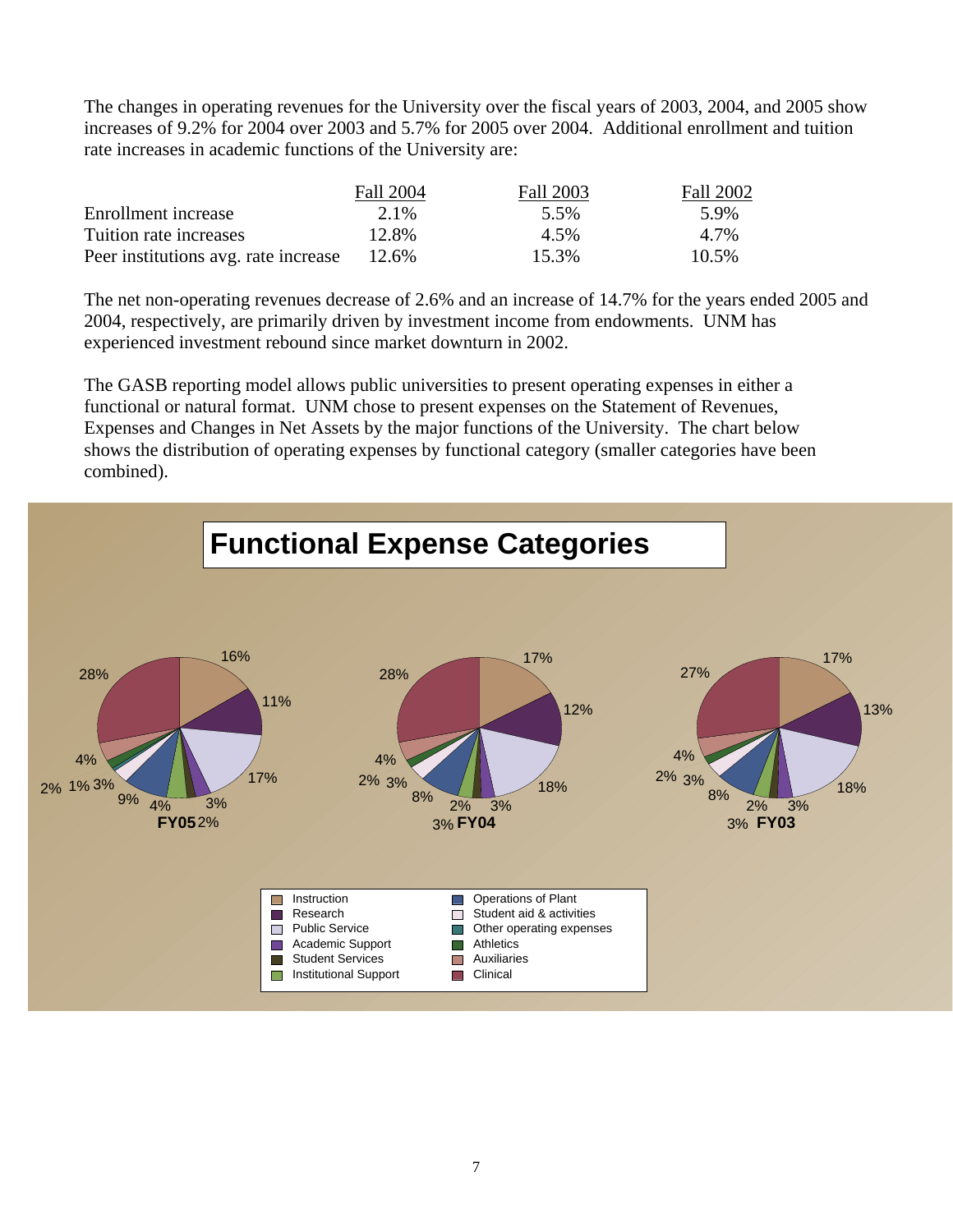The charts below show total expenses by natural category (excluding clinical operations and component units) for the years ended June 30, 2005, 2004, and 2003.

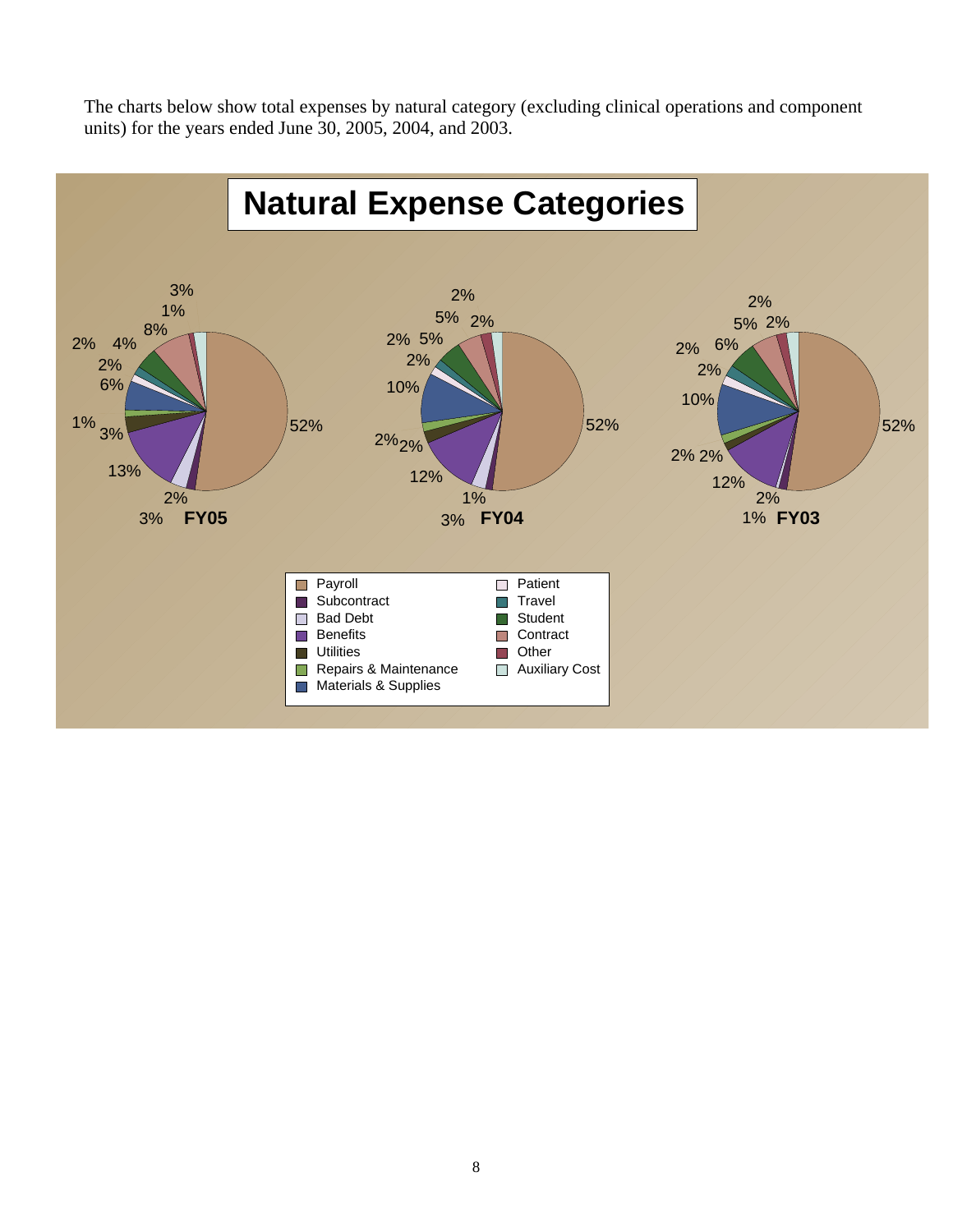#### **Change in Net Assets**

The University's total change in net assets showed a net increase for 2005 and 2004. Total net assets (assets minus liabilities) are classified by the University's ability to use these assets to meet operating needs. Net assets that are restricted as to their use by sponsoring agencies, donors or other non-UNM entities are classified as either, "non-expendable" or "expendable". Restricted nonexpendable net assets are true endowments and State Land and Permanent Fund assets. Restricted expendable net assets are those generated by contracts or grants, gifts, and assets required to be set aside for debt service. The restricted net assets are further classified in general terms as to the function for which they must be used. Unrestricted net assets may be used to meet all operating needs of the University. The chart below shows the change in net assets by category for the fiscal years ended June 30, 2005 and 2004.

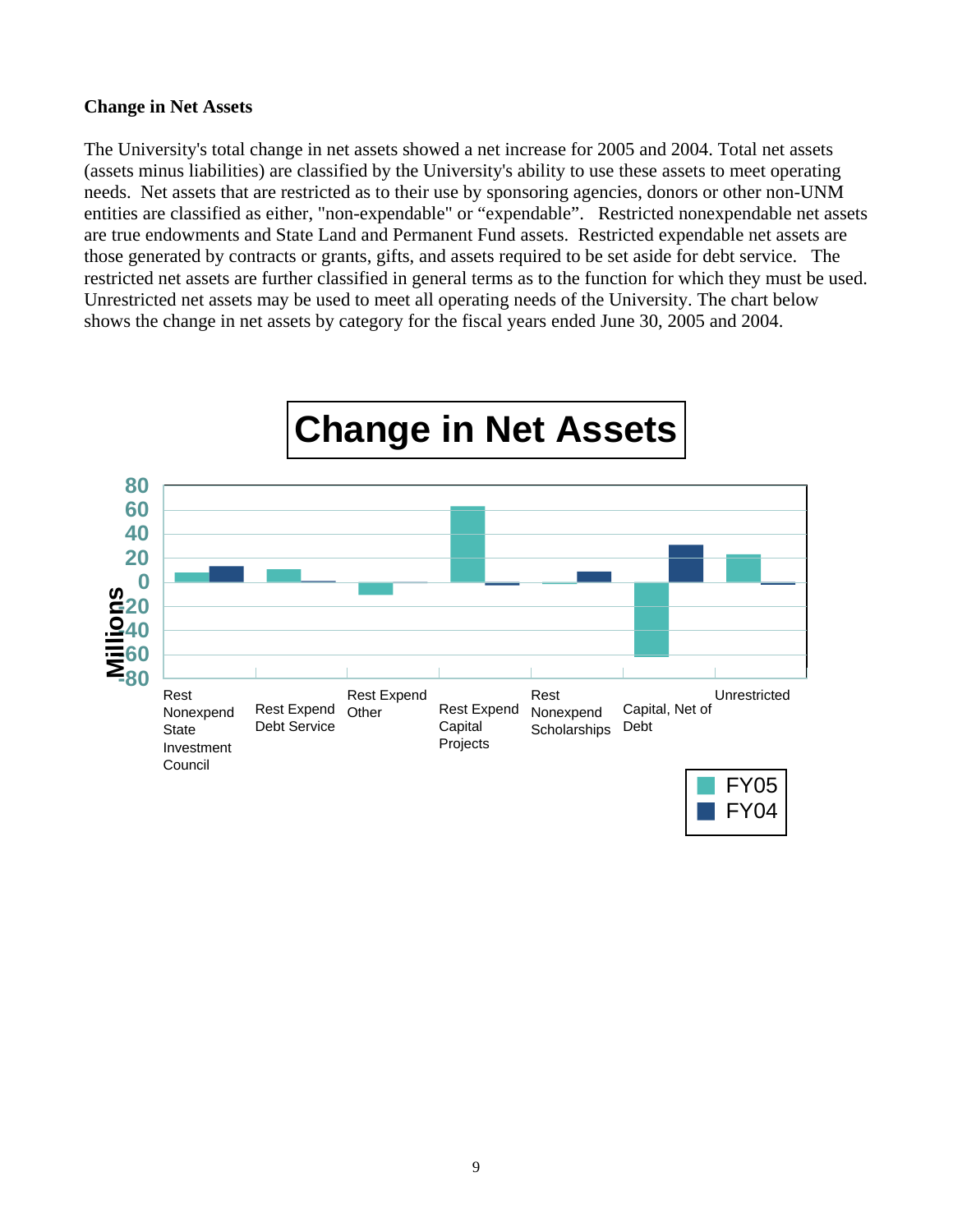### **Factors Impacting Future Periods**

The web-based management information system, SungardSCT Banner, continues to move toward complete implementation. The Finance module was implemented in July, 2004. The Financial Aid module and the Student/Academic (STAC) module will be implemented incrementally, with full implementation by December, 2006. The Human Resources/Payroll module will also be fully implemented by December, 2006. All modules have been purchased. The enterprise-wide system, including peripheral products, is expected to cost in excess of \$60 million over five years. The software cost associated with this system will be capitalized upon completion of implementation for each module, and depreciated over the estimated useful life of the system.

#### **Requests for Additional Financial Information**

This financial report is designed to provide the executive and legislative branches of the State of New Mexico, the public, the University's retailers and vendors and other interested parties with a general overview of the financial position as of June 30, 2005 and 2004, and the results of its operations, cash flows, and variances from the budgets for the years then ended for the University of New Mexico.

If you have any questions about this report or need additional financial information, contact the University of New Mexico, Controller's Office, Room 251, Scholes Hall, MSC 05 3420, Albuquerque, New Mexico 87131-3011.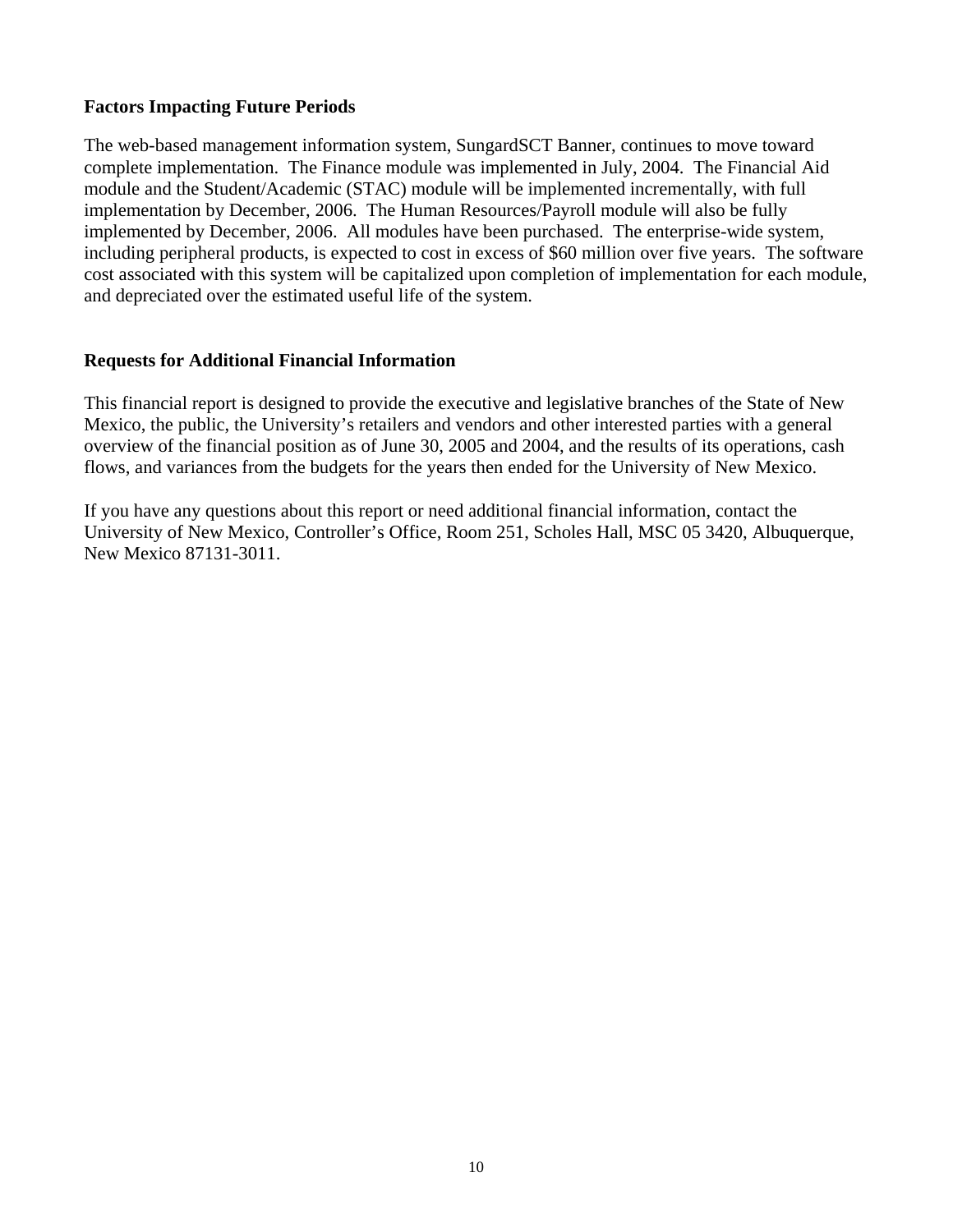BASIC FINANCIAL STATEMENTS

#### Statements of Net Assets as of June 30, 2005 and 2004

|                                               |              | PRIMARY INSTITUTION |              |               | <b>COMPONENT UNITS</b> |             |              |             |  |
|-----------------------------------------------|--------------|---------------------|--------------|---------------|------------------------|-------------|--------------|-------------|--|
|                                               |              | 2005                |              | 2004          |                        | 2005        |              | 2004        |  |
| <b>ASSETS</b>                                 |              |                     |              |               |                        |             |              |             |  |
| Current assets                                |              |                     |              |               |                        |             |              |             |  |
| Cash and cash equivalents (note 3)            | \$           | 31,449,527          | \$           | 53,513,429    | $\mathbb{S}$           | 37,790,514  | S            | 30,775,671  |  |
| Short-term investments (note 3)               |              | 140,436,796         |              | 123,104,480   |                        | 4,087,635   |              | 3,782,304   |  |
| Accounts receivable, net (note 4)             |              | 75,640,052          |              | 64,149,959    |                        | 1,056,152   |              | 803,979     |  |
| Patient receivables, net (note 4)             |              | 50,251,039          |              | 48,504,081    |                        | 9,015,631   |              | 9,307,482   |  |
| Notes receivable, net (note 5)                |              | 4,589,046           |              | 2,114,227     |                        |             |              |             |  |
| Due from component units                      |              | 19,490,372          |              | 4,990,795     |                        |             |              |             |  |
| Estimated third-party payor settlements       |              | 10,652,305          |              | 12,622,018    |                        |             |              |             |  |
| Other receivables, net (note 4)               |              | 1,208,734           |              | 2,415,029     |                        | 513,155     |              | 725,869     |  |
| Inventories                                   |              | 11,573,149          |              | 10,612,041    |                        | 25,576      |              | 14,572      |  |
| Due from The University of New Mexico         |              |                     |              |               |                        |             |              | 162,390     |  |
| Other current assets                          |              | 10,856,447          |              | 6,509,954     |                        | 53,282      |              | 22,149      |  |
| Total current assets                          | $\mathbb{S}$ | 356, 147, 467       | $\mathbb{S}$ | 328,536,013   | $\mathbf S$            | 52,541,945  | $\mathbf S$  | 45,594,416  |  |
| Non-current assets                            |              |                     |              |               |                        |             |              |             |  |
| Notes receivable - non-current (note 5)       | \$           | 12,428,418          | \$           | 13,788,840    | \$                     |             | \$           |             |  |
| State Investment Council (note 3)             |              | 137, 263, 173       |              | 129,386,581   |                        |             |              |             |  |
| Deferred bond issuance costs                  |              | 7,319,918           |              |               |                        |             |              |             |  |
| Investments (note 3)                          |              | 336,381,461         |              | 189,784,825   |                        | 78,387,083  |              | 69,638,458  |  |
| Due from The University of New Mexico         |              |                     |              |               |                        | 21.646      |              |             |  |
| Due from component units                      |              |                     |              | 11,432,449    |                        |             |              |             |  |
| Other non-current assets                      |              | 5,930,079           |              | 5,932,244     |                        | 6,454,246   |              | 4,066,600   |  |
| Capital assets, net (note 6)                  |              | 685,059,421         |              | 619,744,846   |                        | 889,696     |              | 1,184,379   |  |
| Total non-current assets                      |              | 1,184,382,470       | \$           | 970,069,785   | \$                     | 85,752,671  | \$           | 74,889,437  |  |
| Total assets                                  |              | 1,540,529,937       | \$           | 1,298,605,798 | \$                     | 138,294,616 | $\$$         | 120,483,853 |  |
| <b>LIABILITIES</b>                            |              |                     |              |               |                        |             |              |             |  |
| <b>Current liabilities</b>                    |              |                     |              |               |                        |             |              |             |  |
| Accounts payable and accrued payroll (note 7) | \$           | 53,820,695          | \$           | 43,465,197    | \$                     | 57.982      | S            | 267,860     |  |
| Due to The University of New Mexico           |              |                     |              |               |                        | 19,490,372  |              | 4,990,795   |  |
| Due to component units                        |              |                     |              | 162,390       |                        |             |              |             |  |
| Estimated third-party payor liability         |              | 13,775,898          |              | 7,272,452     |                        |             |              |             |  |
| Accrued compensated absences                  |              | 27,020,416          |              | 24,290,633    |                        |             |              |             |  |
| Other accrued liabilities (note 8)            |              | 34,083,213          |              | 29,686,151    |                        |             |              |             |  |
| Deferred revenue (note 9)                     |              | 32,616,969          |              | 28,596,750    |                        | 2,390,056   |              | 1,670,606   |  |
| Bonds payable - current (notes 10 & 11)       |              | 10,905,000          |              | 10,385,000    |                        |             |              |             |  |
| Other current liabilities                     |              |                     |              |               |                        | 2,260,772   |              | 1,893,649   |  |
| Deposits and funds held for others            |              | 3,613,362           |              | 5,984,794     |                        |             |              |             |  |
| Total current liabilities                     | \$           | 175,835,553         | \$           | 149,843,367   | \$                     | 24,199,182  | \$           | 8,822,910   |  |
| Non-current liabilities (note 10)             |              |                     |              |               |                        |             |              |             |  |
|                                               | \$           |                     |              |               | \$                     |             | $\mathbb{S}$ |             |  |
| Bonds payable - non-current (notes 10 & 11)   |              | 427,013,581         | \$           | 240,928,044   |                        |             |              |             |  |
| Due to The University of New Mexico           |              |                     |              |               |                        |             |              | 11,432,449  |  |
| Due to component units                        |              | 21,646              |              |               |                        |             |              |             |  |
| Student loan program (note 10)                |              | 15,183,540          |              | 15,130,085    |                        |             |              |             |  |
| Deferred annuities payable                    |              |                     |              |               |                        | 1,284,274   |              | 1,365,087   |  |
| Total non-current liabilities                 | \$           | 442,218,767         | \$           | 256,058,129   | \$                     | 1,284,274   | \$           | 12,797,536  |  |
| <b>Total liabilities</b>                      | $\mathbf S$  | 618,054,320         | \$           | 405,901,496   | \$                     | 25,483,456  | $\mathbb{S}$ | 21,620,446  |  |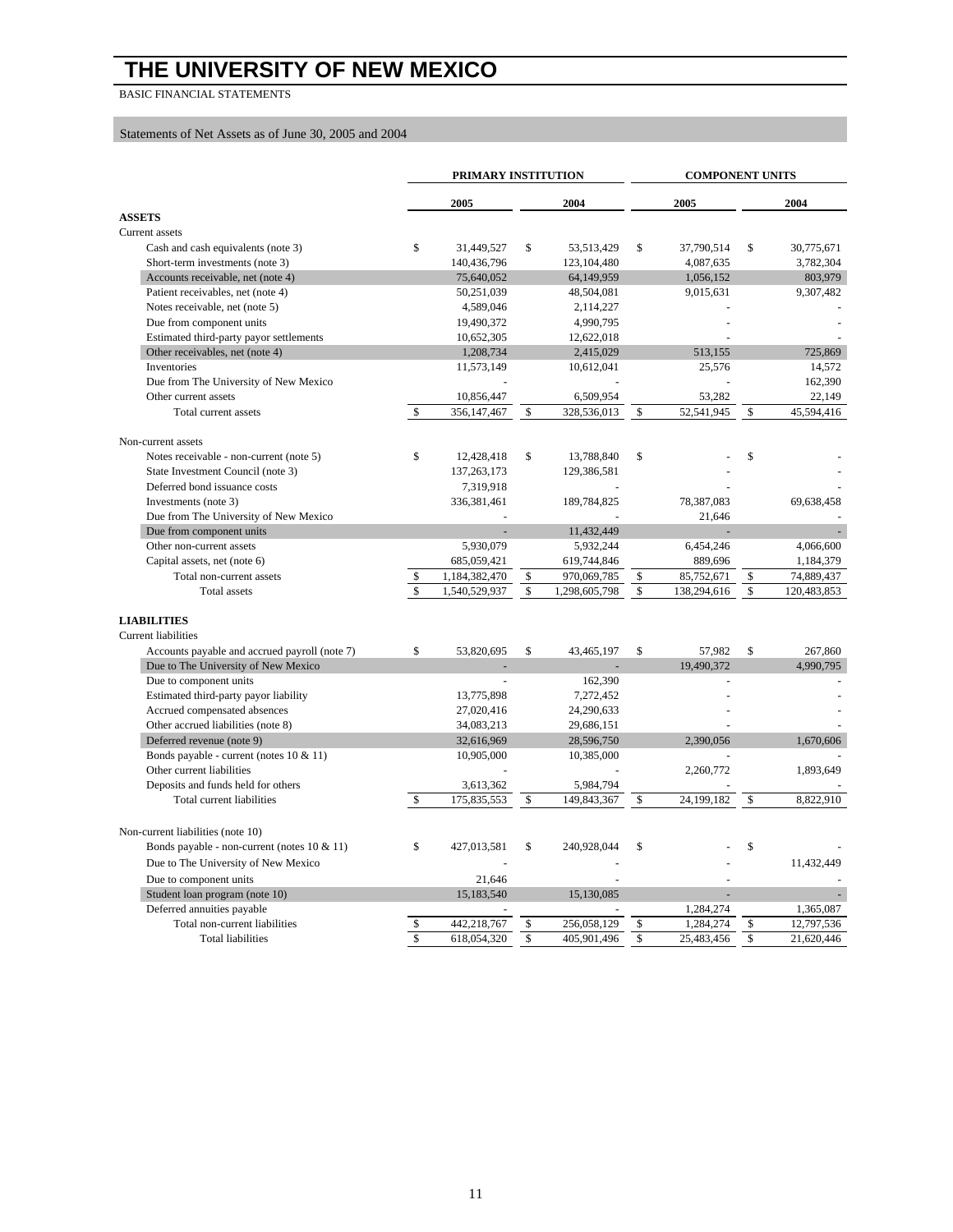#### Statements of Net Assets as of June 30, 2005 and 2004

|                                                 |      | PRIMARY INSTITUTION |      | <b>COMPONENT UNITS</b> |    |                          |      |            |  |
|-------------------------------------------------|------|---------------------|------|------------------------|----|--------------------------|------|------------|--|
|                                                 | 2005 |                     | 2004 |                        |    | 2005                     | 2004 |            |  |
| NET ASSETS                                      |      |                     |      |                        |    |                          |      |            |  |
| Invested in capital assets, net of related debt | \$   | 337,266,626         | \$   | 399, 373, 814          | \$ | 34,216                   | S    | 32,228     |  |
| Restricted for:                                 |      |                     |      |                        |    |                          |      |            |  |
| Non-expendable:                                 |      |                     |      |                        |    |                          |      |            |  |
| <b>State Investment Council</b>                 |      | 137, 263, 173       |      | 129,386,581            |    |                          |      |            |  |
| Scholarships                                    |      | 89,212,314          |      | 90,880,080             |    |                          |      |            |  |
| Grants, bequests and contributions              |      |                     |      |                        |    | 69,474,435               |      | 62,533,056 |  |
| Expendable:                                     |      |                     |      |                        |    |                          |      |            |  |
| Scholarships                                    |      | 2,602,527           |      | 13,887,850             |    |                          |      |            |  |
| Grants, bequests and contributions              |      | 1,207,307           |      | 1,409,304              |    | $\overline{\phantom{a}}$ |      |            |  |
| Debt service                                    |      | 24,777,024          |      | 14, 197, 553           |    | $\overline{\phantom{a}}$ |      |            |  |
| Capital projects                                |      | 66,941,987          |      | 4,109,868              |    |                          |      |            |  |
| Other                                           |      | 674,839             |      |                        |    | 34,619,797               |      | 27,862,998 |  |
| Unrestricted                                    |      | 262,529,820         |      | 239,459,252            |    | 8,682,712                |      | 8,435,125  |  |
| Total net assets                                |      | 922,475,617         | \$   | 892,704,302            | \$ | 112,811,160              |      | 98,863,407 |  |

See accompanying notes to the basic financial statements.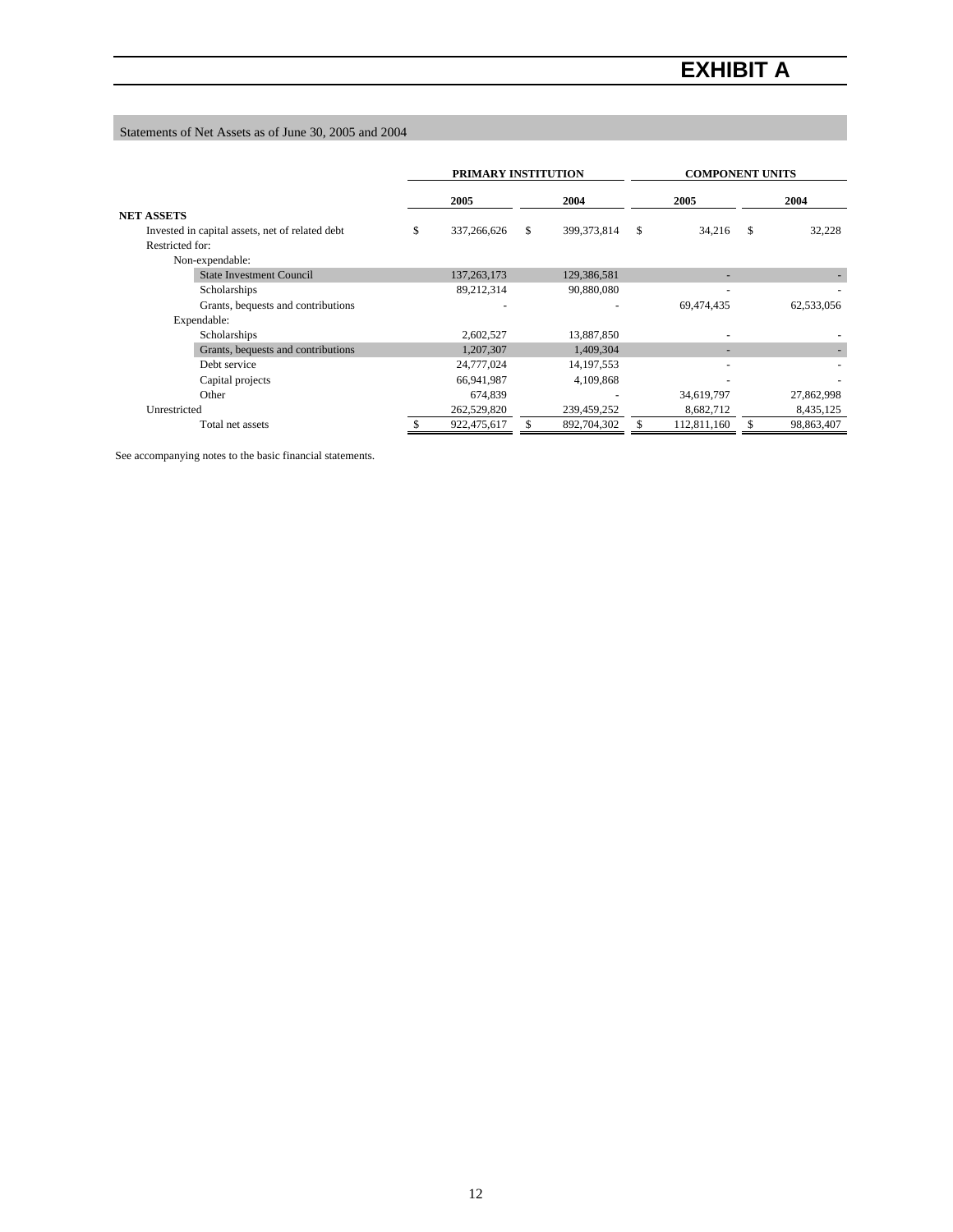BASIC FINANCIAL STATEMENTS

#### Statements of Revenues, Expenses and Changes in Net Assets for the years ended June 30, 2005 and 2004

|                                                             | PRIMARY INSTITUTION |                 |                  | <b>COMPONENT UNITS</b> |    |            |  |
|-------------------------------------------------------------|---------------------|-----------------|------------------|------------------------|----|------------|--|
|                                                             |                     | 2005            | 2004             | 2005                   |    | 2004       |  |
| <b>OPERATING REVENUES</b>                                   |                     |                 |                  |                        |    |            |  |
| Student tuition and fees (net of scholarship allowances of  |                     |                 |                  |                        |    |            |  |
| \$28,009,129 in 2005 and \$24,582,196 in 2004)              | \$                  | 81.391.085      | 70,982,097<br>\$ | \$                     | S  |            |  |
| Patient services (net of provision for doubtful accounts of |                     |                 |                  |                        |    |            |  |
| \$25,052,049 in 2005 and \$19,372,042 in 2004) (note 12)    |                     | 98,661,956      | 96,799,689       |                        |    |            |  |
| Federal grants and contracts                                |                     | 211,457,901     | 194,152,354      |                        |    |            |  |
| State and local grants and contracts                        |                     | 25,221,702      | 17,965,142       |                        |    |            |  |
| State lottery scholarships                                  |                     | 16,519,148      | 13,365,035       |                        |    |            |  |
| Non-governmental grants and contracts                       |                     | 21,019,188      | 35,486,839       | 20,470,044             |    | 18,709,470 |  |
| Sales and services (net of scholarship allowances of        |                     |                 |                  |                        |    |            |  |
| \$4,800,699 in 2005 and \$4,471,084 in 2004)                |                     | 92,795,507      | 88,051,718       | 15,023,664             |    | 13,921,421 |  |
| Other operating revenues                                    |                     | 3,044,241       | 4,497,634        | 4,538,747              |    | 3,534,592  |  |
| Clinical operations                                         |                     |                 |                  |                        |    |            |  |
| University of New Mexico Hospital                           |                     | 234,710,253     | 223,906,481      |                        |    |            |  |
| University of New Mexico Psychiatric Center                 |                     | 15,753,335      | 12,172,088       |                        |    |            |  |
| University of New Mexico Children's Psychiatric Center      |                     | 6,992,803       | 6,125,683        |                        |    |            |  |
| University of New Mexico Young Children's Health Center     |                     | 612,851         | 313,436          |                        |    |            |  |
| University of New Mexico Carrie Tingley Hospital            |                     | 9,420,513       | 9,580,716        |                        |    |            |  |
| Total operating revenues                                    | S                   | 817,600,483     | \$773,398,912    | \$40,032,455           | \$ | 36,165,483 |  |
| <b>OPERATING EXPENSES</b><br>Educational and general        |                     |                 |                  |                        |    |            |  |
| Instruction                                                 | \$                  | 190,210,713     | \$183,114,756    | \$                     | \$ |            |  |
| Research                                                    |                     | 129,066,131     | 140,524,553      |                        |    |            |  |
| Public service                                              |                     | 200, 134, 495   | 202,162,136      |                        |    |            |  |
| Academic support                                            |                     | 35,404,185      | 31,035,954       |                        |    |            |  |
| Student services                                            |                     | 19,772,727      | 19,037,246       |                        |    |            |  |
| Institutional support                                       |                     | 47,429,109      | 33,024,150       |                        |    |            |  |
| Operations and maintenance of plant                         |                     | 60,592,959      | 48,726,922       |                        |    |            |  |
| Depreciation expense                                        |                     | 40,472,285      | 40,286,436       |                        |    |            |  |
| Student aid                                                 |                     | 32,253,107      | 32,646,227       |                        |    |            |  |
| Student activities                                          |                     | 5,170,850       | 4,723,304        |                        |    |            |  |
| Intercollegiate athletics                                   |                     | 22,902,131      | 20,241,058       |                        |    |            |  |
| Auxiliary enterprises                                       |                     | 50,140,013      | 49,089,959       |                        |    |            |  |
| Other operating expenses                                    |                     | 8,916,205       | 1,626,056        | 38,492,683             |    | 37,460,355 |  |
| Clinical operations                                         |                     |                 |                  |                        |    |            |  |
| University of New Mexico Hospital                           |                     | 286,563,654     | 275,913,799      |                        |    |            |  |
| University of New Mexico Psychiatric Center                 |                     | 23,816,528      | 19,113,917       |                        |    |            |  |
| University of New Mexico Children's Psychiatric Center      |                     | 12,070,665      | 11,706,399       |                        |    |            |  |
| University of New Mexico Young Children's Health Center     |                     | 941,700         | 542,130          |                        |    |            |  |
| University of New Mexico Carrie Tingley Hospital            |                     | 14,551,201      | 13,867,171       |                        |    |            |  |
|                                                             |                     |                 |                  |                        | S  | 37,460,355 |  |
| Total operating expenses                                    |                     | \$1,180,408,658 | \$1,127,382,173  | \$38,492,683           |    |            |  |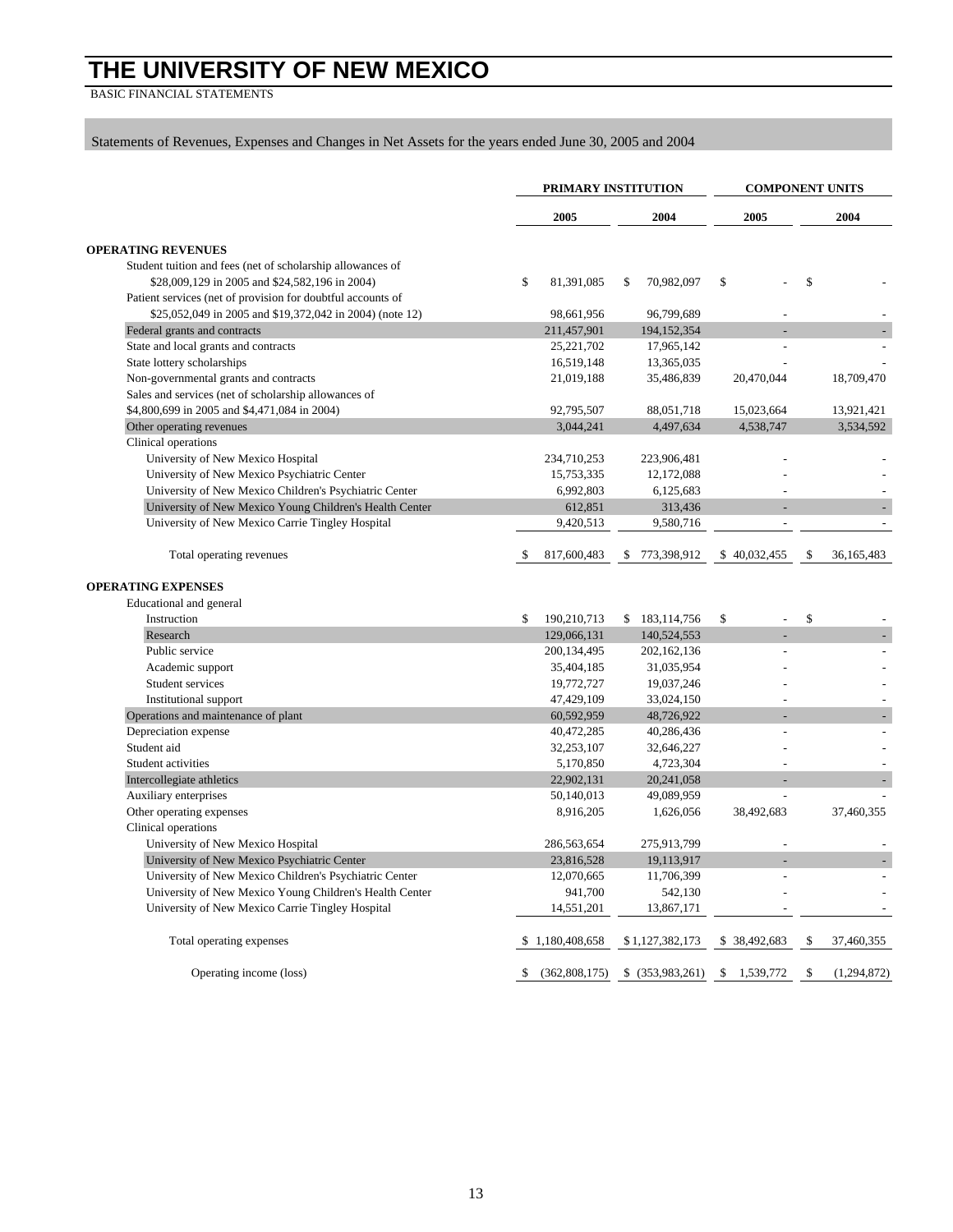### Statements of Revenues, Expenses and Changes in Net Assets for the years ended June 30, 2005 and 2004

|                                                          | PRIMARY INSTITUTION |             |     |             |     | <b>COMPONENT UNITS</b> |     |            |  |
|----------------------------------------------------------|---------------------|-------------|-----|-------------|-----|------------------------|-----|------------|--|
|                                                          |                     | 2005        |     | 2004        |     | 2005                   |     | 2004       |  |
| <b>NON-OPERATING REVENUES (EXPENSES)</b>                 |                     |             |     |             |     |                        |     |            |  |
| State appropriations                                     | \$.                 | 251,940,626 | \$. | 247,547,409 | \$  |                        | \$  |            |  |
| Local appropriations                                     |                     | 3,147,739   |     | 3,217,593   |     |                        |     |            |  |
| Gifts                                                    |                     | 15,050,574  |     | 18,815,821  |     |                        |     |            |  |
| Investment income (note 3)                               |                     | 34,988,450  |     | 43,998,866  |     | 7,227,882              |     | 8,502,203  |  |
| Other non-operating revenues                             |                     | 4,307,317   |     | 850,673     |     | 72,713                 |     | 74,471     |  |
| Interest on capital asset-related debt                   |                     | (8,055,922) |     | (9,637,821) |     |                        |     |            |  |
| Gain/(loss) on disposal of capital assets                |                     | (1,694,257) |     | (534, 839)  |     |                        |     | 2,141,786  |  |
| Clinical operations                                      |                     |             |     |             |     |                        |     |            |  |
| University of New Mexico Hospital                        |                     | 55,200,717  |     | 62,997,483  |     |                        |     |            |  |
| University of New Mexico Psychiatric Center              |                     | 8,668,850   |     | 7,494,001   |     |                        |     |            |  |
| University of New Mexico Children's Psychiatric Center   |                     | 5,287,407   |     | 5,225,339   |     |                        |     |            |  |
| University of New Mexico Young Children's Health Center  |                     | 329,600     |     | 231,800     |     |                        |     |            |  |
| University of New Mexico Carrie Tingley Hospital         |                     | 5,638,137   |     | 4,422,075   |     |                        |     |            |  |
| Net non-operating revenues                               | <b>S</b>            | 374,809,238 | S.  | 384,628,400 | \$. | 7,300,595              | \$  | 10,718,460 |  |
| Income before other revenues, expenses, gains and losses | -\$                 | 12,001,063  | \$  | 30,645,139  | \$  | 8,840,367              | \$  | 9,423,588  |  |
| Capital appropriations                                   | \$                  | 15,245,962  | \$. | 13,701,337  | \$  |                        | \$  |            |  |
| Capital grants and gifts                                 |                     | 2,524,290   |     | 3,262,927   |     |                        |     |            |  |
| Contributions to permanent endowments                    |                     |             |     | 115,000     |     | 5,107,386              |     | 5,606,801  |  |
| Total other revenues                                     | S                   | 17,770,252  | S   | 17,079,264  | S   | 5,107,386              | \$  | 5,606,801  |  |
| Change in net assets                                     | \$                  | 29,771,315  | \$  | 47,724,403  |     | \$13,947,753           | \$. | 15,030,389 |  |
| <b>NET ASSETS</b>                                        |                     |             |     |             |     |                        |     |            |  |
| Net assets at beginning of year                          |                     | 892,704,302 |     | 844,979,899 |     | 98,863,407             |     | 83,833,018 |  |
| Net assets at end of year                                | \$                  | 922,475,617 | \$  | 892,704,302 |     | \$112,811,160          | \$  | 98,863,407 |  |

See accompanying notes to the basic financial statements.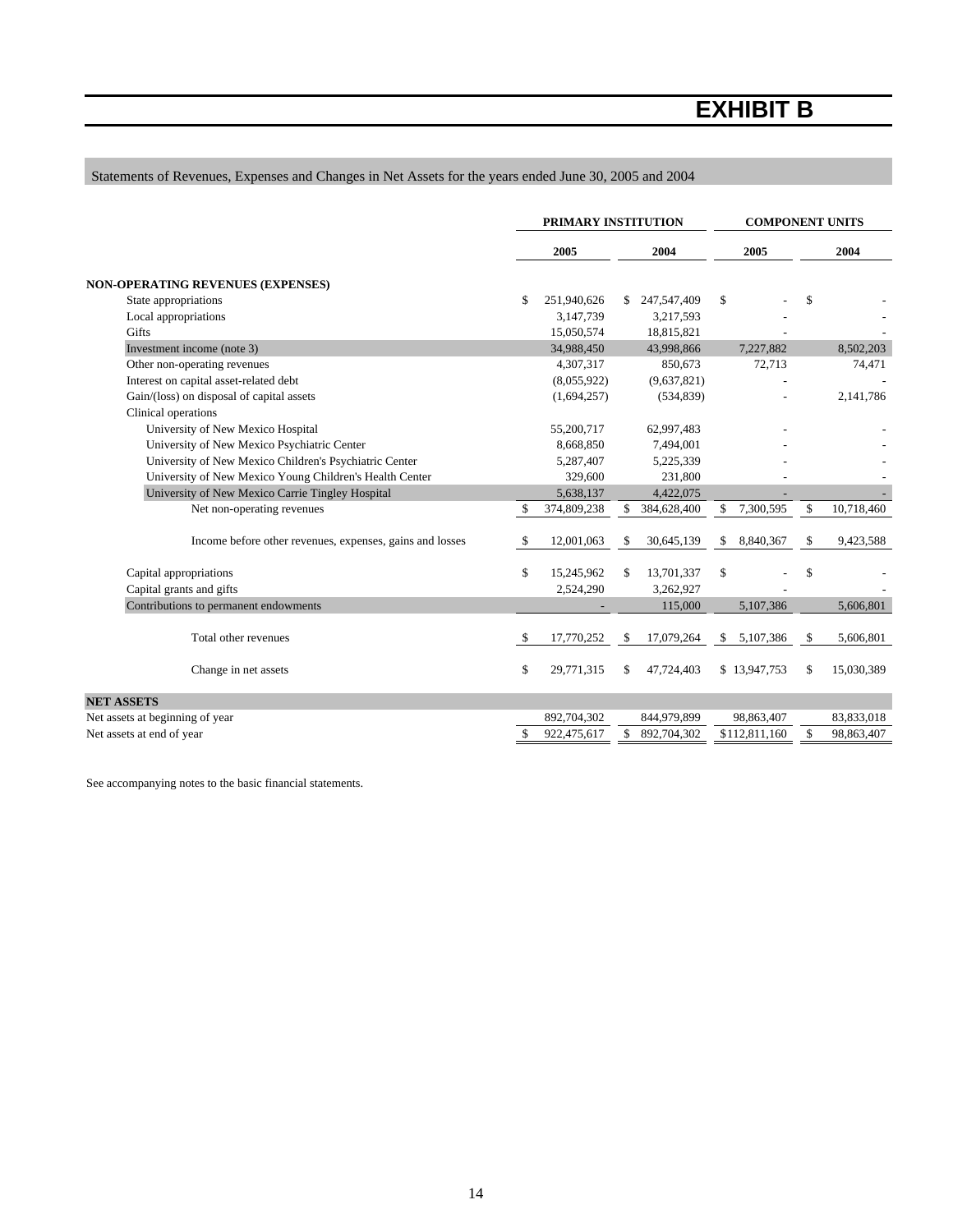BASIC FINANCIAL STATEMENTS

### Statements of Cash Flows for the years ended June 30, 2005 and 2004 **2005 2004 CASH FLOWS FROM OPERATING ACTIVITIES** Tuition and fees 81,913,722 \$ 71,854,541 Grants and contracts 272,087,934 269,293,112 Insurance and patients 369,795,870 358,741,308 Sales and services 84,633,576 84,633,576 Payments to suppliers (276,183,188) (311,325,898) Payments to employees (642,070,421) (601,346,342) Payments for utilities (31,312,870) (19,627,043) Payments for benefits (119,973,829) (97,273,651) Payments for scholarships and fellowships (41,322,348) (39,680,058) Loans issued to students  $(2,724,161)$   $(3,824,984)$ Collection of loans to students 3,652,970 6,253,107 Other receipts (payments) (4,992,422) 6,775,530 Net cash used by operating activities (300,421,074) \$ (275,526,802) **CASH FLOWS FROM NON-CAPITAL FINANCING ACTIVITIES** State appropriations <br>
253,400,034 \$ 248,311,986 Local appropriations 3,147,739 3,217,593 Bernalillo County mill levy 64,944,858 62,472,783 Cigarette Tax Bonds **- 9,313,000** City of Albuquerque/Philips Plant Closure 4871,258 Cimarron settlement 4,478,249 William D. Ford direct lending receipts 45,581,323 64,598,782 William D. Ford direct lending disbursements (45,581,323) (64,598,782) Gifts 15,050,574 18,815,821 Other non-operating receipts 10,863,470 8,763,461 Net cash provided by non-capital financing activities  $\frac{1}{2}$  351,884,924 \$ 351,765,902

#### **CASH FLOWS FROM CAPITAL FINANCING ACTIVITIES**

| Interest payments on bonds                               | $\mathcal{S}$ | (13, 185, 178)  | \$<br>(10, 155, 101) |
|----------------------------------------------------------|---------------|-----------------|----------------------|
| Capital appropriations                                   |               | 16,392,266      | 10,511,574           |
| Capital gifts and grants                                 |               | 4,378,770       | 3,239,429            |
| Additions to bonds                                       |               | 189,247,429     | 11,740,000           |
| Principal payments of bonds                              |               | (10, 385, 000)  | (10,630,000)         |
| Cash received from disposal of capital assets            |               | 1,787,000       |                      |
| Purchase of capital assets                               |               | (124, 114, 637) | (125, 424, 576)      |
| Other receipts                                           |               | 333,003         | 91,879               |
| Net cash provided (used) by capital financing activities |               | 64,453,653      | (120, 626, 795)      |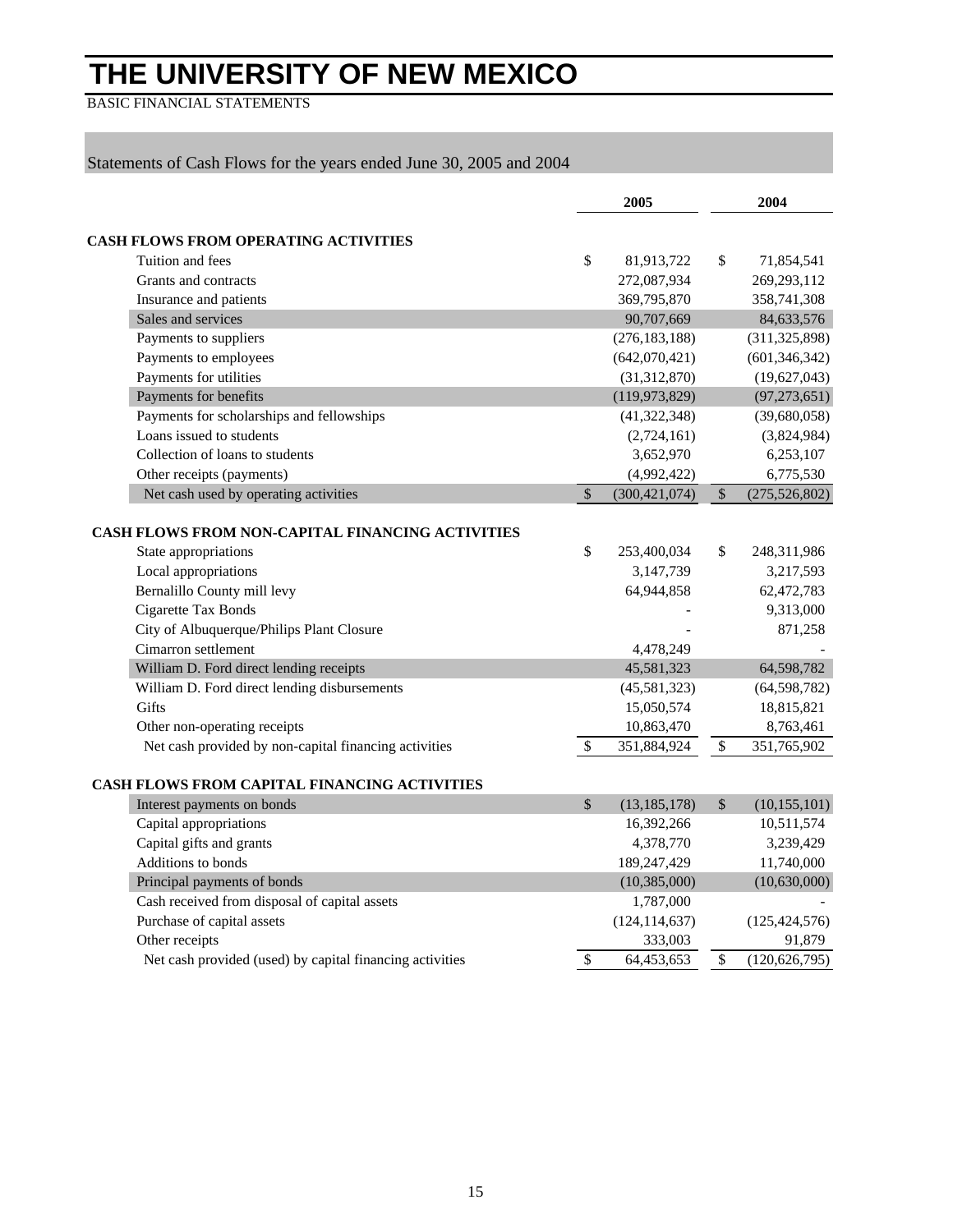# **EXHIBIT C**

### Statements of Cash Flows for the years ended June 30, 2005 and 2004

|                                                                   | 2005          |                 |              | 2004            |  |  |
|-------------------------------------------------------------------|---------------|-----------------|--------------|-----------------|--|--|
| <b>CASH FLOWS FROM INVESTING ACTIVITIES</b>                       |               |                 |              |                 |  |  |
| Proceeds from sale and maturities of investments                  | \$            | 431,705,002     | $\mathbb{S}$ | 359,857,115     |  |  |
| Purchase of investments                                           |               | (584, 631, 104) |              | (375,985,884)   |  |  |
| State investment income                                           |               | 9,027,095       |              | 6,793,089       |  |  |
| Investment income                                                 |               | 5,917,602       |              | 5,880,686       |  |  |
| Additions to permanent endowments                                 |               |                 |              | 115,000         |  |  |
| Net cash used by investing activities                             | $\mathcal{S}$ | (137, 981, 405) | $\$$         | (3,339,994)     |  |  |
| NET DECREASE IN CASH AND CASH EQUIVALENTS                         | \$            | (22,063,902)    | $\$$         | (47, 727, 689)  |  |  |
| Cash and cash equivalents - beginning of the year                 |               | 53,513,429      |              | 101,241,118     |  |  |
| Cash and cash equivalents - end of the year                       | $\sqrt$       | 31,449,527      | \$           | 53,513,429      |  |  |
| NON-CASH INVESTING, CAPITAL, AND FINANCING ACTIVITIES             |               |                 |              |                 |  |  |
| Bond issuance costs deducted from bond proceeds                   | $\$$          | 7,665,827       |              |                 |  |  |
| TO NET CASH USED BY OPERATING ACTIVITIES<br><b>Operating loss</b> | \$            | (362,808,175)   | \$           | (353, 983, 261) |  |  |
| Adjustments to reconcile operating loss                           |               |                 |              |                 |  |  |
| to net cash used by operating activities                          |               |                 |              |                 |  |  |
| Depreciation expense                                              |               | 57,035,677      |              | 58,915,298      |  |  |
| Bad debt expense                                                  |               | 93,502,970      |              | 82,951,270      |  |  |
| Gain on retirement of assets                                      |               | 68,126          |              |                 |  |  |
| Changes in assets and liabilities                                 |               |                 |              |                 |  |  |
| Accounts receivable                                               |               | (40,606,059)    |              | (2,211,773)     |  |  |
| Patient receivables                                               |               | (68, 294, 640)  |              | (59,626,905)    |  |  |
| Estimated third-party payor settlements                           |               | 2,159,971       |              | (1,303,579)     |  |  |
| Notes receivable                                                  |               | (1,114,396)     |              | 3,473,213       |  |  |
| Inventories                                                       |               | (961, 108)      |              | (611, 951)      |  |  |
| Other assets                                                      |               | 325,287         |              | (1,715,560)     |  |  |
| Due from component units                                          |               | (3,067,130)     |              | (12, 173, 966)  |  |  |
| Accounts payable                                                  |               | 9,739,770       |              | 4,076,923       |  |  |
| Accrued expenses and compensated absences                         |               | 3,265,226       |              | 3,388,683       |  |  |
| Estimated third-party payor liability                             |               | 6,313,188       |              | 388,898         |  |  |
| Deferred revenue                                                  |               | 4,020,219       |              | 2,905,908       |  |  |
| Net cash used by operating activities                             | $\mathbb{S}$  | (300, 421, 074) | \$           | (275, 526, 802) |  |  |

See accompanying notes to the basic financial statements.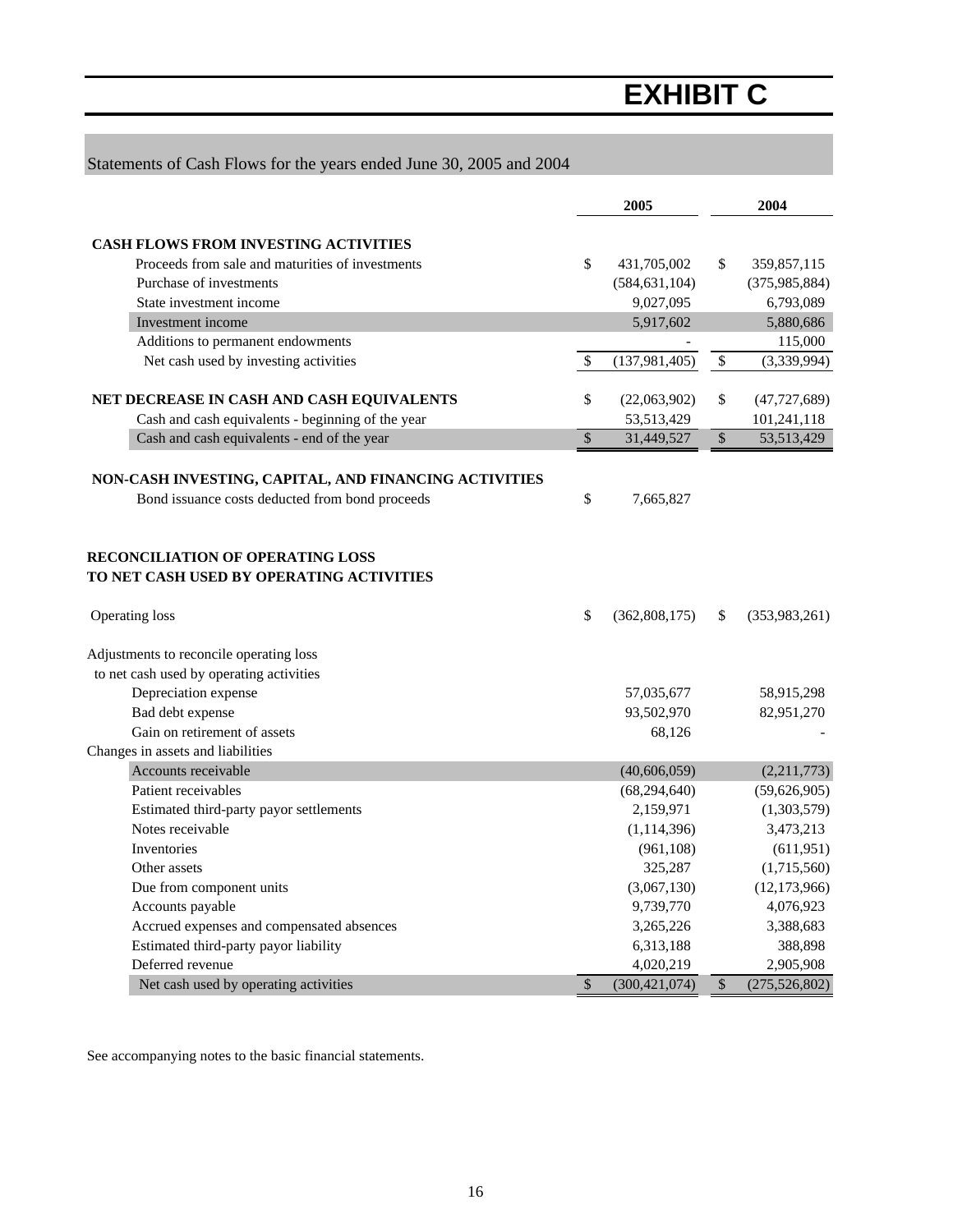BASIC FINANCIAL STATEMENTS

Combining Statement of Net Assets as of June 30, 2005 - Discretely Presented Component Units

|                                                 |                         | University<br>Physician<br><b>Associates</b> |          | The University of<br><b>New Mexico</b><br>Foundation, Inc. | The Robert O.<br><b>Anderson Schools</b><br>of Management<br><b>Foundation</b> |           |  |
|-------------------------------------------------|-------------------------|----------------------------------------------|----------|------------------------------------------------------------|--------------------------------------------------------------------------------|-----------|--|
| <b>ASSETS</b>                                   |                         |                                              |          |                                                            |                                                                                |           |  |
| Current assets                                  |                         |                                              |          |                                                            |                                                                                |           |  |
| Cash and cash equivalents                       | \$                      | 5,758,297                                    | \$       | 22,029,315                                                 | \$                                                                             | 2,535,694 |  |
| Short-term investments                          |                         |                                              |          |                                                            |                                                                                |           |  |
| Accounts receivable, net                        |                         |                                              |          |                                                            |                                                                                | 718,900   |  |
| Patient receivables, net                        |                         | 9,015,631                                    |          |                                                            |                                                                                |           |  |
| Other receivables, net                          |                         | 513,155                                      |          |                                                            |                                                                                |           |  |
| Inventories                                     |                         |                                              |          |                                                            |                                                                                | 14,836    |  |
| Due from The University of New Mexico           |                         |                                              |          |                                                            |                                                                                |           |  |
| Other current assets                            |                         |                                              |          |                                                            |                                                                                | 25,650    |  |
| Total current assets                            | $\mathcal{S}$           | 15,287,083                                   | \$       | 22,029,315                                                 | $\mathbb{S}$                                                                   | 3,295,080 |  |
| Non-current assets                              |                         |                                              |          |                                                            |                                                                                |           |  |
| Investments                                     | \$                      | 566,750                                      | \$       | 77,817,628                                                 | \$                                                                             |           |  |
| Due from The University of New Mexico           |                         |                                              |          |                                                            |                                                                                |           |  |
| Other non-current assets                        |                         | 196,872                                      |          | 6,257,344                                                  |                                                                                |           |  |
| Capital assets                                  |                         |                                              |          |                                                            |                                                                                |           |  |
| Equipment and furnishings, net                  |                         | 855,480                                      |          |                                                            |                                                                                |           |  |
| Total non-current assets                        | \$                      | 1,619,102                                    | \$       | 84,074,972                                                 | \$                                                                             |           |  |
| Total assets                                    | $\overline{\mathsf{S}}$ | 16,906,185                                   | \$       | 106, 104, 287                                              | $\$$                                                                           | 3,295,080 |  |
| <b>LIABILITIES</b>                              |                         |                                              |          |                                                            |                                                                                |           |  |
| Current liabilities                             |                         |                                              |          |                                                            |                                                                                |           |  |
| Accounts payable and accrued expenses           | \$                      |                                              | \$       | 5,000                                                      | \$                                                                             | (67, 297) |  |
| Due to The University of New Mexico             |                         | 15,052,981                                   |          | 432,530                                                    |                                                                                | 1,637,153 |  |
| Deferred revenue                                |                         |                                              |          |                                                            |                                                                                | 711,900   |  |
| Other current liabilities                       |                         | 1,853,204                                    |          | 271,506                                                    |                                                                                |           |  |
| Total current liabilities                       | $\mathbb{S}$            | 16,906,185                                   | \$       | 709,036                                                    | $\mathbb{S}$                                                                   | 2,281,756 |  |
| Non-current liabilities                         |                         |                                              |          |                                                            |                                                                                |           |  |
| Due to The University of New Mexico             | \$                      |                                              | \$       |                                                            | \$                                                                             |           |  |
| Deferred annuities payable                      |                         |                                              |          | 1,284,274                                                  |                                                                                |           |  |
| Total non-current liabilities                   |                         |                                              |          |                                                            |                                                                                |           |  |
| <b>Total liabilities</b>                        | \$<br>\$                | 16,906,185                                   | \$<br>\$ | 1,284,274<br>1,993,310                                     | \$<br>\$                                                                       | 2,281,756 |  |
|                                                 |                         |                                              |          |                                                            |                                                                                |           |  |
| <b>NET ASSETS</b>                               |                         |                                              |          |                                                            |                                                                                |           |  |
| Invested in capital assets, net of related debt | \$                      |                                              | \$       |                                                            | $\mathbb{S}$                                                                   |           |  |
| Restricted non-expendable                       |                         |                                              |          | 69,474,435                                                 |                                                                                |           |  |
| Restricted expendable                           |                         |                                              |          | 34, 222, 734                                               |                                                                                | 342,894   |  |
| Unrestricted                                    |                         |                                              |          | 413,808                                                    |                                                                                | 670,430   |  |
| Total net assets                                | $\sqrt$                 |                                              | \$       | 104,110,977                                                | \$                                                                             | 1,013,324 |  |

See accompanying notes to the basic financial statements.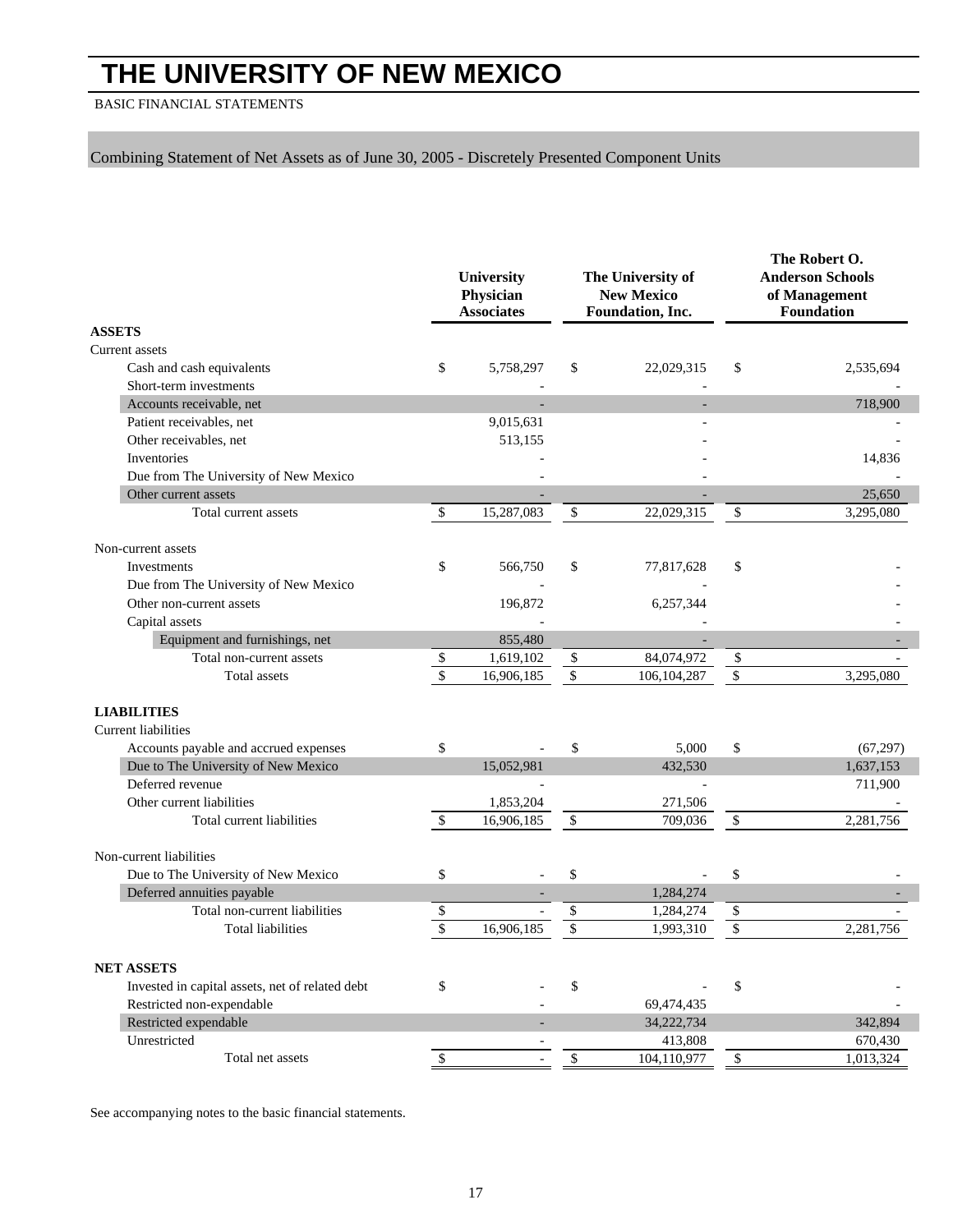# **EXHIBIT D**

|                          | Science &<br><b>Technology</b><br>Corporation<br>@ UNM |                 | <b>University of</b><br><b>New Mexico</b><br><b>Lobo Club</b> | Lobo<br>Energy,<br>Inc.  |                          | The University<br>of New Mexico<br><b>Alumni Association</b> |           |                 | <b>Total</b> |
|--------------------------|--------------------------------------------------------|-----------------|---------------------------------------------------------------|--------------------------|--------------------------|--------------------------------------------------------------|-----------|-----------------|--------------|
|                          |                                                        |                 |                                                               |                          |                          |                                                              |           |                 |              |
| $\$$                     | 729,762                                                | $\mathbb{S}$    | 4,347,604                                                     | $\$$                     | 416,964                  | \$                                                           | 1,972,878 | \$              | 37,790,514   |
|                          |                                                        |                 |                                                               |                          |                          |                                                              | 4,087,635 |                 | 4,087,635    |
|                          | 53,018                                                 |                 | 107,495                                                       |                          |                          |                                                              | 176,739   |                 | 1,056,152    |
|                          |                                                        |                 |                                                               |                          |                          |                                                              |           |                 | 9,015,631    |
|                          |                                                        |                 |                                                               |                          |                          |                                                              |           |                 | 513,155      |
|                          |                                                        |                 | 10,740                                                        |                          |                          |                                                              |           |                 | 25,576       |
|                          | 8,962                                                  |                 | 2,316                                                         |                          |                          |                                                              | 16,354    |                 | 53,282       |
| $\sqrt[6]{3}$            | 791,742                                                | $\mathbb{S}$    | 4,468,155                                                     | \$                       | 416,964                  | $\mathbb{S}$                                                 | 6,253,606 | $\$$            | 52,541,945   |
|                          |                                                        |                 |                                                               |                          |                          |                                                              |           |                 |              |
|                          |                                                        |                 |                                                               |                          |                          |                                                              |           |                 |              |
| \$                       | 2,705                                                  | \$              |                                                               | \$                       | $\overline{\phantom{a}}$ | \$                                                           |           | $\$$            | 78,387,083   |
|                          |                                                        |                 |                                                               |                          | 21,646                   |                                                              |           |                 | 21,646       |
|                          |                                                        |                 |                                                               |                          | 30                       |                                                              |           |                 | 6,454,246    |
|                          |                                                        |                 |                                                               |                          |                          |                                                              |           |                 |              |
|                          | 30,739                                                 |                 | 3,477                                                         |                          |                          |                                                              |           |                 | 889,696      |
| $\mathbb{S}$             | 33,444                                                 | $\$$            | 3,477                                                         | \$                       | 21,676                   | \$                                                           |           | \$              | 85,752,671   |
| $\overline{\mathcal{S}}$ | 825,186                                                | $\overline{\$}$ | 4,471,632                                                     | $\overline{\mathcal{S}}$ | 438,640                  | $\sqrt{\frac{2}{3}}$                                         | 6,253,606 | $\overline{\$}$ | 138,294,616  |
|                          |                                                        |                 |                                                               |                          |                          |                                                              |           |                 |              |
| \$                       | 58,725                                                 | $\$$            | 36,834                                                        | $\$$                     | 22,430                   | $\mathbb{S}$                                                 | 2,290     | \$              | 57,982       |
|                          | 31,173                                                 |                 | 2,336,535                                                     |                          |                          |                                                              |           |                 | 19,490,372   |
|                          |                                                        |                 | 746,013                                                       |                          |                          |                                                              | 932,143   |                 | 2,390,056    |
|                          | 136,062                                                |                 |                                                               |                          |                          |                                                              |           |                 | 2,260,772    |
| $\$\,$                   | 225,960                                                | $\mathbb{S}$    | 3,119,382                                                     | $\$$                     | 22,430                   | $\mathbb{S}$                                                 | 934,433   | $\mathbb{S}$    | 24,199,182   |
|                          |                                                        |                 |                                                               |                          |                          |                                                              |           |                 |              |
| \$                       |                                                        | \$              |                                                               | \$                       |                          | \$                                                           |           | \$              |              |
|                          |                                                        |                 |                                                               |                          |                          |                                                              |           |                 | 1,284,274    |
| $\$$                     |                                                        | $\mathbb{S}$    |                                                               | \$                       |                          | \$                                                           |           | \$              | 1,284,274    |
| $\overline{\mathcal{S}}$ | 225,960                                                | \$              | 3,119,382                                                     | \$                       | 22,430                   | $\mathbb{S}$                                                 | 934,433   | $\mathbb{S}$    | 25,483,456   |
|                          |                                                        |                 |                                                               |                          |                          |                                                              |           |                 |              |
| \$                       | 30,739                                                 | $\$$            | 3,477                                                         | \$                       |                          | $\mathbb{S}$                                                 |           | $\$$            | 34,216       |
|                          |                                                        |                 |                                                               |                          |                          |                                                              |           |                 | 69,474,435   |
|                          |                                                        |                 | 25,855                                                        |                          |                          |                                                              | 28,314    |                 | 34,619,797   |
|                          | 568,487                                                |                 | 1,322,918                                                     |                          | 416,210                  |                                                              | 5,290,859 |                 | 8,682,712    |
| \$                       | 599,226                                                | \$              | 1,352,250                                                     | \$                       | 416,210                  | \$                                                           | 5,319,173 | \$              | 112,811,160  |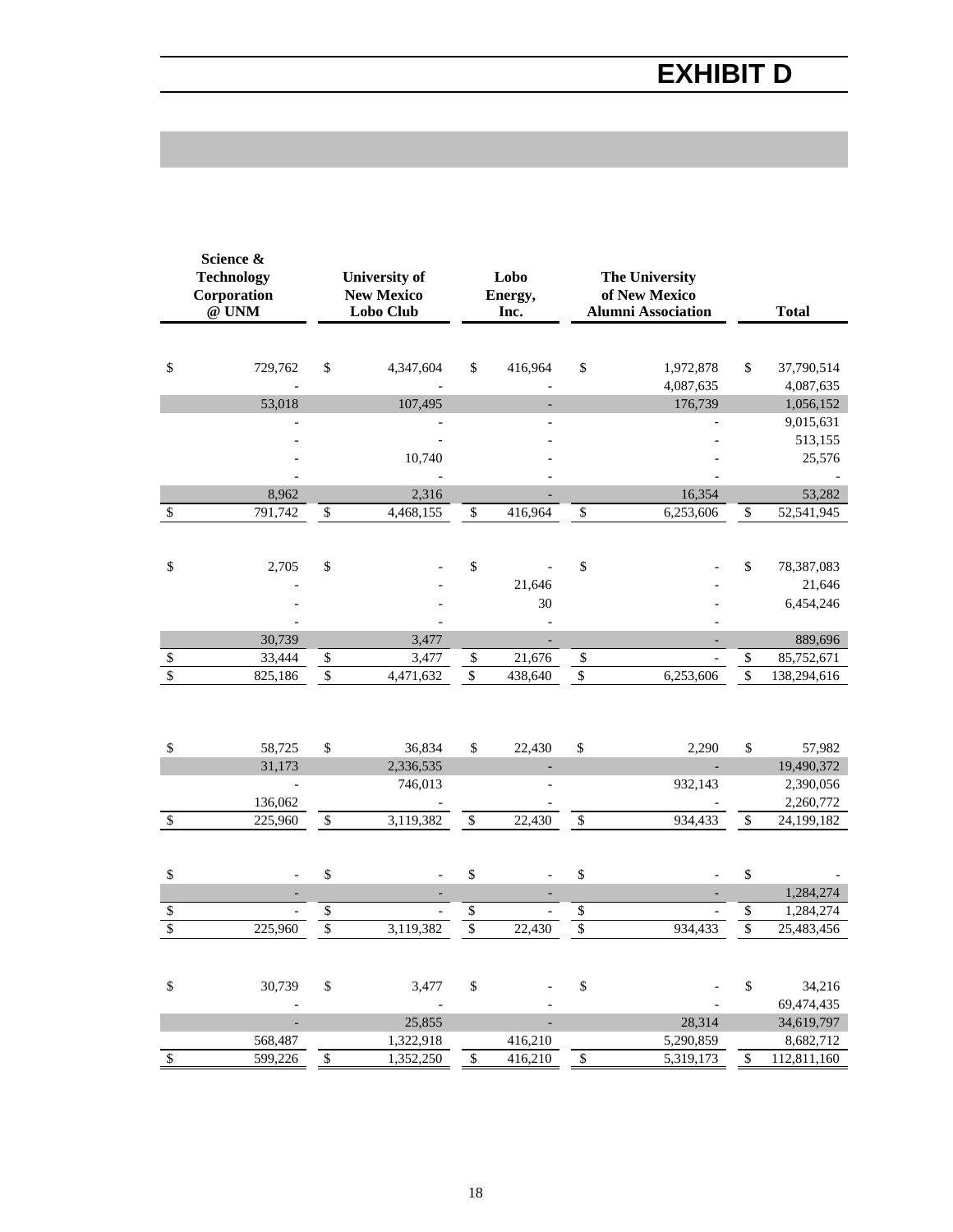BASIC FINANCIAL STATEMENTS

Combining Statement of Net Assets as of June 30, 2004 - Discretely Presented Component Units

|                                                  |                          | University<br>Physician<br><b>Associates</b> |                 | The University of<br><b>New Mexico</b><br>Foundation, Inc. |                 | The Robert O.<br><b>Anderson Schools</b><br>of Management<br><b>Foundation</b> |
|--------------------------------------------------|--------------------------|----------------------------------------------|-----------------|------------------------------------------------------------|-----------------|--------------------------------------------------------------------------------|
| <b>ASSETS</b>                                    |                          |                                              |                 |                                                            |                 |                                                                                |
| Current assets                                   |                          |                                              |                 |                                                            |                 |                                                                                |
| Cash and cash equivalents                        | \$                       | 2,513,236                                    | \$              | 19,118,159                                                 | \$              | 2,257,174                                                                      |
| Short-term investments                           |                          |                                              |                 |                                                            |                 |                                                                                |
| Accounts receivable, net                         |                          |                                              |                 |                                                            |                 | 616,904                                                                        |
| Patient receivables, net                         |                          | 9,307,482                                    |                 |                                                            |                 |                                                                                |
| Other receivables, net                           |                          | 725,869                                      |                 |                                                            |                 |                                                                                |
| Inventories                                      |                          |                                              |                 |                                                            |                 |                                                                                |
| Due from The University of New Mexico            |                          |                                              |                 |                                                            |                 |                                                                                |
| Other current assets                             |                          |                                              |                 |                                                            |                 | 4,865                                                                          |
| Total current assets                             | $\mathbb{S}$             | 12,546,587                                   | $\mathbb{S}$    | 19,118,159                                                 | $\$$            | 2,878,943                                                                      |
|                                                  |                          |                                              |                 |                                                            |                 |                                                                                |
| Non-current assets                               |                          |                                              |                 |                                                            |                 |                                                                                |
| Investments                                      | \$                       | 326,750                                      | \$              | 69,294,637                                                 | \$              |                                                                                |
| Other non-current assets                         |                          | 113,277                                      |                 | 3,953,293                                                  |                 |                                                                                |
| Capital assets                                   |                          |                                              |                 |                                                            |                 |                                                                                |
| Equipment and furnishings, net                   |                          | 1,152,151                                    |                 |                                                            |                 |                                                                                |
| Total non-current assets                         | \$                       | 1,592,178                                    | \$              | 73,247,930                                                 | \$              |                                                                                |
| Total assets                                     | $\overline{\mathcal{S}}$ | 14,138,765                                   | $\overline{\$}$ | 92,366,089                                                 | $\overline{\$}$ | 2,878,943                                                                      |
| <b>LIABILITIES</b><br><b>Current liabilities</b> |                          |                                              |                 |                                                            |                 |                                                                                |
| Accounts payable and accrued expenses            | \$                       |                                              | \$              |                                                            | \$              | 91.208                                                                         |
| Due to The University of New Mexico              |                          | 1,305,822                                    |                 | 274,178                                                    |                 | 1,250,933                                                                      |
| Deferred revenue                                 |                          |                                              |                 |                                                            |                 | 567,580                                                                        |
| Other current liabilities                        |                          | 1,400,494                                    |                 | 361,131                                                    |                 |                                                                                |
| Total current liabilities                        | $\mathcal{S}$            | 2,706,316                                    | \$              | 635,309                                                    | \$              | 1,909,721                                                                      |
|                                                  |                          |                                              |                 |                                                            |                 |                                                                                |
| Non-current liabilities                          |                          |                                              |                 |                                                            |                 |                                                                                |
| Due to The University of New Mexico              | \$                       | 11,432,449                                   | \$              |                                                            | \$              |                                                                                |
| Deferred annuities payable                       |                          |                                              |                 | 1,365,087                                                  |                 |                                                                                |
| Total non-current liabilities                    | \$                       | 11,432,449                                   | \$              | 1,365,087                                                  | $\mathbb{S}$    |                                                                                |
| <b>Total liabilities</b>                         | \$                       | 14,138,765                                   | \$              | 2,000,396                                                  | \$              | 1,909,721                                                                      |
|                                                  |                          |                                              |                 |                                                            |                 |                                                                                |
| <b>NET ASSETS</b>                                |                          |                                              |                 |                                                            |                 |                                                                                |
| Invested in capital assets, net of related debt  | \$                       |                                              | \$              |                                                            | \$              |                                                                                |
| Restricted non-expendable                        |                          |                                              |                 | 62,533,056                                                 |                 |                                                                                |
| Restricted expendable                            |                          |                                              |                 | 27,507,728                                                 |                 | 303.123                                                                        |
| Unrestricted                                     |                          |                                              |                 | 324,909                                                    |                 | 666,099                                                                        |
| Total net assets                                 | \$                       |                                              | $\mathbb{S}$    | 90,365,693                                                 | \$              | 969,222                                                                        |

See accompanying notes to the basic financial statements.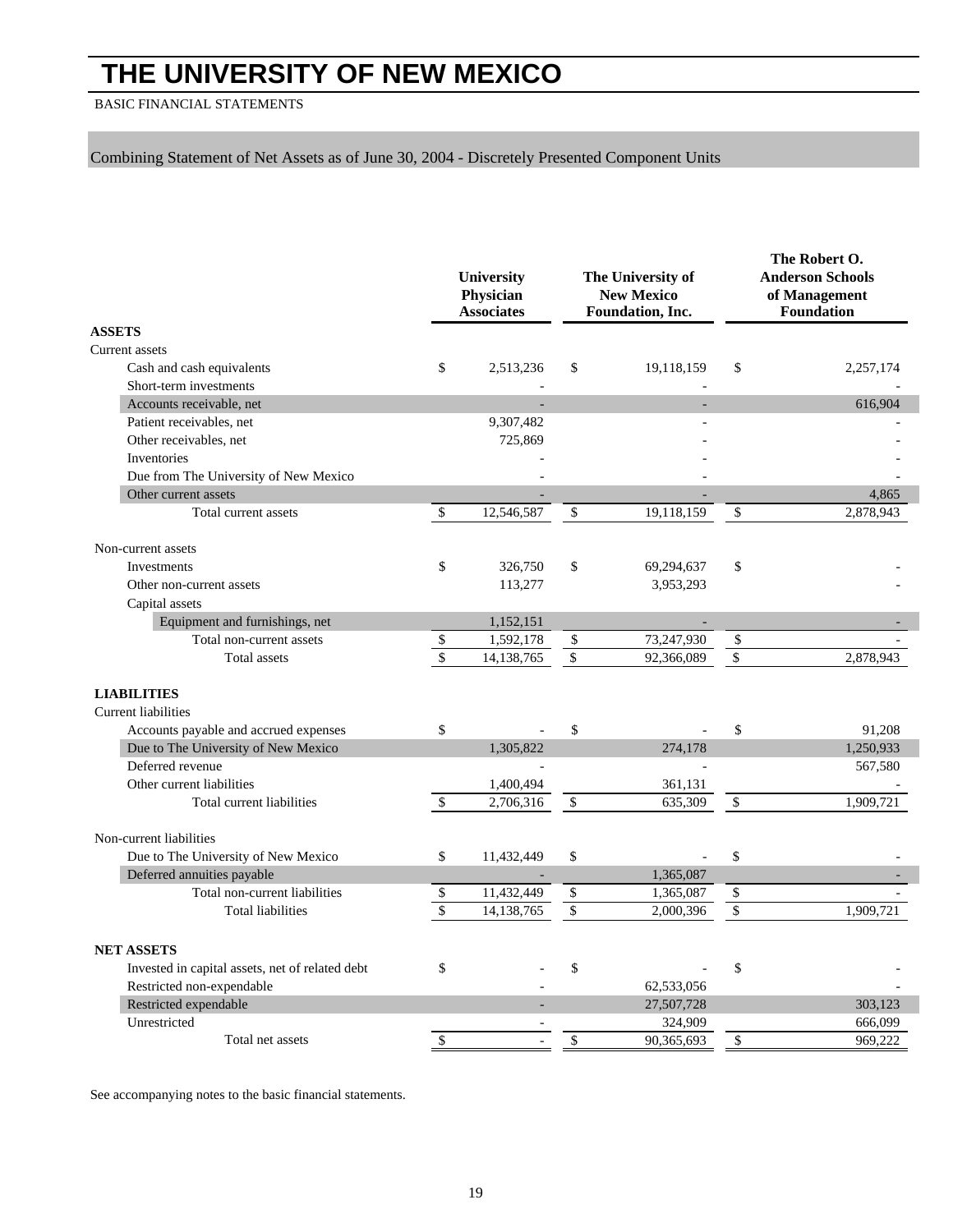# **EXHIBIT E**

|                           | Science &<br><b>Technology</b><br>Corporation<br>@ UNM |                          | <b>University of</b><br><b>New Mexico</b><br><b>Lobo Club</b> |                          | Lobo<br>Energy,<br>Inc. |                           | The University<br>of New Mexico<br><b>Alumni Association</b> |                          | <b>Total</b> |
|---------------------------|--------------------------------------------------------|--------------------------|---------------------------------------------------------------|--------------------------|-------------------------|---------------------------|--------------------------------------------------------------|--------------------------|--------------|
|                           |                                                        |                          |                                                               |                          |                         |                           |                                                              |                          |              |
| $\$$                      | 638,186                                                | \$                       | 4,000,641                                                     | $\$$                     | 461,567                 | \$                        | 1,786,708                                                    | $\mathsf{\$}$            | 30,775,671   |
|                           |                                                        |                          |                                                               |                          |                         |                           | 3,782,304                                                    |                          | 3,782,304    |
|                           | 68,177                                                 |                          | 86,850                                                        |                          |                         |                           | 32,048                                                       |                          | 803,979      |
|                           |                                                        |                          |                                                               |                          |                         |                           |                                                              |                          | 9,307,482    |
|                           |                                                        |                          |                                                               |                          |                         |                           |                                                              |                          | 725,869      |
|                           |                                                        |                          | 14,572                                                        |                          |                         |                           |                                                              |                          | 14,572       |
|                           | 162,390                                                |                          |                                                               |                          |                         |                           |                                                              |                          | 162,390      |
|                           | 12,034                                                 |                          | 1,337                                                         |                          |                         |                           | 3,913                                                        |                          | 22,149       |
| $\boldsymbol{\mathsf{S}}$ | 880,787                                                | $\overline{\mathcal{S}}$ | 4,103,400                                                     | $\sqrt{\frac{2}{n}}$     | 461,567                 | \$                        | 5,604,973                                                    | $\overline{\mathcal{S}}$ | 45,594,416   |
|                           |                                                        |                          |                                                               |                          |                         |                           |                                                              |                          |              |
| \$                        | 17,071                                                 | \$                       |                                                               | \$                       |                         | \$                        |                                                              | \$                       | 69,638,458   |
|                           |                                                        |                          |                                                               |                          | 30                      |                           |                                                              |                          | 4,066,600    |
|                           |                                                        |                          |                                                               |                          |                         |                           |                                                              |                          |              |
|                           | 26,674                                                 |                          | 5,554                                                         |                          |                         |                           |                                                              |                          | 1,184,379    |
| $\boldsymbol{\$}$         | 43,745                                                 | \$                       | $\overline{5,554}$                                            | \$                       | 30                      | $\boldsymbol{\mathsf{S}}$ |                                                              | $\mathbb{S}$             | 74,889,437   |
| $\overline{\mathcal{S}}$  | 924,532                                                | $\overline{\$}$          | 4,108,954                                                     | $\overline{\mathcal{S}}$ | 461,597                 | $\sqrt{\frac{2}{n}}$      | 5,604,973                                                    | $\overline{\$}$          | 120,483,853  |
|                           |                                                        |                          |                                                               |                          |                         |                           |                                                              |                          |              |
| \$                        | 86,718                                                 | \$                       | 42,568                                                        | \$                       | 43,796                  | \$                        | 3,570                                                        | $\$$                     | 267,860      |
|                           | 27,365                                                 |                          | 2,132,497                                                     |                          |                         |                           |                                                              |                          | 4,990,795    |
|                           | 13,026                                                 |                          |                                                               |                          |                         |                           | 1,090,000                                                    |                          | 1,670,606    |
|                           | 132,024                                                |                          |                                                               |                          |                         |                           |                                                              |                          | 1,893,649    |
| $\$$                      | 259,133                                                | $\overline{\$}$          | 2,175,065                                                     | $\overline{\mathcal{S}}$ | 43,796                  | $\boldsymbol{\$}$         | 1,093,570                                                    | $\overline{\mathcal{L}}$ | 8,822,910    |
|                           |                                                        |                          |                                                               |                          |                         |                           |                                                              |                          |              |
| \$                        |                                                        | \$                       |                                                               | \$                       |                         | \$                        |                                                              | \$                       | 11,432,449   |
|                           |                                                        |                          |                                                               |                          | $\blacksquare$          |                           |                                                              |                          | 1,365,087    |
| $\mathbb{S}$              |                                                        | $\mathbb S$              |                                                               | $\mathbb S$              |                         | $\,$                      |                                                              | $\$\,$                   | 12,797,536   |
| $\overline{\mathcal{S}}$  | 259,133                                                | $\overline{\$}$          | 2,175,065                                                     | $\sqrt{\frac{2}{n}}$     | 43,796                  | $\overline{\$}$           | 1,093,570                                                    | $\sqrt{\frac{2}{n}}$     | 21,620,446   |
|                           |                                                        |                          |                                                               |                          |                         |                           |                                                              |                          |              |
| \$                        | 26,674                                                 | \$                       | 5,554                                                         | \$                       |                         | \$                        |                                                              | $\mathbb{S}$             | 32,228       |
|                           |                                                        |                          |                                                               |                          |                         |                           |                                                              |                          | 62,533,056   |
|                           |                                                        |                          | 24,639                                                        |                          |                         |                           | 27,508                                                       |                          | 27,862,998   |
|                           | 638,725                                                |                          | 1,903,696                                                     |                          | 417,801                 |                           | 4,483,895                                                    |                          | 8,435,125    |
| $\mathbb{S}$              | 665,399                                                | \$                       | 1,933,889                                                     | \$                       | 417,801                 | \$                        | 4,511,403                                                    | \$                       | 98,863,407   |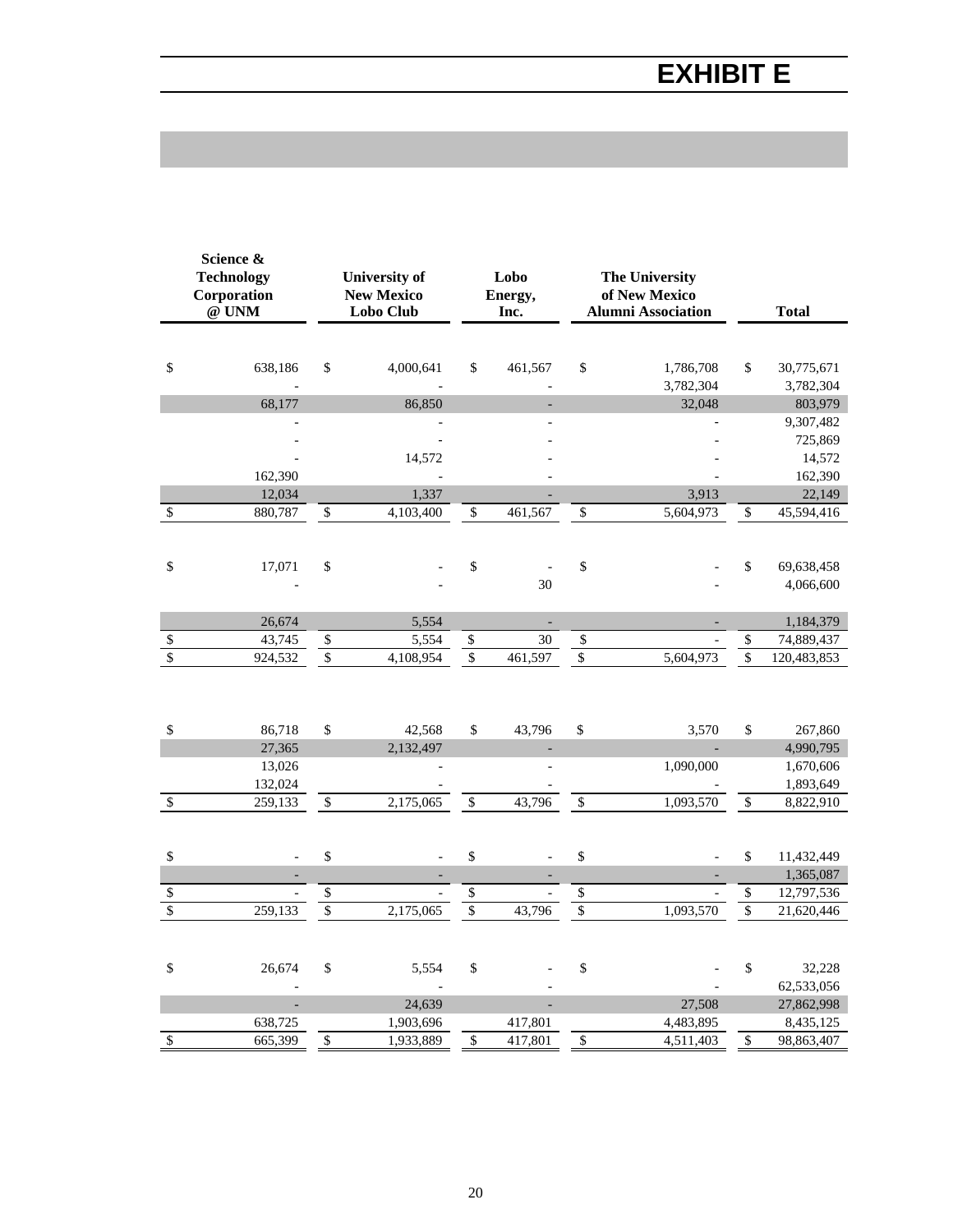BASIC FINANCIAL STATEMENTS

 Discretely Presented Component Units Combining Statement of Revenues, Expenses and Changes in Net Assets for the year ended June 30, 2005 -

|                                               |               | <b>University</b><br>Physician<br><b>Associates</b> |                         | The University of<br><b>New Mexico</b><br>Foundation, Inc. | The Robert O.<br><b>Anderson Schools</b><br>of Management<br>Foundation |           |  |
|-----------------------------------------------|---------------|-----------------------------------------------------|-------------------------|------------------------------------------------------------|-------------------------------------------------------------------------|-----------|--|
| <b>REVENUES</b>                               |               |                                                     |                         |                                                            |                                                                         |           |  |
| Operating revenues                            |               |                                                     |                         |                                                            |                                                                         |           |  |
| Fees                                          | \$            | 8.852.678                                           | S                       |                                                            | \$                                                                      | 2,175,118 |  |
| Grants, bequests and contributions            |               |                                                     |                         | 17,157,865                                                 |                                                                         | 271,992   |  |
| Operational support                           |               |                                                     |                         | 2,997,083                                                  |                                                                         |           |  |
| Other operating revenues                      |               |                                                     |                         | 475,585                                                    |                                                                         | 46,418    |  |
| Total operating revenues                      | \$            | 8,852,678                                           | \$                      | 20,630,533                                                 | \$                                                                      | 2,493,528 |  |
| <b>EXPENSES</b>                               |               |                                                     |                         |                                                            |                                                                         |           |  |
| Operating expenses                            |               |                                                     |                         |                                                            |                                                                         |           |  |
| General and administrative                    | \$            | 8,863,986                                           | \$                      | 3,355,519                                                  | \$                                                                      | 1,918,220 |  |
| Program expenses                              |               |                                                     |                         | ÷                                                          |                                                                         | 410,403   |  |
| Distributions to the University of New Mexico |               |                                                     |                         | 15,379,340                                                 |                                                                         | 152,525   |  |
| Total operating expenses                      | \$            | 8,863,986                                           | \$                      | 18,734,859                                                 | \$                                                                      | 2,481,148 |  |
| Net operating income (loss)                   | \$            | (11,308)                                            | \$                      | 1,895,674                                                  | \$                                                                      | 12,380    |  |
| <b>NON-OPERATING REVENUES (EXPENSES)</b>      |               |                                                     |                         |                                                            |                                                                         |           |  |
| Investment income                             | \$            | 11,308                                              | \$                      | 6,742,224                                                  | \$                                                                      | 31,722    |  |
| Other non-operating revenues                  |               |                                                     |                         |                                                            |                                                                         |           |  |
| Gain on disposal of assets                    |               |                                                     |                         |                                                            |                                                                         |           |  |
| Total non-operating revenues                  | \$            | 11,308                                              | \$                      | 6,742,224                                                  | \$                                                                      | 31,722    |  |
| Income (loss) before other revenues           | \$            |                                                     | \$                      | 8,637,898                                                  | \$                                                                      | 44,102    |  |
| Contributions to permanent endowments         | \$            |                                                     | \$                      | 5,107,386                                                  | \$                                                                      |           |  |
| Total other revenues                          | \$            |                                                     | $\overline{\mathbb{S}}$ | 5,107,386                                                  | \$                                                                      |           |  |
| Change in net assets                          | $\mathcal{S}$ | ÷                                                   | $\mathbb{S}$            | 13,745,284                                                 | $\mathbb{S}$                                                            | 44,102    |  |
| Net assets at beginning of year               | \$            |                                                     | \$                      | 90,365,693                                                 | \$                                                                      | 969,222   |  |
| Net assets at end of year                     | \$            |                                                     | \$                      | 104,110,977                                                | \$                                                                      | 1,013,324 |  |

See accompanying notes to the basic financial statements.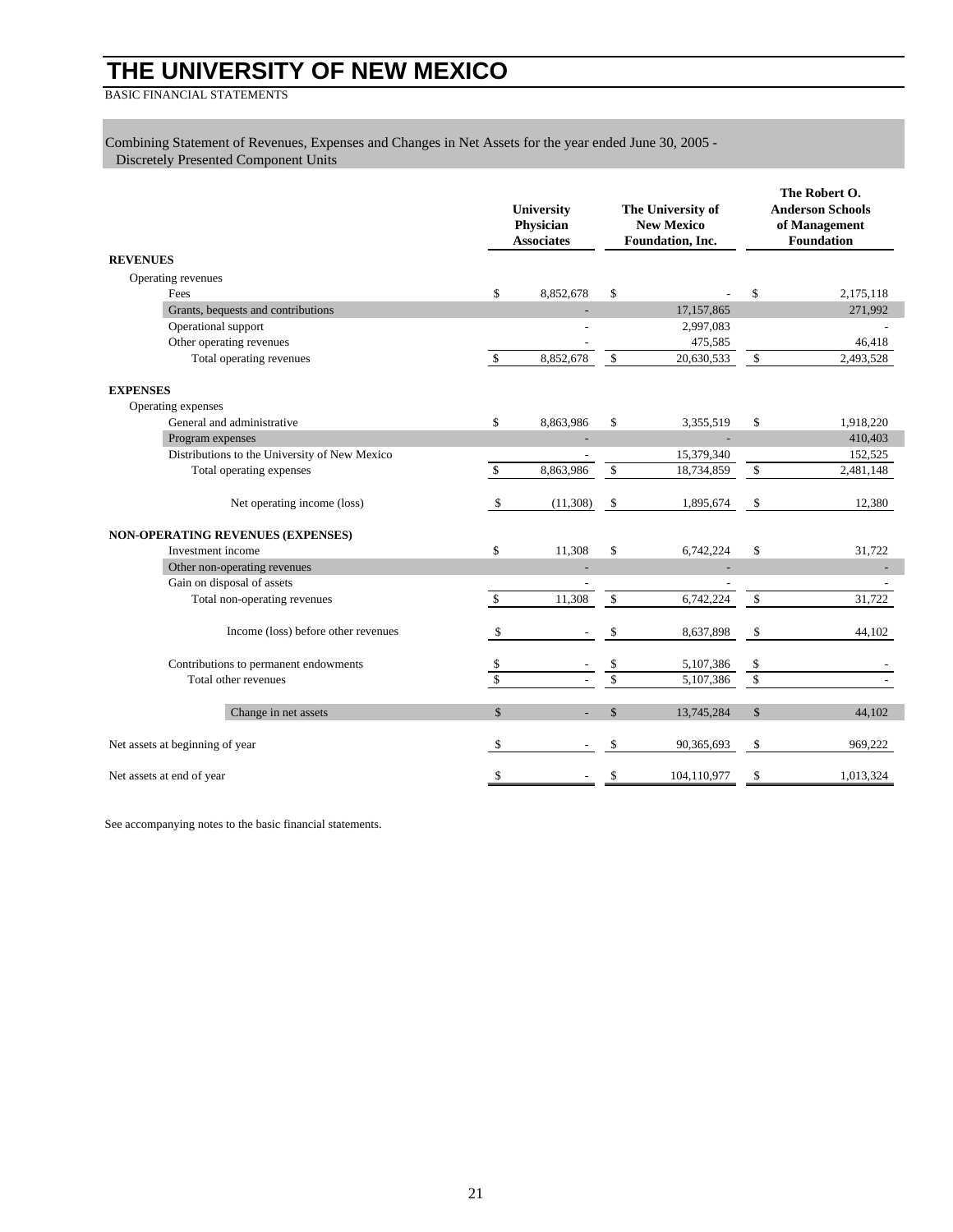# **EXHIBIT F**

|                           | Science &<br><b>Technology</b><br>Corporation<br>@ UNM | <b>University</b> of<br><b>New Mexico</b><br><b>Lobo Club</b> |            | Lobo<br>Energy,<br>Inc. |                          |                          |           |                          | The University<br>of New Mexico<br><b>Alumni Association</b> |  | <b>Total</b> |
|---------------------------|--------------------------------------------------------|---------------------------------------------------------------|------------|-------------------------|--------------------------|--------------------------|-----------|--------------------------|--------------------------------------------------------------|--|--------------|
|                           |                                                        |                                                               |            |                         |                          |                          |           |                          |                                                              |  |              |
| \$                        | 2,554,074                                              | \$                                                            | 230,263    | $\mathbf S$             | 1,211,531                | \$                       |           | \$                       | 15,023,664                                                   |  |              |
|                           |                                                        |                                                               | 3,040,187  |                         |                          |                          |           |                          | 20,470,044                                                   |  |              |
|                           |                                                        |                                                               |            |                         |                          |                          |           |                          | 2,997,083                                                    |  |              |
|                           |                                                        |                                                               | 668        |                         |                          |                          | 1,018,993 |                          | 1,541,664                                                    |  |              |
| $\mathbb{S}$              | 2,554,074                                              | \$                                                            | 3,271,118  | \$                      | 1,211,531                | \$                       | 1,018,993 | $\mathbb{S}$             | 40,032,455                                                   |  |              |
|                           |                                                        |                                                               |            |                         |                          |                          |           |                          |                                                              |  |              |
| \$                        | 2,621,751                                              | \$                                                            | 520,009    | \$                      | 1,221,101                | \$                       | 90,491    | \$                       | 18,591,077                                                   |  |              |
|                           | ÷                                                      |                                                               | 1,083,578  |                         | $\overline{\phantom{a}}$ |                          | 539,225   |                          | 2,033,206                                                    |  |              |
|                           |                                                        |                                                               | 2,336,535  |                         |                          |                          |           |                          | 17,868,400                                                   |  |              |
| $\mathcal{S}$             | 2,621,751                                              | \$                                                            | 3,940,122  | $\sqrt{\frac{2}{n}}$    | 1,221,101                | $\mathsf{\$}$            | 629,716   | \$                       | 38,492,683                                                   |  |              |
| $\mathcal{S}$             | (67, 677)                                              | \$                                                            | (669,004)  | \$                      | (9,570)                  | $\mathbb{S}$             | 389,277   | $\mathbb{S}$             | 1,539,772                                                    |  |              |
| \$                        | 1,504                                                  | \$                                                            | 87,365     | \$                      | 7,979                    | \$                       | 345,780   | \$                       | 7,227,882                                                    |  |              |
|                           |                                                        |                                                               |            |                         |                          |                          | 72,713    |                          | 72,713                                                       |  |              |
|                           |                                                        |                                                               |            |                         |                          |                          |           |                          |                                                              |  |              |
| $\mathcal{S}$             | 1.504                                                  | \$                                                            | 87,365     | $\overline{\mathbf{S}}$ | 7.979                    | $\overline{\mathcal{S}}$ | 418,493   | $\overline{\mathcal{S}}$ | 7,300,595                                                    |  |              |
| $\mathbb{S}$              | (66, 173)                                              | \$                                                            | (581, 639) | \$                      | (1,591)                  | \$                       | 807,770   | \$                       | 8,840,367                                                    |  |              |
|                           |                                                        |                                                               |            |                         |                          |                          |           |                          |                                                              |  |              |
| \$                        |                                                        | \$                                                            |            | \$                      |                          | \$                       |           | \$                       | 5,107,386                                                    |  |              |
| \$                        |                                                        | $\sqrt{\frac{1}{2}}$                                          |            | \$                      |                          | $\mathbb{S}$             |           | $\sqrt{\frac{2}{5}}$     | 5,107,386                                                    |  |              |
| $\boldsymbol{\mathsf{S}}$ | (66, 173)                                              | $\mathbb{S}$                                                  | (581, 639) | $\mathbb{S}$            | (1,591)                  | $\mathbb{S}$             | 807,770   | $\$$                     | 13,947,753                                                   |  |              |
| $\$$                      | 665,399                                                | \$                                                            | 1,933,889  | \$                      | 417,801                  | $\mathbb{S}$             | 4,511,403 | $\mathcal{S}$            | 98,863,407                                                   |  |              |
| \$                        | 599,226                                                | \$                                                            | 1,352,250  | \$                      | 416,210                  | \$                       | 5,319,173 | \$                       | 112,811,160                                                  |  |              |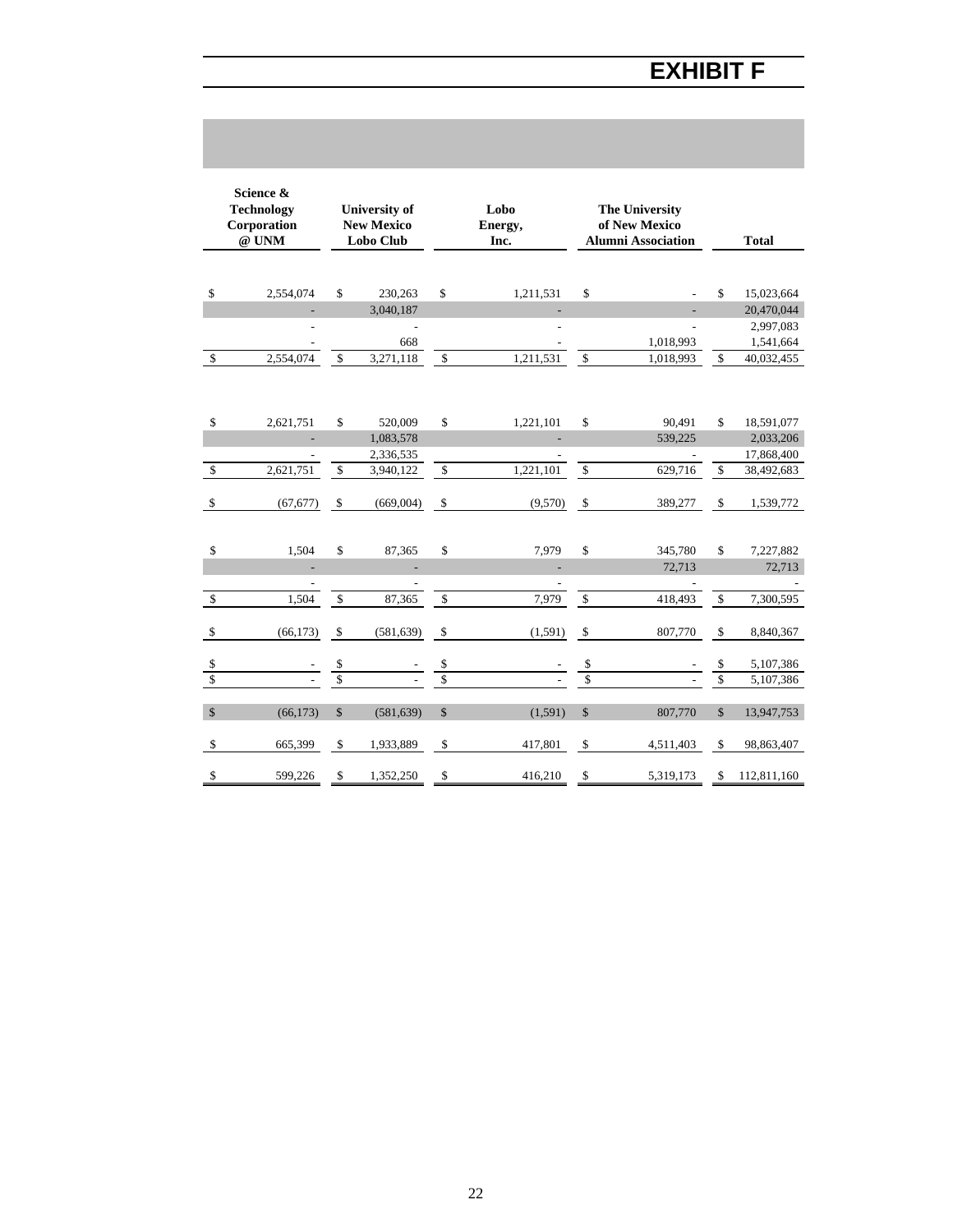BASIC FINANCIAL STATEMENTS

 Discretely Presented Component Units Combining Statement of Revenues, Expenses and Changes in Net Assets for the year ended June 30, 2004 -

|                                               |               | <b>University</b><br>Physician<br><b>Associates</b> |                    | The University of<br><b>New Mexico</b><br>Foundation, Inc. | The Robert O.<br><b>Anderson Schools</b><br>of Management<br>Foundation |           |  |
|-----------------------------------------------|---------------|-----------------------------------------------------|--------------------|------------------------------------------------------------|-------------------------------------------------------------------------|-----------|--|
| <b>REVENUES</b>                               |               |                                                     |                    |                                                            |                                                                         |           |  |
| Operating revenues                            |               |                                                     |                    |                                                            |                                                                         |           |  |
| Fees                                          | \$            | 8,359,296                                           | S                  |                                                            | \$                                                                      | 2.148.039 |  |
| Grants, bequests and contributions            |               |                                                     |                    | 14,630,786                                                 |                                                                         | 212,759   |  |
| Operational support                           |               |                                                     |                    | 2,178,628                                                  |                                                                         |           |  |
| Other operating revenues                      |               |                                                     |                    | 346,763                                                    |                                                                         | 50,986    |  |
| Total operating revenues                      | \$            | 8,359,296                                           | \$                 | 17,156,177                                                 | \$                                                                      | 2,411,784 |  |
| <b>EXPENSES</b>                               |               |                                                     |                    |                                                            |                                                                         |           |  |
| Operating expenses                            |               |                                                     |                    |                                                            |                                                                         |           |  |
| General and administrative                    | \$            | 8,406,013                                           | \$                 | 2,931,484                                                  | \$                                                                      | 1,804,617 |  |
| Program expenses                              |               |                                                     |                    | L,                                                         |                                                                         | 428,789   |  |
| Distributions to the University of New Mexico |               |                                                     |                    | 14,869,776                                                 |                                                                         | 167,500   |  |
| Total operating expenses                      | \$            | 8,406,013                                           | \$                 | 17,801,260                                                 | \$                                                                      | 2,400,906 |  |
| Net operating income (loss)                   | \$            | (46, 717)                                           | \$                 | (645,083)                                                  | \$                                                                      | 10,878    |  |
| <b>NON-OPERATING REVENUES (EXPENSES)</b>      |               |                                                     |                    |                                                            |                                                                         |           |  |
| Investment income (loss)                      | \$            | 46,717                                              | S                  | 8,008,403                                                  | \$                                                                      | 7,932     |  |
| Other non-operating revenues                  |               |                                                     |                    |                                                            |                                                                         |           |  |
| Gain on disposal of assets                    |               |                                                     |                    |                                                            |                                                                         |           |  |
| Total non-operating revenues                  | \$            | 46,717                                              | \$                 | 8,008,403                                                  | \$                                                                      | 7,932     |  |
| Income (loss) before other revenues           | \$            |                                                     | \$                 | 7,363,320                                                  | \$                                                                      | 18,810    |  |
| Contributions to permanent endowments         | \$            |                                                     | \$                 | 5,606,801                                                  | \$                                                                      |           |  |
| Total other revenues                          | \$            |                                                     | $\mathbf{\hat{S}}$ | 5,606,801                                                  | \$                                                                      |           |  |
| Change in net assets                          | $\mathcal{S}$ |                                                     | $\mathcal{S}$      | 12,970,121                                                 | $\mathbb{S}$                                                            | 18,810    |  |
| Net assets (deficit) at beginning of year     | \$            |                                                     | \$                 | 77,395,572                                                 | \$                                                                      | 950,412   |  |
| Net assets at end of year                     | \$            |                                                     | \$                 | 90,365,693                                                 | \$                                                                      | 969,222   |  |

See accompanying notes to the basic financial statements.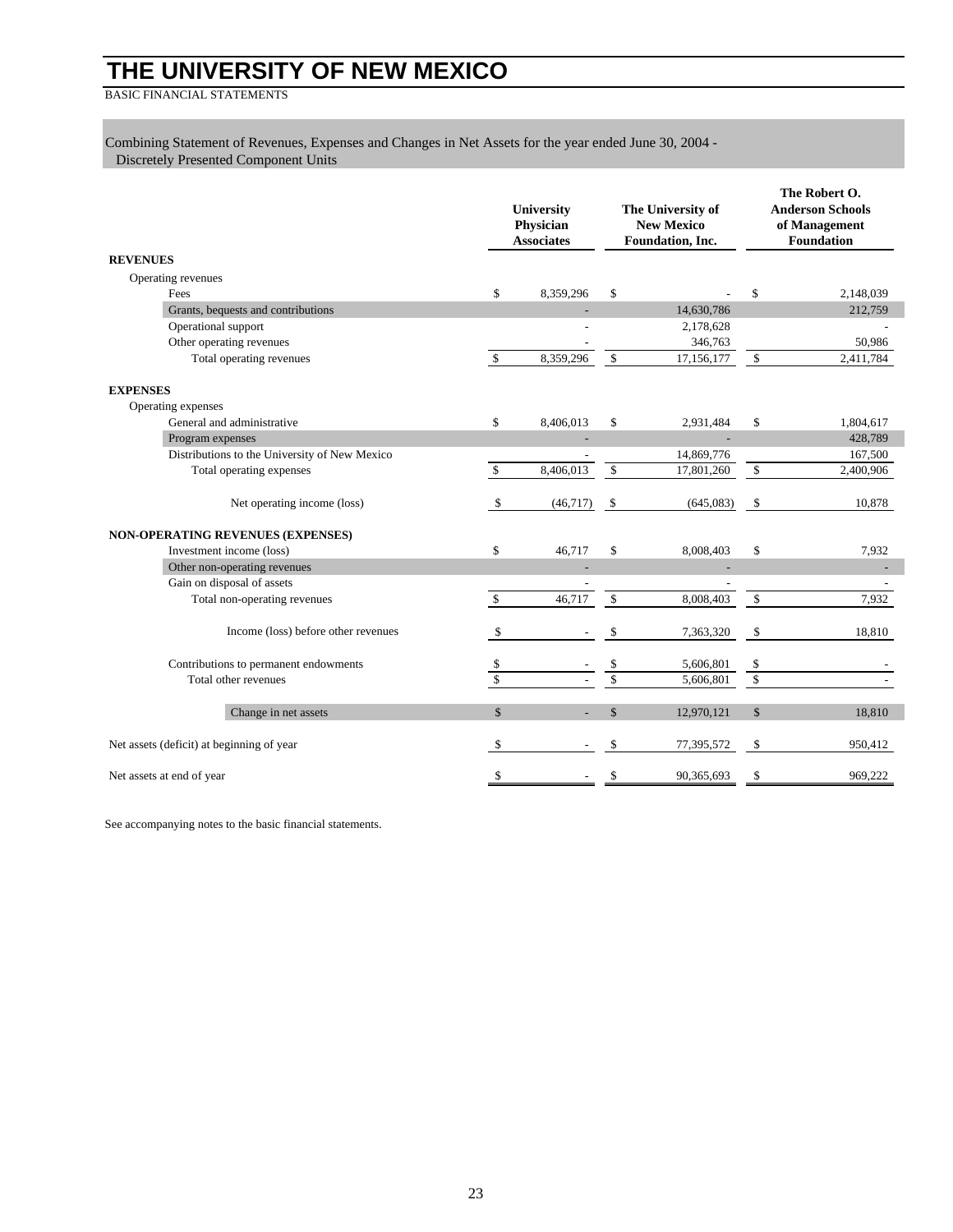# **EXHIBIT G**

|               | Science &<br><b>Technology</b><br>Corporation<br>@ UNM |               | <b>University of</b><br><b>New Mexico</b><br><b>Lobo Club</b> | Lobo<br>Energy,<br>Inc.  |             |                      | The University<br>of New Mexico<br><b>Alumni Association</b> |              | <b>Total</b>  |
|---------------|--------------------------------------------------------|---------------|---------------------------------------------------------------|--------------------------|-------------|----------------------|--------------------------------------------------------------|--------------|---------------|
|               |                                                        |               |                                                               |                          |             |                      |                                                              |              |               |
| \$            | 2,056,275                                              | $\mathbb{S}$  | 137,965                                                       | $\$$                     | 1,219,846   | \$                   |                                                              | \$           | 13,921,421    |
|               |                                                        |               | 3,865,925                                                     |                          |             |                      |                                                              |              | 18,709,470    |
|               |                                                        |               |                                                               |                          |             |                      |                                                              |              | 2,178,628     |
|               |                                                        |               | 1,561                                                         |                          |             |                      | 956,654                                                      |              | 1,355,964     |
| $\mathbb{S}$  | 2,056,275                                              | \$            | 4,005,451                                                     | \$                       | 1,219,846   | \$                   | 956,654                                                      | \$           | 36,165,483    |
|               |                                                        |               |                                                               |                          |             |                      |                                                              |              |               |
| \$            | 2,171,527                                              | \$            | 392,455                                                       | \$                       | 1,326,781   | \$                   | 65,615                                                       | \$           | 17,098,492    |
|               |                                                        |               | 1,321,500                                                     |                          |             |                      | 441,801                                                      |              | 2,192,090     |
|               |                                                        |               | 2,132,497                                                     |                          | 1,000,000   |                      | $\overline{\phantom{a}}$                                     |              | 18,169,773    |
| $\mathcal{S}$ | 2,171,527                                              | $\mathcal{S}$ | 3,846,452                                                     | \$                       | 2,326,781   | $\sqrt{\frac{2}{n}}$ | 507,416                                                      | \$           | 37,460,355    |
| $\mathcal{S}$ | (115, 252)                                             | \$            | 158,999                                                       | $\mathbb{S}$             | (1,106,935) | $\mathbb{S}$         | 449,238                                                      | \$           | (1, 294, 872) |
| \$            | (54, 605)                                              | \$            | 27,681                                                        | \$                       | 11,839      | \$                   | 454,236                                                      | \$           | 8,502,203     |
|               |                                                        |               |                                                               |                          |             |                      | 74,471                                                       |              | 74,471        |
|               | 2,141,786                                              |               |                                                               |                          |             |                      | $\overline{\phantom{a}}$                                     |              | 2,141,786     |
| \$            | 2,087,181                                              | $\mathcal{S}$ | 27,681                                                        | $\mathbb{S}$             | 11,839      | $\$$                 | 528,707                                                      | \$           | 10,718,460    |
| $\mathcal{S}$ | 1,971,929                                              | \$            | 186,680                                                       | $\mathbb{S}$             | (1,095,096) | $\mathcal{S}$        | 977,945                                                      | \$           | 9,423,588     |
| \$            |                                                        | \$            |                                                               | \$                       |             | \$                   |                                                              | \$           | 5,606,801     |
| \$            |                                                        | $\mathsf{\$}$ |                                                               | $\overline{\mathcal{S}}$ |             | \$                   |                                                              | \$           | 5,606,801     |
|               |                                                        |               |                                                               |                          |             |                      |                                                              |              |               |
| $\mathcal{S}$ | 1,971,929                                              | $\mathbb{S}$  | 186,680                                                       | \$                       | (1,095,096) | $\mathbb{S}$         | 977,945                                                      | $\mathbb{S}$ | 15,030,389    |
| $\mathcal{S}$ | (1,306,530)                                            | $\mathbb{S}$  | 1,747,209                                                     | \$                       | 1,512,897   | \$                   | 3,533,458                                                    | \$           | 83,833,018    |
| \$            | 665,399                                                | \$            | 1,933,889                                                     | \$                       | 417,801     | \$                   | 4,511,403                                                    | \$           | 98,863,407    |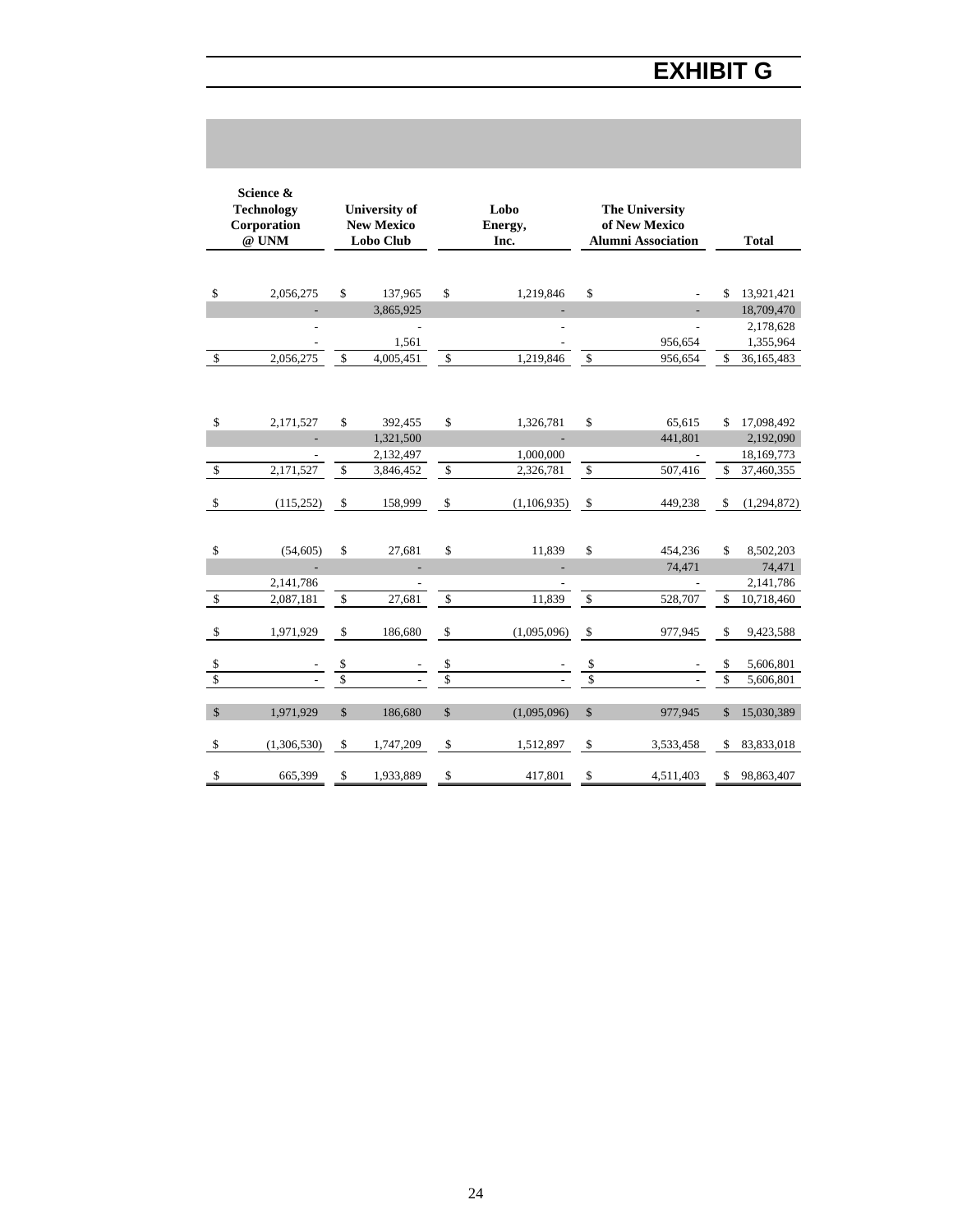NOTES TO THE BASIC FINANCIAL STATEMENTS

June 30, 2005 and 2004

#### (1) **Creation and Purpose of Entity**

The University of New Mexico (the University or UNM) was created by the Constitution of New Mexico, Sections 21-7- 4 through 21-7-25, New Mexico Statutes Annotated, 1978 Compilation, under which it is responsible for providing the inhabitants of the State of New Mexico and such others as the Board of Regents may determine with the means of acquiring a thorough knowledge of the various branches of literature, science and the arts.

The University is part of the primary government of the State of New Mexico, and its financial data is included with the financial data in the State of New Mexico's Comprehensive Annual Financial Report. These financial statements present financial information that is attributable to the University and does not purport to present the financial position of the State of New Mexico.

#### (2) **Basis of Presentation and Summary of Significant Accounting Policies**

#### (A) *Basis of Presentation*

The University of New Mexico and certain component units present their financial statements in accordance with Governmental Accounting Standards Board (GASB) 34 – *Basic Financial Statements and Management's Discussion and Analysis for State and Local Governments*; GASB 35 – *Basic Financial Statements and Management's Discussion and Analysis for Public Colleges and Universities*; GASB 37 – *Basic Financial Statements and Management's Discussion and Analysis for State and Local Governments: Omnibus*; and GASB 38 – *Certain Financial Statement Note Disclosures*. This financial report provides an entity-wide perspective of the University's assets, liabilities, and net assets, revenues, expenses and changes in net assets, and cash flows.

The University has adopted Governmental Accounting Standards Board Statement No. 39, *Determining Whether Certain Organizations Are Component Units, an amendment of GASB Statement 14* (GASB 39). GASB 39 provides additional guidance to determine whether certain organizations for which the University is not financially accountable should be reported as discretely presented component units based on the nature and significance of their relationship with the University. As required by GASBs 14 and 39, these basic financial statements present the University and its component units, entities for which the University is considered to be financially accountable. These entities were selected for inclusion based on criteria as set forth in GASB 14 and 39. The entities are discretely presented in the financial statements as component units and include University Physician Associates; The University of New Mexico Foundation, Inc.; The Robert O. Anderson Schools of Management Foundation; Science & Technology Corporation @ UNM; The University of New Mexico Lobo Club; Lobo Energy, Inc., and The University of New Mexico Alumni Association. In addition, there are various component units operating as foundations that are not included in the financial statements as discretely presented component units due to materiality.

The University adopted Governmental Accounting Standards Board Statement No. 40, *Deposit and Investment Risk Disclosures, an amendment of GASB Statement 3*. The Statement addresses common deposit and investment risks related to custodial credit risk, credit risk, concentration of credit risk, interest rate risk, foreign currency risk. It also requires certain disclosures of investments that have fair values that are highly sensitive to changes in interest rates as well as deposit and investment policies related to the risks be identified. The *GASB Statement 3* disclosures generally referred to as category 1 and category 2 deposits and investments are eliminated. Disclosure of authorized investments or the requirements for reporting certain repurchase agreements and reverse repurchase agreements is still required.

The University's basic financial statements also include "clinical operations." Clinical operations include the two health care providers, the University of New Mexico Hospital (Hospital) and the University of New Mexico Psychiatric Center whose operations are summarized to be compatible with University reporting, these operations are not legally separate entities and therefore are operating as divisions of the University. Also included in clinical operations are organizations and certain programs that have purposes compatible with the University: University of New Mexico Children's Psychiatric Center, University of New Mexico Carrie Tingley Hospital and University of New Mexico Young Children's Health Center. The clinical operations, when combined with the University's School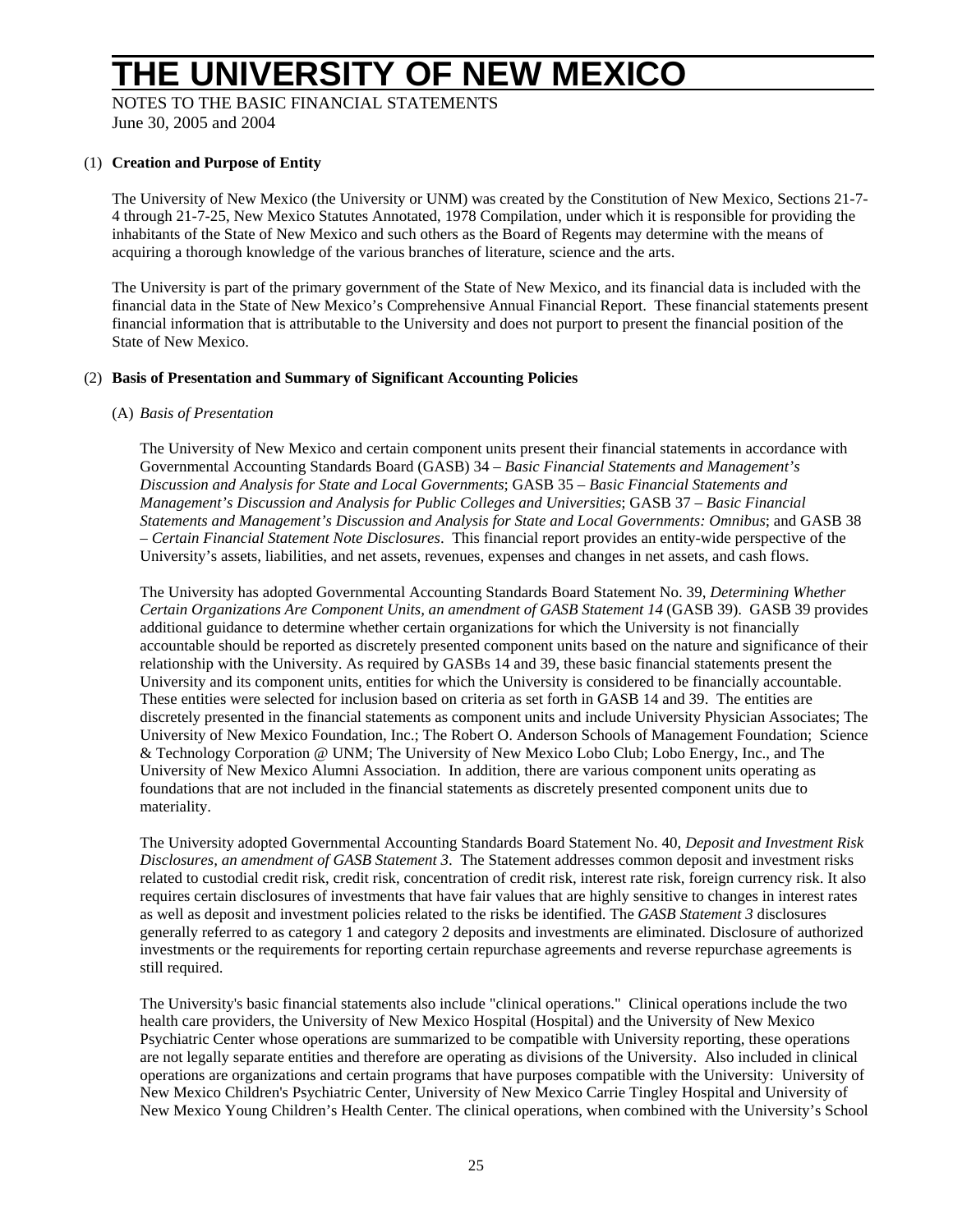NOTES TO THE BASIC FINANCIAL STATEMENTS

June 30, 2005 and 2004

of Medicine, College of Nursing and College of Pharmacy, are referred to as the University of New Mexico Health Sciences Center and are included in the Primary Institution financial statement information.

The component units, the Hospital, University of New Mexico Children's Psychiatric Center, University of New Mexico Carrie Tingley Hospital and the University of New Mexico Psychiatric Center, have separately audited financial statements, which can be obtained at their separate administrative offices. Addresses for the component units can be found in note 18.

#### (B) *Basis of Accounting*

For financial reporting purposes, the University is considered a special-purpose government engaged in businesstype activities. The financial statements are prepared using the economic resources measurement focus and the accrual basis of accounting in conformity with accounting principles generally accepted in the United States of America. Under the accrual basis, revenues are recognized when earned, and expenses are recorded when incurred. All significant intra-entity transactions have been eliminated.

The University has the option to apply all Financial Accounting Standards Board (FASB) pronouncements issued after November 30, 1989, unless FASB conflicts with GASB. The University has elected not to apply FASB pronouncements issued after the applicable date.

#### (C) *Significant Accounting Policies*

The preparation of basic financial statements in conformity with accounting principles generally accepted in the United States of America requires management to make certain estimates and assumptions that affect the reported amounts of assets and liabilities and disclosure of contingent assets and liabilities at the date of the financial statements and the reported amounts of revenues and expenses during the reported period. Actual results could differ significantly from those estimates.

Cash and cash equivalents: Cash and cash equivalents consist of all highly liquid investments with original maturities of three months or less.

Accounts receivable: The University records student accounts receivable at the time a student registers for classes. Provisions for uncollectible student accounts are recorded to maintain an adequate allowance for probable losses.

Patient receivables: The Hospital and clinical operations receive payment for services rendered to patients under payment arrangements with payors which include (i) Medicare and Medicaid, (ii) other third-party payors including commercial carriers and health maintenance organizations, and (iii) others. The following summarizes the percent of gross patient receivables from all payors as of June 30:

|                          | 2005 | 2004 |
|--------------------------|------|------|
| Medicare and Medicaid    | 40%  | 38%  |
| Other third-party payors | 40%  | 43%  |
| <b>Others</b>            | 20%  | 19%  |
|                          |      |      |

Investments: Stocks, bonds and similar investments are recorded at fair value as determined by quoted market prices.

The income from the University's interest in the State of New Mexico Permanent Fund, as well as the income derived from University lands under the control of the State of New Mexico Commissioner of Public Lands, is distributed monthly to the University.

The endowment spending policy provides that the total annual distribution of spendable income to each unit of the Consolidated Investment Fund (CIF), a unitized investment pool, shall not exceed six percent nor be less than four percent of the average market value of a unit of the CIF. The average market value of a unit will be based on the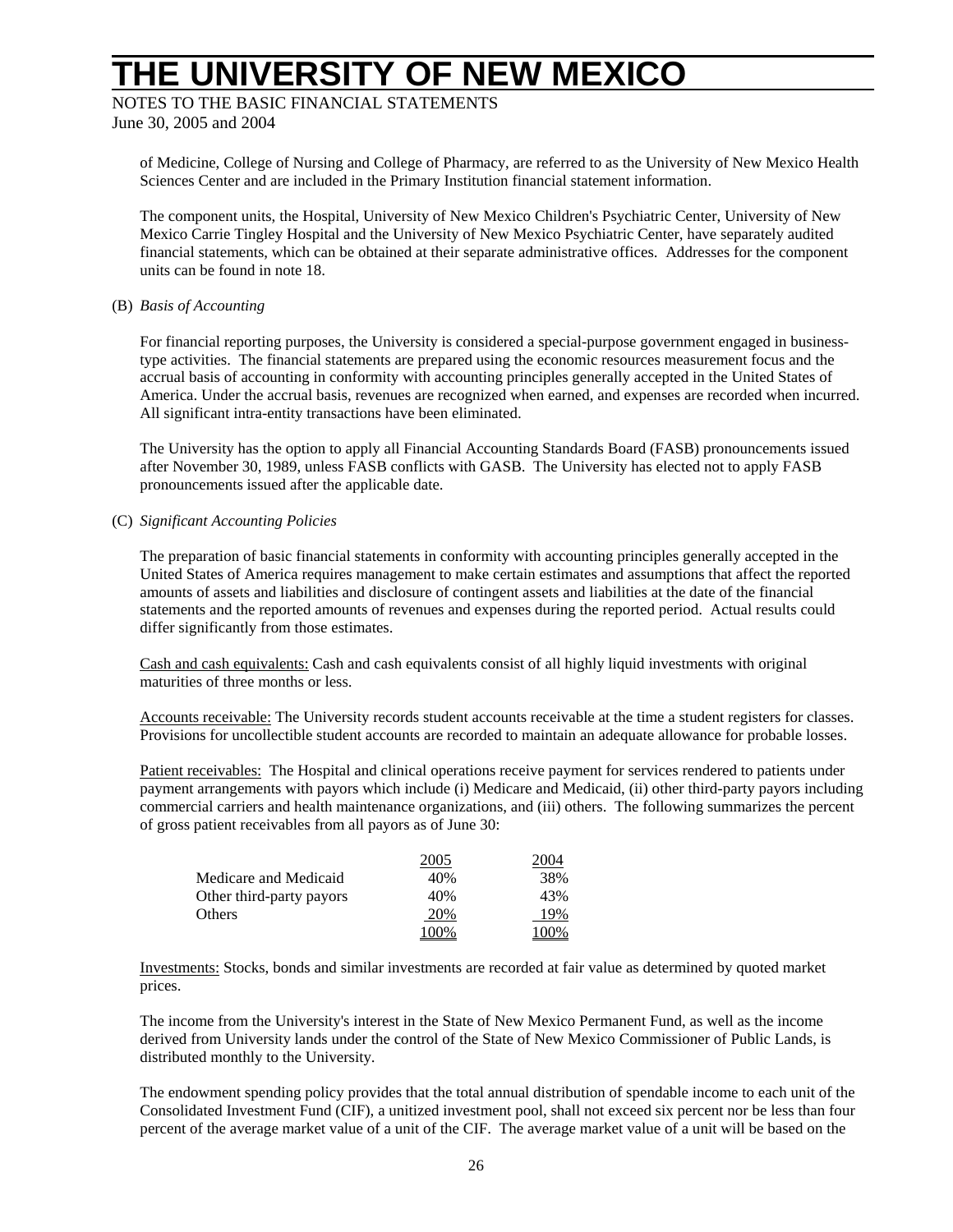NOTES TO THE BASIC FINANCIAL STATEMENTS June 30, 2005 and 2004

average unit values of the CIF for the preceding twelve quarters. The target annual distribution rate shall be five percent of the average unit market value. If, in any given twelve-quarter rolling period, total return is less than target annual distribution, actual distribution shall not be less than four percent of the average unit market value for such twelve-quarter rolling period. If in any twelve-quarter rolling period the distribution exceeds five percent of the current market value, then the actual distribution will be determined by the Consolidated Investment Fund Investment Committee.

Assets held by others, which are neither in the possession of nor under the control of the University, are not reflected in the accompanying basic financial statements. The most significant example is assets held by the Sandia Foundation from which UNM is entitled to 45% of the income, but has no title to the assets themselves. However, income earned on such assets upon which the University has claim is recorded in the accompanying basic financial statements.

Inventories: Inventories, consisting mainly of items held for resale, are principally stated at cost using the retail method or market value if lower.

Capital assets: Capital assets are recorded at original cost, or fair value if donated. The University's capitalization policy for moveable equipment includes all items with a unit cost of \$1,000 or more, and an estimated useful life of greater than one year. The University includes software purchased with a piece of equipment in the cost of capitalization. This total cost is depreciated over the useful life of the equipment. In compliance with New Mexico Administrative Code, Title 2 Public Finance, Chapter 20 Accounting by Governmental Entities, Part 1 Accounting and Control of Fixed Assets of State Government, Section 9, software purchased for internal use is capitalized and depreciated. Renovations to buildings, infrastructure and land improvements that significantly increase the value or extend the useful life of the structure are capitalized. Routine repairs and maintenance are charged to operating expense in the year in which the expense was incurred. Depreciation is calculated using the straight-line method over the estimated useful lives of the assets, generally 50 years for buildings, 20 years for land improvements and infrastructure, 5 years for library books, and equipment ranges from 3 to 15 years. Loaned equipment from private and federal sources is not owned by the University, and is not an asset. This equipment is monitored by the Property Accounting Department and totals \$7,648,803 and \$5,439,575 at June 30, 2005 and 2004, respectively.

As an institute of higher education in existence for over 100 years, the University of New Mexico has acquired significant collections of art, rare books, historical treasures and other special collections. The purpose of these collections is for public exhibition, education or research in furtherance of public service rather than financial gain. They are protected and preserved, and subject to the Regent's policies regarding accessioning and de-accessioning. However, because of their invaluable and irreplaceable nature, these collections have not been capitalized.

Bonds Payable: The University has entered into interest rate swap agreements to modify variable rate interest payments into fixed rate interest payments on outstanding bonds payable. Other than the net interest expenditures resulting from these agreements, no amounts are recorded in the financial statements.

Annual leave plan: Employees are allowed to accumulate 252 hours of leave. Upon separation from employment for reasons other than retirement, death, or involuntary separation, employees are paid for unused accrued annual leave, not to exceed 168 hours. Upon separation of employment for reasons of retirement, death, or involuntary separation, employees (or their estates in case of death) are paid for unused accrued annual leave, not to exceed 252 hours.

Sick leave plan: Prior to 1984, the University's sick leave plan placed no limitation on the number of hours an employee could accumulate. When the plan was revised, the existing accumulation of hours was placed into separate pools and employees may be paid 28.5% of the value of those hours on retirement from the University.

Net assets: Are classified as follows:

*Invested in capital assets, net of related debt represent the University's total investment in capital assets, net of* outstanding debt related to those capital assets. To the extent debt has been incurred but not yet expended for capital assets, such amounts are not included as a component of invested in capital assets, net of related debt.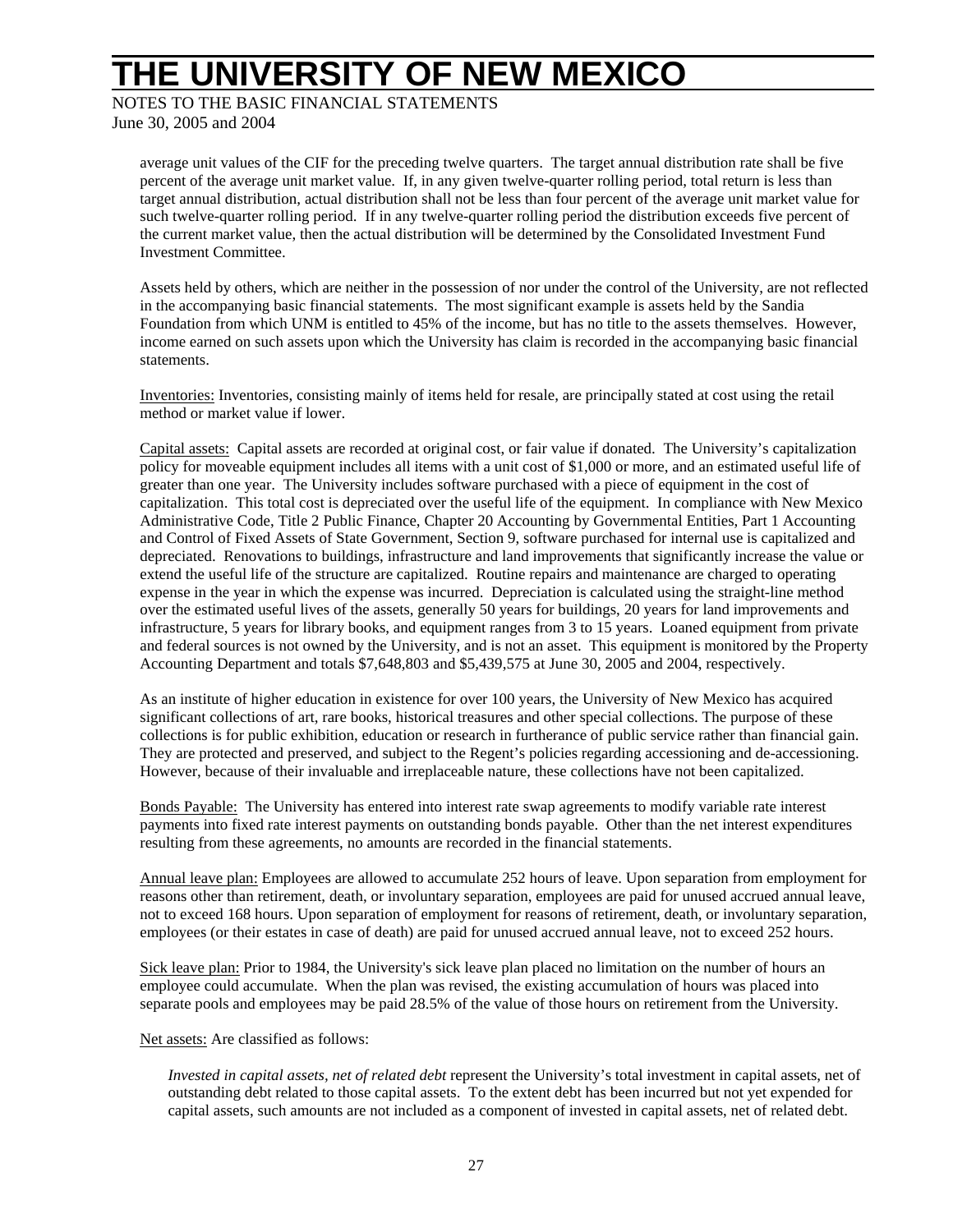NOTES TO THE BASIC FINANCIAL STATEMENTS

June 30, 2005 and 2004

Unspent bond proceeds for the University are approximately \$6,000,000 and \$29,000,000 at June 30, 2005 and 2004, respectively. Unspent bond proceeds for the Hospital are \$147,583,000 at June 30, 2005.

*Restricted net assets* represent those operating funds on which external restrictions have been imposed that limit the purposes for which such funds can be used. Restricted *expendable* net assets are resources that the University is legally or contractually obligated to spend in accordance with imposed restrictions by third parties. Restricted *non-expendable* net assets consist of endowment and similar funds in which third parties have stipulated, as a condition of the gift instrument, that the principal is to be maintained inviolate and in perpetuity, and invested for the purpose of producing present and future income. The income generated from the principal may be expended or added to principal.

*Unrestricted net assets* consist of those operating funds over which the governing board retains full control to use in achieving any of its authorized purposes.

When an expense is incurred that can be paid using either restricted or unrestricted resources, the University's policy is to first apply the expense toward restricted resources, and then toward unrestricted resources.

Revenues: Are classified as operating or non-operating according to the following criteria:

*Operating revenues* include activities that have the characteristics of an exchange transaction, such as a) student tuition and fees, net of scholarship discounts and allowances; b) patient services; c) sales and services; and d) contracts and grants.

*Non-operating revenues* include activities that have the characteristics of non-exchange transactions, such as a) appropriations, b) gifts c) investment income, and d) mill levy. These revenue streams are recognized under GASB Statement No. 33 – *Accounting and Financial Reporting for Non-exchange Transactions.* Revenues are recognized when all applicable eligibility requirements have been met.

Student tuition and fee revenues and auxiliary enterprises revenues from students are reported net of scholarship allowances in the Statements of Revenues, Expenses and Changes in Net Assets. Scholarship allowances are the difference between the stated charge for goods and services provided by the University, and the amount that is paid by students and/or third parties making payments on students' behalf. Certain governmental grants, such as Pell grants, and other federal, state or non-governmental programs, are recorded as operating or non-operating revenues in the University's basic financial statements. To the extent that revenues from such programs is used to satisfy tuition and fees, other student charges, and auxiliary enterprises charges, the University has recorded a scholarship allowance.

Net patient revenues are recorded at the estimated net realizable amount due from patients, third-party payors, and others for services rendered, and a provision for doubtful accounts. Retroactive adjustments under reimbursement agreements with third-party payors are accrued on an estimated basis in the period the related services are rendered and adjusted in future periods as final settlements are determined.

Contractual adjustments resulting from agreements with various organizations to provide services for amounts that differ from billed charges, including services under Medicare, Medicaid, and certain managed care programs, are recorded as deductions from patient revenues. Accounts, when determined to be uncollectible, are charged against the allowance for doubtful accounts.

The hospital and clinical operations provide care to patients who meet certain criteria under its charity care policy without charge or at amounts less than its established rates. Because the hospitals do not pursue collection of amounts determined to qualify as charity care, they are not reported as net revenue.

Unexpended state appropriations do not revert to the state of New Mexico at the end of the fiscal year and are available to the University in subsequent years, House Bill 2, Appropriations Act Section J found on Pages 174-175.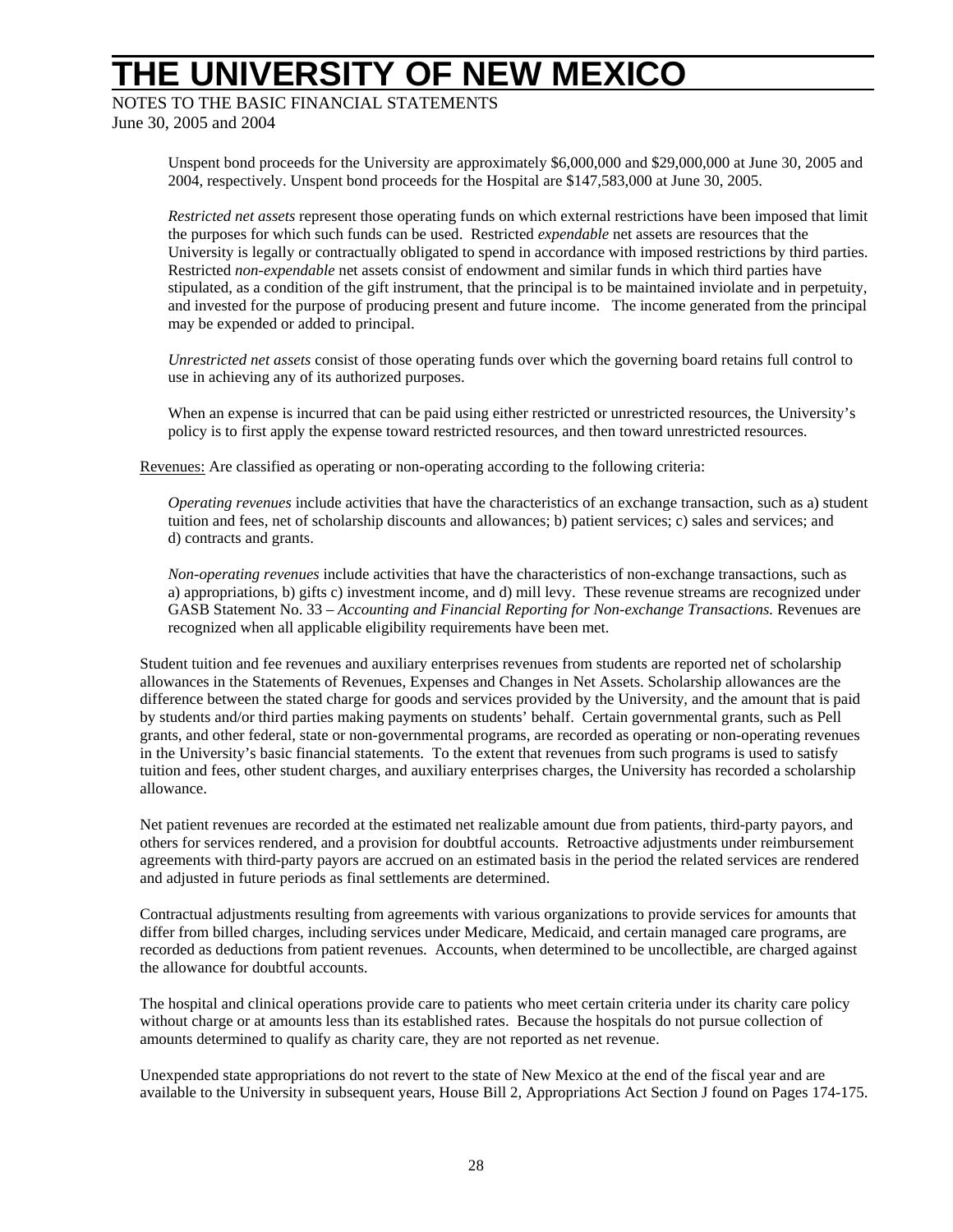## NOTES TO THE BASIC FINANCIAL STATEMENTS

June 30, 2005 and 2004

Deferred revenue consists primarily of advances from contracts and grants. Revenue is recognized to the extent that the underlying exchange transaction has occurred.

Expenses: Are classified as operating or non-operating according to the following criteria:

*Operating expenses* include activities that have the characteristics of an exchange transaction, such as a) employee salaries, benefits and related expense; b) scholarships and fellowships, net of scholarship discounts and allowances; c) utilities, supplies and other services; d) professional fees; and e) depreciation expenses related to university property, plant and equipment.

*Non-operating expenses* include activities that have the characteristics of non-exchange transactions, such as interest on capital asset-related debt and bond expenses that are defined as non-operating expenses by GASB Statement No. 9 – *Reporting Cash Flows of Proprietary and Non-expendable Trust Funds and Governmental Entities That Use Proprietary Fund Accounting,* and GASB Statement No. 34.

#### (D) *Income Taxes*

As an instrumentality of the State of New Mexico, the income generated by the University in the exercise of its essential governmental functions is excluded from federal income tax under Internal Revenue Code (IRC) section 115. However, income generated from activities unrelated to the exempt purpose of the University would be subject to tax under IRC section  $511(a)(2)(B)$ .

As part of a state institution of higher education, the income of the University of New Mexico Hospital, University of New Mexico Carrie Tingley Hospital, University of New Mexico Children's Psychiatric Center, University of New Mexico Psychiatric Center, and University of New Mexico Young Children's Health Center is generally excluded from federal and state income taxes under Section 115(1) of the Internal Revenue Code. However, income generated from activities unrelated to these entities' exempt purpose is subject to income taxes under Internal Revenue Code Section 511(a)(2)(B).

(E) *Budgetary Process* 

Operating budgets are submitted for approval to the Board of Regents, the New Mexico Higher Education Department (HED) and the State Budget Division of the Department of Finance and Administration (DFA). Similarly, separate legislative budget requests are submitted to the Board of Regents, HED and the DFA for inclusion in the State of New Mexico Executive Budget for consideration of appropriations by the state legislature.

(F) *Joint Powers Agreements* 

- (1) The Regents of The University of New Mexico and the Board of County Commissioners of the County of Bernalillo entered into a lease agreement for operation and lease of county healthcare facilities, effective July 1, 1999, amended June 2004 and terminating June 20, 2055. The purpose of the agreement is to operate and maintain UNM Hospital and UNM Psychiatric Center in accordance with the provisions of the Hospital Funding Act for the term of the agreement. The agreement continues in force until rescinded or terminated by either party. UNM acts as fiscal agent, reporting revenues and expenses, and accepting audit responsibility. There is no specific amount estimated since the agreement describes an on-going relationship.
- *(2)* The University has entered into Joint Powers Agreements with fifty-two (52) Municipal School Districts (the Districts) throughout the state of New Mexico. The University and the Districts have formed an organization for promoting their mutual educational purposes known as the New Mexico Research and Study Council. The purpose of this agreement is to create a mechanism by which the Districts can jointly and cooperatively undertake any activities in its function of providing public educational services. The University has entered into this agreement in order to facilitate such joint activities. This agreement remains in force until terminated. The Council may be terminated by a two-thirds vote of all current parties. UNM acts as fiscal agent, reporting revenues and expenses, and accepting audit responsibility. There is no specific amount estimated since the agreement describes an on-going relationship.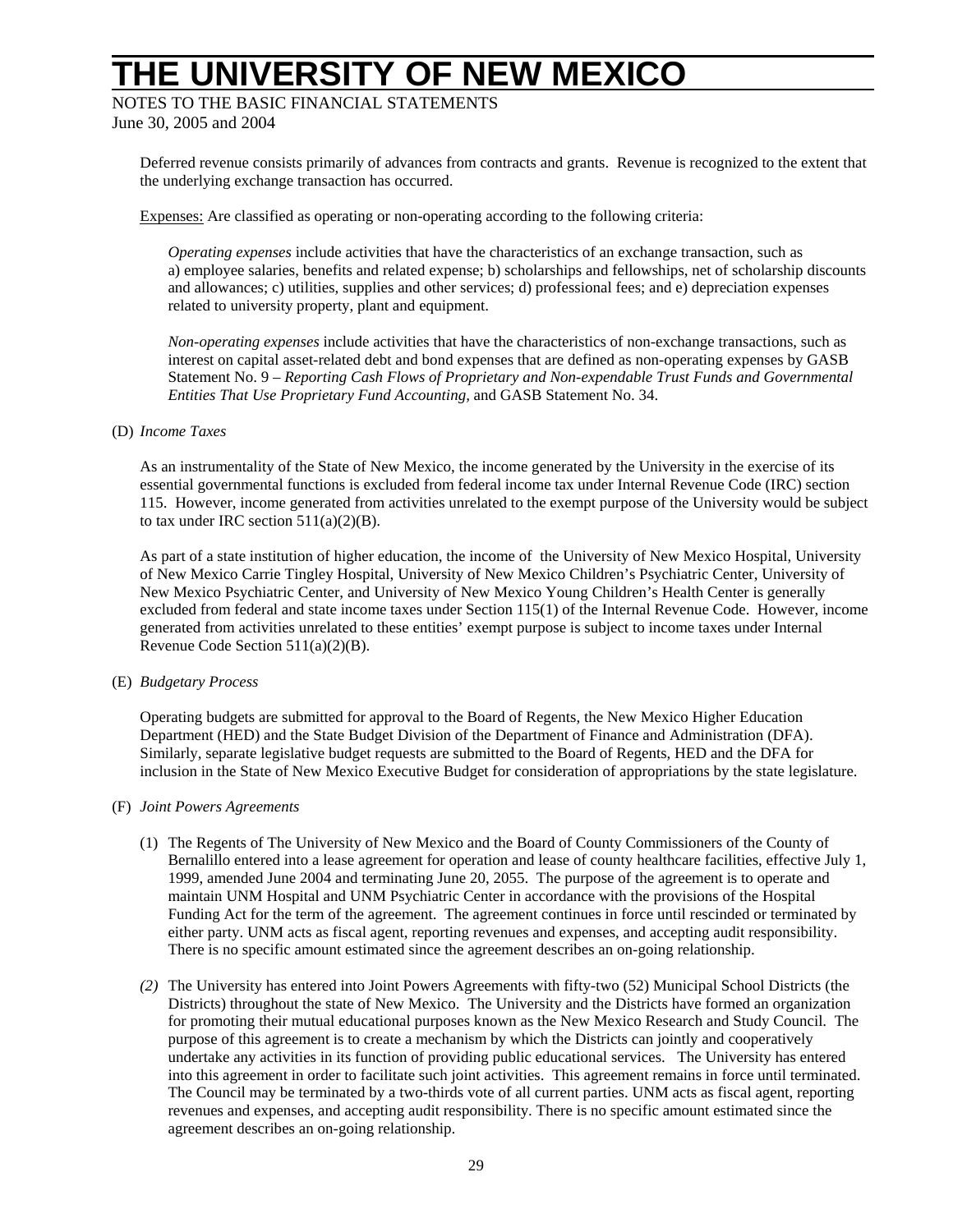#### NOTES TO THE BASIC FINANCIAL STATEMENTS

June 30, 2005 and 2004

#### (G) *Reclassifications*

Certain 2004 amounts have been reclassified in order to be consistent with the 2005 presentation.

#### (H) *Deferred Bond Issuance Costs*

The deferred bond issuance costs represent the Hospital bond issuance cost for the FHA Insured Hospital Mortgage Revenue Bond. The bond issuance costs are amortized over the terms of the related indebtedness.

#### (3) **Cash, Cash Equivalents and Investments**

#### (A) *Cash and Cash Equivalents Custodial Credit Risk*

*Deposits:* University deposits are held in demand and time deposits at local financial institutions. State statutes require financial institutions to pledge qualifying collateral to the University to cover at least 50% of the uninsured deposits; however, the University requires more collateral as it considers prudent. All collateral is held in thirdparty safekeeping.

*Collateralization of deposits*: The carrying amounts of the primary institution's deposits with financial institutions at June 30, 2005 and 2004 were \$31,449,527 and \$53,513,429, respectively. The carrying amounts of the component units' deposits with financial institutions at June 30, 2005 and 2004 were \$37,790,514 and \$30,775,671, respectively. Bank balances are categorized as follows:

| June 30, 2005                                                                                                       | Deposits<br>Classified as |                          |               |                          |              |                            |  |  |
|---------------------------------------------------------------------------------------------------------------------|---------------------------|--------------------------|---------------|--------------------------|--------------|----------------------------|--|--|
|                                                                                                                     |                           | Cash                     |               | Investments              |              | <b>Total</b>               |  |  |
| <b>Primary Institution</b>                                                                                          |                           |                          |               |                          |              |                            |  |  |
| Amount insured by the Federal Deposit Insurance<br>Corporation<br>Amount collateralized with securities held in the | \$                        | 599.759                  | <sup>\$</sup> |                          | S            | 599,759                    |  |  |
| University's name by their agent                                                                                    |                           | 58,559,070<br>59,158,829 |               | 15,050,000<br>15,050,000 |              | 73,609,070<br>\$74,208,829 |  |  |
| <b>Component Units</b><br>Amount insured by the Federal Deposit Insurance                                           |                           |                          |               |                          |              |                            |  |  |
| Corporation<br>Amount collateralized with securities held in the                                                    | \$                        | 817,975                  | - \$          |                          | $\mathbb{S}$ | 817,975                    |  |  |
| University's name by their agent                                                                                    |                           | 12,738,998               |               | 5,768                    |              | 12,744,766                 |  |  |
| Amount exposed to custodial credit risk                                                                             |                           | 3,953,690                |               |                          |              | 3,953,690                  |  |  |
|                                                                                                                     |                           | 17,510,663               |               | 5.768                    |              | \$17,516,431               |  |  |

Custodial Credit Risk—Deposits. Custodial credit risk is the risk that in the event of a bank failure, the government's deposits may not be returned . The University does have a custodial risk policy for deposits, which requires collateral in an amount greater than or equal to 50% of the deposit not insured by Federal Insuring Agencies. A greater amount of collateral is required when the University determines it is prudent. As of 6/30/05, the University chose to collateralize 100% of their deposits. Collateral must meet State of New Mexico "Security of Public Money" standards and be held in third party safekeeping.

As of June 30, 2005, the primary institution's bank deposits were not exposed to custodial credit risk. As of June 30, 2005, \$3,953,690 of the component units' deposits were exposed to custodial credit risk as follows:

| Uninsured and uncollateralized                       | \$ 3.014,071 |
|------------------------------------------------------|--------------|
| Uninsured and collateralized with securities held    |              |
| by pledging institution not in the University's name | 939.619      |
| Total                                                | 3.953.690    |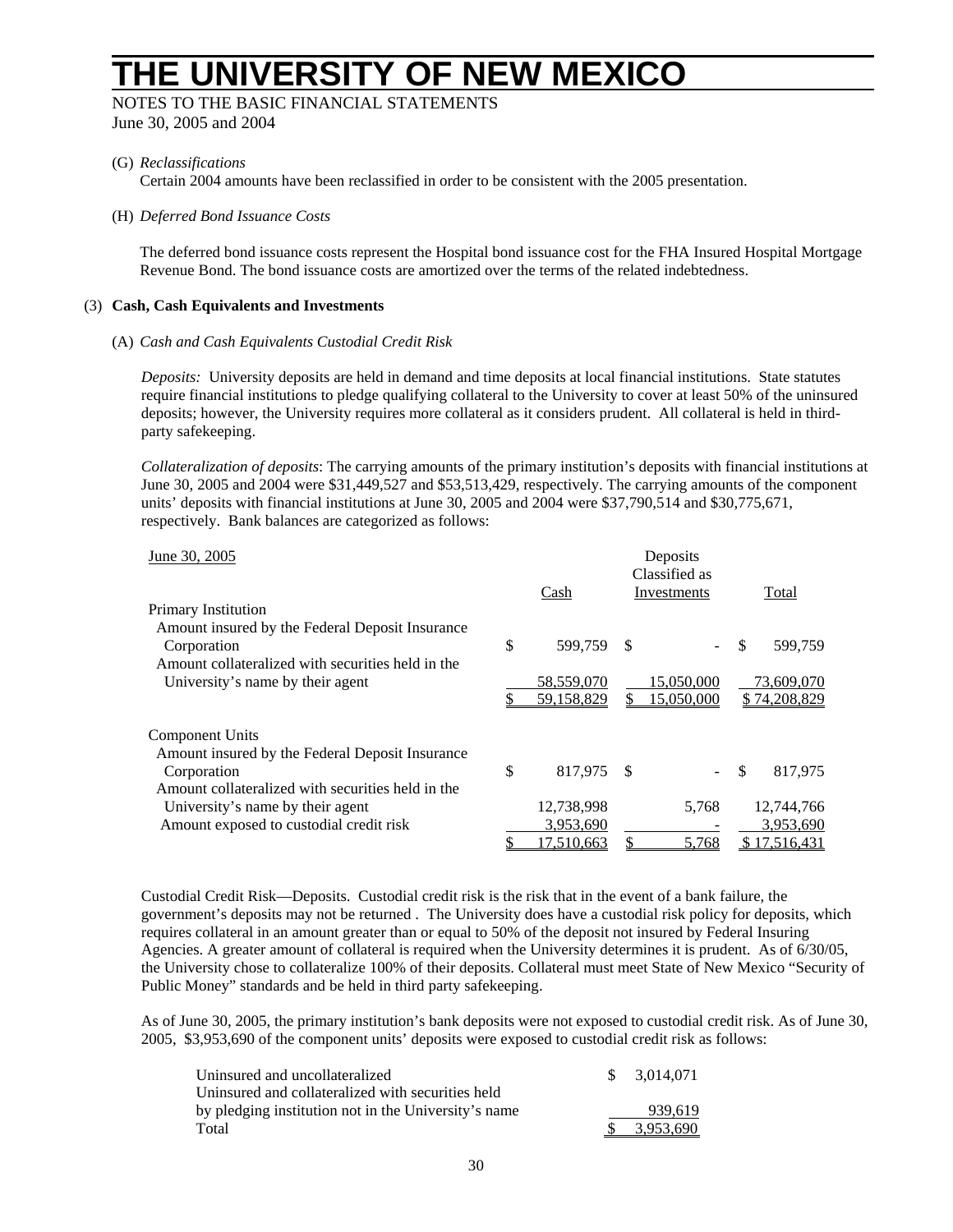## NOTES TO THE BASIC FINANCIAL STATEMENTS

June 30, 2005 and 2004

| June 30, 2004<br><b>Primary Institution</b>                                                                                            |    | Deposits<br>Classified as<br>Cash<br>Investments<br>Total |                            |                              |
|----------------------------------------------------------------------------------------------------------------------------------------|----|-----------------------------------------------------------|----------------------------|------------------------------|
| Amount insured by the Federal Deposit Insurance<br>Corporation<br>Amount collateralized with securities held in the                    | \$ | 758.236                                                   | S<br>$\blacksquare$        | - \$<br>758,236              |
| University's name by their agent                                                                                                       |    | 91,909,758<br>92,667,994                                  | 19,050,000<br>\$19,050,000 | 110,959,758<br>\$111,717,994 |
| Component Units<br>Amount insured by the Federal Deposit Insurance<br>Corporation<br>Amount collateralized with securities held in the | \$ | 1,125,919                                                 | \$<br>$\blacksquare$       | 1,125,919<br>\$              |
| University's name by their agent                                                                                                       |    | 14.105.371                                                | \$                         | 14, 105, 371                 |
|                                                                                                                                        |    | 15,231,290                                                |                            | \$15,231,290                 |

#### (B) *Investment Custodial Credit Risk*

Custodial Credit Risk—Investments. For an investment, custodial credit risk is the risk that in the event of the failure of the counterparty, the University will not be able to recover the value of its investments or collateral securities that are in the possession of an outside party. Mutual funds, external investment pools, and securities underlying reverse repurchase agreements are not exposed to custodial credit risk.

The University's custodial risk policy for short-term investments requires collateral in an amount greater than or equal to 50% of the deposit not insured by Federal Insuring Agencies. A greater amount of collateral is required when the University determines it is prudent. Collateral must meet State of New Mexico "Security of Public Money" standards and be held in third party safekeeping.

The University's custodial risk policy for investments in U.S. Treasury Securities, U.S. Government Agency Obligations, stocks, securities, bonds, money market funds, commercial paper, foreign currency, certificates of deposits, mutual funds is in accordance with Chapter 6, Article 10, Section 10 of the NMSA, 1978 Compilation. Investments are made through local financial institutions and are held in safekeeping in their trust departments. Repurchase agreements are collateralized by U.S. Treasury Securities with a market value of at least 102% of the principal and are used for overnight investment only. The investment of University endowment funds is in accordance with the laws of 1991, Chapter 69 of the State of New Mexico.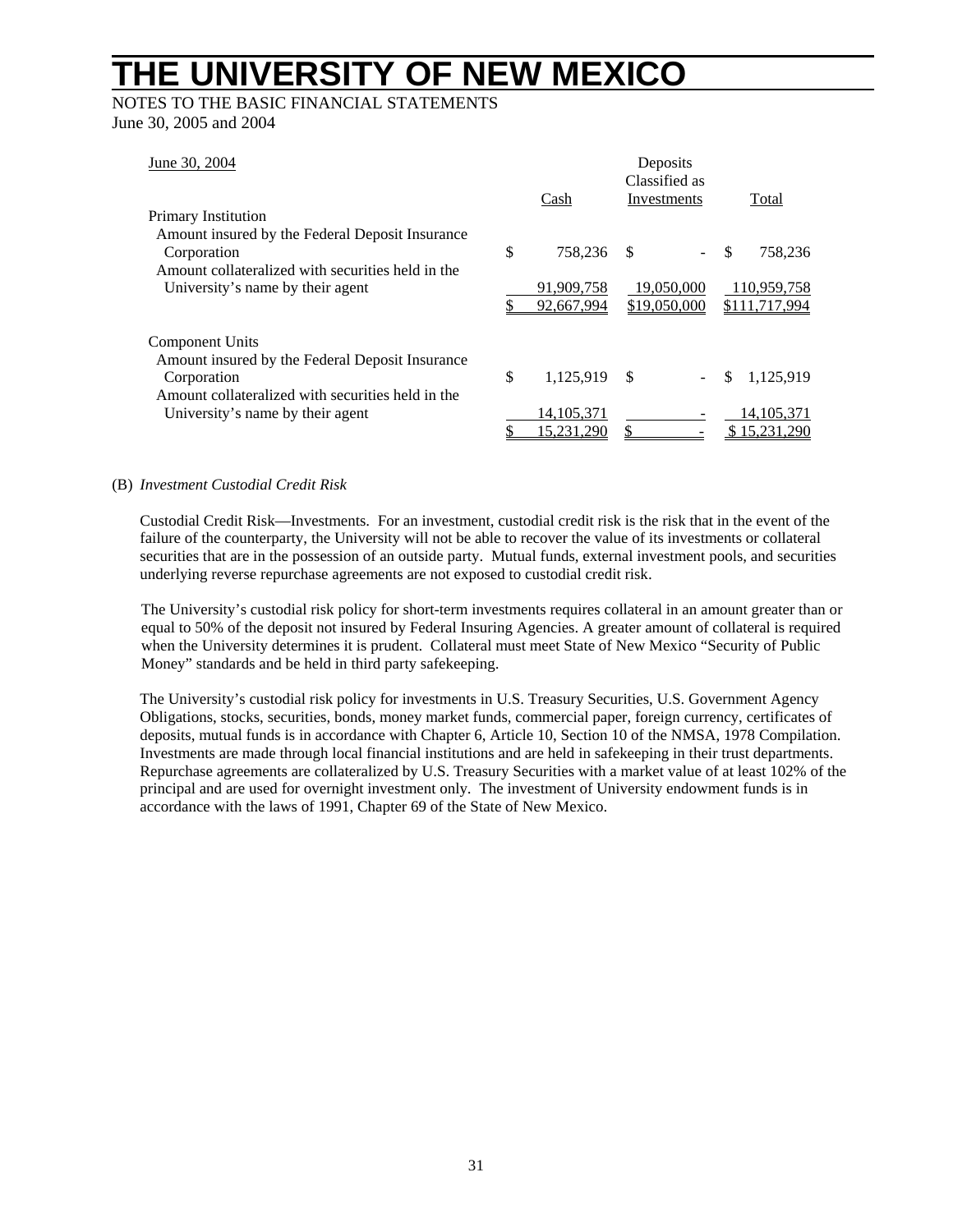NOTES TO THE BASIC FINANCIAL STATEMENTS June 30, 2005 and 2004

A summary of the investments at June 30, 2005 and their exposure to custodial credit risk are as follows:

|                                                                         | Investments Exposed to<br><b>Custodial Credit Risk</b>                                           |                                                                                                          | All Investments Regardless of<br><b>Custodial Credit Risk Exposure</b> |                                            |  |
|-------------------------------------------------------------------------|--------------------------------------------------------------------------------------------------|----------------------------------------------------------------------------------------------------------|------------------------------------------------------------------------|--------------------------------------------|--|
|                                                                         | Uninsured,<br>Unregistered, and<br>held by<br>Counterparty<br>not in the<br>University's<br>Name | Uninsured,<br>Unregistered, and<br>held by<br>Counterparty's<br>Agent not in the<br>University's<br>Name |                                                                        | Fair Value                                 |  |
| <b>Short-term investments</b>                                           |                                                                                                  |                                                                                                          |                                                                        |                                            |  |
| Primary Institution                                                     |                                                                                                  |                                                                                                          |                                                                        |                                            |  |
| <b>U.S. Treasury Securities</b><br>U.S. Government Agency Oblg.         | \$                                                                                               | \$                                                                                                       | \$                                                                     | 86,743,528<br>19,590,726                   |  |
| <b>Bonds</b><br><b>Mutual Funds</b><br>Foreign Currency<br>Money Market |                                                                                                  |                                                                                                          |                                                                        | 5,512,121<br>23,203<br>20,808<br>3,244,504 |  |
| <b>Commercial Paper</b><br>Certificates of deposit                      |                                                                                                  |                                                                                                          |                                                                        | 10,251,906<br>15,050,000                   |  |
| Total short-term investments                                            | \$                                                                                               | \$                                                                                                       | $\mathcal{S}$                                                          | 140,436,796                                |  |
| <b>Component Units</b>                                                  |                                                                                                  |                                                                                                          |                                                                        |                                            |  |
| <b>Mutual Funds</b>                                                     | \$                                                                                               | \$                                                                                                       | \$                                                                     | 4,081,867                                  |  |
| Certificates of deposit                                                 |                                                                                                  |                                                                                                          |                                                                        | 5,768                                      |  |
| Total short-term investments                                            | $\mathcal{S}$                                                                                    | $\mathbf{\mathcal{S}}$                                                                                   | \$                                                                     | 4,087,635                                  |  |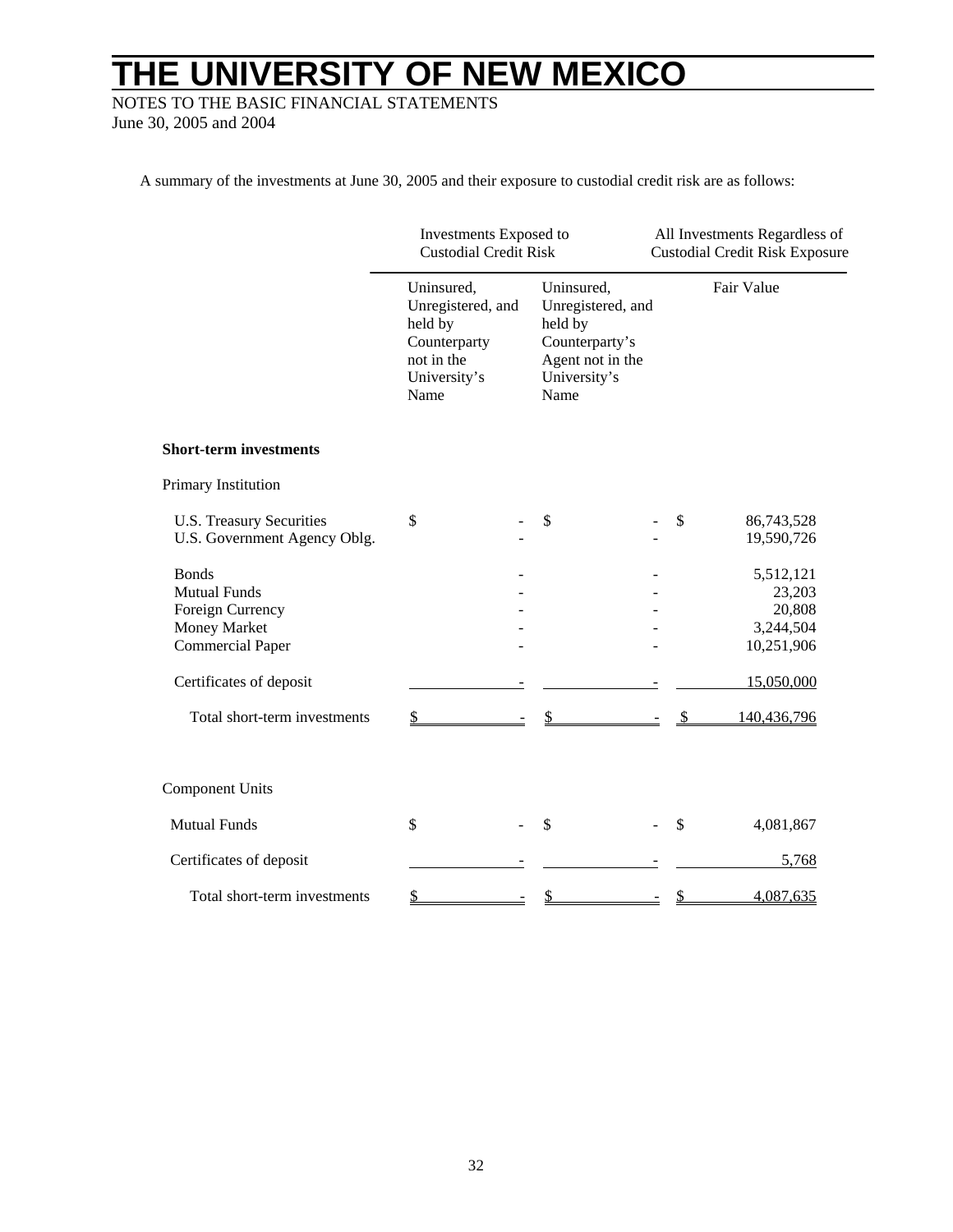### NOTES TO THE BASIC FINANCIAL STATEMENTS

June 30, 2005 and 2004

|                                                                                                                                                                                          |                                                     | Investments Exposed to<br><b>Custodial Credit Risk</b> |                                                                                                          | All Investments Regardless of<br><b>Custodial Credit Risk Exposure</b> |                                                                          |
|------------------------------------------------------------------------------------------------------------------------------------------------------------------------------------------|-----------------------------------------------------|--------------------------------------------------------|----------------------------------------------------------------------------------------------------------|------------------------------------------------------------------------|--------------------------------------------------------------------------|
|                                                                                                                                                                                          | Uninsured,<br>held by<br>Counterparty<br>not in the | Unregistered, and<br>University's name                 | Uninsured,<br>Unregistered, and<br>held by<br>Counterparty's<br>Agent not in the<br>University's<br>Name |                                                                        | Fair Value                                                               |
| <b>Long-term investments</b>                                                                                                                                                             |                                                     |                                                        |                                                                                                          |                                                                        |                                                                          |
| Primary Institution                                                                                                                                                                      |                                                     |                                                        |                                                                                                          |                                                                        |                                                                          |
| U.S. Government Agency Oblg.                                                                                                                                                             | \$                                                  |                                                        | \$                                                                                                       | \$                                                                     | 164,056,001                                                              |
| <b>Bonds</b><br><b>Equity Securities</b><br>Repurchase Agreement<br>Corporate Asset and<br>Mortgaged-backed securities<br>Total long-term investments                                    | \$                                                  |                                                        | \$                                                                                                       |                                                                        | 24,532,551<br>127,848,633<br>13,513,150<br>6,431,126<br>336,381,461      |
| <b>Component Units</b>                                                                                                                                                                   |                                                     |                                                        |                                                                                                          |                                                                        |                                                                          |
| U.S. Government Agency Oblg.<br><b>Bonds</b><br><b>Equity Securities</b><br><b>Mutual Funds</b><br><b>U.S. Treasury Securities</b><br>Corporate Asset and<br>Mortgaged-backed securities | \$                                                  | 180,588<br>3,245,208<br>1,789,159                      | \$                                                                                                       | \$                                                                     | 5,182,105<br>14,208,292<br>54,636,969<br>966,372<br>566,750<br>2,826,595 |
| Total long-term investments                                                                                                                                                              | \$                                                  | 5,214,955                                              | \$                                                                                                       | \$                                                                     | 78,387,083                                                               |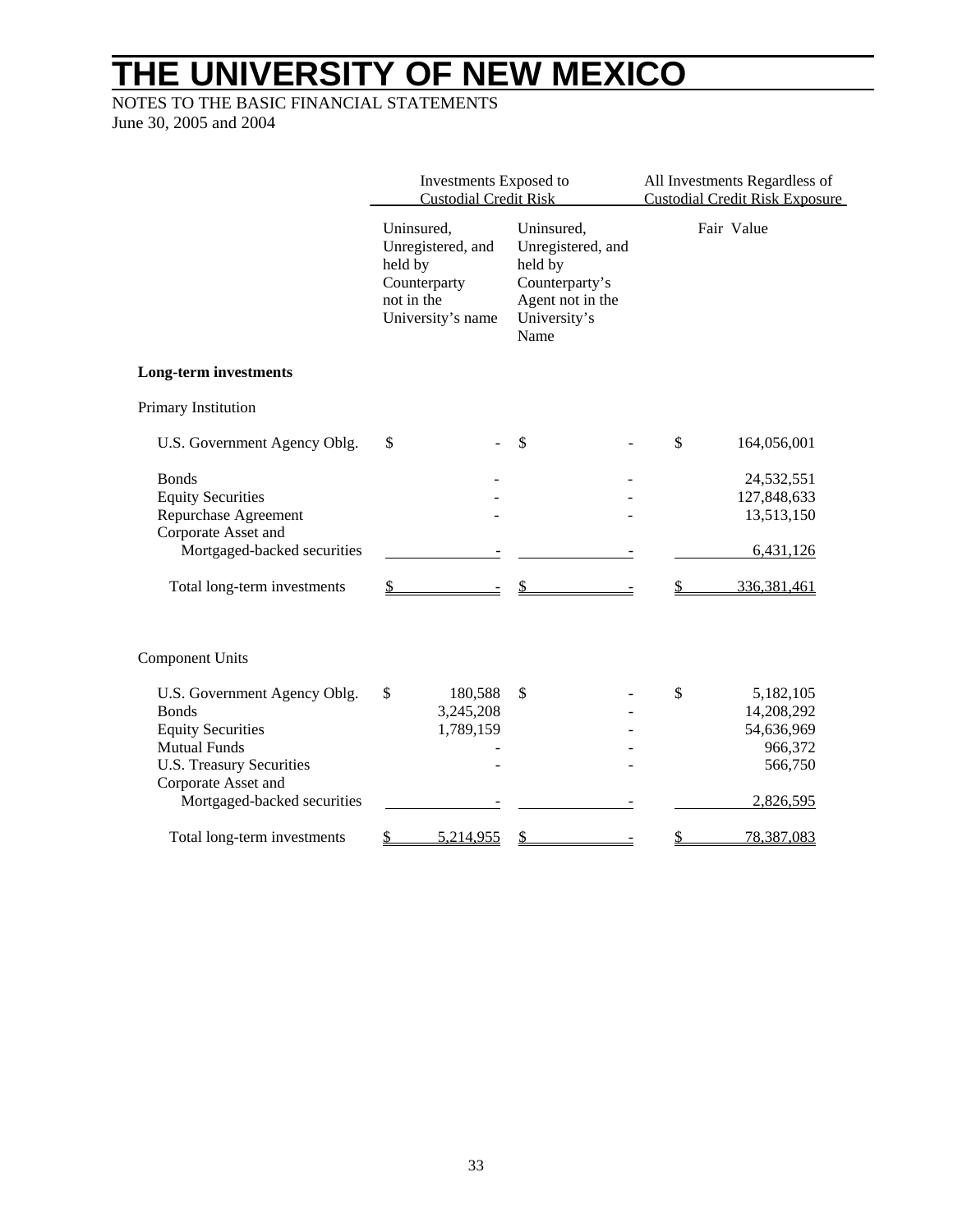NOTES TO THE BASIC FINANCIAL STATEMENTS

June 30, 2005 and 2004

A summary of the investments at June 30, 2004, by category of custodial credit risk described below, is as follows:

| <b>Short-term investments</b>                                                                                                                               | Category 1                                            | Category 2                               | Deposits<br>Classified<br>as Investments | Carrying/<br>Fair Value<br>Amounts                                                                       |
|-------------------------------------------------------------------------------------------------------------------------------------------------------------|-------------------------------------------------------|------------------------------------------|------------------------------------------|----------------------------------------------------------------------------------------------------------|
| Primary Institution                                                                                                                                         |                                                       |                                          |                                          |                                                                                                          |
| U.S. Government Treasury bills<br>Stocks and bonds<br>Certificates of deposit                                                                               | \$69,578,998<br>\$69,578,998                          | \$<br>34,475,482<br>\$<br>34,475,482     | \$<br>19,050,000<br>\$<br>19,050,000     | 69,578,998<br>34,475,482<br>19,050,000<br>\$123,104,480                                                  |
| <b>Component Units</b>                                                                                                                                      |                                                       |                                          |                                          |                                                                                                          |
| Certificates of deposit<br>Investments not subject to<br>categorization -Mutual Funds                                                                       | \$<br>\$                                              | $\frac{1}{2}$<br>$\overline{\mathbf{s}}$ | 5,000<br>\$<br>\$<br>5,000               | $\mathcal{S}$<br>5,000<br>$\mathcal{S}$<br>5,000<br>3,777,304<br>\$<br>3,782,304                         |
| <b>Long-term investments</b><br>Primary Institution                                                                                                         | Category 1                                            | Category 2                               | Deposits<br>Classified<br>as Investments | Carrying<br><b>Amounts</b>                                                                               |
| U.S. Government Treasury bills<br>Stocks and bonds<br><b>U.S. Government Agency</b><br>Mortgaged-backed securities                                          | 5,725,674<br>S.<br>18,164,977<br>23,890,651           | S<br>165,894,174<br>\$165,894,174        | \$<br>\$                                 | \$<br>5,725,674<br>165,894,174<br>18,164,977<br>\$<br>189,784,825                                        |
| <b>Component Units</b>                                                                                                                                      |                                                       |                                          |                                          |                                                                                                          |
| U.S. Government Treasury bills<br>Stocks and bonds<br>U.S. Government Treasury notes<br>Other<br>Investments not subject to<br>categorization -Mutual Funds | \$<br>326,750<br>7,191,954<br>3,026,499<br>10,545,203 | \$<br>58,482,054<br>58,482,054<br>S.     | \$<br>\$                                 | \$<br>326,750<br>58,482,054<br>7,191,954<br>3,026,499<br>69,027,257<br>611,201<br>\$<br>\$<br>69,638,458 |

In accordance with GASB Statement 3, University investments have been categorized into the following two categories of custodial credit risk: Category 1 -Investments that are insured or registered or for which the securities are held by the University or its agent in the University's name. Category 2 -Uninsured and unregistered investments for which the securities are held by the broker's or dealer's trust department or agent in the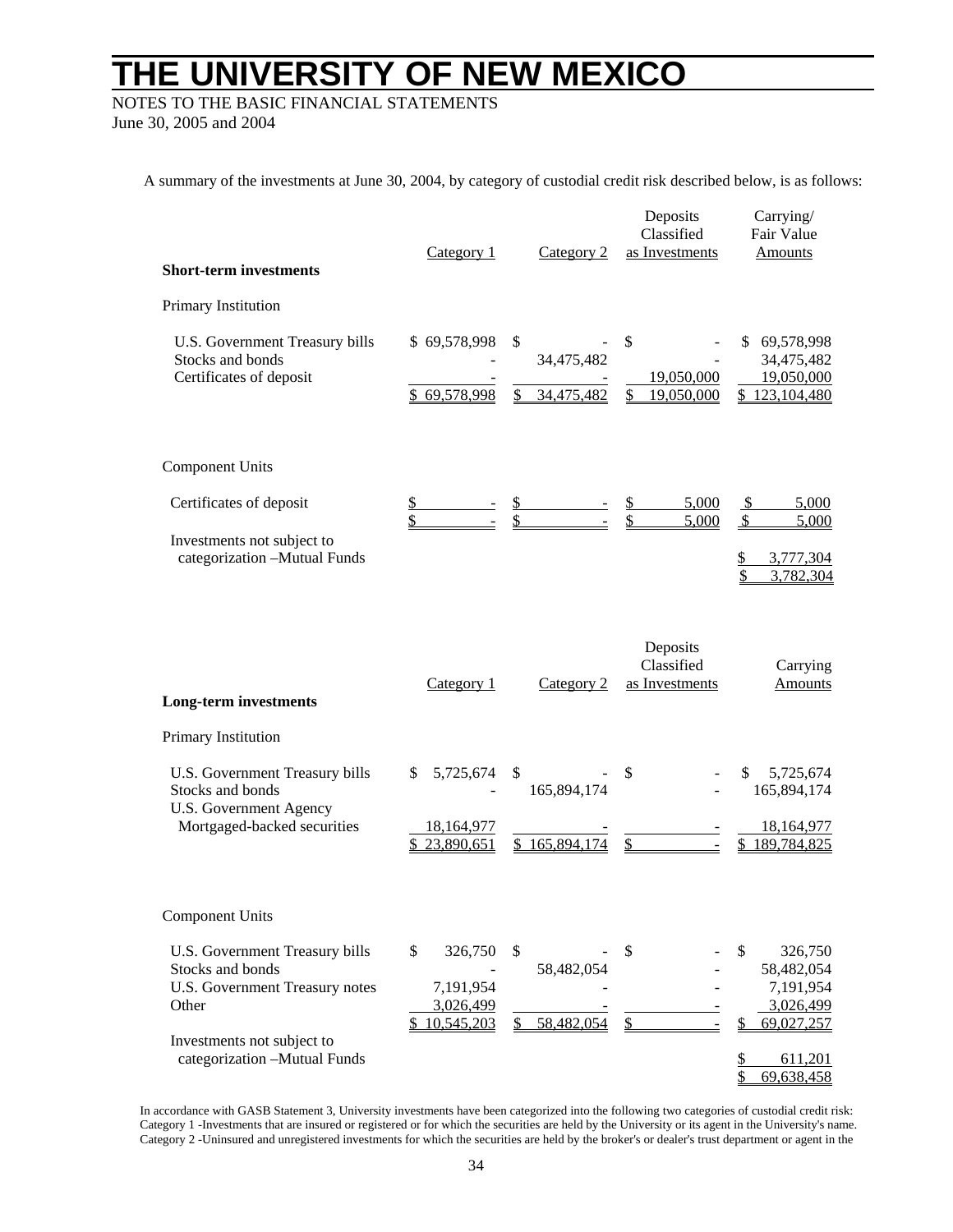NOTES TO THE BASIC FINANCIAL STATEMENTS

June 30, 2005 and 2004

University's name. Beginning in fiscal 2005, the University adopted GASB 40, which amends GASB Statement 3.

*State Investment Council Assets:* The University has an undivided interest in assets of the State of New Mexico Permanent Fund. The cost of such interest is \$106,844,284 and \$107,492,878 at June 30, 2005 and 2004, respectively. The fair value is \$137,263,173 and \$129,386,581 at June 30, 2005 and 2004, respectively. These investments are not categorized by custodial risk.

(C) *Derivatives* 

The University does not have any derivative investments. The University does have a derivative investment policy for long-term investments.

(D) *Credit Risk—Debt Investments.* Credit risk is the risk that an issuer or other counterparty to an investment will not fulfill their obligations. The University is required to disclose credit ratings of their debt investments in order to assess credit risk. U.S. obligations, investments explicitly guaranteed by the U.S. Government, and non-debt investments are excluded from this requirement. Currently, the University does have a policy that restricts longterm investments to specific investment ratings issued by nationally recognized statistical rating organizations. The policy states that cash equivalent reserves shall consist of interest bearing or discount instruments of the U.S. Government or agencies thereof; money market funds, corporate discounted instruments, corporate issued commercial paper rated at least A-1 by Standard & Poors and P-1 by Moody's, time deposits of U.S. or foreign banks, bankers acceptances and fully collateralized repurchase agreements. Both U.S. and foreign offerings are permissible. Exclusive of the U.S. government and agency issues, all other fixed income portfolio will be "A" or better rated as established by a recognized rating service and further reinforced by independent in-house credit analyses. In cases where the yield spread adequately compensates for additional risk, up to 25% of the market value of the fixed income portfolio may be in securities rated less than BBB or the equivalent.

A summary of the investments at June 30, 2005 and their exposure to credit risk are as follows:

| <b>Short-Term Investments</b>                | <b>Rating</b> | <b>Fair Value</b>    |
|----------------------------------------------|---------------|----------------------|
| Primary Institution                          |               |                      |
| Items not subject to credit                  |               |                      |
| risk: U.S. Treasury                          |               |                      |
| <b>Securities</b>                            | N/A           | \$86,743,528         |
|                                              | $Fitch-F1+$   |                      |
| U.S. Government Agency Oblg.<br><b>Bonds</b> | $Fitch--F1+$  | 19,590,726           |
|                                              |               | 5,512,121            |
| <b>Mutual Funds</b>                          | $S&P--A-1+$   | 23,203               |
| Foreign Currency-Peso                        | Fitch---F3    | 20,963               |
| Foreign Currency-Euro                        | $Fitch--F1+$  | (155)                |
| Money Market                                 | Not Rated     | 3,244,504            |
| <b>Commercial Paper</b>                      | $S&P--A-1+$   | 1,816,709            |
| <b>Commercial Paper</b>                      | $S&P--A-1+$   | 8,435,197            |
| <b>Certificates of Deposit</b>               | Fitch---F1    | 11,050,000           |
| <b>Certificates of Deposit</b>               | $Fitch--F1+$  | 4,000,000            |
| Items subject to credit risk                 |               | \$53,693,268         |
| Total short-term investments                 |               | <u>\$140,436,796</u> |
|                                              |               |                      |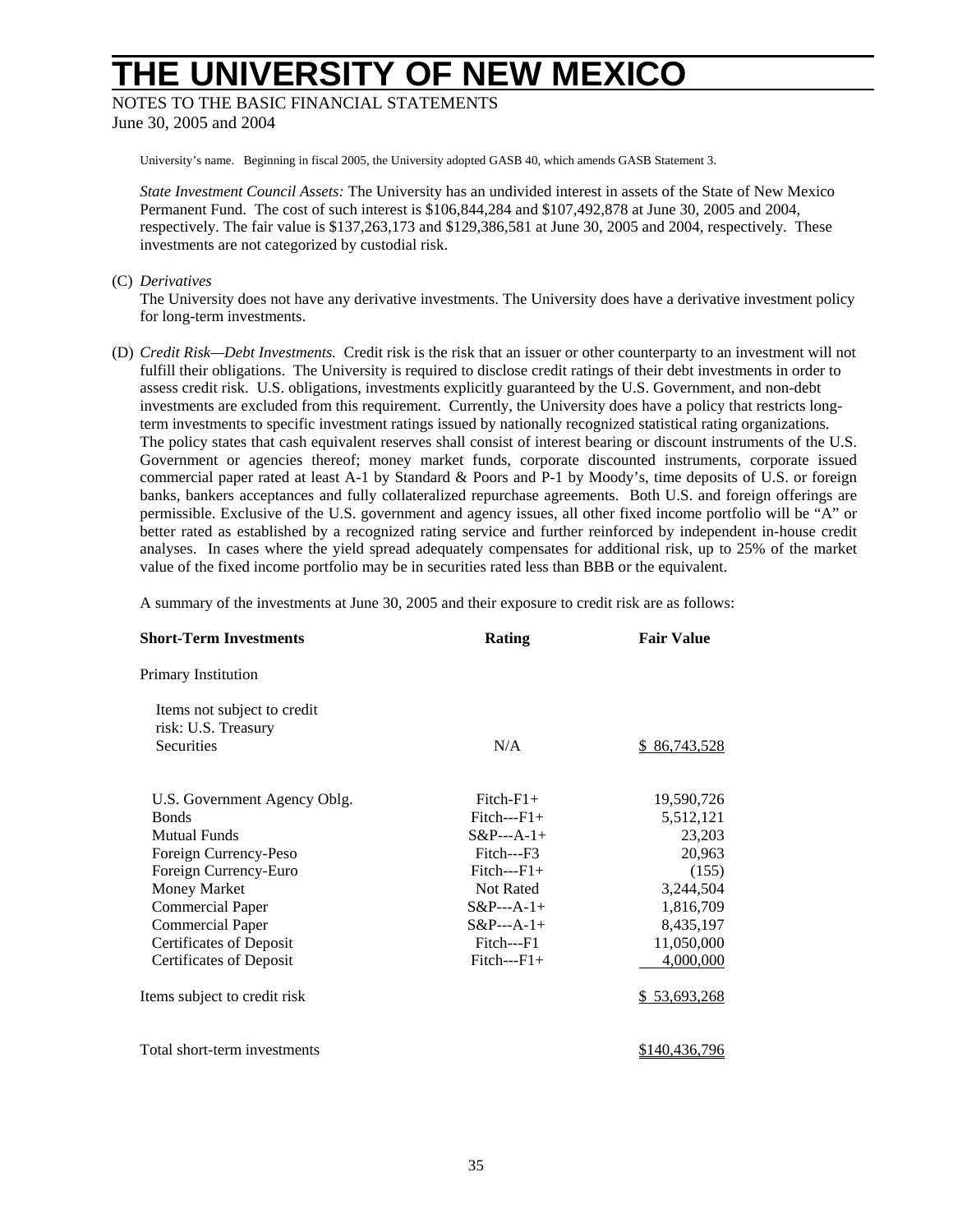NOTES TO THE BASIC FINANCIAL STATEMENTS June 30, 2005 and 2004

| Component Units                                            |               |    |           |
|------------------------------------------------------------|---------------|----|-----------|
| Items not subject to credit<br>risk: Mutual Funds (Equity) | N/A           | S  | 4,081,867 |
| Certificates of Deposit                                    | $Fitch---F1+$ |    | 5,768     |
| Items subject to credit risk                               |               | £. | 5,768     |
| Total short-term investments                               |               |    |           |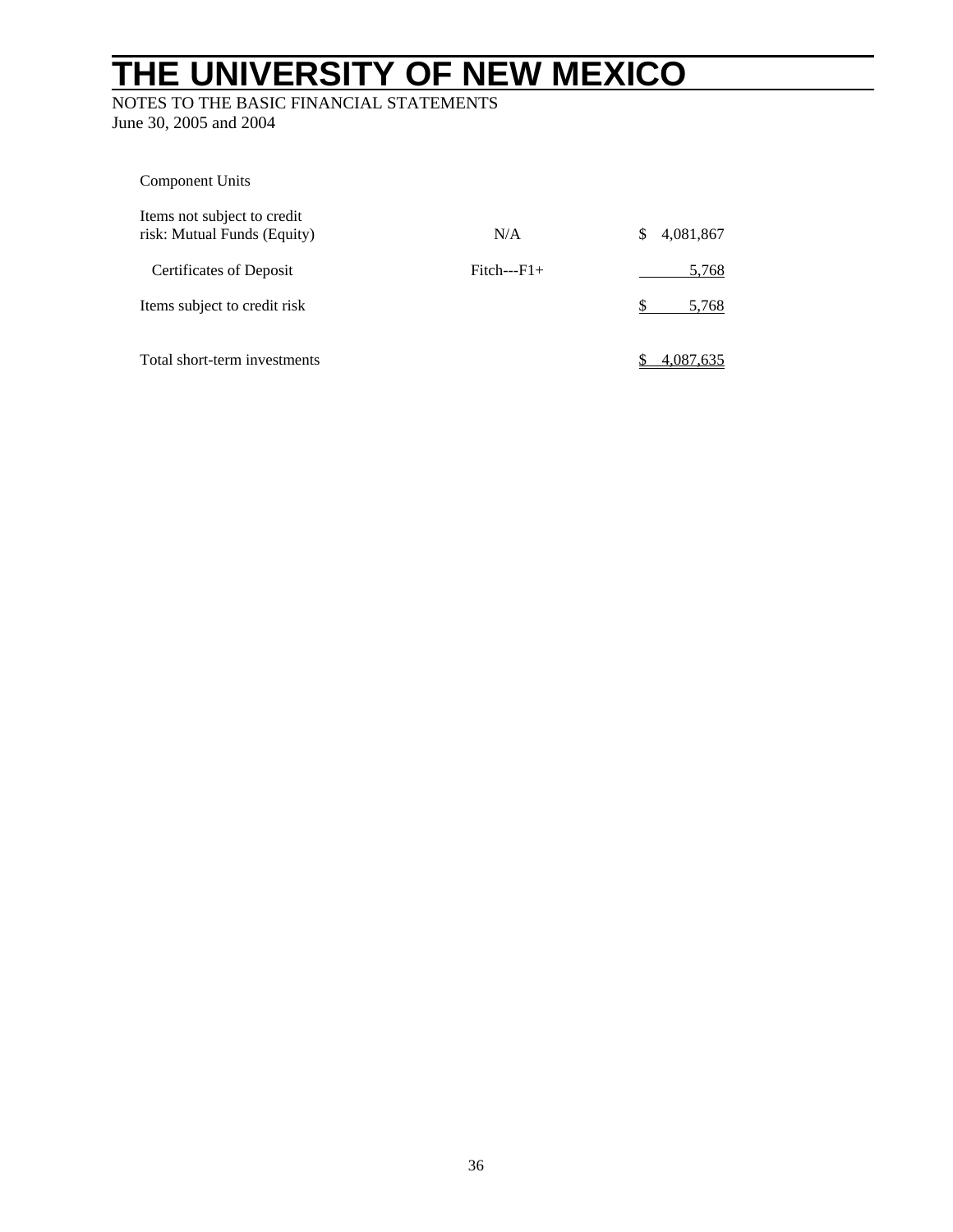### NOTES TO THE BASIC FINANCIAL STATEMENTS

June 30, 2005 and 2004

| <b>Long-Term Investments</b>                                                                                                                        | <b>Rating</b>                                                                                                                                                                                                                                                                             | <b>Fair Value</b>                                                                                                                                                                                                           |
|-----------------------------------------------------------------------------------------------------------------------------------------------------|-------------------------------------------------------------------------------------------------------------------------------------------------------------------------------------------------------------------------------------------------------------------------------------------|-----------------------------------------------------------------------------------------------------------------------------------------------------------------------------------------------------------------------------|
| Primary Institution                                                                                                                                 |                                                                                                                                                                                                                                                                                           |                                                                                                                                                                                                                             |
| Items not subject to credit<br>risk: Equity Securities, U.S.<br>Treasury Securities, and U.S.<br>Government Agency Oblg.<br>(explicitly guaranteed) | N/A                                                                                                                                                                                                                                                                                       | \$132,101,046                                                                                                                                                                                                               |
| U.S. Government Agency Oblg.                                                                                                                        | Fitch---AAA                                                                                                                                                                                                                                                                               | 163,470,058                                                                                                                                                                                                                 |
| <b>Bonds</b>                                                                                                                                        | Fitch---AAA<br>Fitch---AA<br>Fitch---AA-<br>$Fitch---A+$<br>Fitch---A<br>Fitch---A-<br>Fitch---BBB+<br>Fitch---BBB<br>Fitch---BBB-<br>Fitch---BB+<br>Fitch---BB<br>Fitch---BB-<br>Fitch---C<br>Moodys---Aaa<br>Moodys---A2<br>Moodys---Baa1<br>Moodys---Bal<br>Moodys---Baa2<br>Not Rated | 2,104,350<br>138,651<br>1,653,762<br>772,262<br>630,450<br>1,472,561<br>2,367,716<br>2,991,761<br>3,970,937<br>1,017,390<br>220,312<br>318,700<br>48,966<br>451,749<br>83,694<br>323,288<br>103,933<br>145,922<br>2,049,677 |
| Repurchase Agreement                                                                                                                                | Moodys---Aa2                                                                                                                                                                                                                                                                              | 13,513,150                                                                                                                                                                                                                  |
| Corporate Asset and<br>Mortgaged-backed securities                                                                                                  | Fitch---AAA<br>$Fitch---AA$<br>$Fitch---A+$<br>Fitch A-<br>Fitch---BBB<br>Fitch---BB<br>Fitch B-<br>Moodys---Aaa<br>Moodys---A2<br>$S&P--AAA$<br>Not Rated                                                                                                                                | 2,964,007<br>182,647<br>341,353<br>120,805<br>54,851<br>174,405<br>64,899<br>1,509,856<br>96,027<br>89,760<br>832,516                                                                                                       |
| Items subject to credit risk                                                                                                                        |                                                                                                                                                                                                                                                                                           | \$204,280,415                                                                                                                                                                                                               |
| Total long-term investments                                                                                                                         |                                                                                                                                                                                                                                                                                           | <u>\$336,381,461</u>                                                                                                                                                                                                        |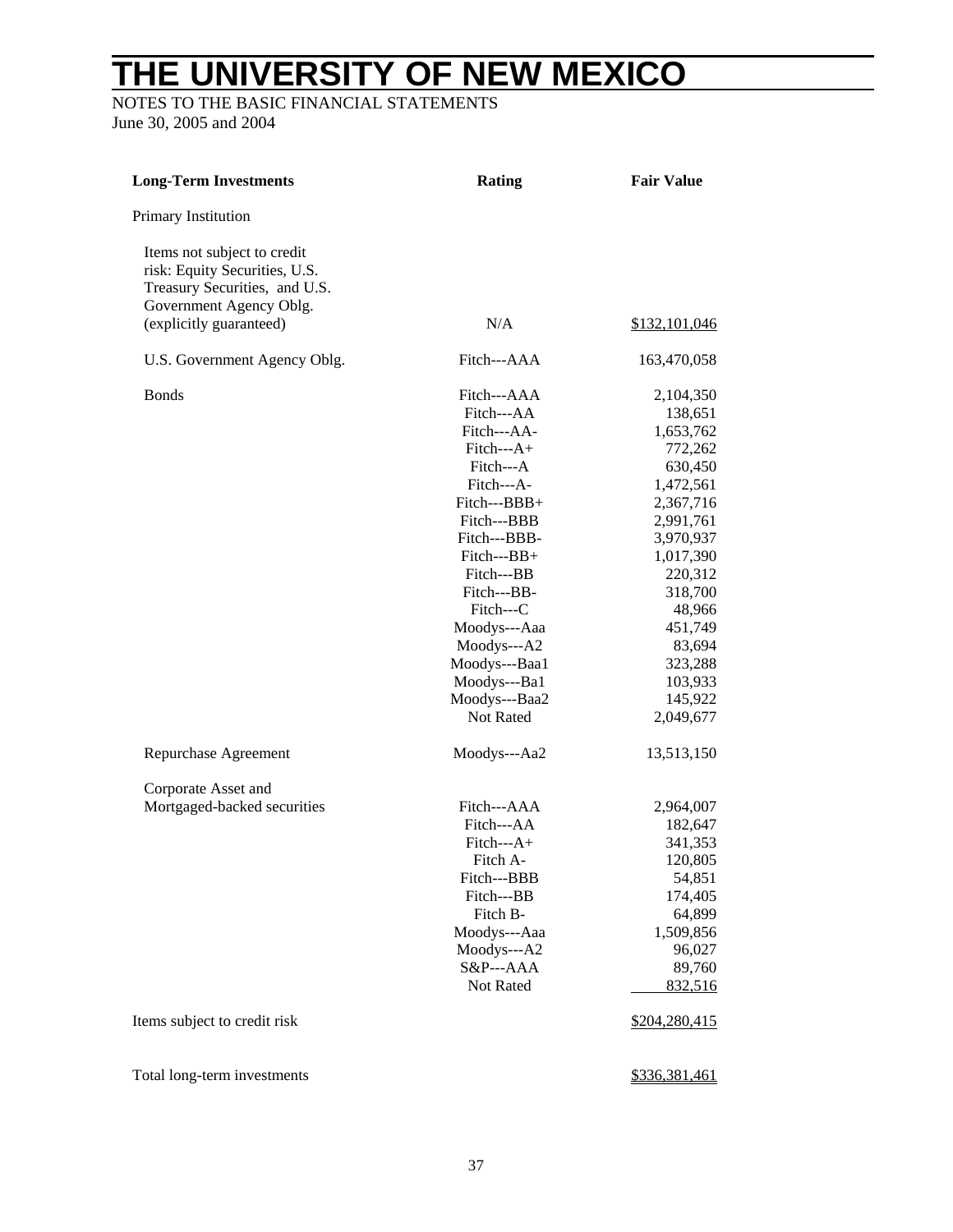NOTES TO THE BASIC FINANCIAL STATEMENTS

June 30, 2005 and 2004

Component Units

| Investments not subject to<br>credit risk: Equity Securities, U.S.<br>Treasury Securities, U.S. |               |              |
|-------------------------------------------------------------------------------------------------|---------------|--------------|
| Government Agency Oblg.                                                                         |               |              |
| (explicitly guaranteed), and Mutual                                                             |               |              |
| Funds (Equity)                                                                                  | N/A           | \$58,222,319 |
|                                                                                                 |               |              |
| U.S. Government Agency Oblg.                                                                    | Fitch---AAA   | 4,741,357    |
| <b>Bonds</b>                                                                                    | Fitch---AAA   | 924,899      |
|                                                                                                 | Fitch---AA    | 60,940       |
|                                                                                                 | Fitch---AA-   | 726,858      |
|                                                                                                 | $Fitch---A+$  | 339,423      |
|                                                                                                 | Fitch---A     | 277,094      |
|                                                                                                 | Fitch---A-    | 647,217      |
|                                                                                                 | Fitch---BBB+  | 1,040,654    |
|                                                                                                 | Fitch---BBB   | 1,314,933    |
|                                                                                                 | Fitch---BBB-  | 1,745,298    |
|                                                                                                 | Fitch---BB+   | 447,161      |
|                                                                                                 | Fitch---BB    | 96,831       |
|                                                                                                 | Fitch---BB-   | 140,075      |
|                                                                                                 | Fitch---C     | 21,521       |
|                                                                                                 | Moodys---Aaa  | 198,552      |
|                                                                                                 | Moodys---A2   | 57,113       |
|                                                                                                 | Moodys---Baa1 | 142,091      |
|                                                                                                 | Moodys---Baa2 | 64,135       |
|                                                                                                 | Moodys---Bal  | 45,681       |
|                                                                                                 | $S&P--AAA$    | 2,842,681    |
|                                                                                                 | $S&P--AA$     | 397,269      |
|                                                                                                 | $S&P--A$      | 165,518      |
|                                                                                                 | Not Rated     | 900,869      |
| Corporate Asset and                                                                             |               |              |
| Mortgaged-backed securities                                                                     | Fitch---AAA   | 1,302,734    |
|                                                                                                 | Fitch---AA    | 80,277       |
|                                                                                                 | $Fitch---A+$  | 150,031      |
|                                                                                                 | Fitch---A-    | 53,096       |
|                                                                                                 | Fitch---BBB   | 24,108       |
|                                                                                                 | Fitch---BB    | 76,654       |
|                                                                                                 | Fitch---B-    | 28,524       |
|                                                                                                 | Moodys---Aaa  | 663,609      |
|                                                                                                 | Moodys-A2     | 42,206       |
|                                                                                                 | $S&P--AAA$    | 39,451       |
|                                                                                                 | Not Rated     | 365,904      |
| Items subject to credit risk                                                                    |               | \$20,164,764 |
| Total long-term investments                                                                     |               | \$78,387,083 |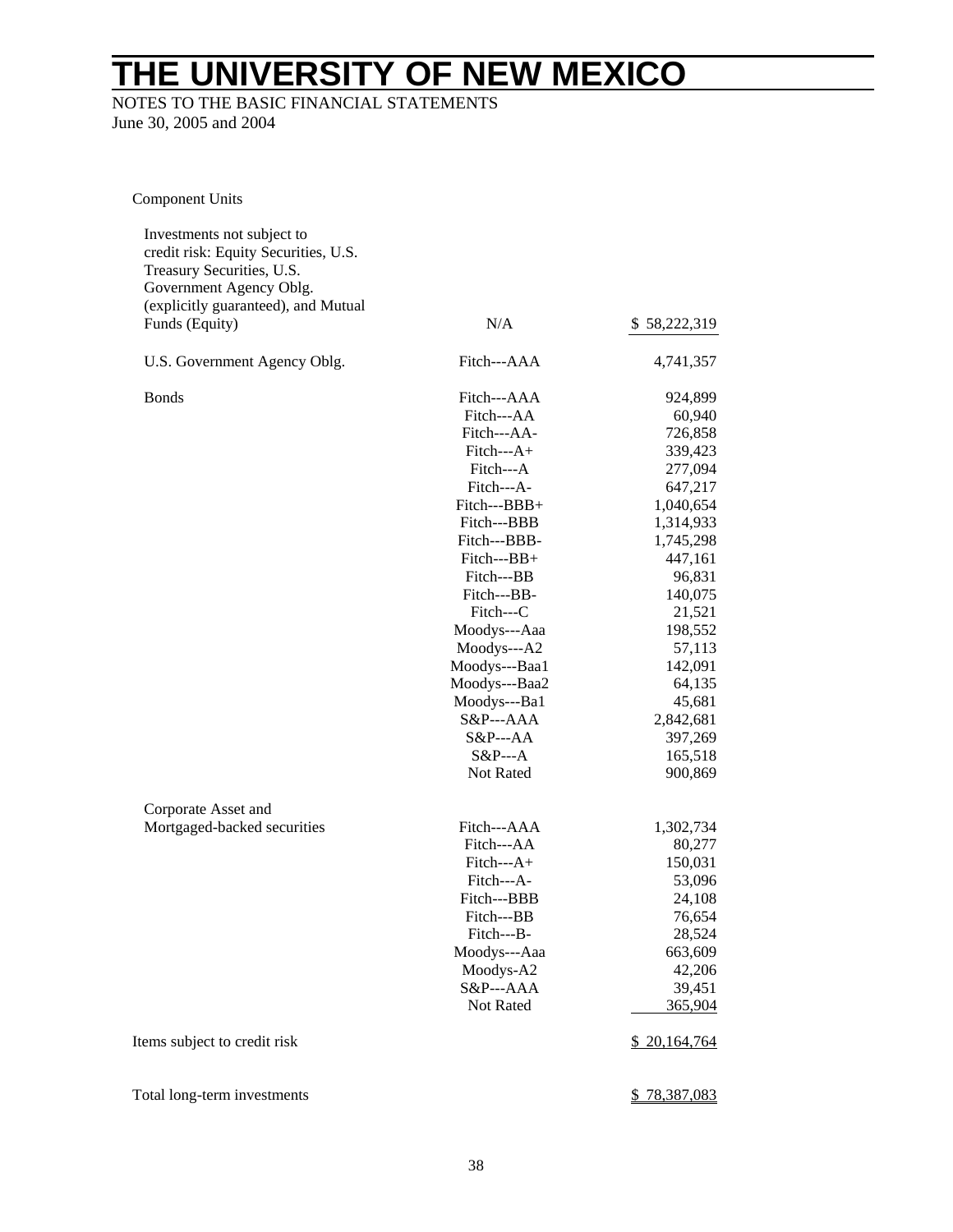NOTES TO THE BASIC FINANCIAL STATEMENTS June 30, 2005 and 2004

(E) *Interest Rate Risk—Debt Investments.* Interest rate risk is the risk that changes in interest rates will adversely affect the fair value of an investment. Currently, the University does not have a specific policy to limit its exposure to interest rate risk.

A summary of the investments and their respective maturities at June 30, 2005 and their exposure to interest rate risk are as follows:

|                                                                                                                                                                                                                               |                                                                                                                       | <b>Investment Maturities</b>                                                                                          |           |            |                                 |  |  |
|-------------------------------------------------------------------------------------------------------------------------------------------------------------------------------------------------------------------------------|-----------------------------------------------------------------------------------------------------------------------|-----------------------------------------------------------------------------------------------------------------------|-----------|------------|---------------------------------|--|--|
| <b>Short-Term Investments</b>                                                                                                                                                                                                 | <b>Fair Value</b>                                                                                                     | Less than 1<br>Year                                                                                                   | 1-5 Years | 6-10 Years | <b>Greater Than</b><br>10 Years |  |  |
| Primary Institution                                                                                                                                                                                                           |                                                                                                                       |                                                                                                                       |           |            |                                 |  |  |
| Items not subject to interest<br>rate risk: U.S. Treasury<br>Securities                                                                                                                                                       | 86,743,528<br>SS.                                                                                                     | \$86,743,528                                                                                                          |           |            |                                 |  |  |
| U.S. Government Oblg.<br><b>Bonds</b><br><b>Mutual Funds</b><br>Foreign Currency<br>Money Market<br><b>Commercial Paper</b><br>Certificates of Deposit<br>Items subject to interest rate risk<br>Total short-term investments | 19,590,726<br>5,512,121<br>23,203<br>20,808<br>3,244,504<br>10,251,906<br>15,050,000<br>\$53,693,268<br>\$140,436,796 | 19,590,726<br>5,512,121<br>23,203<br>20,808<br>3,244,504<br>10,251,906<br>15,050,000<br>\$53,693,268<br>\$140,436,796 |           |            |                                 |  |  |
| <b>Component Units</b><br>Items not subject to interest<br>rate risk: Mutual Funds<br>(Equity)                                                                                                                                | \$<br>4,081,867                                                                                                       | $\mathbb{S}$<br>4,081,867                                                                                             |           |            |                                 |  |  |
| <b>Certificates of Deposit</b><br>Items subject to interest rate risk                                                                                                                                                         | 5,768<br>5,768<br>$\mathcal{S}$                                                                                       | 5,768<br>$\mathbf{\underline{\$}}$<br>5,768                                                                           |           |            |                                 |  |  |
| Total short-term investments                                                                                                                                                                                                  | 4,087,635<br>S                                                                                                        | \$<br>4,087,635                                                                                                       |           |            |                                 |  |  |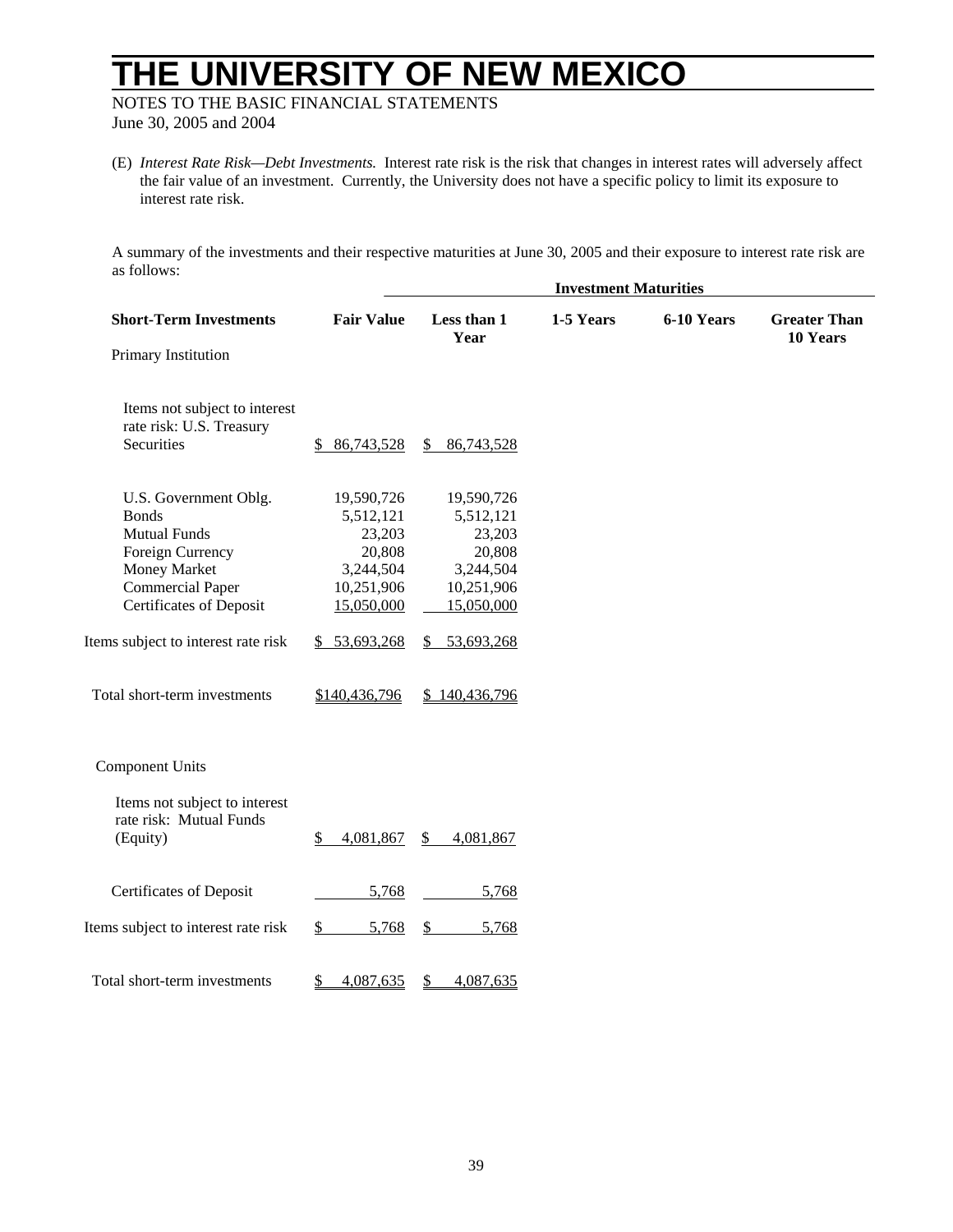### NOTES TO THE BASIC FINANCIAL STATEMENTS

June 30, 2005 and 2004

|                                                                                                |                                         | <b>Investment Maturities</b> |                           |             |                                     |  |  |
|------------------------------------------------------------------------------------------------|-----------------------------------------|------------------------------|---------------------------|-------------|-------------------------------------|--|--|
| <b>Long-Term Investments</b>                                                                   | <b>Fair Value</b>                       | Less than 1<br>Year          | 1-5 Years                 | 6-10 Years  | <b>Greater Than</b><br>10 Years     |  |  |
| Primary Institution                                                                            |                                         |                              |                           |             |                                     |  |  |
| Items not subject to<br>interest rate risk: Equity<br>Securities                               | \$127,848,633                           |                              |                           |             |                                     |  |  |
| U.S. Government<br>Agency Oblg.<br><b>Bonds</b><br>Repurchase Agreement<br>Corporate Asset and | 164,056,001<br>24,532,551<br>13,513,150 |                              | 152,881,918<br>15,087,183 | 8,698,604   | 11,174,083<br>746,764<br>13,513,150 |  |  |
| Mortgage-backed<br>Securities                                                                  | 6,431,126                               |                              | 1,799,824                 | 950,559     | 3,680,743                           |  |  |
| Items subject to interest<br>rate risk                                                         | 208,532,828                             | $\frac{1}{2}$                | \$169,768,925             | \$9,649,163 | \$29,114,740                        |  |  |
| Total long-term investments                                                                    | \$ 336,381,461                          |                              |                           |             |                                     |  |  |
| <b>Component Units</b>                                                                         |                                         |                              |                           |             |                                     |  |  |
| Items not subject to<br>interest rate risk: Equity<br>Securities and Mutual<br>Funds (Equity)  | \$55,603,341                            |                              |                           |             |                                     |  |  |
| U.S. Government<br>Agency Oblg.<br><b>Bonds</b>                                                | 5,182,105<br>14,208,292                 | 90,343                       | 270,896<br>7,174,140      | 4,158,711   | 4,911,209<br>2,785,098              |  |  |
| U.S. Government<br>Treasury notes<br>Corporate Asset and                                       | 566,750                                 |                              | 566,750                   |             |                                     |  |  |
| Mortgage-backed<br>securities                                                                  | 2,826,595                               |                              | 791,055                   | 417,788     | 1,617,752                           |  |  |
| Items subject to interest<br>rate risk                                                         | \$22,783,742                            | 90,343<br>\$                 | \$8,802,841               | \$4,576,499 | \$9,314,059                         |  |  |
| Total long-term investments                                                                    | \$78,387,083                            |                              |                           |             |                                     |  |  |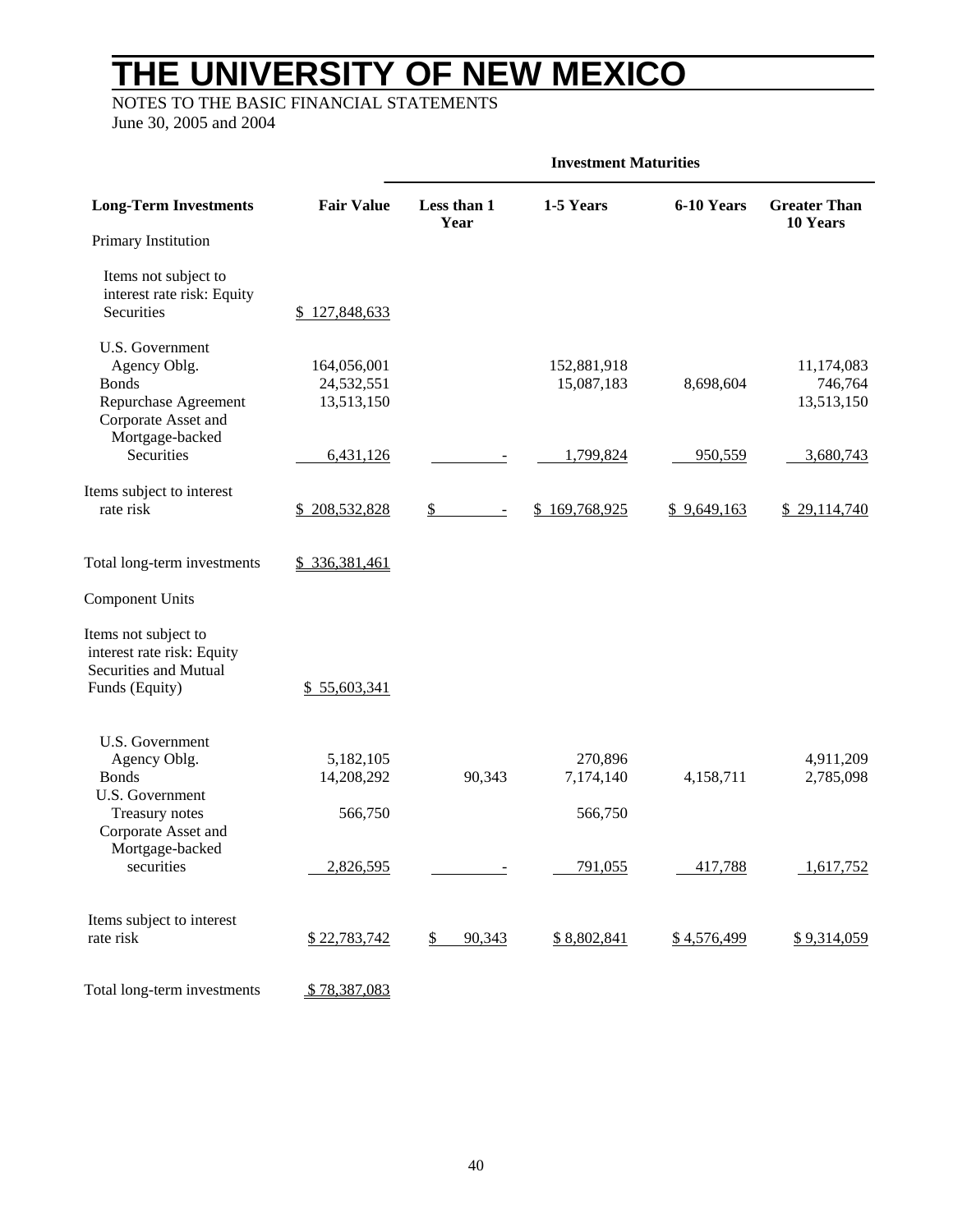NOTES TO THE BASIC FINANCIAL STATEMENTS June 30, 2005 and 2004

(F) *Concentration of Credit Risk—Investments.* Concentration Risk is the risk of loss attributed to the magnitude of a government's investment in a single issuer. Investments in any one issuer that represent 5% or more of all total investments including components unit investments are considered to be exposed to concentrated credit risk and are required to be disclosed. Investments issued or explicitly guaranteed by the U.S. government and investments in mutual funds, external investment pools, and other pooled investments are excluded from this requirement. For long-term investments, the University does have a policy to limit its exposure to concentrated credit risk. It states that investments shall be diversified with the intent to minimize the risk of large investment losses. Consequently, the portfolio will be constructed and maintained to provide prudent diversification with regard to the concentration of holdings in individual issues, corporations or industries.

The University's exposure to concentrated credit risk for the primary institution and component units is \$169,518,727 which is invested in FNMA U. S. Government mortgage-backed securities. This investment is 30.3% of the total long term and short investments held. FNMA investments are implicitly guaranteed by the U.S. Government.

(G) *Foreign Currency Risk—Investments and Deposits.* Foreign currency risk is the risk that changes in exchange rates will adversely affect the fair value of an investment or a deposit. Currently, the University does have a long-term investment policy that limits its exposure to foreign currency risk.

A summary of the investments exposed to foreign currency risk by currency, their respective values at June 30, 2005, and their percentage of total investments follows: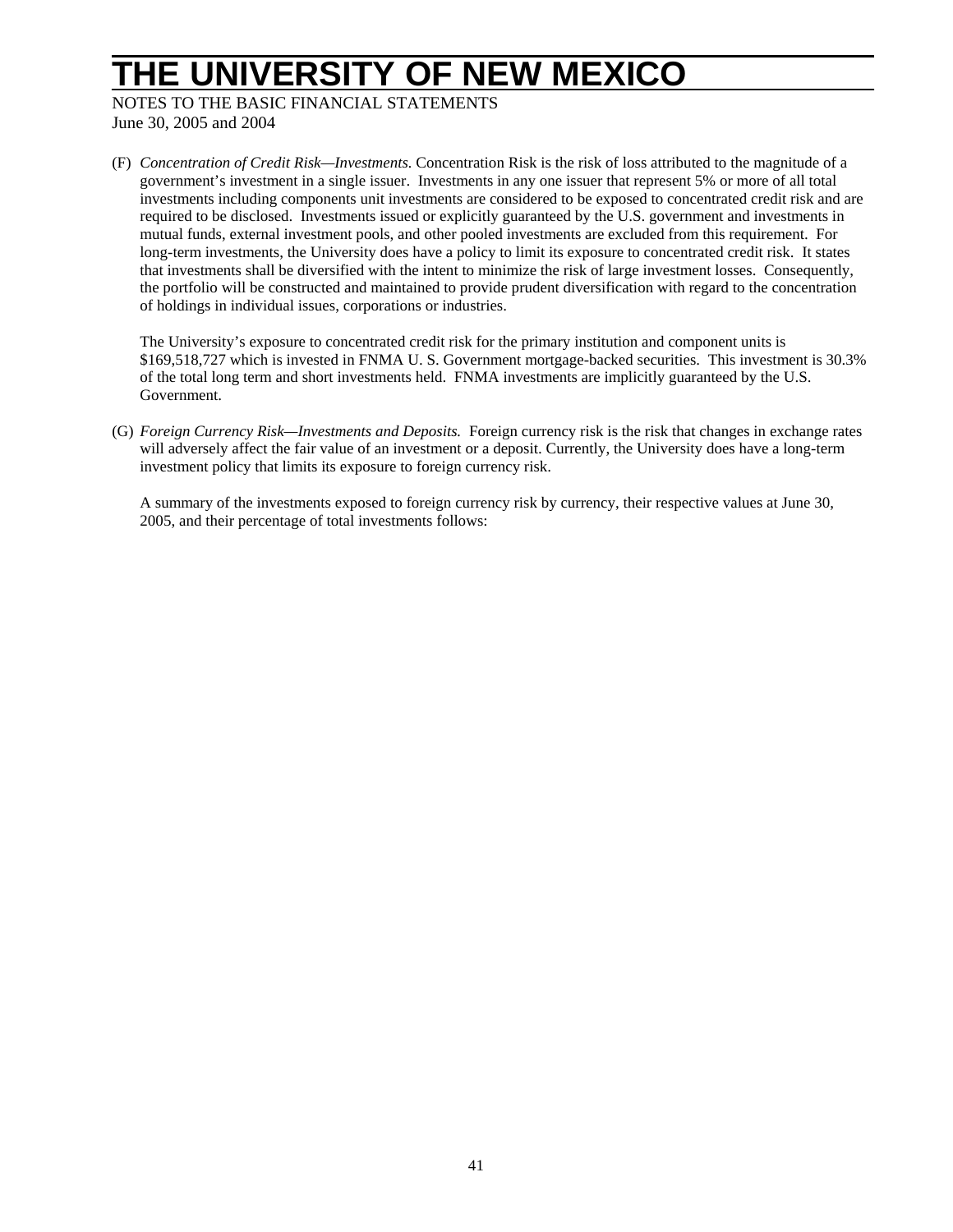### NOTES TO THE BASIC FINANCIAL STATEMENTS

June 30, 2005 and 2004

| <b>Investment Type</b>                                       | Foreign Currency                                                                                                                                                                              |                         | Amount                                                                                        | % of Total<br>Investments                                             |
|--------------------------------------------------------------|-----------------------------------------------------------------------------------------------------------------------------------------------------------------------------------------------|-------------------------|-----------------------------------------------------------------------------------------------|-----------------------------------------------------------------------|
| Primary Institution                                          |                                                                                                                                                                                               |                         |                                                                                               |                                                                       |
| <b>Bonds</b>                                                 | EUR-Euro<br>MYR-Malaysian Ringgit<br><b>MXN-</b> Mexican Peso<br>GBP-British Pound<br>SGD-Singapore Dollar<br>JPY-Japanese Yen<br>NOK-Norwegian Krone<br><b>MXN-</b> Mexican Peso<br>EUR-Euro | \$                      | 6,136,789<br>104,187<br>326,372<br>516,406<br>164,391<br>108,486<br>79,954<br>20,963<br>(156) | 1.29%<br>.02%<br>.07%<br>.11%<br>.03%<br>.02%<br>.02%<br>.00%<br>.00% |
| <b>Total Foreign Currency</b><br>Investments                 |                                                                                                                                                                                               |                         | 7,457,392                                                                                     | 1.56%                                                                 |
| Non-Foreign Currency<br>Investments                          |                                                                                                                                                                                               |                         | <u>469,360,865</u>                                                                            | 98.44%                                                                |
| Total short-term and long-<br>term investments               |                                                                                                                                                                                               | $\mathbb{S}$            | 476,818,257                                                                                   | 100.00%                                                               |
| <b>Component Units</b>                                       |                                                                                                                                                                                               |                         |                                                                                               |                                                                       |
| <b>Bonds</b><br><b>Total Foreign Currency</b><br>Investments | EUR-Euro<br>MYR-Malaysian Ringgit<br><b>MXN-</b> Mexican Peso<br><b>GBP-British Pound</b><br>SGD-Singapore Dollar<br>JPY-Japanese Yen<br>NOK-Norwegian Krone                                  | \$                      | 274,992<br>45,792<br>143,446<br>226,970<br>72,253<br>47,682<br>35,141<br>846,276              | .33%<br>.06%<br>.17%<br>.27%<br>.09%<br>.06%<br>.04%<br>1.02%         |
| Non-Foreign Currency<br>Investments                          |                                                                                                                                                                                               |                         | 81,628,442                                                                                    | 98.98%                                                                |
| Total short-term and long-<br>term investments               |                                                                                                                                                                                               | $\overline{\mathbb{S}}$ | 82,474,718                                                                                    | 100.00%                                                               |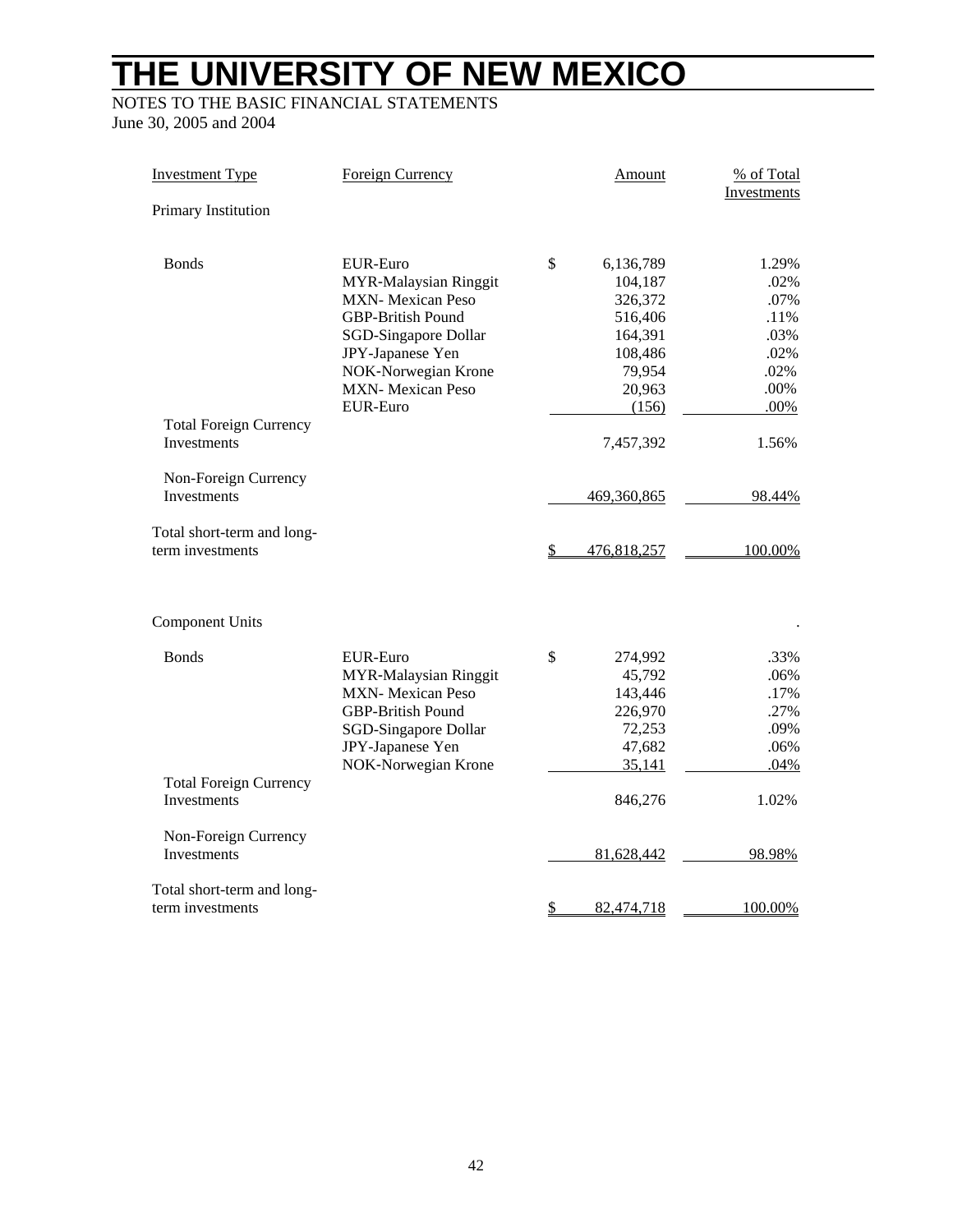### NOTES TO THE BASIC FINANCIAL STATEMENTS

June 30, 2005 and 2004

#### (H) *Investment Income (Loss)*

At June 30, 2005 and 2004, investment income (loss) consists of the following:

|                                                      | 2005         | 2004             |
|------------------------------------------------------|--------------|------------------|
| Primary Institution investment income (loss)         |              |                  |
| Investment revenue:                                  |              |                  |
| Investment income                                    | 8,388,583    | 4,829,620<br>\$. |
| State Investment Council Permanent Fund distribution | 9,027,095    | 6,793,089        |
| Realized gains:                                      |              |                  |
| <b>State Investment Permanent Fund</b>               | 7,876,592    | 13, 123, 797     |
| Realized gains (losses):                             |              |                  |
| Endowments – common investment fund                  | 5,545,374    | (556, 287)       |
| Unrealized gains:                                    |              |                  |
| Endowments – common investment fund                  | 4,150,806    | 19,808,647       |
|                                                      | \$34,988,450 | \$43,998,866     |
| Component Units investment income                    | 7.227.882    | 8.502.203        |

#### (4) **Accounts Receivable, Patient Receivables and Other Receivables**

 Accounts receivable, patient receivables and other receivables are shown net of allowances for doubtful accounts in the accompanying statement of net assets. At June 30, 2005 and 2004, receivables consisted of the following:

|                                              | 2005            | 2004              |
|----------------------------------------------|-----------------|-------------------|
| Primary Institution accounts receivable, net |                 |                   |
| Contracts and grants                         | \$53,371,011    | \$34,738,954      |
| HSC health services                          | 2,632,073       | 8,237,259         |
| Sales and services                           | 12,022,071      | 18,589,820        |
| Auxiliaries                                  | 8,040,497       | 6,495,327         |
| Tuition and fees                             | 4,964,404       | 4,753,618         |
| <b>State of New Mexico Bonds</b>             | 4,322,899       | 5,469,203         |
| Other                                        | 25,299          | 25,766            |
|                                              | \$85,378,254    | \$78,309,947      |
| Less: Allowance for doubtful accounts        | (9,738,202)     | (14, 159, 988)    |
|                                              | \$75,640,052    | \$64,149,959      |
|                                              |                 |                   |
| Component Units accounts receivable, net     | 1,056,152       | 803,979           |
| Primary Institution patient receivables, net |                 |                   |
| Patient receivables                          | \$164,862,741   | \$151,290,053     |
| Less: Allowance for doubtful accounts        | (114,611,702)   | (102, 785, 972)   |
|                                              | \$50,251,039    | 48,504,081<br>\$. |
|                                              |                 |                   |
| Component Units patient receivables, net     | 9,015,631       | 9,307,482         |
| Primary Institution other receivables        |                 |                   |
| <b>Bernalillo County Treasurer</b>           | \$<br>1,007,494 | \$<br>987,856     |
| Other receivables                            | 201,240         | 1,427,173         |
|                                              | <u>.208,734</u> | 2,415,029         |
| Component Units other receivables, net       | 513,155         | 725,869           |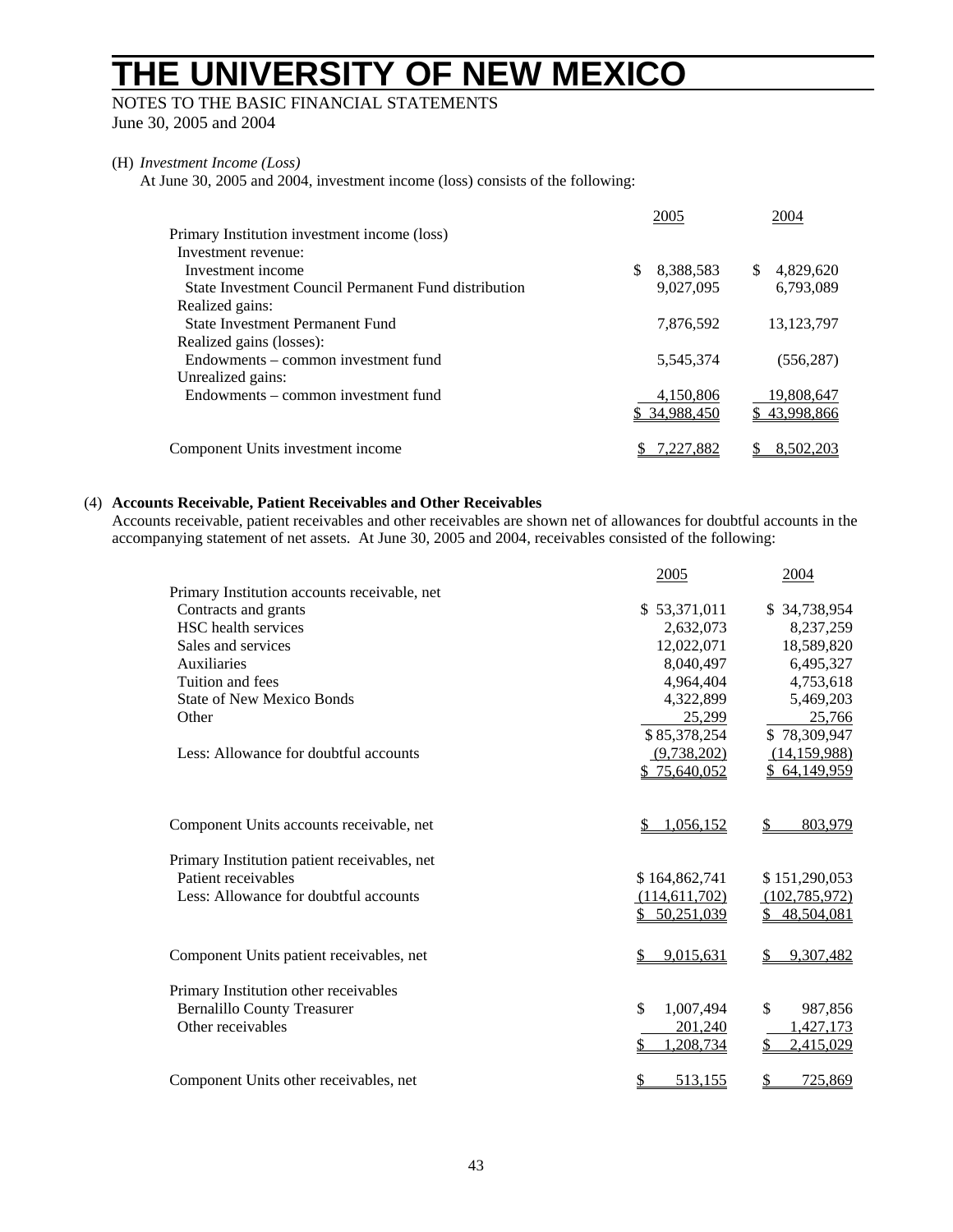#### NOTES TO THE BASIC FINANCIAL STATEMENTS June 30, 2005 and 2004

#### (5) **Notes Receivable**

 Current notes receivable are shown net of allowance for doubtful accounts in the accompanying Statement of Net Assets. At June 30, 2005 and 2004, notes receivable consisted of the following:

|                                           | 2005         | 2004         |
|-------------------------------------------|--------------|--------------|
| Primary Institution notes receivable, net |              |              |
| Current notes receivable                  |              |              |
| Student loans                             | \$4,599,498  | \$2,773,480  |
| Allowance for doubtful accounts           | (10, 452)    | (659, 253)   |
|                                           | 4.589.046    | 2,114,227    |
| Non-current notes receivable              |              |              |
| Student loans                             | \$12,428,418 | \$13,788,840 |

Federal Perkins Loans make up approximately 79% and 77% of the student loans at June 30, 2005 and 2004, respectively. Under this program, the federal government provides funds for approximately 75% of the total contribution for student loans with the University providing the balance. Under certain conditions such loans can be forgiven at annual rates of 10% to 30% of the original balance up to maximums of 50% to 100% of the original loan. The federal government reimburses the University 10% for the amounts cancelled on loans originated prior to July 1, 1993 under the Federal Perkins Loan Program.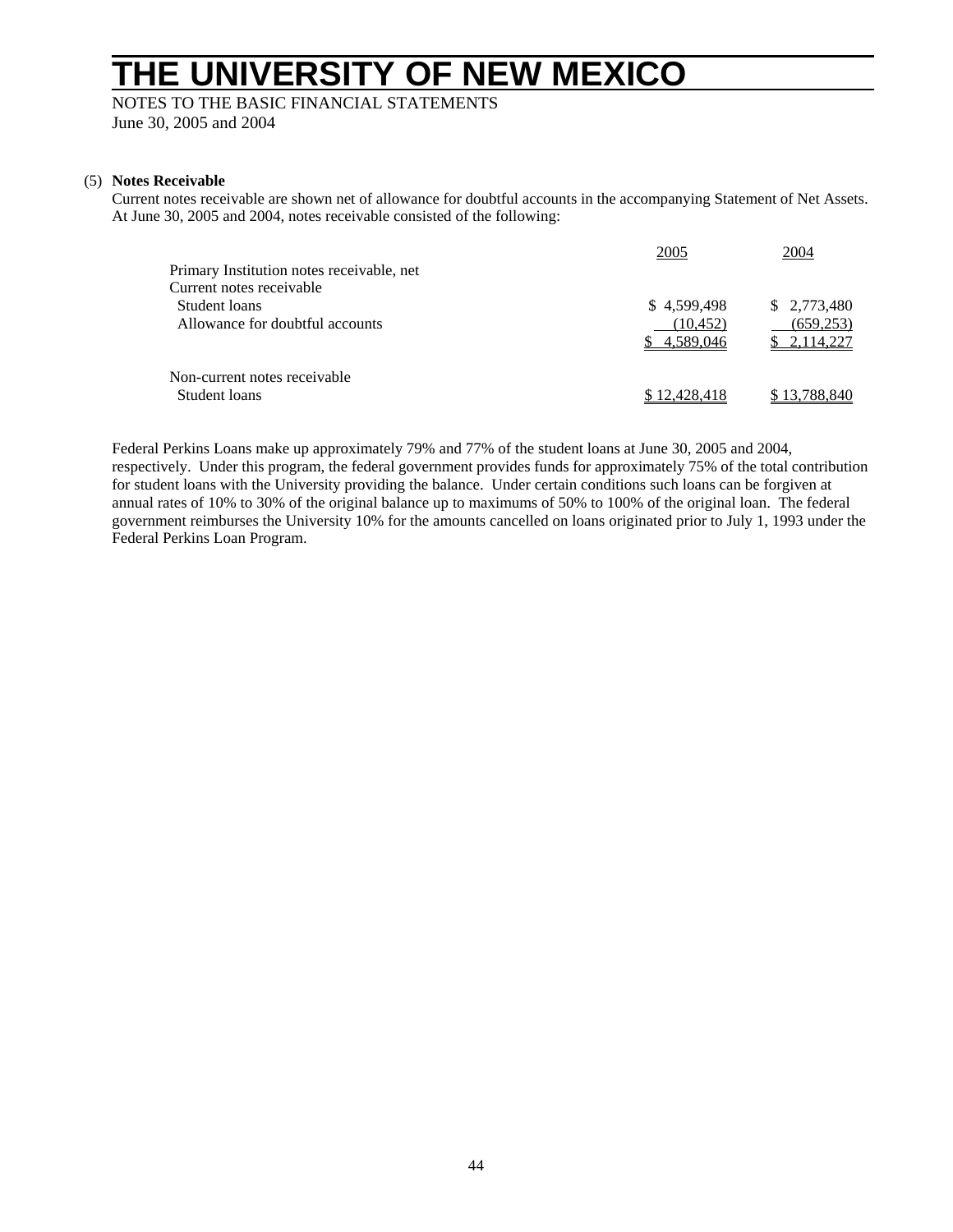NOTES TO THE BASIC FINANCIAL STATEMENTS

June 30, 2005 and 2004

### (6) **Capital Assets (in thousands)**

|                                                 | Year Ended June 30, 2005 |               |           |                              |              |                |                         |
|-------------------------------------------------|--------------------------|---------------|-----------|------------------------------|--------------|----------------|-------------------------|
|                                                 |                          | Beginning     |           |                              |              |                | Ending                  |
|                                                 |                          | Balance       | Additions | Transfers                    | Retirements  |                | <b>Balance</b>          |
| University capital assets not being depreciated |                          |               |           |                              |              |                |                         |
| Land                                            | \$                       | 24,988        |           |                              |              | \$             | 24,988                  |
| Construction in-progress                        |                          | 46,390        | 14,328    | (39,056)                     |              |                | 21,662                  |
|                                                 | \$                       | 71,378        | 14,328    | (39,056)                     |              |                | 46,650                  |
| University depreciable capital assets           |                          |               |           |                              |              |                |                         |
| Land improvements                               | \$                       | 37,462        | 124       |                              |              | \$             | 37,586                  |
| Infrastructure                                  |                          | 66,767        | 13,183    | 1,348                        |              |                | 81,298                  |
| <b>Buildings</b>                                |                          | 507,806       | 17,935    | 37,708                       | (3,608)      |                | 559,841                 |
| Equipment and furnishings                       |                          | 212,148       | 22,883    | $\overline{a}$               | (9,196)      |                | 225,835                 |
| Library books                                   |                          | 99,511        | 5,594     | $\qquad \qquad \blacksquare$ |              |                | 105,105                 |
| Total depreciable capital assets                | \$                       | 923,694       | 59,719    | 39,056                       |              |                | $(12,804)$ \$1,009,665  |
| Less: Accumulated depreciation for              |                          |               |           |                              |              |                |                         |
| Land improvements                               |                          | \$(24, 422)   | (1,300)   |                              |              | \$             | (25, 722)               |
| Infrastructure                                  |                          | (19, 354)     | (3,656)   |                              |              |                | (23,010)                |
| <b>Buildings</b>                                |                          | (199, 029)    | (14, 126) |                              | 2,476        |                | (210, 679)              |
| Equipment and furnishings                       |                          | (148,908)     | (16, 648) |                              | 8,541        |                | (157, 015)              |
| Library books                                   |                          | (90, 444)     | (4,742)   |                              |              |                | (95, 186)               |
| Total accumulated depreciation                  |                          | $$$ (482,157) | (40, 472) |                              |              |                | $11,017$ \$ (511,612)   |
| University depreciable capital assets, net      |                          | 441,537       | 19,247    | 39,056                       | $(1,787)$ \$ |                | 498,053                 |
| Capital asset summary                           |                          |               |           |                              |              |                |                         |
| University capital assets not being depreciated | \$                       | 71,378        | 14,328    | (39,056)                     |              | \$             | 46,650                  |
| University depreciable capital assets at cost   |                          | 923,694       | 59,719    | 39,056                       | (12, 804)    |                | 1,009,665               |
| University total cost of capital assets         | \$                       | 995,072       | 74,047    |                              |              |                | $(12,804)$ \$ 1,056,315 |
| Less: Accumulated depreciation                  |                          | (447,767)     | (37, 114) |                              | 10,172       |                | (474, 709)              |
| Less: Accumulated depreciation-Auxiliaries      |                          | (34, 390)     | (3,358)   |                              | 845          |                | (36,903)                |
| University capital assets, net                  | \$                       | 512,915       | 33,575    |                              | (1,787)      | $\sqrt$        | 544,703                 |
| Clinical Operations capital assets              | S                        | 250,679       | 50,128    |                              | (125)        | \$             | 300,682                 |
| Less: Accumulated depreciation                  |                          | (143, 849)    | (16, 533) | $\blacksquare$               | 56           |                | (160, 326)              |
| Clinical Operations capital assets, net         | \$                       | 106,830       | 33,595    |                              | $(69)$ \$    |                | 140,356                 |
| Primary Institution capital assets, net         |                          | 619,745       | 67,170    |                              | $(1,856)$ \$ |                | 685,059                 |
| Component Units capital assets, net             | \$                       | 1,184         | (294)     | $\pm$ $\pm$                  |              | $=$ $\sqrt{3}$ | 890                     |
|                                                 |                          |               |           |                              |              |                |                         |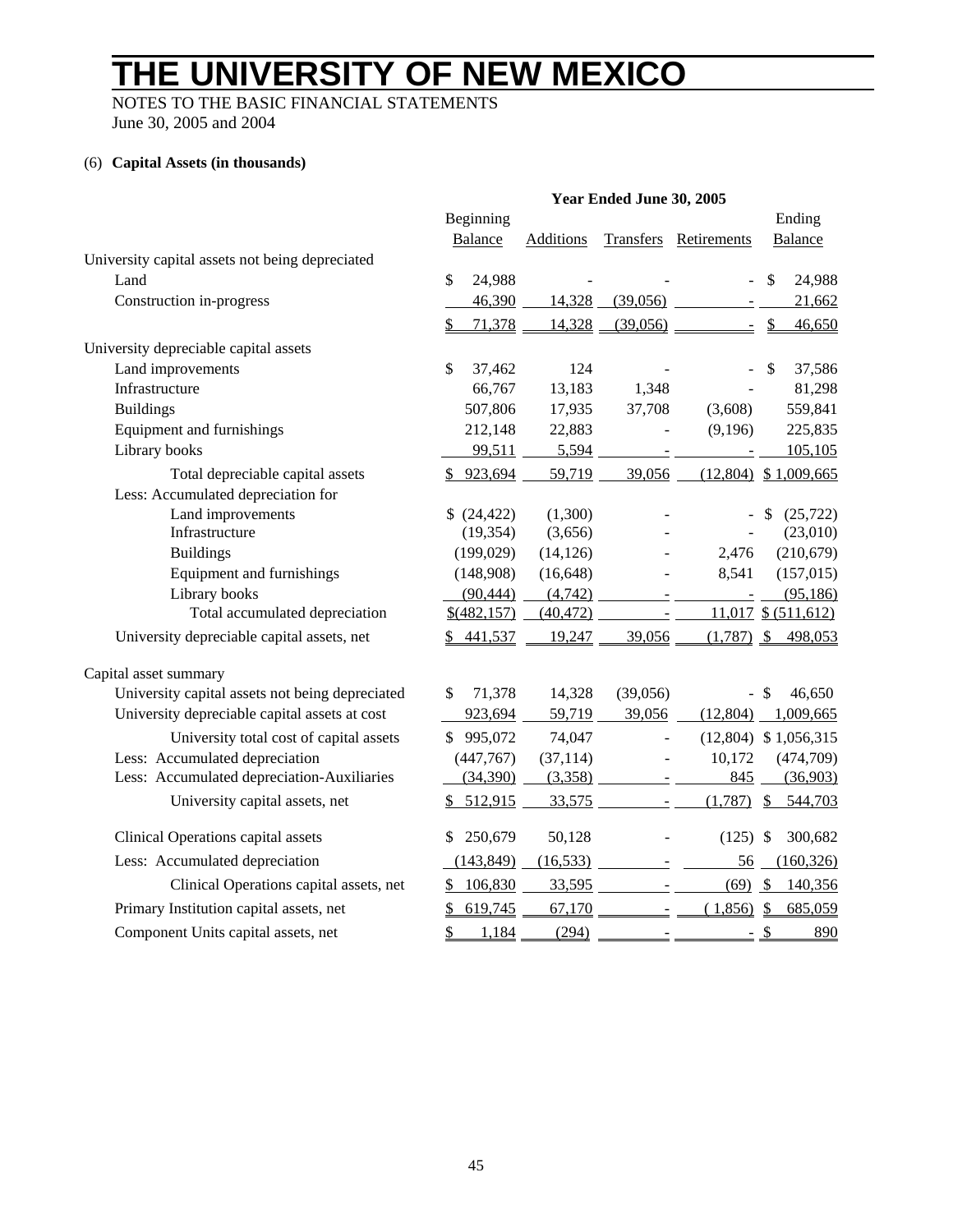NOTES TO THE BASIC FINANCIAL STATEMENTS

June 30, 2005 and 2004

#### (6) **Capital Assets (in thousands)**

|                                                 | Year Ended June 30, 2004 |                |                          |                          |                           |                |
|-------------------------------------------------|--------------------------|----------------|--------------------------|--------------------------|---------------------------|----------------|
|                                                 | Beginning                |                |                          |                          |                           | Ending         |
|                                                 | Balance                  | Additions      | <b>Transfers</b>         | Retirements              |                           | <b>Balance</b> |
| University capital assets not being depreciated |                          |                |                          |                          |                           |                |
| Land                                            | \$<br>24,097             | 930            |                          | (39)                     | \$                        | 24,988         |
| Construction in-progress                        | 22,546                   | 33,761         | (9, 917)                 | $\overline{\phantom{a}}$ |                           | 46,390         |
|                                                 | \$<br>46,643             | 34,691         | (9,917)                  | (39)                     | \$                        | 71,378         |
| University depreciable capital assets           |                          |                |                          |                          |                           |                |
| Land improvements                               | \$<br>27,787             | 4,527          | 5,148                    |                          | \$                        | 37,462         |
| Infrastructure                                  | 35,844                   | 10,087         | 20,836                   |                          |                           | 66,767         |
| <b>Buildings</b>                                | 505,742                  | 18,213         | (16,067)                 | (82)                     |                           | 507,806        |
| Equipment and furnishings                       | 201,592                  | 27,179         |                          | (16, 623)                |                           | 212,148        |
| Library books                                   | 95,051                   | 4,460          | $\overline{\phantom{a}}$ |                          |                           | 99,511         |
| Total depreciable capital assets                | 866,016                  | 64,466         | 9,917                    | (16,705)                 |                           | 923,694        |
| Less: Accumulated depreciation for              |                          |                |                          |                          |                           |                |
| Land improvements                               | \$<br>(23,090)           | (1, 332)       |                          |                          |                           | \$(24, 422)    |
| Infrastructure                                  | (15,524)                 | (3,480)        | (350)                    |                          |                           | (19, 354)      |
| <b>Buildings</b>                                | (187, 688)               | (11,706)       | 350                      | 15                       |                           | (199, 029)     |
| Equipment and furnishings                       | (142, 838)               | (22, 141)      | $\overline{a}$           | 16,071                   |                           | (148,908)      |
| Library books                                   | (85, 691)                | (4,753)        |                          |                          |                           | (90, 444)      |
| Total accumulated depreciation                  | \$ (454,831)             | (43, 412)      |                          | 16,086                   |                           | \$ (482,157)   |
| University depreciable capital assets, net      | 411,185                  | 21,054         | 9,917                    | (619)                    | \$                        | 441,537        |
| Capital asset summary                           |                          |                |                          |                          |                           |                |
| University capital assets not being depreciated | \$<br>46,643             | 34,691         | (9, 917)                 | (39)                     | $\boldsymbol{\mathsf{S}}$ | 71,378         |
| University depreciable capital assets at cost   | 866,016                  | 64,466         | 9,917                    | (16,705)                 |                           | 923,694        |
| University total cost of capital assets         | \$<br>912,659            | 99,157         |                          | (16,744)                 | \$                        | 995,072        |
| Less: Accumulated depreciation                  | (422, 238)               | (40, 373)      |                          | 14,844                   |                           | (447, 767)     |
| Less: Accumulated depreciation-Auxiliaries      | (32, 593)                | (3,039)        |                          | 1,242                    |                           | (34,390)       |
| University capital assets, net                  | \$<br>457,828            | 55,745         |                          | $(658)$ \$               |                           | 512,915        |
| Clinical Operations capital assets              | \$<br>224,368            | 26,477         |                          | $(166)$ \$               |                           | 250,679        |
| Less: Accumulated depreciation                  | (128, 425)               | (15,590)       |                          | 166                      |                           | (143, 849)     |
| Clinical Operations capital assets, net         | 95,943                   | 10,887         |                          |                          |                           | 106,830        |
| Primary Institution capital assets, net         | 553,771                  | 66,632         |                          | (658)                    | \$                        | 619,745        |
| Component Units capital assets, net             | \$<br>9,119              | $\overline{5}$ |                          | $(7,940)$ \$             |                           | 1,184          |
|                                                 |                          |                |                          |                          |                           |                |

The University capitalizes interest expense incurred during the period an asset is being prepared for its intended use. For the years ended June 30, 2005 and 2004, the University capitalized interest expense of approximately \$2,452,000 and \$608,000, respectively.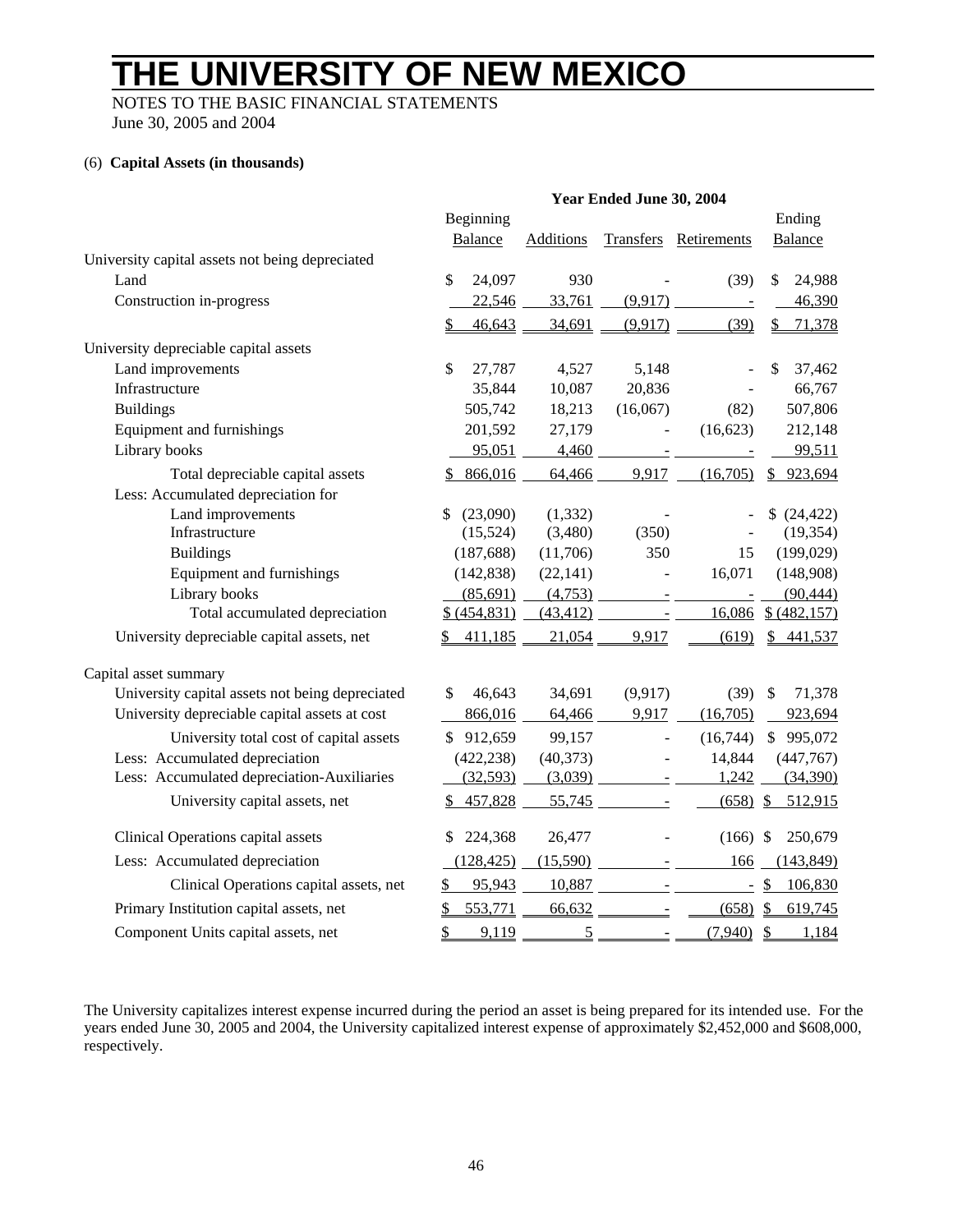NOTES TO THE BASIC FINANCIAL STATEMENTS

June 30, 2005 and 2004

#### (7) **Accounts Payable and Accrued Payroll**

At June 30, 2005 and 2004, accounts payable and accrued payroll consisted of the following:

|                                                    | 2005         | 2004         |
|----------------------------------------------------|--------------|--------------|
| Primary Institution accounts payable               |              |              |
| Trade payables                                     | \$10,677,410 | \$14,110,588 |
| Clinical Operations – trade payables               | 26,284,903   | 15,310,091   |
| Accrued Payroll and benefits                       | 10,586,919   | 8,713,153    |
| Clinical Operations - accrued payroll and benefits | 6,271,463    | 5,331,365    |
|                                                    | \$53,820,695 | \$43,465,197 |
| Component Units accounts payable                   | 57,982       | 267,860      |

#### (8) **Other Accrued Liabilities**

At June 30, 2005 and 2004, other accrued liabilities consisted of the following:

|                                               | 2005         | 2004         |
|-----------------------------------------------|--------------|--------------|
| Primary Institution other accrued liabilities |              |              |
| Employer/Employee – payroll tax liability     | \$17,464,211 | \$16,298,401 |
| Clinical Operations – payroll tax liability   | 8.864.899    | 6,118,879    |
| Student balances                              | 990.641      | 1,438,714    |
| <b>Utilities</b>                              | 1,105,779    | 1.225.209    |
| <b>Bond</b> interest                          | 931.994      | 373,261      |
| Other                                         | 4.725.689    | 4,231,687    |
|                                               | \$34,083,213 | \$29,686,151 |

### (9) **Deferred Revenue**

At June 30, 2005 and 2004, deferred revenue consisted of the following:

|                                      | 2005         | 2004         |
|--------------------------------------|--------------|--------------|
| Primary Institution deferred revenue |              |              |
| Contracts and grants                 | \$26,826,744 | \$21,927,922 |
| Prepaid tuition and fees             | 2,244,256    | 1,968,189    |
| Sales and service                    | 982,562      | 3,932,397    |
| Prepaid auxiliary operations sales   | 2,563,407    | 768,242      |
|                                      | \$32,616,969 | \$28,596,750 |
|                                      |              |              |
| Component Units deferred revenue     | 2.390.056    | 1.670.606    |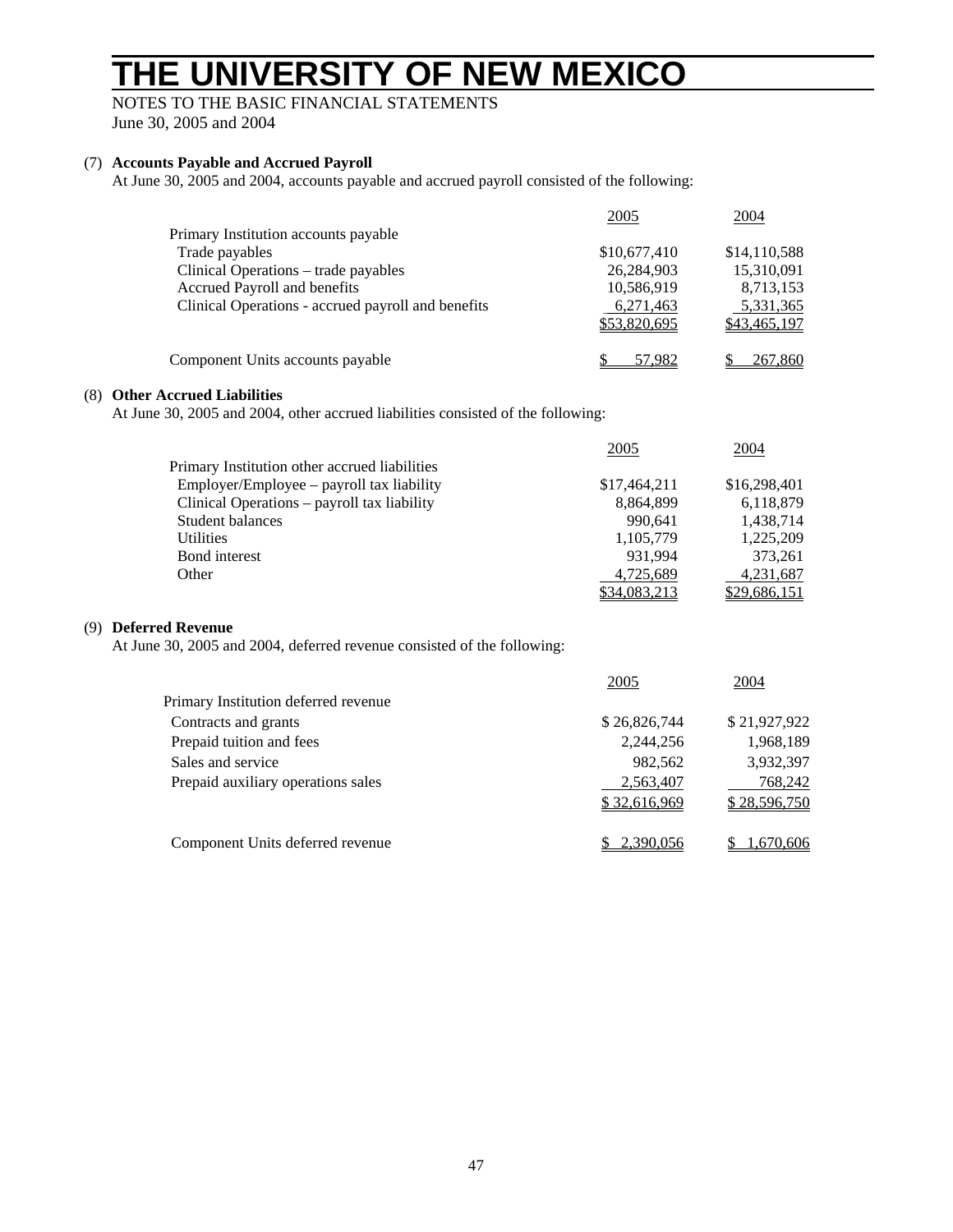### NOTES TO THE BASIC FINANCIAL STATEMENTS

June 30, 2005 and 2004

### (10) **Long-Term Liabilities**

At June 30, 2005 and 2004, long-term liabilities consisted of the following:

|                                           | Year Ended June 30, 2005  |           |                                |                      |                    |  |  |
|-------------------------------------------|---------------------------|-----------|--------------------------------|----------------------|--------------------|--|--|
|                                           | Beginning                 |           |                                | Ending               | <b>Amounts</b> Due |  |  |
|                                           | Balance                   | Additions | Deductions                     | Balance              | Within One Year    |  |  |
| Primary Institution long-term liabilities |                           |           |                                |                      |                    |  |  |
| Bonds payable                             | \$251,313,044 197,272,306 |           | $(10,666,769)$ 437,918,581     |                      | \$10,905,000       |  |  |
| Student loan programs                     | 15.130.085                | 535,347   |                                | (481,892) 15,183,540 |                    |  |  |
|                                           | \$266,443,129 197,807,653 |           | $(11, 148, 661)$ 453, 102, 121 |                      | \$10,905,000       |  |  |
| Component Units long-term liabilities     |                           |           |                                |                      |                    |  |  |
| Due to University of New Mexico           | 16,423,244<br>SS.         | 3,067,128 |                                | 19,490,372           | \$19,490,372       |  |  |
| Deferred annuities payable                | 1,648,345                 | 131,977   | (224, 542)                     | 1,555,780            | 271,506            |  |  |
|                                           | 18,071,589                | 3.199.105 | (224, 542)                     | 21,046,152           | \$19,761,878       |  |  |

|                                           | Year Ended June 30, 2004 |            |                            |                            |                  |  |  |
|-------------------------------------------|--------------------------|------------|----------------------------|----------------------------|------------------|--|--|
|                                           | Beginning                |            |                            | Ending                     | Amounts Due      |  |  |
|                                           | Balance                  | Additions  | Deductions                 | Balance                    | Within One Year  |  |  |
| Primary Institution long-term liabilities |                          |            |                            |                            |                  |  |  |
| Bonds payable                             | \$250,111,164            | 11,270,707 |                            | $(10,068,827)$ 251,313,044 | 10,385,000<br>S. |  |  |
| Student loan programs                     | 19,271,224               | 333,840    | (4,474,979)                | 15,130,085                 |                  |  |  |
|                                           | \$269,382,388            | 11,604,547 | $(14,543,806)$ 266,443,129 |                            | 10,385,000       |  |  |
| Component Units long-term liabilities     |                          |            |                            |                            |                  |  |  |
| Bonds payable                             | \$<br>9,799,857          |            | (9,799,857)                |                            |                  |  |  |
| Due to University of New Mexico           | 34,439,360               |            | (18,016,116)               | 16.423.244                 | 4,990,795<br>S   |  |  |
| Deferred annuities payable                | 1,832,446                | 96,003     | (280,104)                  | 1,648,345                  | 283,258          |  |  |
|                                           | 46.071.663               | 96,003     | (28.096.077)               | 18.071.589                 | 5,274,053        |  |  |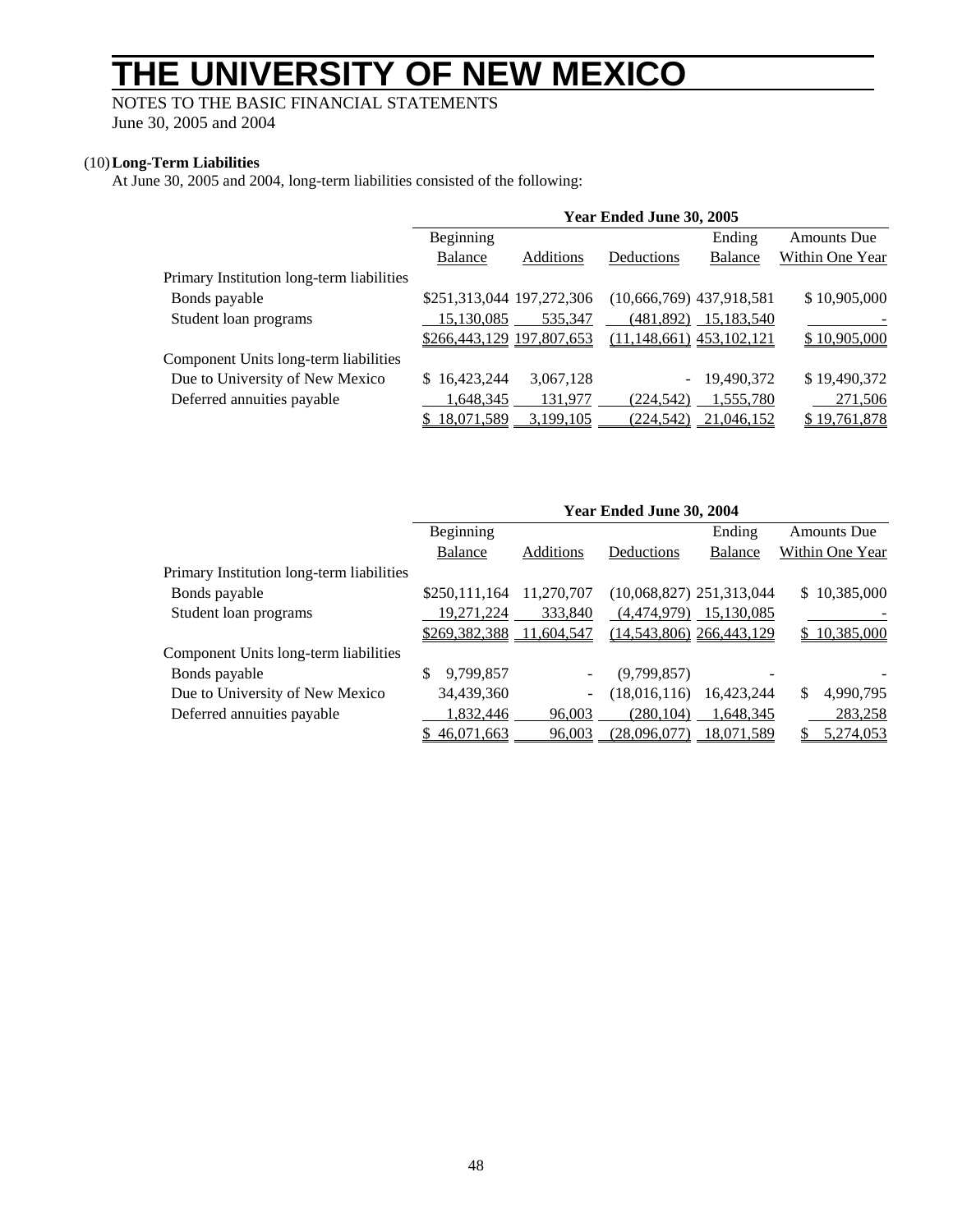NOTES TO THE BASIC FINANCIAL STATEMENTS June 30, 2005 and 2004

#### (11) **Bonds Payable**

The bonds are collateralized by substantially all unrestricted revenues excluding state appropriations and clinical operations.

| Bonds payable consist of the following:                               | 2005          | 2004           |
|-----------------------------------------------------------------------|---------------|----------------|
| Subordinate Lien System Revenue Bonds (Taxable)                       | \$5,585,000   | \$5,585,000    |
| Series 2003B with interest ranging from                               |               |                |
| 1.35% to 5.625% - final maturity 2024                                 |               |                |
| Subordinate Lien System Revenue Bonds                                 | 5,830,000     | 6,040,000      |
| Series 2003C with interest ranging from                               |               |                |
| 4.5% to 4.6% - final maturity 2033                                    |               |                |
| Subordinate Lien System Refunding Revenue Bonds                       | 20,065,000    | 20,870,000     |
| Series 2003A with interest ranging from                               |               |                |
| 2.00% to 5.25% - final maturity 2018                                  |               |                |
| Subordinate Lien System Refunding & Improvement Revenue Bonds         | 56,070,000    | 57,335,000     |
| Series 2002A with interest ranging from                               |               |                |
| 2.5% to 5.25% - final maturity 2032                                   |               |                |
| Subordinate Lien System Refunding Revenue Bonds                       | 25,475,000    | 25,475,000     |
| Series 2002B (Variable) with a synthetic fixed interest rate of 3.83% |               |                |
| achieved through an interest rate exchange agreement                  |               |                |
| final maturity 2026                                                   |               |                |
| Subordinate Lien System Refunding Revenue Bonds                       | 36,940,000    | 36,940,000     |
| Series 2002C (Variable) with a synthetic fixed interest rate of 3.94% |               |                |
| achieved through an interest rate exchange agreement                  |               |                |
| final maturity 2030                                                   |               |                |
| Subordinate Lien System Improvement Revenue Bonds                     | 49,130,000    | 50,555,000     |
| Series 2001 with interest at a variable rate with a                   |               |                |
| ceiling of 12% - final maturity 2026                                  |               |                |
| <b>System Revenue Bonds</b>                                           | 12,666,671    | 13,896,673     |
| Series 2000 with interest ranging from                                |               |                |
| 4.65 to 6.35% - final maturity 2029                                   |               |                |
| Subordinate Lien System Revenue Bonds                                 | 1,975,000     | 2,995,000      |
| Series 1996 with interest ranging from                                |               |                |
| 4.80% to 5.50% - final maturity 2026                                  |               |                |
| Subordinate Lien Adjustable-Tender                                    | 3,540,000     | 6,895,000      |
| <b>System Revenue Refunding Bonds</b>                                 |               |                |
| Series 1996 with synthetic interest rate of 5.10%                     |               |                |
| achieved through an interest rate exchange agreement -                |               |                |
| final maturity 2006                                                   |               |                |
| <b>System Revenue Refunding Bonds</b>                                 | 28,800,000    | 29,875,000     |
| Series 1992-A with interest ranging from                              |               |                |
| 5.60% to 6.25% - final maturity 2021                                  |               |                |
| FHA Insured Hospital Mortgage Revenue Bonds                           | 192,250,000   |                |
| Series 2004 with interest ranging from                                |               |                |
| 2.00% to 5.00% - final maturity 2031                                  |               |                |
|                                                                       | \$438,326,671 | \$256,461,673  |
| Add: Bond premium                                                     | 7,392,775     | 3,267,010      |
| Less: Loss on defeased bonds                                          | (6,591,380)   | (7, 152, 560)  |
| Bond discounts                                                        | (1,056,575)   | (1,104,694)    |
| Current portion of bonds payable                                      | (10,905,000)  | (10, 385, 000) |
| Bond insurance and surety premiums                                    | (70, 180)     | (72, 694)      |
| Original issue discount                                               | (82,730)      | (85,691)       |
| Long-term bonds payable                                               | \$427,013,581 | \$240,928,044  |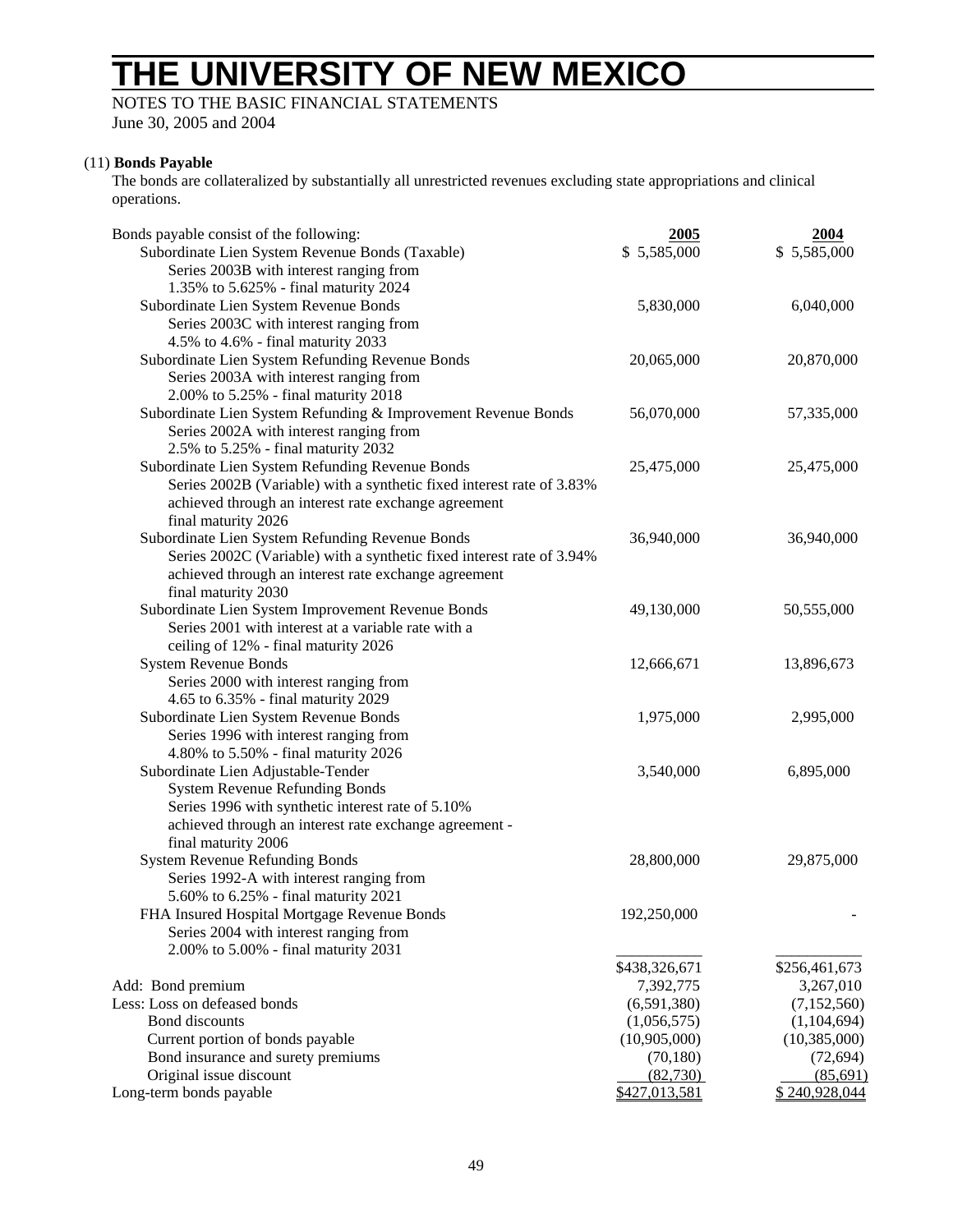NOTES TO THE BASIC FINANCIAL STATEMENTS June 30, 2005 and 2004

| Year ending |                  |               |               |
|-------------|------------------|---------------|---------------|
| June $30$   | Principal        | Interest      | Total         |
| 2006        | 10,905,000<br>\$ | \$21,112,818  | \$32,017,818  |
| 2007        | 8,622,741        | 20,622,180    | 29,244,921    |
| 2008        | 12,317,506       | 19,390,828    | 31,708,334    |
| 2009        | 13,746,741       | 18,838,180    | 32,584,921    |
| 2010        | 13, 147, 739     | 18,223,902    | 31, 371, 641  |
| 2011-2015   | 73,164,711       | 84, 823, 153  | 157,987,864   |
| 2016-2020   | 89,537,233       | 65,797,387    | 155,334,620   |
| 2021-2025   | 92,690,000       | 41,515,764    | 134, 205, 764 |
| 2026-2030   | 100,635,000      | 19,271,715    | 119,906,715   |
| 2031-2033   | 23,560,000       | 1,269,175     | 24,829,175    |
|             | \$438,326,671    | \$310,865,102 | \$749,191,773 |

Future debt service as of June 30, 2005 for the bonds follows:

#### Defeased Bonds:

The University has defeased certain System Revenue Bonds as follows:

On November 13, 2002, the University of New Mexico defeased \$30,030,000 of the 2000A series. Sinking fund monies in the amount of \$35,060,001 from the Series 2002C Refunding Revenue Bonds were placed in an irrevocable trust to provide for all future debt service payments. Total cash flow savings to the University from this defeasance are \$3,215,000. Remaining principal outstanding at June 30, 2005 is \$30,030,000.

On January 30, 2003, the University of New Mexico defeased \$21,095,000 of the 1996 series. Sinking fund monies in the amount of \$23,477,000 from the Series 2002B Refunding Revenue Bonds were place in an irrevocable trust to provide for all future debt service payments. Total cash flow savings to the University from this defeasance are \$1,210,000. Remaining principal outstanding at June 30, 2005 is \$21,095,000.

On April 16, 2003, the University of New Mexico defeased \$4,090,000 of the 1996 series and \$15,655,000 of the 1994 series. Sinking fund monies in the amount of \$16,337,621 for the 1994 and \$4,640,561 for the 1996 from the series 2003A Refunding Revenue Bonds were place in an irrevocable trust to provide for all future debt service payments. The 1994 series bonds were fully called in 2003. Total cash flow savings to the University from this defeasance are \$708,000. \$4,090,000 remains outstanding on the 1996 series at June 30, 2005.

The liability for defeased bonds and the related assets held in trust are not included in the accompanying basic financial statements since the University has satisfied its obligation for payment of the defeased bonds.

#### Interest Rate Swap Agreement:

The University has entered into interest rate swap agreements for portions of its variable-rate bonds payable. The University continues to pay interest to the bondholders at the variable rate provided by the bonds. In return, the counterparty to the swap agreement owes the University interest based on a variable rate that matches the rate required by the bonds during the term of the swap agreements, the University effectively pays a fixed rate on the debt. Only the net difference in interest payments is actually exchanged with the counterparty. The bond principal is not exchanged; it is only the basis on which the interest payments are calculated.

The debt service requirements to maturity for these bonds [presented in this note] are based on the fixed rate per the swap agreements. The University will be exposed to variable rates if the counterparty to the swap defaults or if the swap is terminated. A termination of the swap agreement may also result in the University making or receiving a termination payment.

The notional amounts of the swap agreements match the percentage of bonds payable principal amounts that are protected by the swap agreements. Because interest rates have declined, all swaps had a negative fair value as of June 30, 2005. As a result, the University is not exposed to credit rate risk as of June 30, 2005. However, should interest rates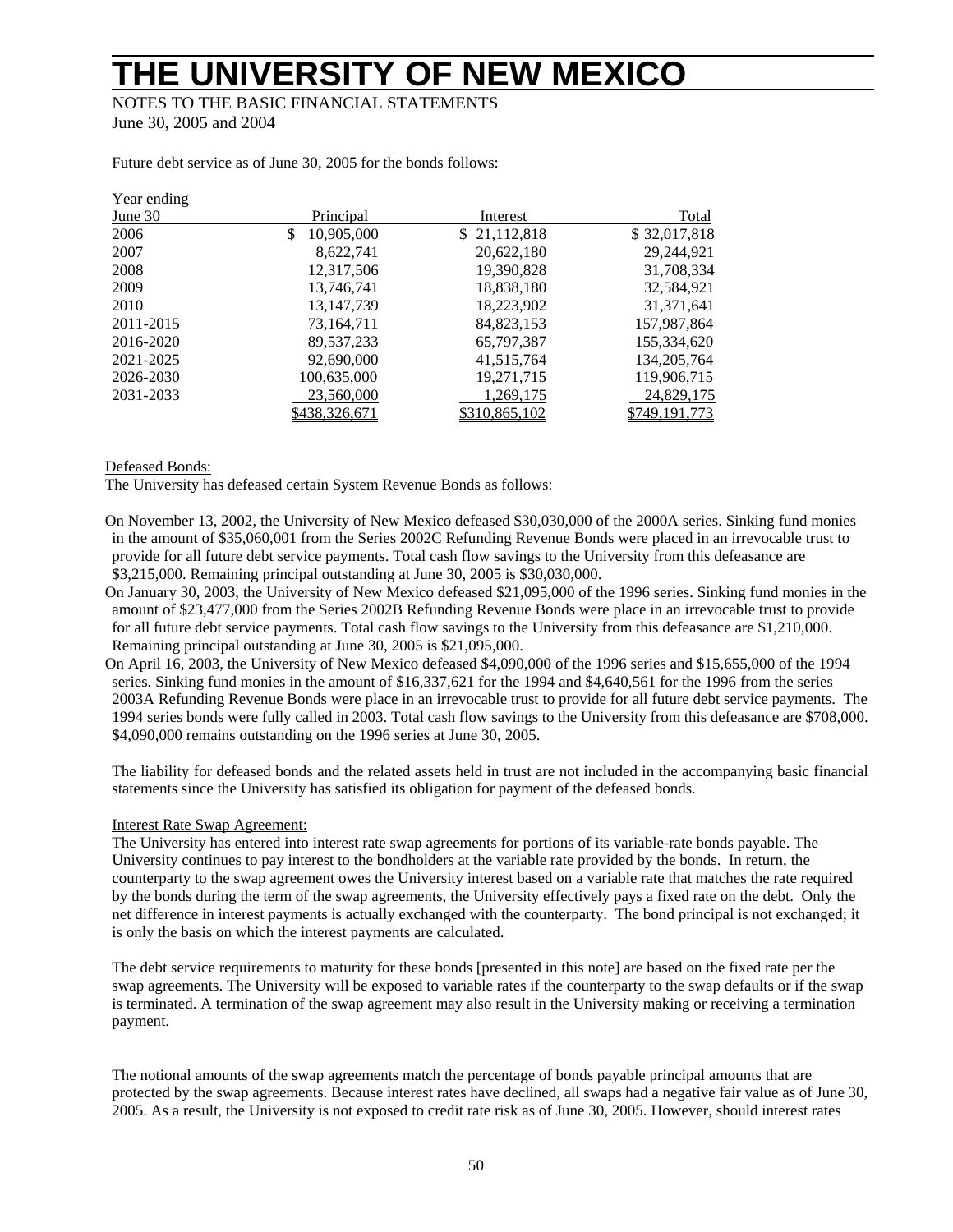### NOTES TO THE BASIC FINANCIAL STATEMENTS

June 30, 2005 and 2004

change and the fair values of the swaps become positive, the University would be exposed to credit rate risk in the amount of the interest swaps' fair value.

The swap agreements are summarized as follows:

|                                                                                      | Fixed<br>interest rate<br>per swap<br><u>agreement</u> | Portion of<br>outstanding<br>bond issue<br>protected by<br>swap<br><u>agreement</u> | Swap agreement<br>expiration date                                                                             | Counter party<br>Standard & Poor's<br>rating |
|--------------------------------------------------------------------------------------|--------------------------------------------------------|-------------------------------------------------------------------------------------|---------------------------------------------------------------------------------------------------------------|----------------------------------------------|
| Subordinate Lien System<br><b>Refunding Revenue Bonds</b><br>Series 2002B            | 3.83%                                                  | 100%                                                                                | Expires in<br>2026.<br>May be terminated<br>by either party after<br>2006 if specified<br>conditions are met. | $A+$                                         |
| Subordinate Lien System<br>Refunding Revenue Bonds<br>Series 2002C                   | 3.94%                                                  | 100%                                                                                | Expires in 2030.<br>May be terminated<br>by either party after<br>2010 if specified<br>conditions are met.    | $A+$                                         |
| Subordinate Lien System                                                              | 4.16%                                                  | 25%                                                                                 | Expires in 2026.                                                                                              | $A+$                                         |
| <b>Improvement Revenue Bonds</b><br>Series 2001                                      | 4.19%                                                  | 25%                                                                                 | Expires in 2026.                                                                                              | AA-                                          |
| Subordinate Lien Adjustable-<br>Tender System Revenue<br>Refunding Bonds Series 1996 | 5.10%                                                  | 100%                                                                                | Expires in 2006.                                                                                              | $AA+$                                        |

#### (12) **Health Care Revenue**

A summary of net patient service revenues follows for the years ended June 30:

| <b>Primary Institution</b>           | 2005           | 2004           |
|--------------------------------------|----------------|----------------|
| Charges at established rates         | \$229,963,892  | \$211,463,726  |
| Charity care                         | (27,077,385)   | (24, 172, 403) |
| Contractual adjustments              | (79, 172, 502) | (71, 119, 592) |
| Provision for doubtful accounts, net | (25,052,049)   | (19,372,042)   |
| Total net patient service revenues   | \$98,661,956   | \$96,799,689   |

Below is a breakdown of the hospital and clinical operations operating revenues:

| <b>Clinical operations</b>           | <u>2005</u>     | <u>2004</u>     |
|--------------------------------------|-----------------|-----------------|
| Charges at established rates         | \$641,321,773   | \$582,023,856   |
| Charity care                         | (118, 225, 726) | (110, 560, 647) |
| Contractual adjustments              | (206, 490, 575) | (174, 916, 169) |
| Provision for doubtful accounts, net | (65,357,028)    | (58,600,942)    |
| Net patient service revenues         | 251,248,444     | 237,946,098     |
| Other operating revenues             | 16,241,311      | 14, 152, 306    |
| Total operating revenues             | \$267,489,755   | \$252,098,404   |

The Hospital is reimbursed from the Medicare and Medicaid programs for certain reimbursable items at a tentative rate with final settlement determined after submission of annual cost reports by the Hospital. The annual cost reports are subject to audit by the Medicare intermediary and the Medicaid audit agent. Cost reports through 2000 have been final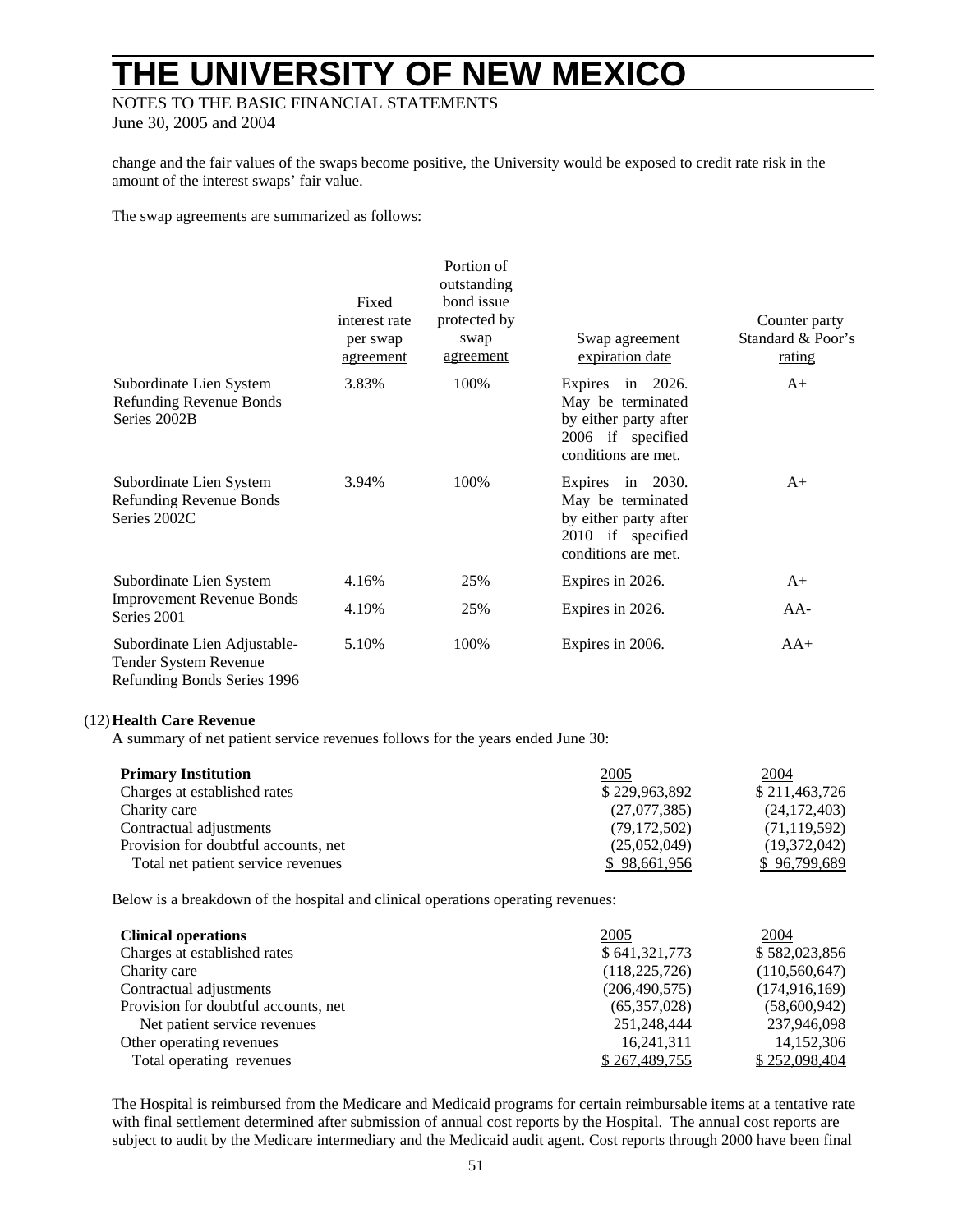NOTES TO THE BASIC FINANCIAL STATEMENTS June 30, 2005 and 2004

settled for the Medicaid programs. Cost reports through 2003 have been final settled for the Medicare program. Retroactively calculated contractual adjustments arising under reimbursement agreements with third-party payors are accrued on an estimated basis in the period the related services are rendered and adjusted in future periods as final settlements are determined.

In the 2003 legislative session, the New Mexico State Legislature amended Section 7-1-6.11, NMSA 1978, to provide, in part, for a distribution of 14.52% of the net receipts of cigarette excise tax revenues to the New Mexico Finance Authority (NMFA) for the benefit of the University of New Mexico Health Sciences Center. The act permits the NMFA to issue and sell revenue bonds in an amount not to exceed \$60.0 million for a term not to exceed 15 years, for the purpose of designing, constructing, equipping and furnishing additions and improvements to the Hospital and the Cancer Research Treatment Center at the University of New Mexico Health Sciences Center.

On April 1, 2004, the NMFA issued its Cigarette Tax Revenue Bonds (UNM Health Sciences Center Project), Series 2004A, which generated proceeds of approximately \$40.0 million for deposit into the Hospital's construction account at the NMFA. On September 22, 2004, the NMFA issued its Cigarette Tax Revenue Bonds (UNM Health Sciences Center Project), Series 2004B, which generated proceeds of approximately \$9.6 million for deposit into the Hospital's construction account at the NMFA. The NMFA may still issue approximately \$11.0 million of cigarette tax revenue bonds at a future date for the benefit of the Health Sciences Center. For the year ended June 30, 2004, \$10.8 million has been recorded as nonoperating revenue in the accompanying Statements of Revenues, Expenses, and Changes in Net Assets.

The principal and interest on both the 2004A and 2004B bonds are payable from and secured by a distribution of certain cigarette excise taxes imposed and collected in the State of New Mexico. The 2004A and 2004B bonds, together with interest thereon, are not an indebtedness of the University of New Mexico, or the Hospital, but are special limited obligations of the NMFA payable solely from and secured solely by the cigarette tax revenues and amounts in certain funds and accounts created under the indenture.

#### (13) **Leases**

At June 30, 2005 and 2004, the University and the clinical operations had various lease arrangements summarized as follows:

#### (A) *University and clinical operations as Lessees*

### (a) *Capital Leases*

The University and the clinical operations have no capital leases to report at June 30, 2005 and 2004.

#### (b) *Operating Leases*

The University's rent expense for operating leases amounted to \$5,451,113 and \$4,496,694 for the years ended June 30, 2005 and 2004, respectively.

The clinical operations are committed under various leases for building and office space and data processing equipment. Rental expenses on operating leases and other non-lease equipment were \$6,379,500 and \$6,029,000 in 2005 and 2004, respectively.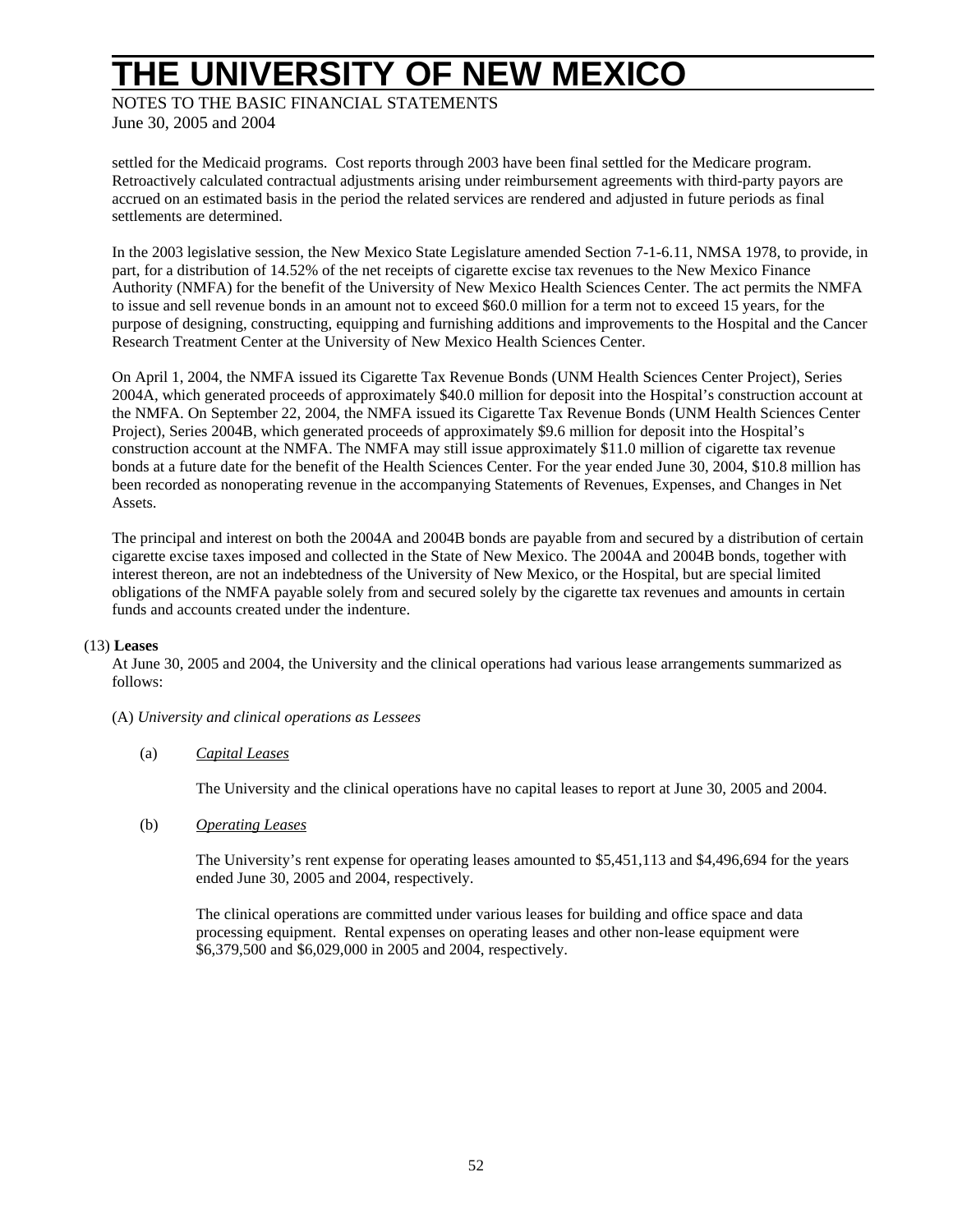### NOTES TO THE BASIC FINANCIAL STATEMENTS

June 30, 2005 and 2004

#### (c) *Minimum Lease Payments*

The following is a schedule of future minimum lease payments for Primary Institution operating leases at June 30, 2005:

| Year ending | Lease       |
|-------------|-------------|
| June 30     | Pavments    |
| 2006        | \$7,474,908 |
| 2007        | 6,101,292   |
| 2008        | 5,528,151   |
| 2009        | 4,858,977   |
| 2010        | 3,723,144   |
| 2011-2015   | 12,572,932  |
| 2016-2020   | 7,267,602   |
| 2021-2025   | 1,550,944   |
| Total       | 49.077.95   |

#### (B) *University as Lessor*

The University is lessor of various properties. For the years ended June 30, 2005 and 2004, respectively, total lease income, which includes annually renewable lease agreements, was \$5,268,223 and \$5,419,819.

The following is a schedule of minimum future lease income under lease terms exceeding one year as of June 30, 2005:

| Year ending | Lease       |
|-------------|-------------|
| June 30     | Payments    |
| 2006        | \$4,267,927 |
| 2007        | 3,174,867   |
| 2008        | 3,147,730   |
| 2009        | 3,097,861   |
| 2010        | 3,084,147   |
| 2011-2015   | 1,416,402   |
| 2016-2020   | 180,072     |
| 2021-2025   | 152,637     |
| Total       | 8.521.643   |

#### (14) **Risk Management**

The University currently is a party to various litigation claims in the ordinary course of business. The University participates in the State of New Mexico Risk Management Program (Risk Management) which provides general liability, auto liability, medical malpractice, physical damage and workers' compensation insurance. The Risk Management program liability insurance coverage includes most employee liability claims; those claims falling outside this state program are in limited amounts and are covered by the University from its operating budget. During the 2004-2005 fiscal year, the University paid Risk Management \$4,234,707 in insurance premiums. During the 2003-2004 fiscal year, the University paid Risk Management \$5,226,724 in insurance premiums. The University's exposure is limited to \$1,000 per any first party incurred property loss, with the exception of theft, which has a \$5,000 deductible. After conferring with legal counsel concerning pending litigation and claims, the University administration believes that the outcome of pending litigation should not have a materially adverse effect on the financial position or operations of the University.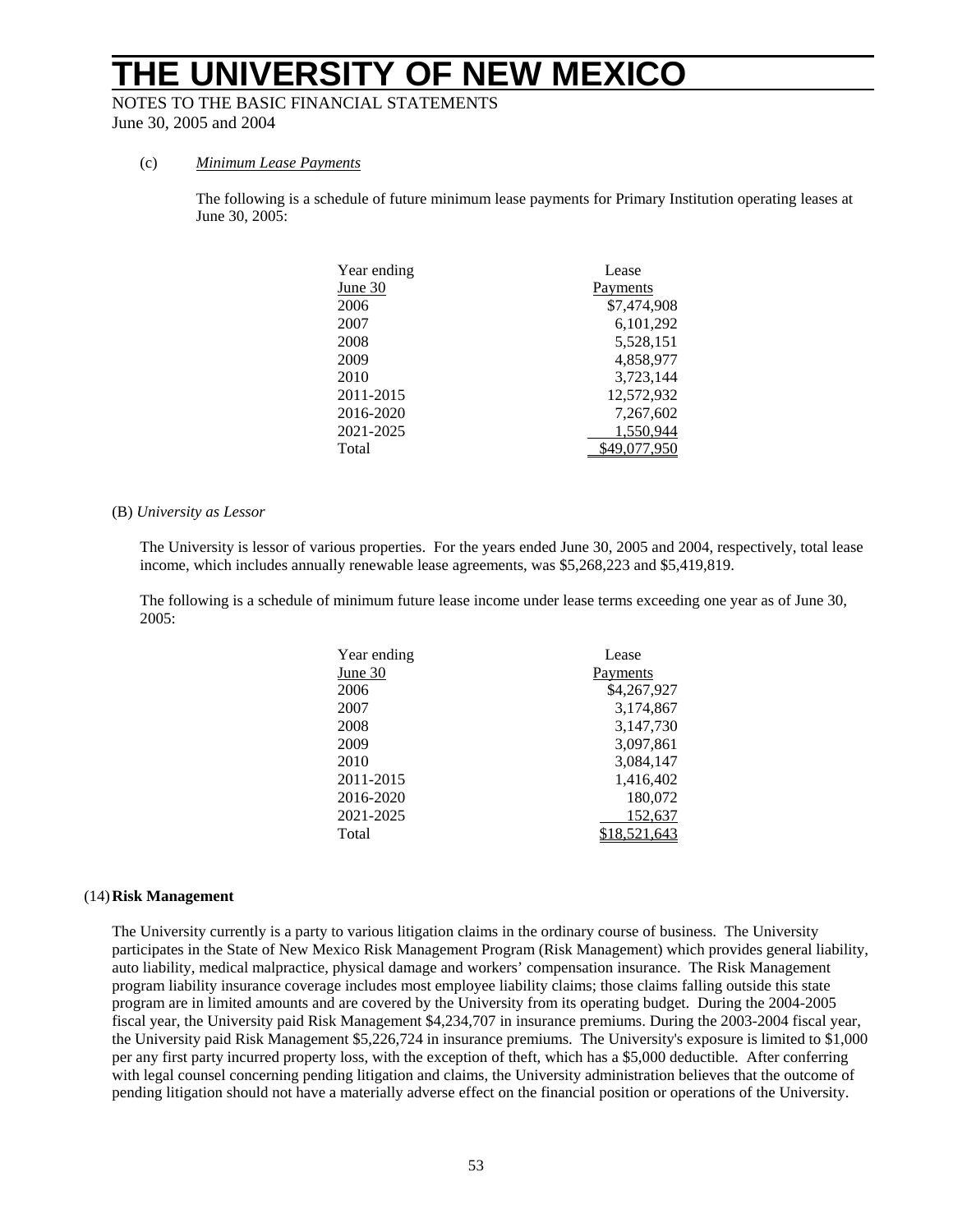NOTES TO THE BASIC FINANCIAL STATEMENTS

June 30, 2005 and 2004

As a governmental entity, the Hospital is only liable within the limitations of the New Mexico Tort Claims Act. This act limits claims in tort and civil coverage to \$1,050,000 for all claims arising from a single occurrence. State agencies are prohibited from purchasing higher limits of coverage for actions that would be brought in New Mexico's State Courts under the New Mexico Tort Claims Act. However, the State of New Mexico General Services Department's Risk Management Division provides excess coverage in the amount of \$5,000,000 for claims relating to medical malpractice. The Hospital is fully covered for claims up to the previously described limits by the Risk Management Division.

The University receives grants and other forms of reimbursement from various federal and state agencies. These activities are subject to audit by agents of the funding authority, the purpose of which is to ensure compliance with conditions precedent to providing such funds. University administration believes that the liability, if any, for reimbursement which may arise as the results of audits, would not be material to the financial position or operations of the University.

#### (15) **Retirement Plans and Post-Employment Benefits**

#### (A) *University*

Employees of the University of New Mexico are covered by a legislative non-negotiated retirement plan through the Educational Retirement Act (ERA) of the State of New Mexico, as a cost-sharing multiple employer public employee retirement system. Information pertaining to the actuarially computed present value of vested accumulated plan benefits and non-vested accumulated plan benefits, the plan's net assets available for benefits and the assumed rate of return used in computing the present value, and ten-year historical trend information presenting ERA's progress in accumulating sufficient assets to pay benefits when due is not available by individual government agencies participating in the plan. Actuarial pension data for the State of New Mexico, as employer, is provided at the statewide level in a separately issued audit report of the ERA. The report may be obtained by writing to ERA, P.O. Box 26129, Santa Fe, NM 87502.

### Funding Policy

Covered employees are required by state statute to contribute 7.6% of their gross salary. The University of New Mexico is required by state statute to contribute 8.65%.

The payroll for employees covered by the ERA for the years ended June 30, 2005 and 2004 was \$313,670,331 and \$296,841,044, respectively. The total payroll for all employees of the University for the years ended June 30, 2005 and 2004 was \$482,772,751 and \$450,584,589, respectively. The University's contributions to the ERA were \$27,132,484, equal to the required contribution for the year ended June 30, 2005. The previous two-year's contributions to the ERA were \$25,676,752 and \$23,784,572, equal to the required contribution for the years ended June 30, 2004 and 2003, respectively.

#### Post-Employment Benefits

*Vesting in Retirement Benefits*: A member becomes vested once he/she has met service requirements and has made contributions to the retirement plan for at least five years. Service requirements are satisfied by five or more years of "earned service credit" (actual service) or an "allowed service credit."

*Determination of Benefits:* The annual benefit is equal to 2.35% of the average of the five highest consecutive years salary multiplied by the number of years of service (earned and allowed credit). Benefit may be reduced by election of an option that guarantees continuous income to a surviving beneficiary. The benefit may also be reduced if the member has less than 25 years service and is less than age 60.

*Eligibility for Retirement Benefits:* Eligibility follows the Rule of 75, that is, when your age plus the number of years of earned service credit equals 75. If at age 65 you have a minimum of five years of earned service credit, or you have 25 years of earned service credit or a combination of 25 years of earned and allowed service credit, eligibility for retirement benefits occurs.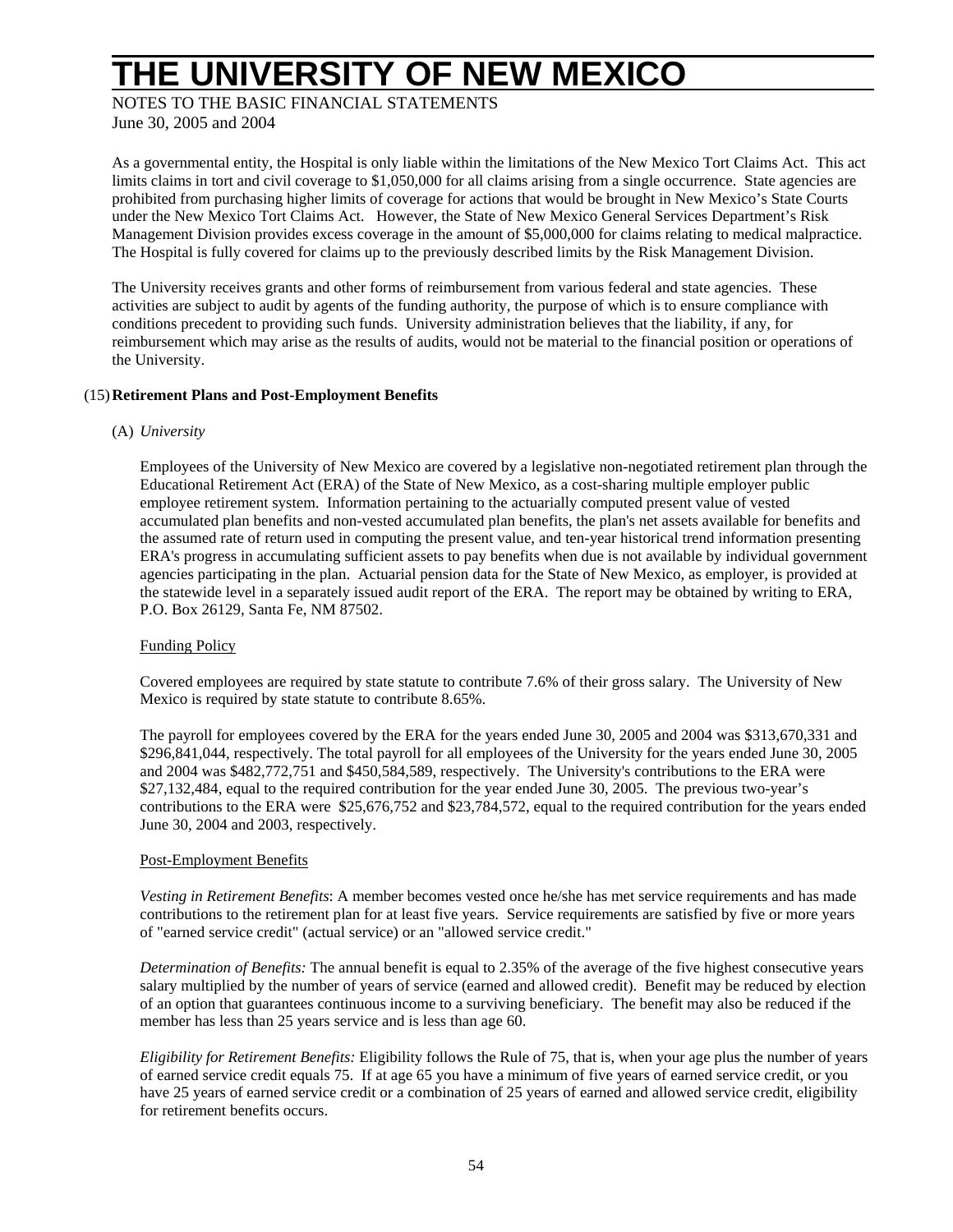NOTES TO THE BASIC FINANCIAL STATEMENTS

June 30, 2005 and 2004

*Allowed Service Credit*: Up to five years of allowed service credit may be purchased by an administrator, teacher or employee in one of the following: any public educational system in the United States, any U.S. Military Dependent school, any accredited private school or Federal Education program in New Mexico. The cost of purchase is 12% of member's current annualized New Mexico salary for each year of credit purchased. Up to five years of active military service may be purchased if payment is made within three years of the effective date of coverage under the Educational Retirement Act. The cost of purchase is 10.5% of member's average annual salary for all years of covered employment for each year purchased.

*Post-Employment Benefits*: In addition to the pension benefits described above, the University provides certain other post-employment benefits. The University pays the same percent of the premium for medical, dental and life insurance that the employee was eligible for at the time of retirement, until age 65 when some coverage may change.

At June 30, 2005, 1,800 retirees enrolled for post-employment benefits. Expenses for post-employment health care benefits are recognized as payments are made to the insurance carriers (pay as you go basis). During the fiscal years 2005 and 2004, respectively, expenses (net of employee contributions) of \$3,541,795 and \$3,001,521 were recognized for post-employment benefits.

The University also provides tuition assistance for eligible retirees. Retirees are entitled to enroll in an unlimited number of courses without paying for tuition, including Continuing Education classes. Expenses for tuition remission for retirees are recognized on a quarterly basis. At June 30, 2005, thirty-seven retirees participated in the tuition remission program. During the fiscal years 2005 and 2004, respectively, the tuition remission program amounted to \$29,801 and \$37,531 of benefit expense.

#### (B) *Hospital*

The Hospital has a defined contribution plan covering eligible employees. The Hospital contributes between 5.5 to 7.5 percent of an employee's salary to the plan, depending on employment level. The plan was established by the Clinical Operations Board and can be amended at its discretion. Total pension expense was \$5,206,000 in 2005. The previous two-year's pension expenses were \$5,208,000 and \$4,170,000 for the years ended June 30, 2004 and 2003, respectively. The Hospital also has a defined benefit plan that covers all employees who were members of the clerical and service worker collective bargaining unit as of June 30, 1977, for services prior to June 30, 1977.

#### (16) **Commitments and Contingencies**

#### (A) *Commitments*

.

At June 30, 2005 the University had commitments for various projects that include completion of utility infrastructure. These commitments are funded by the following:

| University bond proceeds      | \$34,914,057 |
|-------------------------------|--------------|
| State bonds                   | 35,427,097   |
| Private gifts                 | 7,361,425    |
| Unrestricted University funds | 14,765,602   |
| County bonds                  | 618,314      |
| Federal grants                | 12,189,007   |
| State allocations             | 3,868,340    |
|                               | 109,143,842  |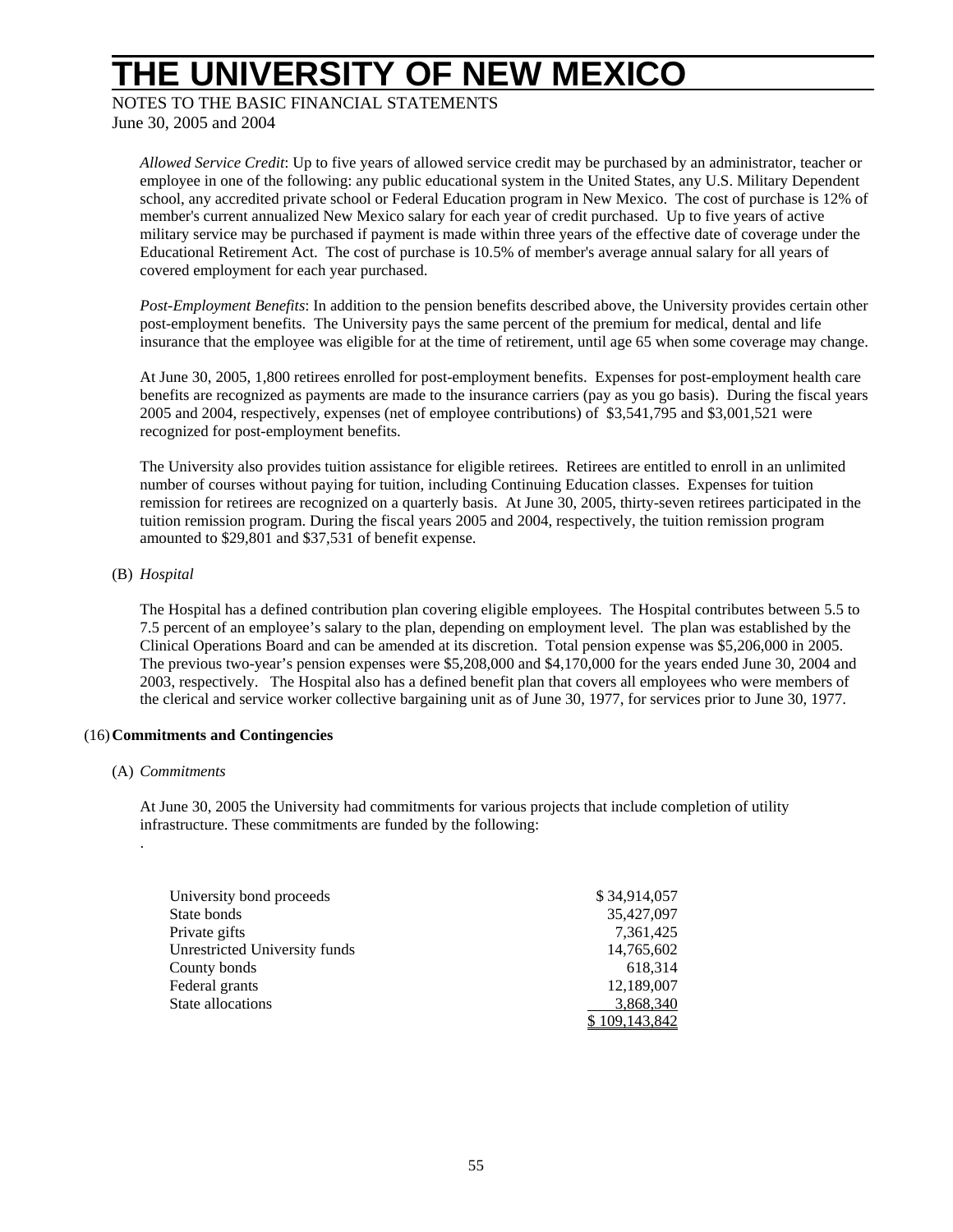### NOTES TO THE BASIC FINANCIAL STATEMENTS

June 30, 2005 and 2004

#### (B) *Contingencies*

The University is liable or contingently liable in connection with certain claims that arise in the normal course of its activities. It is the opinion of management that uninsured losses resulting from these claims would not be material to the University's financial position or operations.

The University receives governmental grants that may be refundable in the event that all terms of the grants are not complied with.

The University had issued purchase orders for materials and services that were not received and thus are not reflected as liabilities in the accompanying statement of net assets. The amount of such commitments is \$90,586,228 and \$16,353,000 at June 30, 2005 and 2004, respectively. The variance is due to standing and small purchase orders that were not encumbered in prior years. Standing purchase orders totaled \$83,520,537 at June 30, 2005.

#### (17) **Subsequent Events**

The University's capitalization policy for moveable equipment, Note (2)(C), will change effective July 1, 2005. House Bill 1074 revises the definition of equipment to any moveable item with an estimated useful life of greater than one year and with a unit cost greater than \$5,000.

The funding policy for the Educational Retirement Act (ERA), Note (15)(A), will change effective July 1, 2005. SB181 revises the employee and the University's required contribution as follows:

| Fiscal Year                        | <b>Employee Contribution</b> | <b>UNM</b> Contribution |
|------------------------------------|------------------------------|-------------------------|
| July 1, 2005 through June 30, 2006 | 7.675%                       | 9.40%                   |
| July 1, 2006 through June 30, 2007 | 7.750%                       | 10.15%                  |
| July 1, 2007 through June 30, 2008 | 7.825%                       | 10.90%                  |
| July 1, 2008 through June 30, 2009 | 7.9%                         | 11.65%                  |
| July 1, 2009 through June 30, 2010 | 7.9%                         | 12.40%                  |
| July 1, 2010 through June 30, 2011 | 7.9%                         | 13.15%                  |
| July 1, 2011 and thereafter        | 7.9%                         | 13.90%                  |

On August 24, 2005, the Regents of the University of New Mexico issued Subordinate Lien System Improvement Revenue Bonds, Series 2005 in the aggregate principal amount of \$125,575,000. The bonds were issued for the purpose of financing the acquisition, construction, renovation and equipping of certain improvements located on any campus of the University. Interest on the bonds ranges from 3% to 4.5% and is payable semi-annually on each December 1 and June 1 commencing December 1, 2005. The bonds mature in 2035.

#### (18) **Component Units**

#### (A) *University Physician Associates*

University Physician Associates (UPA) is a non-profit corporation whose purpose is to benefit The University of New Mexico School of Medicine (School of Medicine). Fees generated from the School of Medicine health care delivery services are billed and collected by UPA. The School of Medicine requests distributions from UPA in accordance with certain bylaws. University Physician Associates, 1650 University Boulevard, NE, Albuquerque, NM 87102.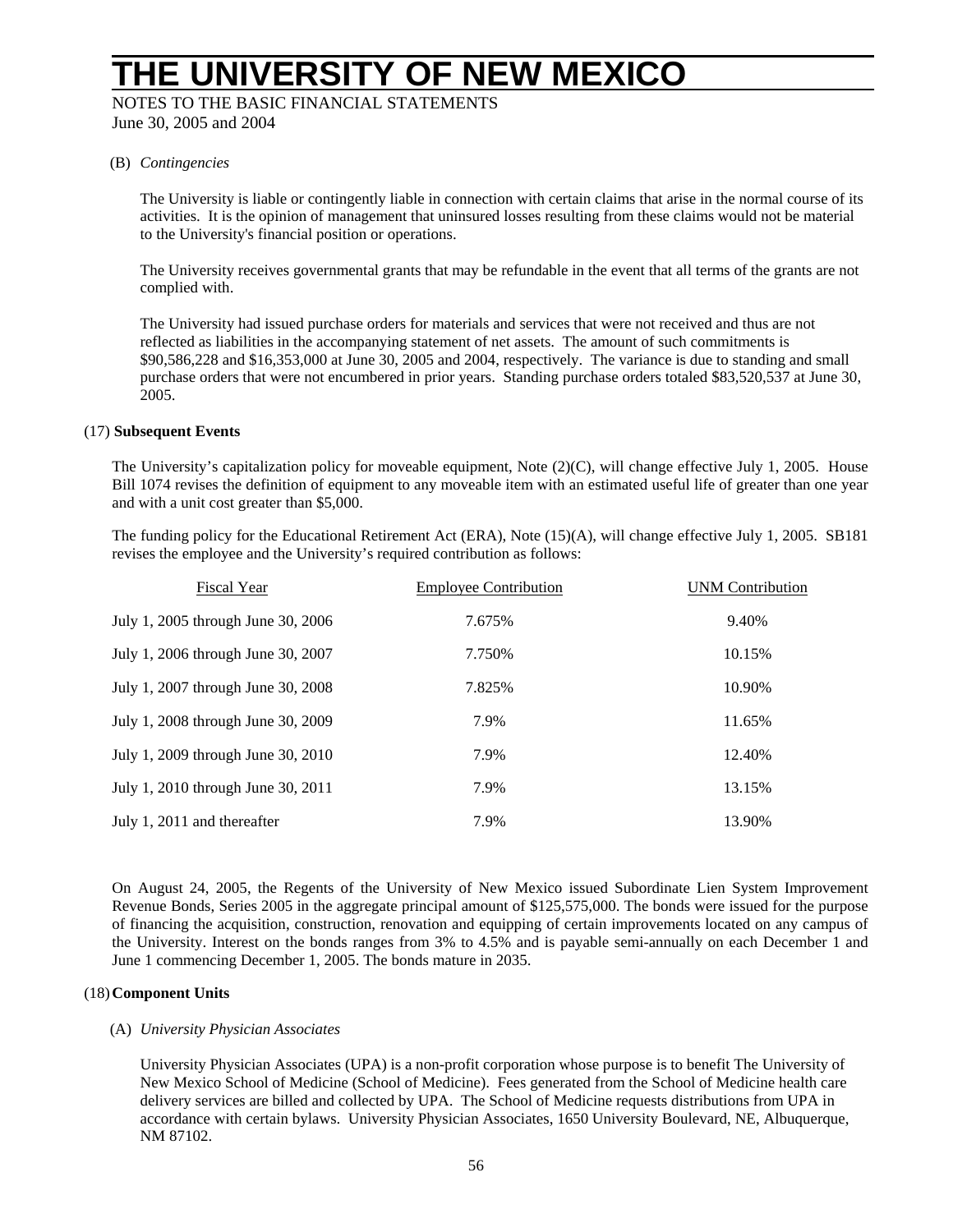NOTES TO THE BASIC FINANCIAL STATEMENTS June 30, 2005 and 2004

#### (B) *The University of New Mexico Foundation, Inc.*

The University of New Mexico Foundation, Inc. (Foundation) is a non-profit corporation, organized to solicit, receive, hold, invest and transfer funds for the benefit of the University of New Mexico. The majority of the Foundation's investments are managed by the University. The University of New Mexico Foundation, Inc., Two Woodward Center, 700 Lomas Blvd. NE, Suite 108, Albuquerque, NM 87131.

#### (C) *The Robert O. Anderson Schools of Management Foundation*

The Robert O. Anderson Schools of Management Foundation (ASMF) is a non-profit corporation organized in 1971 to promote continued education to the business community. ASMF provides professional workshops, seminars, guest symposiums, a masters degree program and funding for various faculty fellowships, research grants and student scholarships. The University of New Mexico, The Robert O. Anderson Schools of Management Foundation, 1924 Las Lomas, NE, Albuquerque, NM 87131.

#### (D) *Science & Technology Corporation @ UNM*

The Science & Technology Corporation @ UNM (STC), is a non-profit corporation formed under the auspices of the 1989 New Mexico University Research Park Act and the New Mexico Non-profit Corporation Act. The business of the corporation is to manage the commercialization of technologies developed by the University's faculty and manage the real estate development of the Science & Technology Park at The University of New Mexico on the South Campus. Science & Technology Corporation @ UNM, 801 University Blvd. SE, Suite 101, Albuquerque, NM 87106.

### (E) *University of New Mexico Lobo Club*

The University of New Mexico Lobo Club (Club) is a non-profit corporation established to operate as a fund-raising entity in support of the athletic program at the University. The Club operates on a fiscal year-end of May 31. Although inconsistent with the University's fiscal year-end, there is no material impact to the financial statements. The University of New Mexico Lobo Club, Department of Athletics, Albuquerque, NM 87131.

#### (F) *Lobo Energy, Inc.*

Lobo Energy, Inc. (LEI) was formed by the UNM Regents in June 1998, under the University Research Park Act to be a separate 501(C)(3) corporation wholly owned by UNM. Its responsibilities include the procurement of natural gas and electricity, operations and maintenance of all production facilities, and energy measurement and management systems. Lobo Energy, Inc., 801 University Blvd. SE, Suite 207, Albuquerque, NM 87106.

#### (G) *The University of New Mexico Alumni Association*

The University of New Mexico Alumni Association (the Association) is a not-for-profit organization which was incorporated August 29, 1962 to provide and coordinate events and activities for the purpose of maintaining a positive relationship between the University and its alumni. The University of New Mexico Alumni Association at Hodgin Hall, Albuquerque, NM 87131.

These entities were selected for inclusion based on criteria as set forth in GASB 14 and GASB 39. Complete financial statements for these component units can be obtained from their respective administrative offices at the address listed above.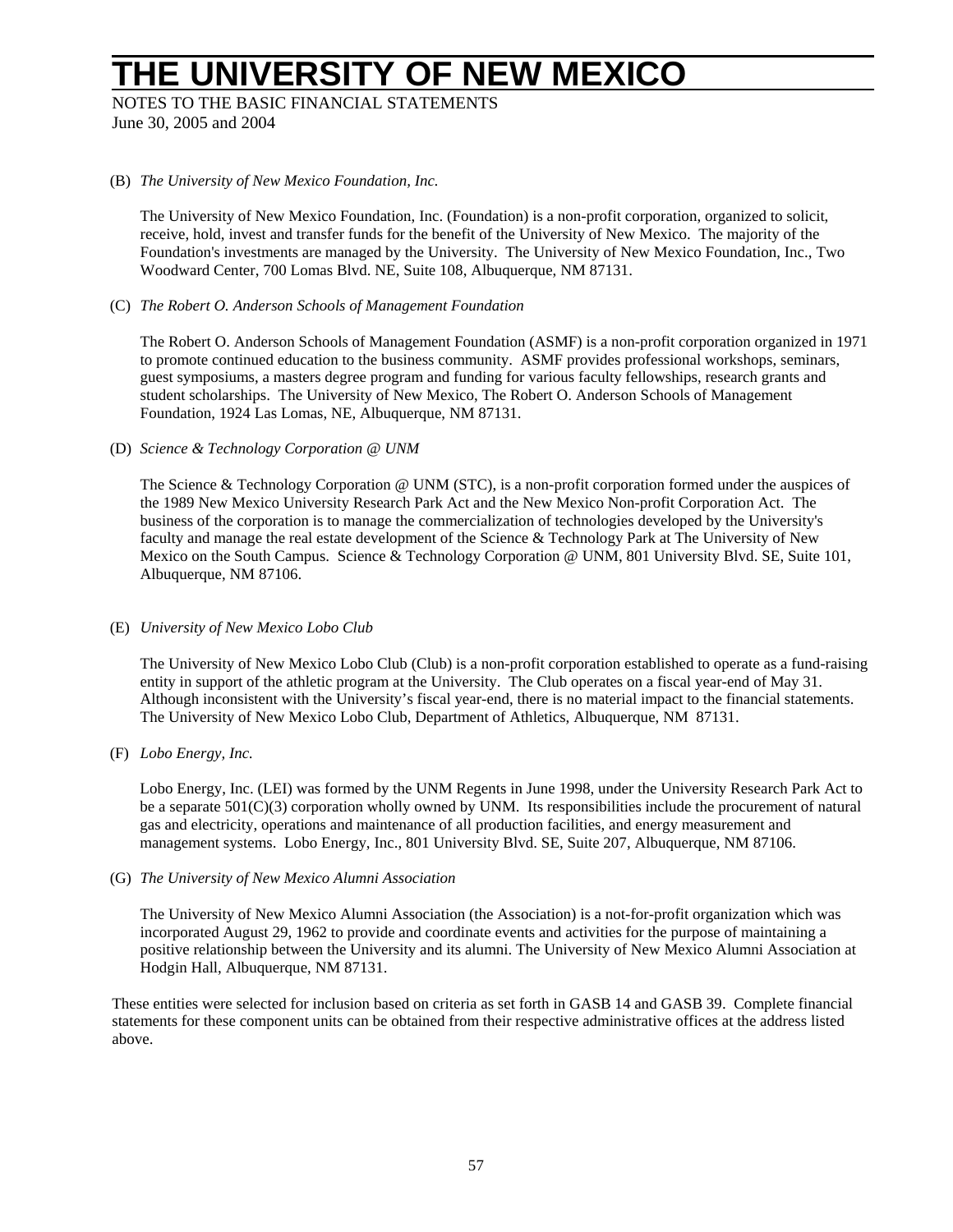**(THIS PAGE INTENTIONALLY LEFT BLANK)**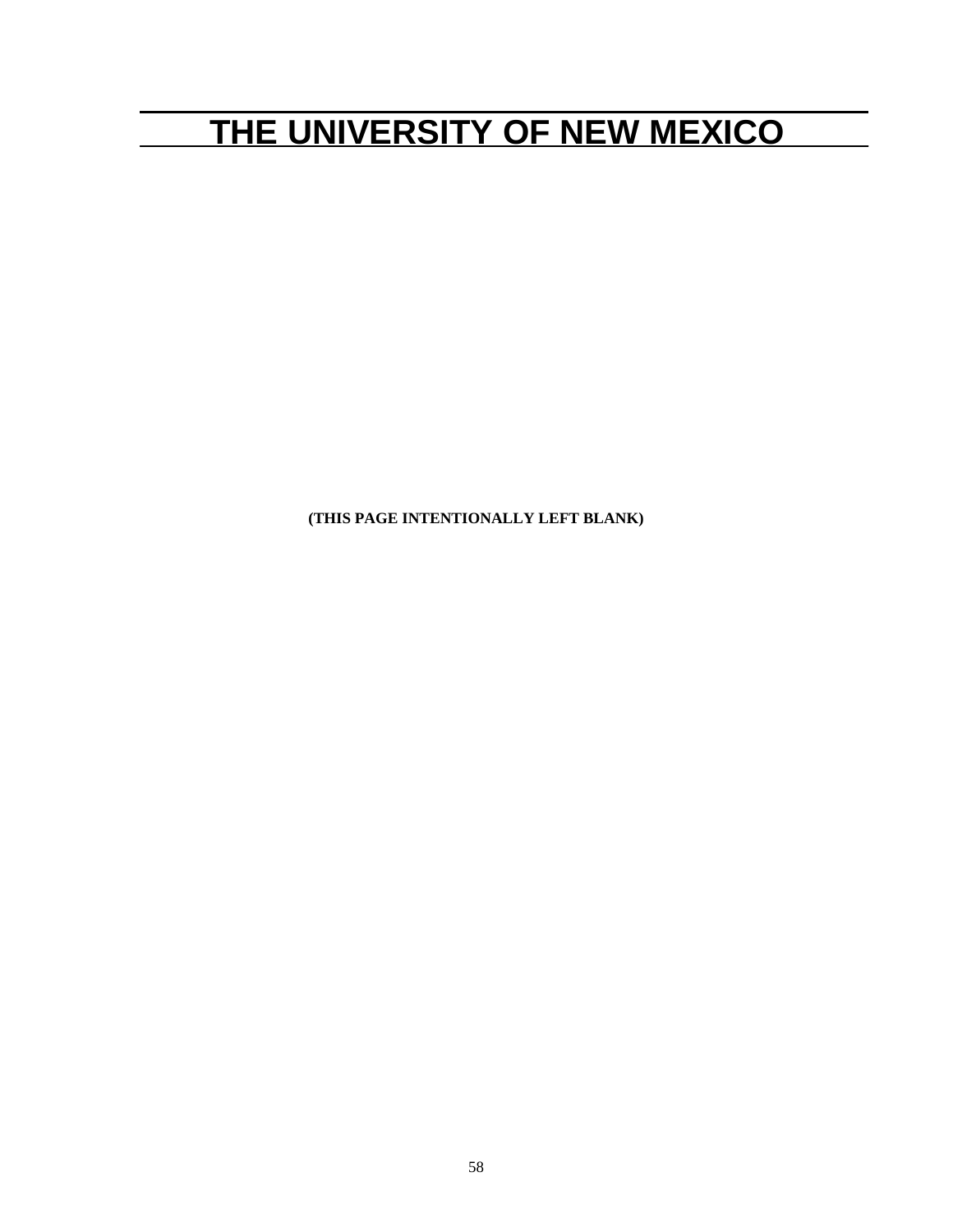### Budget Comparison - Unrestricted and Restricted - All Operations

For the year ended June 30, 2005

|                                                                               |               | Original<br><b>Budget</b> |               | <b>Revised</b><br><b>Budget</b> |              | <b>Actuals</b>          | <b>Revised Budget</b><br><b>Less Actuals</b> |                          |  |
|-------------------------------------------------------------------------------|---------------|---------------------------|---------------|---------------------------------|--------------|-------------------------|----------------------------------------------|--------------------------|--|
| <b>Unrestricted and Restricted Revenues</b>                                   |               |                           |               |                                 |              |                         |                                              |                          |  |
| Tuition and Fees<br>Misc Fees                                                 | \$            | 88,765,065<br>10,881,486  | \$            | 88,191,870<br>14,873,640        | \$           | 91,784,744<br>9,822,613 | \$                                           | 3,592,874<br>(5,051,027) |  |
| Federal Government Appropriations                                             |               | 30,018,621                |               | 30,036,598                      |              | 27,071,508              |                                              | (2,965,090)              |  |
|                                                                               |               |                           |               |                                 |              |                         |                                              |                          |  |
| <b>State Government Appropriations</b><br><b>State Lottery Appropriations</b> |               | 268,432,230               |               | 271,048,620                     |              | 269,681,573             |                                              | (1,367,047)              |  |
|                                                                               |               | 15,374,758                |               | 15,374,758                      |              | 16,519,148              |                                              | 1,144,390                |  |
| <b>Local Government Appropriations</b>                                        |               | 3,197,398                 |               | 3,225,678                       |              | 3,147,740               |                                              | (77, 938)                |  |
| Federal Government Contracts/Grants                                           |               | 151,499,800               |               | 154,180,213                     |              | 135,914,885             |                                              | (18, 265, 328)           |  |
| <b>State Government Contracts/Grants</b>                                      |               | 40,567,801                |               | 40,927,409                      |              | 36,288,520              |                                              | (4,638,889)              |  |
| <b>Local Government Contracts/Grants</b>                                      |               | 9,036,881                 |               | 9,336,102                       |              | 6,647,539               |                                              | (2,688,563)              |  |
| Private Contracts/Grants                                                      |               | 43,123,428                |               | 42,657,398                      |              | 39,861,728              |                                              | (2,795,670)              |  |
| Endowments                                                                    |               | 3,453,781                 |               | 4,858,822                       |              | 4,087,672               |                                              | (771, 150)               |  |
| Land and Permanent Fund                                                       |               | 8,568,930                 |               | 8,568,910                       |              | 9,099,718               |                                              | 530,808                  |  |
| Private Gifts                                                                 |               |                           |               | 38,600                          |              | 184,038                 |                                              | 145,438                  |  |
| Sales and Services                                                            |               | 236,502,264               |               | 246, 107, 829                   |              | 249,829,829             |                                              | 3,722,000                |  |
| Other                                                                         |               | 129,708,187               |               | 137,265,010                     |              | 80,920,466              |                                              | (56, 344, 544)           |  |
| <b>Transfer from Agency</b>                                                   |               |                           |               | (40,000)                        |              | 9,118,381               |                                              | 9,158,381                |  |
| <b>Total Unrestricted and Restricted Revenues</b>                             | $\mathcal{S}$ | 1,039,130,630             | $\mathbb{S}$  | 1,066,651,457                   | $\mathbb{S}$ | 989,980,102             | $\mathcal{S}$                                | (76, 671, 355)           |  |
| Fund balance budgeted                                                         |               | 41,058,516                |               | 46,212,317                      |              |                         |                                              | (46, 212, 317)           |  |
| Total Unrestricted and Restricted Revenues and Cash Balance                   | $\mathcal{S}$ | 1,080,189,146             | $\mathcal{S}$ | 1,112,863,774                   | $\mathbb{S}$ | 989,980,102             | $\$$                                         | (122, 883, 672)          |  |
| <b>Unrestricted and Restricted Expenditures</b>                               |               |                           |               |                                 |              |                         |                                              |                          |  |
| Instruction                                                                   | \$            | 195,196,342               | \$            | 196,629,541                     | \$           | 187,679,360             | \$                                           | 8,950,181                |  |
| Academic Support                                                              |               | 38,986,353                |               | 40,568,470                      |              | 41,264,445              |                                              | (695, 975)               |  |
| <b>Student Services</b>                                                       |               | 21,197,265                |               | 21,158,858                      |              | 21,716,684              |                                              | (557, 826)               |  |
| <b>Institutional Support</b>                                                  |               | 45,098,574                |               | 45, 125, 273                    |              | 45,576,665              |                                              | (451, 392)               |  |
| <b>Operations and Maintenance</b>                                             |               | 38,373,008                |               | 38,360,381                      |              | 41,142,260              |                                              | (2,781,879)              |  |
| Student Social and Cultural                                                   |               | 6,716,758                 |               | 6,711,198                       |              | 5,482,946               |                                              | 1,228,252                |  |
| Research                                                                      |               | 167,262,004               |               | 155,582,304                     |              | 142,119,720             |                                              | 13,462,584               |  |
| Public Service                                                                |               | 223,935,094               |               | 255, 251, 205                   |              | 227,280,041             |                                              | 27,971,164               |  |
| <b>Internal Services</b>                                                      |               | 1,665,369                 |               | 1,442,376                       |              | (648, 026)              |                                              | 2,090,402                |  |
| Student Aid, Grants & Stipends                                                |               |                           |               |                                 |              | 68,423,332              |                                              | 9,054,254                |  |
| <b>Auxiliary Services</b>                                                     |               | 75,023,766<br>48,896,755  |               | 77,477,586<br>51,123,623        |              | 50,635,342              |                                              | 488,281                  |  |
|                                                                               |               |                           |               |                                 |              |                         |                                              |                          |  |
| <b>Intercollegiate Athletics</b>                                              |               | 23,433,226                |               | 23,433,226                      |              | 23,010,275              |                                              | 422,951                  |  |
| <b>Independent Ops</b>                                                        |               | 68,890,092                |               | 71,321,300                      |              | 67,678,848              |                                              | 3,642,452                |  |
| Capital Outlay                                                                |               | 97,538,115                |               | 100,702,008                     |              | 72,212,481              |                                              | 28,489,527               |  |
| Building Renewal & Replacement                                                |               | 5,378,960                 |               | 5,378,960                       |              | 4,573,384               |                                              | 805,576                  |  |
| Retirement of Indebtedness                                                    |               | 22,597,465                |               | 22,597,465                      |              | 19,477,785              |                                              | 3,119,680                |  |
| Total Unrestricted and Restricted Expenditures                                | \$            | 1,080,189,146             | $\mathbb{S}$  | 1,112,863,774                   |              | \$1,017,625,542         | \$                                           | 95,238,232               |  |
| Change in Net Assets (Budgetary Basis)                                        | \$            |                           | $\sqrt[6]{3}$ |                                 | $\sqrt{\ }$  | (27, 645, 440)          | $\sqrt{\frac{2}{5}}$                         | (27, 645, 440)           |  |
| Change in net assets per basic financial statements                           |               |                           |               |                                 | \$           | 29,771,315              |                                              |                          |  |
| <b>Endowment Fund items</b>                                                   |               |                           |               |                                 |              | (5,747,763)             |                                              |                          |  |
| Capital outlay/renewal & replacement                                          |               |                           |               |                                 |              | (83,977,847)            |                                              |                          |  |
| Depreciation expense                                                          |               |                           |               |                                 |              |                         |                                              |                          |  |
| Land and Permanent Fund income                                                |               |                           |               |                                 |              | 40,472,285              |                                              |                          |  |
|                                                                               |               |                           |               |                                 |              | (7,876,592)             |                                              |                          |  |
| University of New Mexico Hospital (not in budgetary basis)                    |               |                           |               |                                 |              | (3,347,316)             |                                              |                          |  |
| New Mexico Psychiatric Center (not in budgetary basis)                        |               |                           |               |                                 |              | (605, 657)              |                                              |                          |  |
| Other Clinical Operations (not in budgetary basis)                            |               |                           |               |                                 |              | (717, 745)              |                                              |                          |  |
| Other                                                                         |               |                           |               |                                 |              | 4,383,880               |                                              |                          |  |
| Adjusted net operating expense                                                |               |                           |               |                                 | \$           | (27, 645, 440)          |                                              |                          |  |

Note: The purpose of the Budget Comparison is to reconcile the change in net assets as reported on a budgetary basis to the change in net assets as reported using generally accepted accounting principles. The reporting of actuals (budgetary basis) is a non-GAAP accounting method that excludes depreciation expense and includes the cost of capital equipment purchases. The budgetary basis approximates the fund basis of accounting.

Under title 5 of the New Mexico Administrative Code, chapter 3, part 4, paragraph 10 - Items of Budgetary Control: The total expenditures in each of the following budgetary functions will be used as the items of budgetary control. Total expenditures or transfers in each of these items of budgetary control may not exceed the amounts shown in the approved budget: A. Unrestricted expenditures and restricted expenditures. B. Instruction and general. C. Each budget function in current funds other than instruction and general (exhibits 15-22). D. Within the plant funds budget: major projects, library bonds, equipment bonds, minor capital outlay, renewals and replacements, and debt service. E. Each individual item of transfer between funds and/or functions.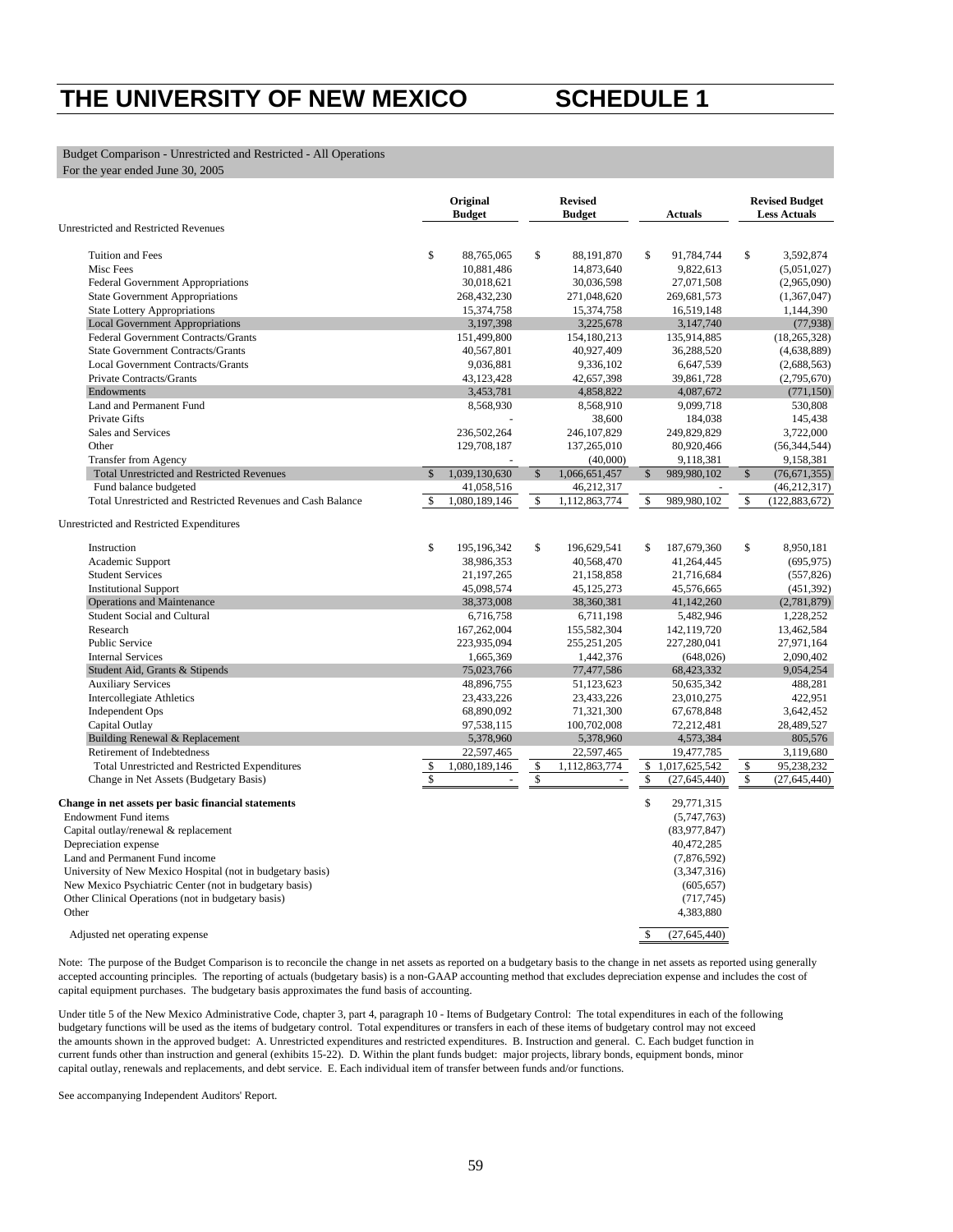#### Budget Comparison - Unrestricted - Instruction & General For the year ended June 30, 2005

|                                                     |                    | Original<br><b>Budget</b> |              | <b>Revised</b><br><b>Budget</b> | <b>Actuals</b> |                | <b>Revised Budget</b><br><b>Less Actuals</b> |             |
|-----------------------------------------------------|--------------------|---------------------------|--------------|---------------------------------|----------------|----------------|----------------------------------------------|-------------|
| <b>Unrestricted Revenues</b>                        |                    |                           |              |                                 |                |                |                                              |             |
| <b>Tuition and Fees</b>                             | \$                 | 84,081,990                | \$           | 83,978,795                      | S.             | 86,246,180     | \$                                           | 2,267,385   |
| Misc Fees                                           |                    | 3,814,788                 |              | 7,630,840                       |                | 2,191,931      |                                              | (5,438,909) |
| <b>Federal Government Appropriations</b>            |                    |                           |              |                                 |                |                |                                              |             |
| <b>State Government Appropriations</b>              |                    | 202,776,342               |              | 203,071,342                     |                | 201,926,936    |                                              | (1,144,406) |
| <b>State Lottery Appropriations</b>                 |                    | 15,374,758                |              | 15,374,758                      |                | 16.519.148     |                                              | 1,144,390   |
| <b>Local Government Appropriations</b>              |                    | 3,147,398                 |              | 3,175,678                       |                | 3,147,740      |                                              | (27,938)    |
| Federal Government Contracts/Grants                 |                    | 250,000                   |              | 250,000                         |                | 392,343        |                                              | 142,343     |
| <b>State Government Contracts/Grants</b>            |                    |                           |              | 92,448                          |                | 166,859        |                                              | 74,411      |
| <b>Local Government Contracts/Grants</b>            |                    |                           |              |                                 |                | 82,961         |                                              | 82,961      |
| Private Contracts/Grants                            |                    |                           |              |                                 |                |                |                                              |             |
| Endowments                                          |                    | 1,554,839                 |              | 2,436,148                       |                | 2,425,802      |                                              | (10, 346)   |
| Land and Permanent Fund                             |                    | 8,568,930                 |              | 8,568,910                       |                | 9,027,094      |                                              | 458,184     |
| <b>Private Gifts</b>                                |                    |                           |              |                                 |                |                |                                              |             |
| Sales and Services                                  |                    | 211.200                   |              | 211.200                         |                | 251.095        |                                              | 39.895      |
| Other                                               |                    | 45,826,561                |              | 45,309,545                      |                | 46,764,194     |                                              | 1,454,649   |
| <b>Transfers</b>                                    |                    | (46,805,725)              |              | (48,609,006)                    |                | (46, 667, 243) |                                              | 1,941,763   |
| <b>Total Unrestricted Revenues</b>                  | \$                 | 318,801,081               | \$           | 321,490,658                     | \$.            | 322,475,040    | \$                                           | 984,382     |
| Fund balance budgeted                               |                    | 1,323,459                 |              | 808,811                         |                |                |                                              | (808, 811)  |
| <b>Total Unrestricted Revenues and Cash Balance</b> | -S                 | 320,124,540               | $\mathbb{S}$ | 322,299,469                     | \$.            | 322,475,040    | $\mathbb{S}$                                 | 175,571     |
| <b>Unrestricted Expenditures</b>                    |                    |                           |              |                                 |                |                |                                              |             |
| Instruction                                         | \$                 | 180, 173, 637             | \$           | 180,765,884                     | S.             | 176,930,501    | \$                                           | 3,835,383   |
| Academic Support                                    |                    | 37,729,192                |              | 39,329,809                      |                | 40,432,570     |                                              | (1,102,761) |
| <b>Student Services</b>                             |                    | 19.303.193                |              | 19,271,186                      |                | 20.022.365     |                                              | (751, 179)  |
| <b>Institutional Support</b>                        |                    | 44,642,093                |              | 44,668,792                      |                | 45,388,747     |                                              | (719, 955)  |
| Operations and Maintenance                          |                    | 38,276,425                |              | 38,263,798                      |                | 41,100,914     |                                              | (2,837,116) |
| <b>Total Unrestricted Expenditures</b>              |                    | 320,124,540               | \$           | 322,299,469                     | \$             | 323,875,097    | \$                                           | (1,575,628) |
| Change in Net Assets (Budgetary Basis)              | $\mathbf{\hat{S}}$ |                           | \$           |                                 | $\$$           | (1,400,057)    | \$                                           | (1,400,057) |

Note: The purpose of the Budget Comparison is to reconcile the change in net assets as reported on a budgetary basis to the change in net assets as reported using generally accepted accounting principles. The reporting of actuals (budgetary basis) is a non-GAAP accounting method that excludes depreciation expense and includes the cost of capital equipment purchases. The budgetary basis approximates the fund basis of accounting.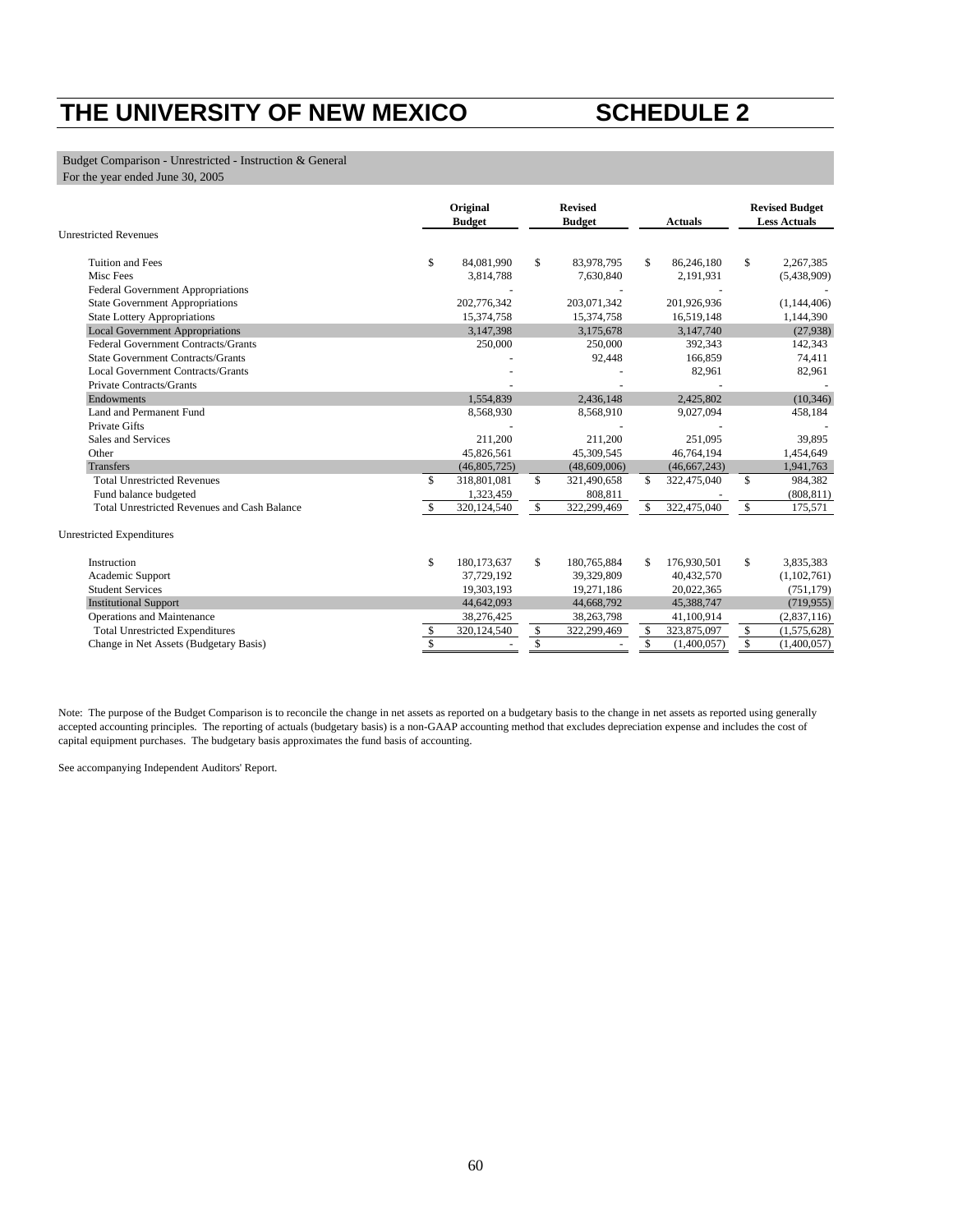#### Budget Comparison - Restricted - Instruction & General For the year ended June 30, 2005

|                                                   |               | Original<br><b>Budget</b> |              | <b>Revised</b><br><b>Budget</b> |     | <b>Actuals</b> |               | <b>Revised Budget</b><br><b>Less Actuals</b> |
|---------------------------------------------------|---------------|---------------------------|--------------|---------------------------------|-----|----------------|---------------|----------------------------------------------|
| <b>Restricted Revenues</b>                        |               |                           |              |                                 |     |                |               |                                              |
| <b>Tuition and Fees</b>                           | \$            |                           | \$           |                                 | \$  |                | S             |                                              |
| Misc Fees                                         |               |                           |              |                                 |     |                |               |                                              |
| <b>Federal Government Appropriations</b>          |               | 93,621                    |              | 93,621                          |     | 40,368         |               | (53, 253)                                    |
| <b>State Government Appropriations</b>            |               | 108,261                   |              | 147,261                         |     | 121,580        |               | (25,681)                                     |
| <b>Local Government Appropriations</b>            |               |                           |              |                                 |     |                |               |                                              |
| <b>Federal Government Contracts/Grants</b>        |               | 10.846.279                |              | 11,408,322                      |     | 9.301.680      |               | (2,106,642)                                  |
| <b>State Government Contracts/Grants</b>          |               | 2,669,381                 |              | 2.835.081                       |     | 2,350,418      |               | (484, 663)                                   |
| <b>Local Government Contracts/Grants</b>          |               | 2,035,060                 |              | 2,034,369                       |     | 1,272,624      |               | (761, 745)                                   |
| Private Contracts/Grants                          |               | 2,774,400                 |              | 2,774,400                       |     | 414,076        |               | (2,360,324)                                  |
| Endowments                                        |               | 200,000                   |              |                                 |     |                |               |                                              |
| Land and Permanent Fund                           |               |                           |              |                                 |     |                |               |                                              |
| Private Gifts                                     |               |                           |              |                                 |     |                |               |                                              |
| Sales and Services                                |               |                           |              |                                 |     |                |               |                                              |
| Other                                             |               |                           |              |                                 |     |                |               |                                              |
| <b>Transfers</b>                                  |               |                           |              | 250,000                         |     | 3,571          |               | (246, 429)                                   |
| <b>Total Restricted Revenues</b>                  | $\mathcal{S}$ | 18,727,002                | $\mathbb{S}$ | 19,543,054                      | \$. | 13,504,317     | \$.           | (6,038,737)                                  |
| Fund balance budgeted                             |               |                           |              |                                 |     |                |               |                                              |
| <b>Total Restricted Revenues and Cash Balance</b> | $\mathbf{s}$  | 18,727,002                | $\mathbb{S}$ | 19,543,054                      | \$  | 13,504,317     | $\mathcal{S}$ | (6,038,737)                                  |
| <b>Restricted Expenditures</b>                    |               |                           |              |                                 |     |                |               |                                              |
| Instruction                                       | \$            | 15,022,705                | \$           | 15,863,657                      | \$. | 10,748,859     | \$            | 5,114,798                                    |
| Academic Support                                  |               | 1.257.161                 |              | 1.238.661                       |     | 831.875        |               | 406,786                                      |
| <b>Student Services</b>                           |               | 1,894,072                 |              | 1,887,672                       |     | 1,694,319      |               | 193,353                                      |
| <b>Institutional Support</b>                      |               | 456,481                   |              | 456,481                         |     | 187,918        |               | 268,563                                      |
| Operations and Maintenance                        |               | 96,583                    |              | 96,583                          |     | 41,346         |               | 55,237                                       |
| <b>Total Restricted Expenditures</b>              | \$            | 18,727,002                | \$           | 19,543,054                      | \$  | 13,504,317     | \$            | 6,038,737                                    |
| Change in Net Assets (Budgetary Basis)            | \$            |                           | \$.          |                                 | \$  |                | \$            |                                              |
|                                                   |               |                           |              |                                 |     |                |               |                                              |

Note: The purpose of the Budget Comparison is to reconcile the change in net assets as reported on a budgetary basis to the change in net assets as reported using generally accepted accounting principles. The reporting of actuals (budgetary basis) is a non-GAAP accounting method that excludes depreciation expense and includes the cost of capital equipment purchases. The budgetary basis approximates the fund basis of accounting.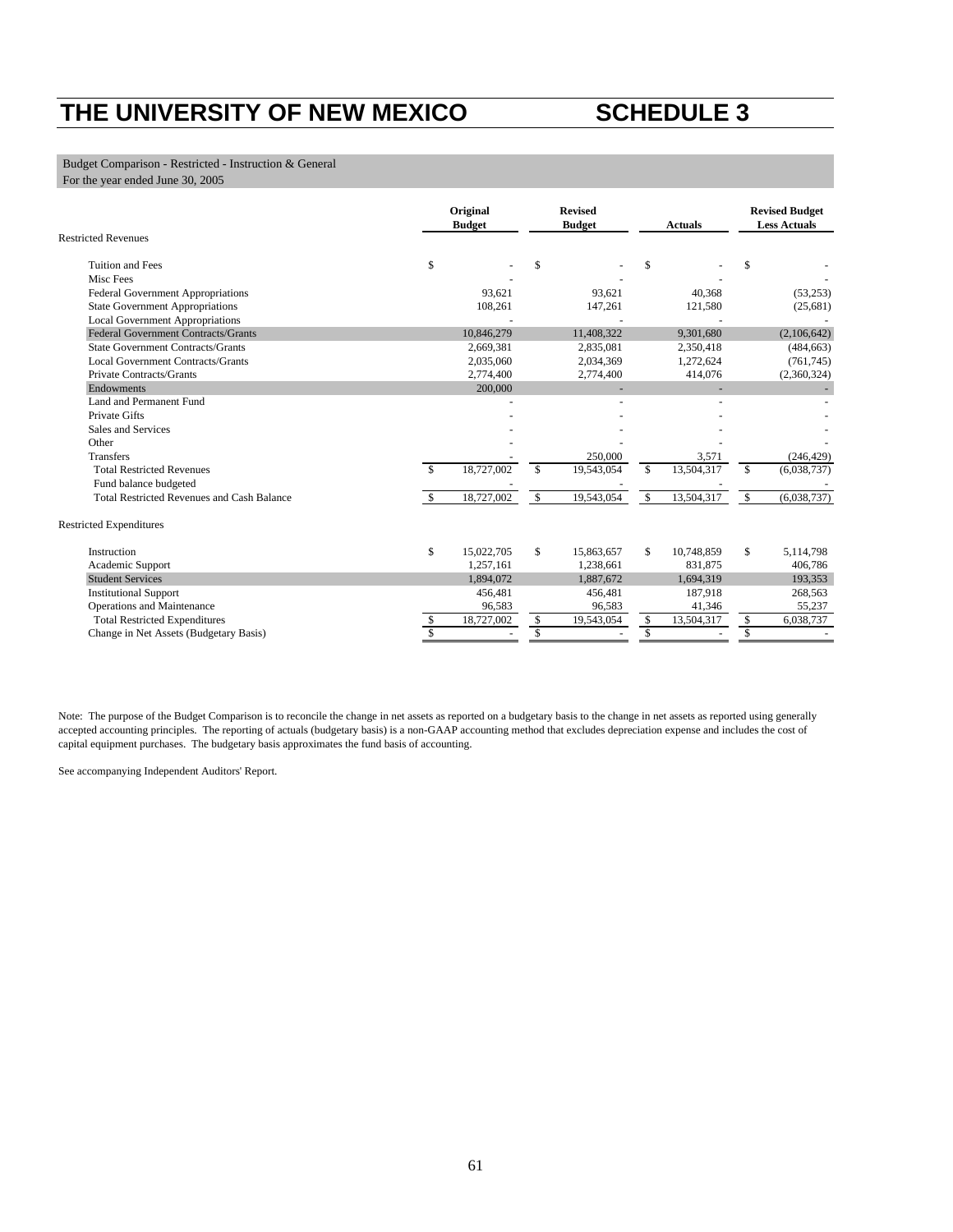### Budget Comparison - Unrestricted - Non-Instruction & General

For the year ended June 30, 2005

| \$<br><b>Tuition and Fees</b><br>4,683,075<br>\$<br>4.213.075<br>5,538,564<br>\$<br>1,325,489<br>S<br>Misc Fees<br>7,242,800<br>387,882<br>7,066,698<br>7,630,682<br><b>Federal Government Appropriations</b><br><b>State Government Appropriations</b><br>61,768,087<br>63,436,487<br>65,065,277<br>1,628,790<br><b>Local Government Appropriations</b><br>50,000<br>(50,000)<br>50,000<br>Federal Government Contracts/Grants<br>9,000,000<br>15,625,039<br>(10,589,468)<br>5,035,571<br><b>State Government Contracts/Grants</b><br>729.329<br>15,900,807<br>15,289,994<br>(610, 813)<br>Local Government Contracts/Grants<br>190,821<br>190,733<br>142,336<br>(48, 397)<br>Private Contracts/Grants<br>3,750,000<br>13,030,398<br>16,512,549<br>3,482,151<br>Endowments<br>443,665<br>2,422,674<br>1,661,870<br>(760, 804)<br>Land and Permanent Fund<br>72,624<br>72,624<br><b>Private Gifts</b><br>38,600<br>184,038<br>145,438<br>Sales and Services<br>236,291,064<br>245,896,629<br>3,682,105<br>249,578,734<br>Other<br>83,881,626<br>91,955,465<br>34,100,612<br>(57, 854, 853)<br><b>Transfers</b><br>55,574,100<br>9,465,094<br>46,805,725<br>46,109,006<br>$\mathbb{S}$<br>\$.<br>\$<br><b>Total Unrestricted Revenues</b><br>\$<br>456,386,951<br>(49, 724, 762)<br>454,660,090<br>506, 111, 713<br>39,735,057<br>45,403,506<br>(45, 403, 506)<br>Fund balance budgeted<br>$\mathcal{S}$<br>$\mathbb{S}$<br>$\mathbb{S}$<br>Total Unrestricted Revenues and Cash Balance<br>$\mathcal{S}$<br>494,395,147<br>551,515,219<br>456,386,951<br>(95, 128, 268)<br><b>Student Social and Cultural</b><br>\$<br>\$<br>6,188,185<br>S<br>\$<br>968,428<br>6,193,745<br>5,219,757<br>Research<br>60,452,504<br>36,083,341<br>9,766,463<br>45,849,804<br><b>Public Service</b><br>18,603,358<br>161,217,338<br>192,315,472<br>173,712,114<br><b>Internal Services</b><br>1,446,046<br>1,223,053<br>(709, 810)<br>1,932,863<br>Student Aid, Grants & Stipends<br>19,865,526<br>31,774,156<br>30,874,683<br>899,473<br><b>Auxiliary Services</b><br>50,832,816<br>317,622<br>48,605,948<br>50,515,194<br><b>Intercollegiate Athletics</b><br>330,669<br>23,332,000<br>23,332,000<br>23,001,331<br><b>Independent Ops</b><br>47,767,500<br>71,321,300<br>67,672,074<br>3,649,226<br>Capital Outlay<br>100,702,008<br>28,489,527<br>97,538,115<br>72,212,481<br>Building Renewal & Replacement<br>5,378,960<br>5,378,960<br>4,573,384<br>805,576<br>Retirement of Indebtedness<br>22,597,465<br>3,119,680<br>22,597,465<br>19,477,785<br>\$<br>\$<br>\$<br><b>Total Unrestricted Expenditures</b><br>494,395,147<br>68,882,885<br>551,515,219<br>482,632,334<br>\$<br>$\overline{\mathbb{S}}$<br>$\overline{\mathcal{S}}$<br>$\overline{\mathbb{S}}$<br>(26, 245, 383)<br>(26, 245, 383)<br>Change in Net Assets (Budgetary Basis) | <b>Unrestricted Revenues</b>     | Original<br><b>Budget</b> | <b>Revised</b><br><b>Budget</b> |  | <b>Actuals</b> |  | <b>Revised Budget</b><br><b>Less Actuals</b> |  |
|------------------------------------------------------------------------------------------------------------------------------------------------------------------------------------------------------------------------------------------------------------------------------------------------------------------------------------------------------------------------------------------------------------------------------------------------------------------------------------------------------------------------------------------------------------------------------------------------------------------------------------------------------------------------------------------------------------------------------------------------------------------------------------------------------------------------------------------------------------------------------------------------------------------------------------------------------------------------------------------------------------------------------------------------------------------------------------------------------------------------------------------------------------------------------------------------------------------------------------------------------------------------------------------------------------------------------------------------------------------------------------------------------------------------------------------------------------------------------------------------------------------------------------------------------------------------------------------------------------------------------------------------------------------------------------------------------------------------------------------------------------------------------------------------------------------------------------------------------------------------------------------------------------------------------------------------------------------------------------------------------------------------------------------------------------------------------------------------------------------------------------------------------------------------------------------------------------------------------------------------------------------------------------------------------------------------------------------------------------------------------------------------------------------------------------------------------------------------------------------------------------------------------------------------------------------------------------------------------------------------------------------------------------------------------------------------------------------------------------------------------------------------------------------------------------------------------------|----------------------------------|---------------------------|---------------------------------|--|----------------|--|----------------------------------------------|--|
|                                                                                                                                                                                                                                                                                                                                                                                                                                                                                                                                                                                                                                                                                                                                                                                                                                                                                                                                                                                                                                                                                                                                                                                                                                                                                                                                                                                                                                                                                                                                                                                                                                                                                                                                                                                                                                                                                                                                                                                                                                                                                                                                                                                                                                                                                                                                                                                                                                                                                                                                                                                                                                                                                                                                                                                                                                    |                                  |                           |                                 |  |                |  |                                              |  |
|                                                                                                                                                                                                                                                                                                                                                                                                                                                                                                                                                                                                                                                                                                                                                                                                                                                                                                                                                                                                                                                                                                                                                                                                                                                                                                                                                                                                                                                                                                                                                                                                                                                                                                                                                                                                                                                                                                                                                                                                                                                                                                                                                                                                                                                                                                                                                                                                                                                                                                                                                                                                                                                                                                                                                                                                                                    |                                  |                           |                                 |  |                |  |                                              |  |
|                                                                                                                                                                                                                                                                                                                                                                                                                                                                                                                                                                                                                                                                                                                                                                                                                                                                                                                                                                                                                                                                                                                                                                                                                                                                                                                                                                                                                                                                                                                                                                                                                                                                                                                                                                                                                                                                                                                                                                                                                                                                                                                                                                                                                                                                                                                                                                                                                                                                                                                                                                                                                                                                                                                                                                                                                                    |                                  |                           |                                 |  |                |  |                                              |  |
|                                                                                                                                                                                                                                                                                                                                                                                                                                                                                                                                                                                                                                                                                                                                                                                                                                                                                                                                                                                                                                                                                                                                                                                                                                                                                                                                                                                                                                                                                                                                                                                                                                                                                                                                                                                                                                                                                                                                                                                                                                                                                                                                                                                                                                                                                                                                                                                                                                                                                                                                                                                                                                                                                                                                                                                                                                    |                                  |                           |                                 |  |                |  |                                              |  |
|                                                                                                                                                                                                                                                                                                                                                                                                                                                                                                                                                                                                                                                                                                                                                                                                                                                                                                                                                                                                                                                                                                                                                                                                                                                                                                                                                                                                                                                                                                                                                                                                                                                                                                                                                                                                                                                                                                                                                                                                                                                                                                                                                                                                                                                                                                                                                                                                                                                                                                                                                                                                                                                                                                                                                                                                                                    |                                  |                           |                                 |  |                |  |                                              |  |
|                                                                                                                                                                                                                                                                                                                                                                                                                                                                                                                                                                                                                                                                                                                                                                                                                                                                                                                                                                                                                                                                                                                                                                                                                                                                                                                                                                                                                                                                                                                                                                                                                                                                                                                                                                                                                                                                                                                                                                                                                                                                                                                                                                                                                                                                                                                                                                                                                                                                                                                                                                                                                                                                                                                                                                                                                                    |                                  |                           |                                 |  |                |  |                                              |  |
|                                                                                                                                                                                                                                                                                                                                                                                                                                                                                                                                                                                                                                                                                                                                                                                                                                                                                                                                                                                                                                                                                                                                                                                                                                                                                                                                                                                                                                                                                                                                                                                                                                                                                                                                                                                                                                                                                                                                                                                                                                                                                                                                                                                                                                                                                                                                                                                                                                                                                                                                                                                                                                                                                                                                                                                                                                    |                                  |                           |                                 |  |                |  |                                              |  |
|                                                                                                                                                                                                                                                                                                                                                                                                                                                                                                                                                                                                                                                                                                                                                                                                                                                                                                                                                                                                                                                                                                                                                                                                                                                                                                                                                                                                                                                                                                                                                                                                                                                                                                                                                                                                                                                                                                                                                                                                                                                                                                                                                                                                                                                                                                                                                                                                                                                                                                                                                                                                                                                                                                                                                                                                                                    |                                  |                           |                                 |  |                |  |                                              |  |
|                                                                                                                                                                                                                                                                                                                                                                                                                                                                                                                                                                                                                                                                                                                                                                                                                                                                                                                                                                                                                                                                                                                                                                                                                                                                                                                                                                                                                                                                                                                                                                                                                                                                                                                                                                                                                                                                                                                                                                                                                                                                                                                                                                                                                                                                                                                                                                                                                                                                                                                                                                                                                                                                                                                                                                                                                                    |                                  |                           |                                 |  |                |  |                                              |  |
|                                                                                                                                                                                                                                                                                                                                                                                                                                                                                                                                                                                                                                                                                                                                                                                                                                                                                                                                                                                                                                                                                                                                                                                                                                                                                                                                                                                                                                                                                                                                                                                                                                                                                                                                                                                                                                                                                                                                                                                                                                                                                                                                                                                                                                                                                                                                                                                                                                                                                                                                                                                                                                                                                                                                                                                                                                    |                                  |                           |                                 |  |                |  |                                              |  |
|                                                                                                                                                                                                                                                                                                                                                                                                                                                                                                                                                                                                                                                                                                                                                                                                                                                                                                                                                                                                                                                                                                                                                                                                                                                                                                                                                                                                                                                                                                                                                                                                                                                                                                                                                                                                                                                                                                                                                                                                                                                                                                                                                                                                                                                                                                                                                                                                                                                                                                                                                                                                                                                                                                                                                                                                                                    |                                  |                           |                                 |  |                |  |                                              |  |
|                                                                                                                                                                                                                                                                                                                                                                                                                                                                                                                                                                                                                                                                                                                                                                                                                                                                                                                                                                                                                                                                                                                                                                                                                                                                                                                                                                                                                                                                                                                                                                                                                                                                                                                                                                                                                                                                                                                                                                                                                                                                                                                                                                                                                                                                                                                                                                                                                                                                                                                                                                                                                                                                                                                                                                                                                                    |                                  |                           |                                 |  |                |  |                                              |  |
|                                                                                                                                                                                                                                                                                                                                                                                                                                                                                                                                                                                                                                                                                                                                                                                                                                                                                                                                                                                                                                                                                                                                                                                                                                                                                                                                                                                                                                                                                                                                                                                                                                                                                                                                                                                                                                                                                                                                                                                                                                                                                                                                                                                                                                                                                                                                                                                                                                                                                                                                                                                                                                                                                                                                                                                                                                    |                                  |                           |                                 |  |                |  |                                              |  |
|                                                                                                                                                                                                                                                                                                                                                                                                                                                                                                                                                                                                                                                                                                                                                                                                                                                                                                                                                                                                                                                                                                                                                                                                                                                                                                                                                                                                                                                                                                                                                                                                                                                                                                                                                                                                                                                                                                                                                                                                                                                                                                                                                                                                                                                                                                                                                                                                                                                                                                                                                                                                                                                                                                                                                                                                                                    |                                  |                           |                                 |  |                |  |                                              |  |
|                                                                                                                                                                                                                                                                                                                                                                                                                                                                                                                                                                                                                                                                                                                                                                                                                                                                                                                                                                                                                                                                                                                                                                                                                                                                                                                                                                                                                                                                                                                                                                                                                                                                                                                                                                                                                                                                                                                                                                                                                                                                                                                                                                                                                                                                                                                                                                                                                                                                                                                                                                                                                                                                                                                                                                                                                                    |                                  |                           |                                 |  |                |  |                                              |  |
|                                                                                                                                                                                                                                                                                                                                                                                                                                                                                                                                                                                                                                                                                                                                                                                                                                                                                                                                                                                                                                                                                                                                                                                                                                                                                                                                                                                                                                                                                                                                                                                                                                                                                                                                                                                                                                                                                                                                                                                                                                                                                                                                                                                                                                                                                                                                                                                                                                                                                                                                                                                                                                                                                                                                                                                                                                    |                                  |                           |                                 |  |                |  |                                              |  |
|                                                                                                                                                                                                                                                                                                                                                                                                                                                                                                                                                                                                                                                                                                                                                                                                                                                                                                                                                                                                                                                                                                                                                                                                                                                                                                                                                                                                                                                                                                                                                                                                                                                                                                                                                                                                                                                                                                                                                                                                                                                                                                                                                                                                                                                                                                                                                                                                                                                                                                                                                                                                                                                                                                                                                                                                                                    |                                  |                           |                                 |  |                |  |                                              |  |
|                                                                                                                                                                                                                                                                                                                                                                                                                                                                                                                                                                                                                                                                                                                                                                                                                                                                                                                                                                                                                                                                                                                                                                                                                                                                                                                                                                                                                                                                                                                                                                                                                                                                                                                                                                                                                                                                                                                                                                                                                                                                                                                                                                                                                                                                                                                                                                                                                                                                                                                                                                                                                                                                                                                                                                                                                                    |                                  |                           |                                 |  |                |  |                                              |  |
|                                                                                                                                                                                                                                                                                                                                                                                                                                                                                                                                                                                                                                                                                                                                                                                                                                                                                                                                                                                                                                                                                                                                                                                                                                                                                                                                                                                                                                                                                                                                                                                                                                                                                                                                                                                                                                                                                                                                                                                                                                                                                                                                                                                                                                                                                                                                                                                                                                                                                                                                                                                                                                                                                                                                                                                                                                    |                                  |                           |                                 |  |                |  |                                              |  |
|                                                                                                                                                                                                                                                                                                                                                                                                                                                                                                                                                                                                                                                                                                                                                                                                                                                                                                                                                                                                                                                                                                                                                                                                                                                                                                                                                                                                                                                                                                                                                                                                                                                                                                                                                                                                                                                                                                                                                                                                                                                                                                                                                                                                                                                                                                                                                                                                                                                                                                                                                                                                                                                                                                                                                                                                                                    | <b>Unrestricted Expenditures</b> |                           |                                 |  |                |  |                                              |  |
|                                                                                                                                                                                                                                                                                                                                                                                                                                                                                                                                                                                                                                                                                                                                                                                                                                                                                                                                                                                                                                                                                                                                                                                                                                                                                                                                                                                                                                                                                                                                                                                                                                                                                                                                                                                                                                                                                                                                                                                                                                                                                                                                                                                                                                                                                                                                                                                                                                                                                                                                                                                                                                                                                                                                                                                                                                    |                                  |                           |                                 |  |                |  |                                              |  |
|                                                                                                                                                                                                                                                                                                                                                                                                                                                                                                                                                                                                                                                                                                                                                                                                                                                                                                                                                                                                                                                                                                                                                                                                                                                                                                                                                                                                                                                                                                                                                                                                                                                                                                                                                                                                                                                                                                                                                                                                                                                                                                                                                                                                                                                                                                                                                                                                                                                                                                                                                                                                                                                                                                                                                                                                                                    |                                  |                           |                                 |  |                |  |                                              |  |
|                                                                                                                                                                                                                                                                                                                                                                                                                                                                                                                                                                                                                                                                                                                                                                                                                                                                                                                                                                                                                                                                                                                                                                                                                                                                                                                                                                                                                                                                                                                                                                                                                                                                                                                                                                                                                                                                                                                                                                                                                                                                                                                                                                                                                                                                                                                                                                                                                                                                                                                                                                                                                                                                                                                                                                                                                                    |                                  |                           |                                 |  |                |  |                                              |  |
|                                                                                                                                                                                                                                                                                                                                                                                                                                                                                                                                                                                                                                                                                                                                                                                                                                                                                                                                                                                                                                                                                                                                                                                                                                                                                                                                                                                                                                                                                                                                                                                                                                                                                                                                                                                                                                                                                                                                                                                                                                                                                                                                                                                                                                                                                                                                                                                                                                                                                                                                                                                                                                                                                                                                                                                                                                    |                                  |                           |                                 |  |                |  |                                              |  |
|                                                                                                                                                                                                                                                                                                                                                                                                                                                                                                                                                                                                                                                                                                                                                                                                                                                                                                                                                                                                                                                                                                                                                                                                                                                                                                                                                                                                                                                                                                                                                                                                                                                                                                                                                                                                                                                                                                                                                                                                                                                                                                                                                                                                                                                                                                                                                                                                                                                                                                                                                                                                                                                                                                                                                                                                                                    |                                  |                           |                                 |  |                |  |                                              |  |
|                                                                                                                                                                                                                                                                                                                                                                                                                                                                                                                                                                                                                                                                                                                                                                                                                                                                                                                                                                                                                                                                                                                                                                                                                                                                                                                                                                                                                                                                                                                                                                                                                                                                                                                                                                                                                                                                                                                                                                                                                                                                                                                                                                                                                                                                                                                                                                                                                                                                                                                                                                                                                                                                                                                                                                                                                                    |                                  |                           |                                 |  |                |  |                                              |  |
|                                                                                                                                                                                                                                                                                                                                                                                                                                                                                                                                                                                                                                                                                                                                                                                                                                                                                                                                                                                                                                                                                                                                                                                                                                                                                                                                                                                                                                                                                                                                                                                                                                                                                                                                                                                                                                                                                                                                                                                                                                                                                                                                                                                                                                                                                                                                                                                                                                                                                                                                                                                                                                                                                                                                                                                                                                    |                                  |                           |                                 |  |                |  |                                              |  |
|                                                                                                                                                                                                                                                                                                                                                                                                                                                                                                                                                                                                                                                                                                                                                                                                                                                                                                                                                                                                                                                                                                                                                                                                                                                                                                                                                                                                                                                                                                                                                                                                                                                                                                                                                                                                                                                                                                                                                                                                                                                                                                                                                                                                                                                                                                                                                                                                                                                                                                                                                                                                                                                                                                                                                                                                                                    |                                  |                           |                                 |  |                |  |                                              |  |
|                                                                                                                                                                                                                                                                                                                                                                                                                                                                                                                                                                                                                                                                                                                                                                                                                                                                                                                                                                                                                                                                                                                                                                                                                                                                                                                                                                                                                                                                                                                                                                                                                                                                                                                                                                                                                                                                                                                                                                                                                                                                                                                                                                                                                                                                                                                                                                                                                                                                                                                                                                                                                                                                                                                                                                                                                                    |                                  |                           |                                 |  |                |  |                                              |  |
|                                                                                                                                                                                                                                                                                                                                                                                                                                                                                                                                                                                                                                                                                                                                                                                                                                                                                                                                                                                                                                                                                                                                                                                                                                                                                                                                                                                                                                                                                                                                                                                                                                                                                                                                                                                                                                                                                                                                                                                                                                                                                                                                                                                                                                                                                                                                                                                                                                                                                                                                                                                                                                                                                                                                                                                                                                    |                                  |                           |                                 |  |                |  |                                              |  |
|                                                                                                                                                                                                                                                                                                                                                                                                                                                                                                                                                                                                                                                                                                                                                                                                                                                                                                                                                                                                                                                                                                                                                                                                                                                                                                                                                                                                                                                                                                                                                                                                                                                                                                                                                                                                                                                                                                                                                                                                                                                                                                                                                                                                                                                                                                                                                                                                                                                                                                                                                                                                                                                                                                                                                                                                                                    |                                  |                           |                                 |  |                |  |                                              |  |
|                                                                                                                                                                                                                                                                                                                                                                                                                                                                                                                                                                                                                                                                                                                                                                                                                                                                                                                                                                                                                                                                                                                                                                                                                                                                                                                                                                                                                                                                                                                                                                                                                                                                                                                                                                                                                                                                                                                                                                                                                                                                                                                                                                                                                                                                                                                                                                                                                                                                                                                                                                                                                                                                                                                                                                                                                                    |                                  |                           |                                 |  |                |  |                                              |  |
|                                                                                                                                                                                                                                                                                                                                                                                                                                                                                                                                                                                                                                                                                                                                                                                                                                                                                                                                                                                                                                                                                                                                                                                                                                                                                                                                                                                                                                                                                                                                                                                                                                                                                                                                                                                                                                                                                                                                                                                                                                                                                                                                                                                                                                                                                                                                                                                                                                                                                                                                                                                                                                                                                                                                                                                                                                    |                                  |                           |                                 |  |                |  |                                              |  |

Note: The purpose of the Budget Comparison is to reconcile the change in net assets as reported on a budgetary basis to the change in net assets as reported using generally accepted accounting principles. The reporting of actuals (budgetary basis) is a non-GAAP accounting method that excludes depreciation expense and includes the cost of capital equipment purchases. The budgetary basis approximates the fund basis of accounting.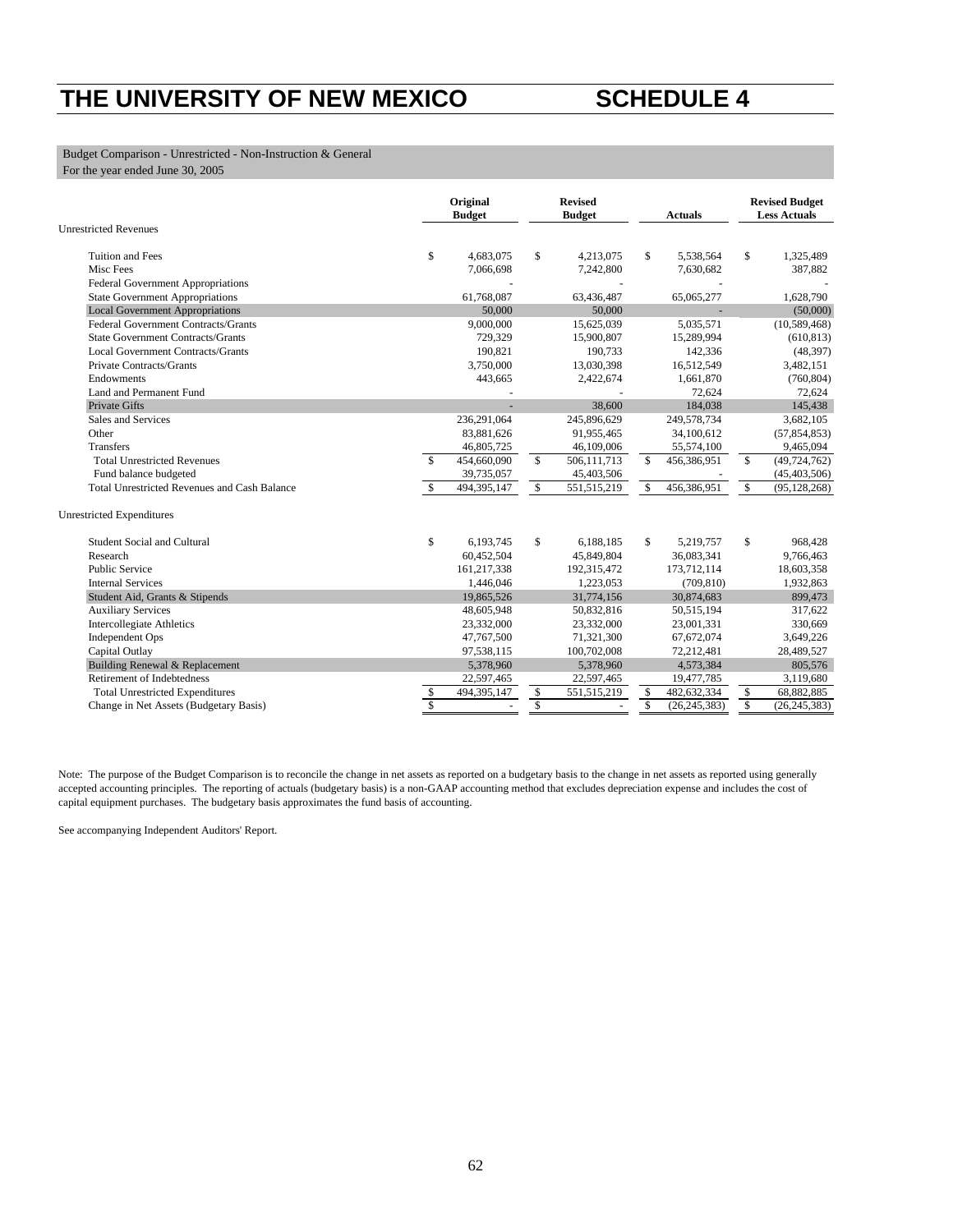#### Budget Comparison - Restricted - Non-Instruction & General

For the year ended June 30, 2005

| <b>Restricted Revenues</b>                 |               | Original<br><b>Budget</b> |                          | <b>Revised</b><br><b>Budget</b> |               | <b>Actuals</b> | <b>Revised Budget</b><br><b>Less Actuals</b> |                |
|--------------------------------------------|---------------|---------------------------|--------------------------|---------------------------------|---------------|----------------|----------------------------------------------|----------------|
| <b>Tuition and Fees</b>                    | \$            |                           | \$                       |                                 | \$            |                | \$                                           |                |
| Misc Fees                                  |               |                           |                          |                                 |               |                |                                              |                |
| <b>Federal Government Appropriations</b>   |               | 29,925,000                |                          | 29,942,977                      |               | 27,031,140     |                                              | (2,911,837)    |
| <b>State Government Appropriations</b>     |               | 3,779,540                 |                          | 4,393,530                       |               | 2,567,780      |                                              | (1,825,750)    |
| <b>Local Government Appropriations</b>     |               |                           |                          |                                 |               |                |                                              |                |
| <b>Federal Government Contracts/Grants</b> |               | 131,403,521               |                          | 126,896,852                     |               | 121,185,291    |                                              | (5,711,561)    |
| <b>State Government Contracts/Grants</b>   |               | 37,169,091                |                          | 22,099,073                      |               | 18,481,249     |                                              | (3,617,824)    |
| Local Government Contracts/Grants          |               | 6,811,000                 |                          | 7,111,000                       |               | 5,149,618      |                                              | (1,961,382)    |
| Private Contracts/Grants                   |               | 36,599,028                |                          | 26,852,600                      |               | 22,935,103     |                                              | (3,917,497)    |
| Endowments                                 |               | 1,255,277                 |                          |                                 |               |                |                                              |                |
| Land and Permanent Fund                    |               |                           |                          |                                 |               |                |                                              |                |
| <b>Private Gifts</b>                       |               |                           |                          |                                 |               |                |                                              |                |
| Sales and Services                         |               |                           |                          |                                 |               |                |                                              |                |
| Other                                      |               |                           |                          |                                 |               | 55,660         |                                              | 55,660         |
| Transfers                                  |               |                           |                          | 2,210,000                       |               | 207,953        |                                              | (2,002,047)    |
| <b>Total Restricted Revenues</b>           | \$.           | 246,942,457               | $\mathsf{\$}$            | 219,506,032                     | \$            | 197,613,794    | $\mathsf{\$}$                                | (21,892,238)   |
| Fund balance budgeted                      |               |                           |                          |                                 |               |                |                                              |                |
| Total Restricted Revenues and Cash Balance |               | 246,942,457               | $\overline{\mathcal{S}}$ | 219,506,032                     | $\mathbf S$   | 197,613,794    | $\overline{\mathcal{S}}$                     | (21, 892, 238) |
| <b>Restricted Expenditures</b>             |               |                           |                          |                                 |               |                |                                              |                |
| <b>Student Social and Cultural</b>         | $\mathbb{S}$  | 523.013                   | \$                       | 523,013                         | S             | 263.189        | \$                                           | 259.824        |
| Research                                   |               | 106,809,500               |                          | 109,732,500                     |               | 106,036,379    |                                              | 3,696,121      |
| <b>Public Service</b>                      |               | 62,717,756                |                          | 62,935,733                      |               | 53,567,927     |                                              | 9,367,806      |
| <b>Internal Services</b>                   |               | 219,323                   |                          | 219,323                         |               | 61,784         |                                              | 157,539        |
| Student Aid, Grants & Stipends             |               | 55,158,240                |                          | 45,703,430                      |               | 37,548,649     |                                              | 8,154,781      |
| <b>Auxiliary Services</b>                  |               | 290,807                   |                          | 290,807                         |               | 120,148        |                                              | 170,659        |
| Intercollegiate Athletics                  |               | 101,226                   |                          | 101,226                         |               | 8,944          |                                              | 92,282         |
| Independent Ops                            |               | 21,122,592                |                          |                                 |               | 6,774          |                                              | (6,774)        |
| Capital Outlay                             |               |                           |                          |                                 |               |                |                                              |                |
| Building Renewal & Replacement             |               |                           |                          |                                 |               |                |                                              |                |
| Retirement of Indebtedness                 |               |                           |                          |                                 |               |                |                                              |                |
| <b>Total Restricted Expenditures</b>       |               | 246,942,457               | \$                       | 219,506,032                     | \$            | 197,613,794    | \$                                           | 21,892,238     |
| Change in Net Assets (Budgetary Basis)     | $\mathcal{S}$ |                           | $\mathsf{\$}$            |                                 | $\mathcal{S}$ |                | Ŝ                                            |                |

Note: The purpose of the Budget Comparison is to reconcile the change in net assets as reported on a budgetary basis to the change in net assets as reported using generally accepted accounting principles. The reporting of actuals (budgetary basis) is a non-GAAP accounting method that excludes depreciation expense and includes the cost of capital equipment purchases. The budgetary basis approximates the fund basis of accounting.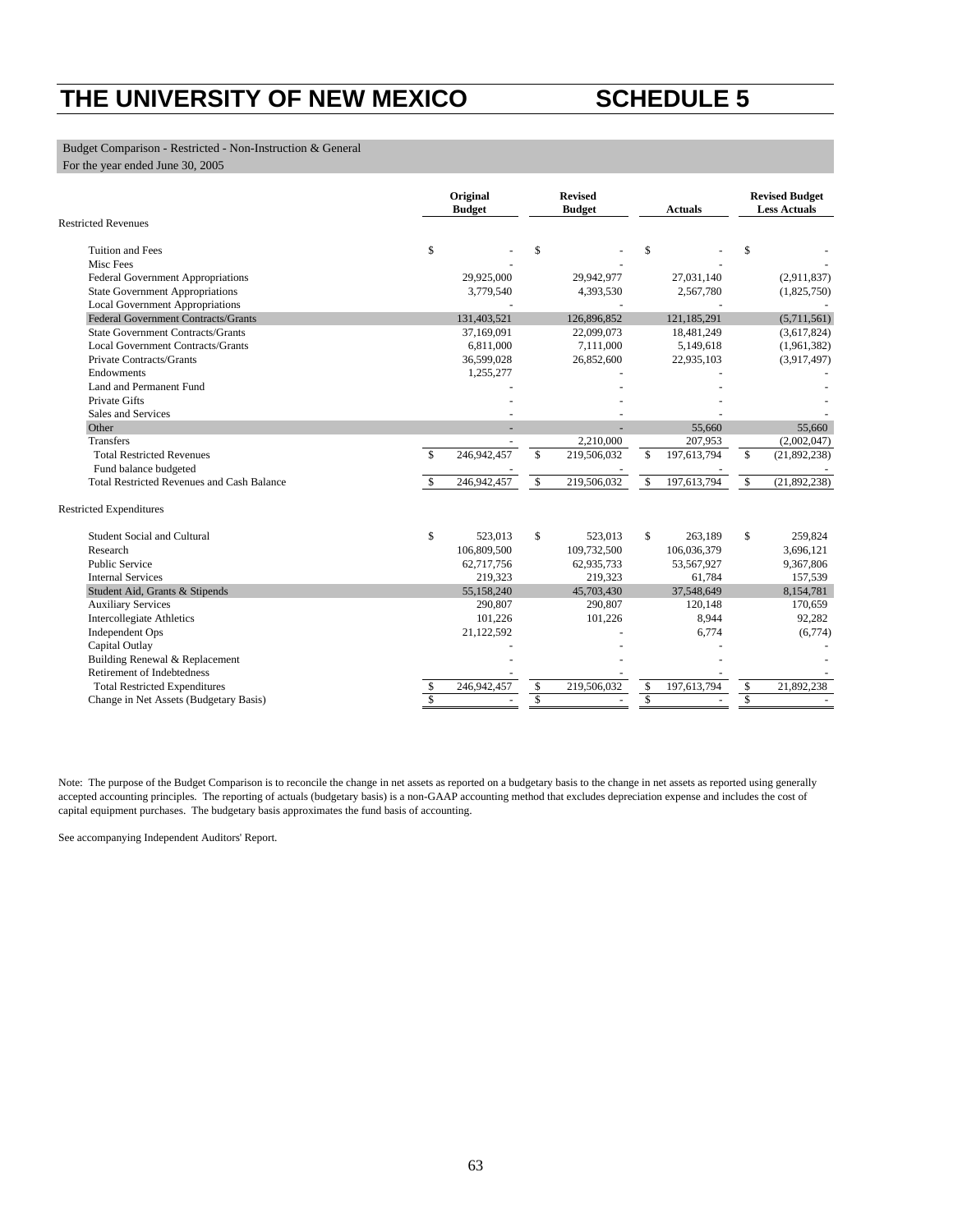**(THIS PAGE INTENTIONALLY LEFT BLANK)**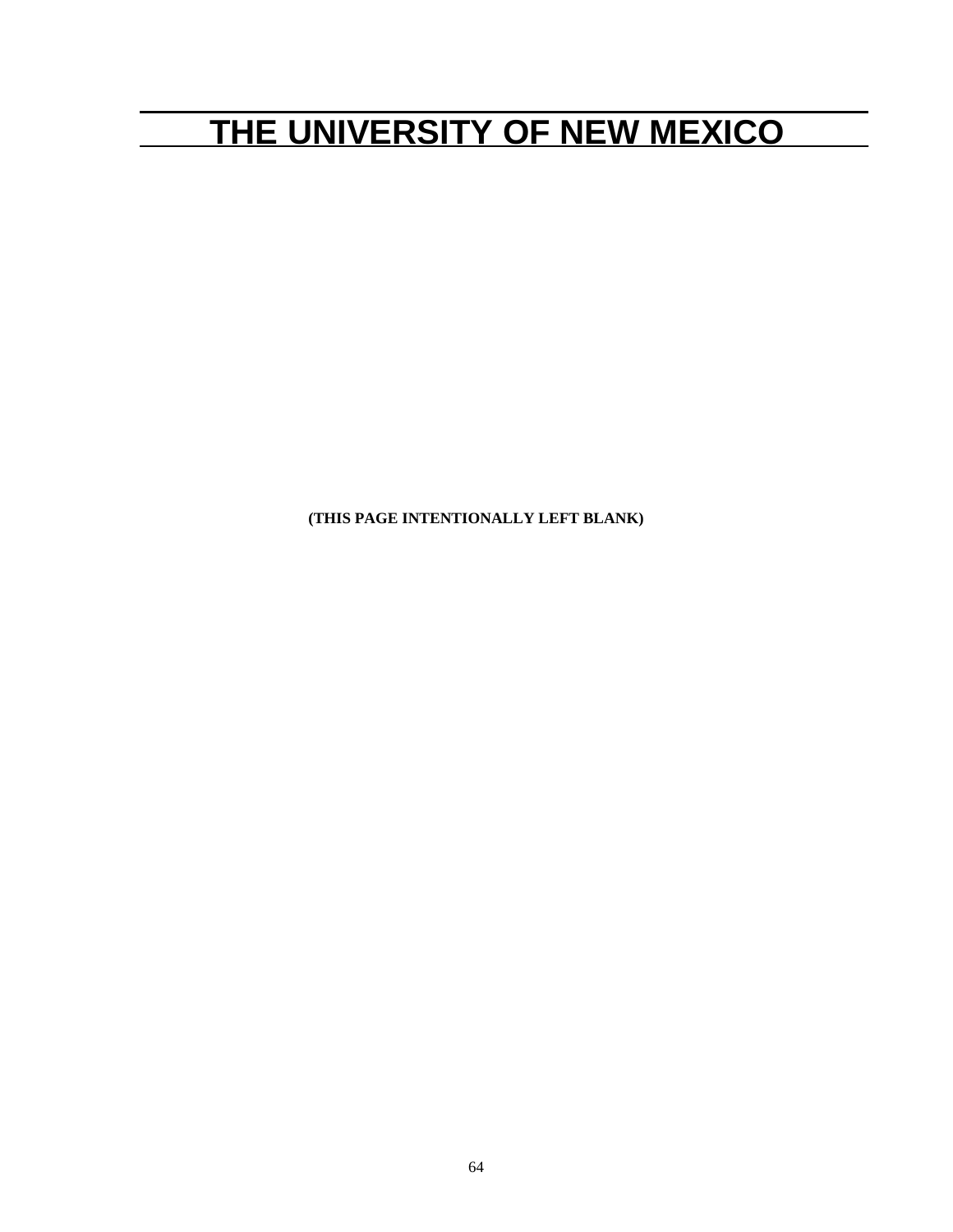### Schedule of Pledged Collateral as of June 30, 2005

| <b>Financial Institution</b> | <b>CUSIP</b><br><b>Identification</b>            | <b>Maturity</b><br>Date                              | Type of<br><b>Securities</b>                                                                                     | Account<br><b>Type</b>                                                                 | <b>Account Name</b>                                                                                                                                                                                      |
|------------------------------|--------------------------------------------------|------------------------------------------------------|------------------------------------------------------------------------------------------------------------------|----------------------------------------------------------------------------------------|----------------------------------------------------------------------------------------------------------------------------------------------------------------------------------------------------------|
| <b>Bank of America</b>       | 31404LYA2<br>31385XAZ0                           | 10/01/2033<br>05/01/2033                             | <b>U.S. FNMA</b><br><b>U.S. FNMA</b>                                                                             | Checking                                                                               | University Hospital Operating Account                                                                                                                                                                    |
| Wells Fargo Bank             | 36202DT76                                        | 08/20/2032                                           | <b>Federal Securities</b>                                                                                        | Checking                                                                               | General Depository                                                                                                                                                                                       |
|                              |                                                  |                                                      |                                                                                                                  | Investment<br>Checking<br>Checking<br>Checking                                         | Series 2000 Bonds<br>General Depository<br>Gallup Campus Depository<br>Gallup Campus Petty Cash                                                                                                          |
| <b>First State Bank</b>      | 3133MVZA4<br>3133X2B27<br>31339YVV1<br>3133MVNV1 | 02/15/2008<br>11/14/2008<br>07/21/2008<br>02/12/2007 | <b>Federal Securities</b><br><b>Federal Securities</b><br><b>Federal Securities</b><br><b>Federal Securities</b> |                                                                                        |                                                                                                                                                                                                          |
|                              |                                                  |                                                      |                                                                                                                  | Checking<br>Checking<br>Checking<br>Checking<br>Investment<br>Investment<br>Investment | Taos Harwood Depository<br>Taos Harwood Petty Cash<br>Taos Education Center Depository<br>Taos Education Center Petty Cash<br>CD due 09/08/05 @3.03%<br>CD due 10/06/05 @3.11%<br>CD due 11/10/05 @3.17% |
| Bank of the West             | 31371KLG4<br>3128E2NM4<br>31282R2Z6<br>31380YUL2 | 02/01/2009<br>02/01/2023<br>01/01/2010<br>02/01/2029 | <b>Federal Securities</b><br><b>Federal Securities</b><br><b>Federal Securities</b><br><b>Federal Securities</b> | Investment                                                                             | CD due 10/06/05 @3.11%                                                                                                                                                                                   |
| Compass Bank                 | 3128H43E7<br>31393BXS9<br>31393EMR7              | 07/01/2018<br>06/25/2013<br>04/25/2013               | <b>Federal Securities</b><br><b>Federal Securities</b><br><b>Federal Securities</b>                              | Investment                                                                             | CD due 07/14/05 @2.70%                                                                                                                                                                                   |
| <b>Ranchers Bank</b>         |                                                  |                                                      |                                                                                                                  | Checking<br>Checking                                                                   | Valencia Campus Depository<br>Valencia Campus Petty Cash                                                                                                                                                 |
| Los Alamos National Bank     |                                                  |                                                      |                                                                                                                  | Checking<br>Checking                                                                   | Los Alamos Campus Depository<br>Los Alamos Campus Petty Cash                                                                                                                                             |

#### **Total**

Less: Deposits classified as short-term investments Component Unit deposits held by UNM Net non-depository cash and cash equivalents **Total Cash and Cash Equiv. Primary Institution**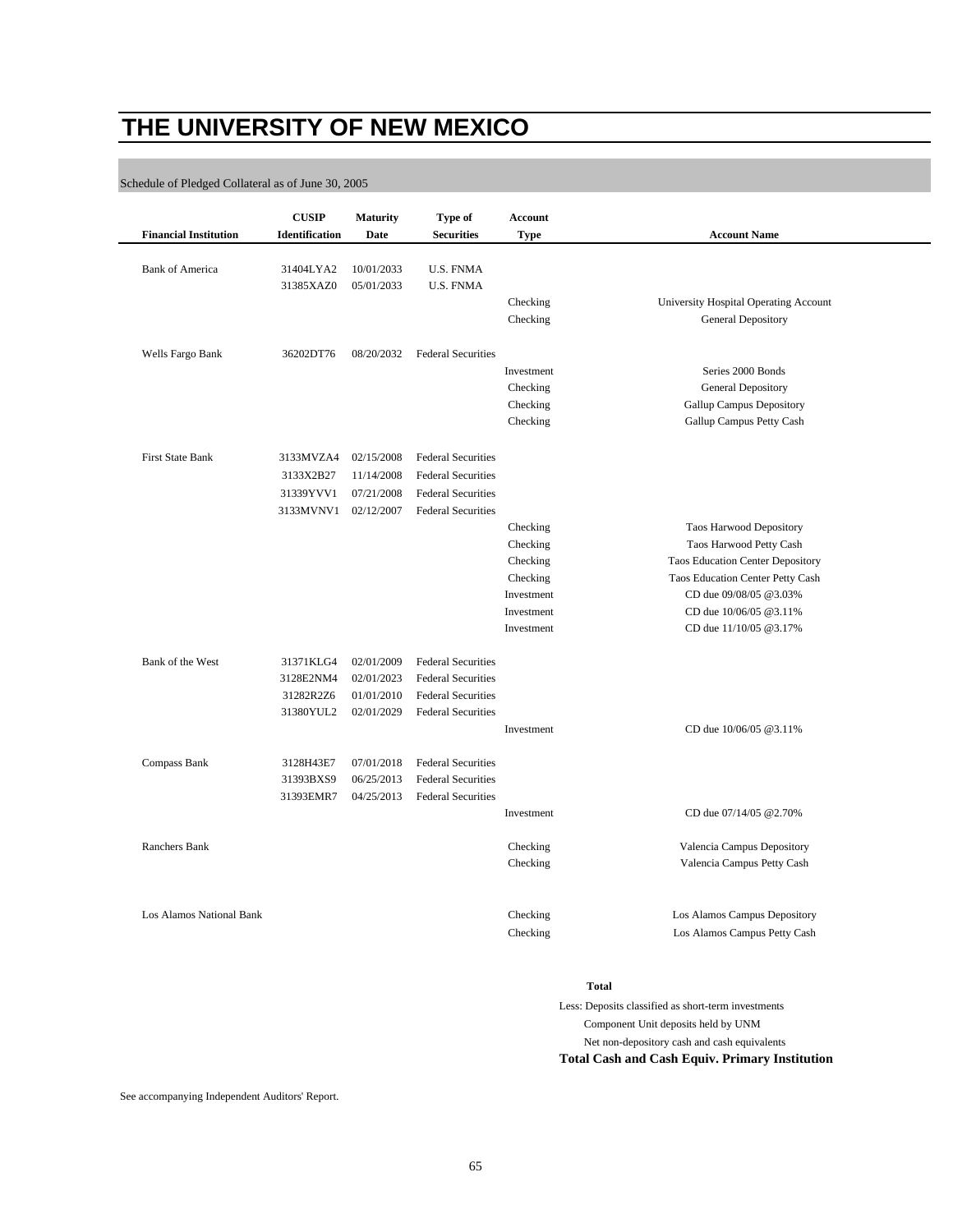### **SCHEDULE 6**

|              | <b>Book</b><br><b>Balance</b>                              | <b>FDIC</b><br><b>Bank</b><br><b>Balance</b><br><b>Insurance</b> |    |         | Uninsured<br><b>Public Funds</b> |            | 50%<br>Collateral<br>Requirement |                          | <b>Fair Value of</b><br>Collateral | Over (under)<br>Collateralized |              |            |
|--------------|------------------------------------------------------------|------------------------------------------------------------------|----|---------|----------------------------------|------------|----------------------------------|--------------------------|------------------------------------|--------------------------------|--------------|------------|
|              |                                                            |                                                                  |    |         |                                  |            |                                  |                          |                                    |                                |              |            |
| \$           | 34,364,996<br>22,301,503                                   | \$<br>51,004,458<br>8,046,410                                    |    |         |                                  |            |                                  |                          |                                    |                                |              |            |
| $\mathbb{S}$ | 56,666,499                                                 | \$<br>59,050,868                                                 | \$ | 200,000 | \$                               | 58,850,868 | \$                               | 29,425,434               | \$                                 | 77,885,878                     | \$           | 48,460,444 |
| \$           | 56,683<br>750<br>3,028<br>10,000                           | \$<br>56,683<br>750<br>2,150<br>2,411                            |    |         |                                  |            |                                  |                          |                                    |                                |              |            |
| $\mathbb{S}$ | 70,461                                                     | \$<br>61,994                                                     | \$ | 61,994  | \$                               | $\sim$     | \$                               | $\overline{\phantom{a}}$ | \$                                 | 4,896,587                      | \$           | 4,896,587  |
| \$           | $3,404$ \$<br>1,200<br>4,411<br>7,500<br>4,000,000         | 3,414<br>451<br>1,036<br>3,301<br>4,000,000                      |    |         |                                  |            |                                  |                          |                                    |                                |              |            |
|              | 1,000,000                                                  | 1,000,000                                                        |    |         |                                  |            |                                  |                          |                                    |                                |              |            |
|              | 3,100,000                                                  | 3,100,000                                                        |    |         |                                  |            |                                  |                          |                                    |                                |              |            |
| \$           | 8,116,515                                                  | \$<br>8,108,202                                                  | \$ | 100,000 | \$                               | 8,008,202  | \$                               | 4,004,101                | \$                                 | 7,851,104                      | \$           | 3,847,003  |
| $\mathbb{S}$ | 4,000,000                                                  | \$<br>4,000,000                                                  | \$ | 100,000 | \$                               | 3,900,000  | \$                               | 1,950,000                | \$                                 | 3,391,372                      | \$           | 1,441,372  |
|              |                                                            |                                                                  |    |         |                                  |            |                                  |                          |                                    |                                |              |            |
| \$           | 2,950,000                                                  | \$<br>2,950,000                                                  | \$ | 100,000 | \$                               | 2,850,000  | \$                               | 1,425,000                | \$                                 | 4,859,067                      | \$           | 3,434,067  |
| \$           | $11,151$ \$<br>15,000                                      | 10,516<br>8,085                                                  |    |         |                                  |            |                                  |                          |                                    |                                |              |            |
| $\,$         | 26,151                                                     | \$<br>18,601                                                     | \$ | 18,601  | $\mathbb{S}$                     | $\omega$   | \$                               | $\omega$                 | $\mathbb{S}$                       | $\omega_{\rm{eff}}$            | \$           |            |
| \$           | 12,395 \$<br>10,000                                        | 9,926<br>9,238                                                   |    |         |                                  |            |                                  |                          |                                    |                                |              |            |
| $\mathbb{S}$ | 22,395 \$                                                  | 19,164                                                           | \$ | 19,164  | $\mathbb{S}$                     | $\sim$     | $\$$                             | $\sim$                   | $\mathbb{S}$                       | $\sim$                         | $\mathbb{S}$ |            |
| \$           | 71,852,021                                                 | \$<br>74,208,829                                                 | \$ | 599,759 | \$                               | 73,609,070 | \$                               | 36,804,535               | \$                                 | 98,884,008                     | \$           | 62,079,473 |
| \$           | (15,050,000)<br>(24, 877, 815)<br>(474, 679)<br>31,449,527 |                                                                  |    |         |                                  |            |                                  |                          |                                    |                                |              |            |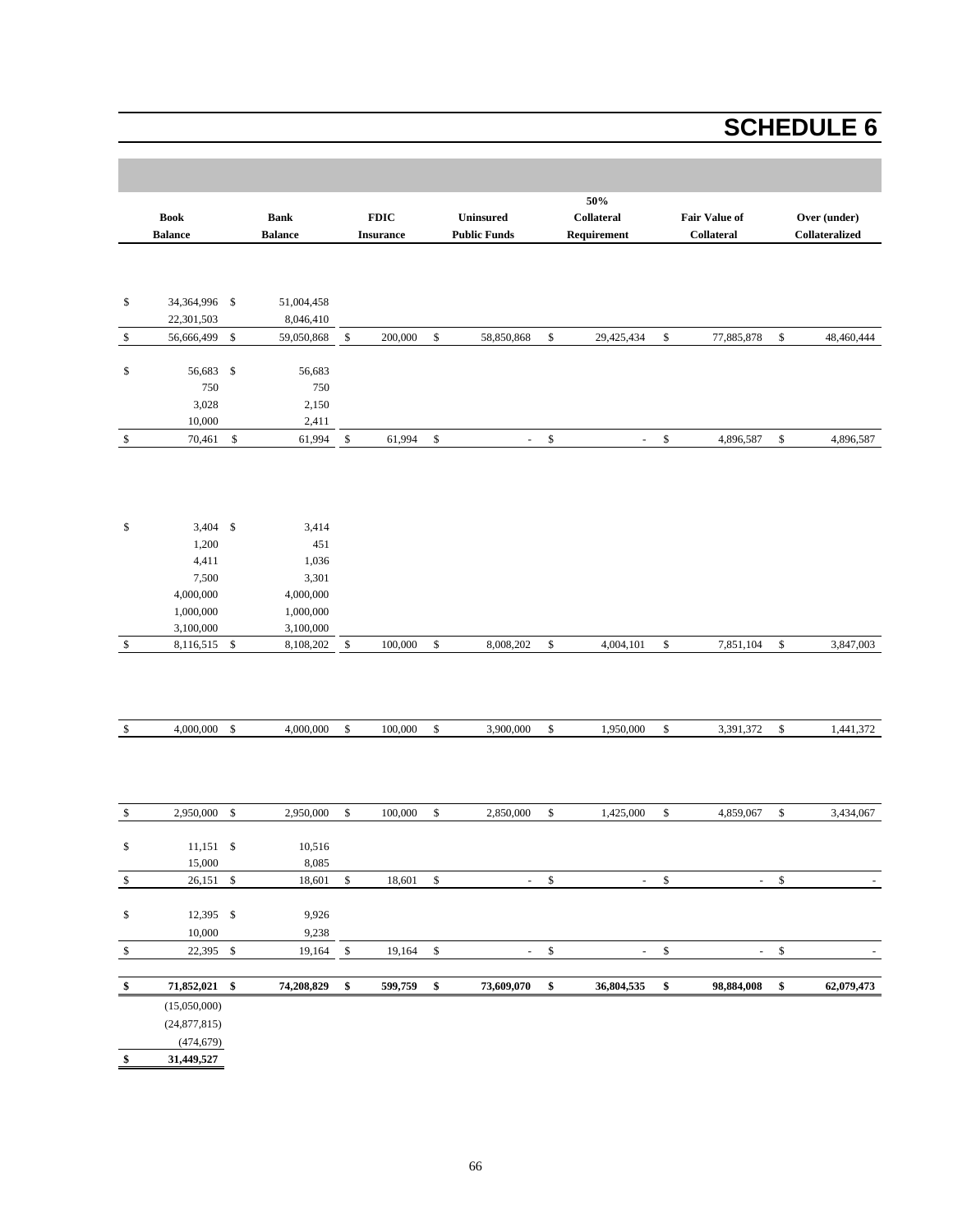### SCHEDULE OF EXPENDITURES OF FEDERAL AWARDS

Year Ended June 30, 2005

|                                                            | <b>FEDERAL</b><br><b>CFDA NUMBER</b> | <b>CONTRACT/GRANT</b><br><b>NUMBER</b> | YEAR TO DATE<br><b>EXPENDITURES</b> |             |
|------------------------------------------------------------|--------------------------------------|----------------------------------------|-------------------------------------|-------------|
| <b>MAJOR PROGRAMS</b><br><b>Research &amp; Development</b> |                                      |                                        |                                     |             |
| Department of Agriculture                                  | 10                                   |                                        | \$                                  | 360,916     |
| Department of Commerce                                     | 11                                   |                                        | $\$$                                | 157,705     |
| Department of Defense                                      |                                      |                                        |                                     |             |
| <b>DARPA</b>                                               | 12                                   |                                        | \$                                  | 2,399,890   |
| Department of the Air Force                                | 12                                   |                                        |                                     | 6,545,202   |
| Department of the Army                                     | 12                                   |                                        |                                     | 3,405,548   |
| Department of the Navy                                     | 12                                   |                                        |                                     | 1,167,093   |
| National Security Agency                                   | 12                                   |                                        |                                     | 1,526,400   |
| Naval Reconnaissance Office                                | 12                                   |                                        |                                     | 78,668      |
| Other Departments                                          | 12                                   |                                        |                                     | 1,984,131   |
| Total Department of Defense                                |                                      |                                        | $\mathbb{S}$                        | 17,106,932  |
| Department of Education                                    | 84                                   |                                        | $\$$                                | 220,592     |
| Department of Energy                                       | 81                                   |                                        | $\$$                                | 14,380,655  |
| Department of Health & Human Services                      |                                      |                                        |                                     |             |
| Administration                                             | 93                                   |                                        | \$                                  |             |
| <b>AHRO</b>                                                | 93                                   |                                        |                                     | 513,605     |
| <b>Centers for Disease Control</b>                         | 93                                   |                                        |                                     | 2,372,198   |
| <b>Indian Health Services</b>                              | 93                                   |                                        |                                     | 44,081      |
| National Institutes of Health                              | 93                                   |                                        |                                     | 61,599,368  |
| Other Departments                                          | 93                                   |                                        |                                     | 4,143,680   |
| Total Department of Health & Human Services                |                                      |                                        | $\mathbb{S}$                        | 68,672,932  |
| Department of the Interior                                 | 15                                   |                                        | $\$$                                | 1,301,797   |
| Department of Justice                                      | 16                                   |                                        | $\$$                                | 172,840     |
| Department of State                                        | 19                                   |                                        | \$                                  |             |
| Department of Transportation                               | 20                                   |                                        | \$                                  | 339,105     |
| National Aeronautics & Space Administration                | 43                                   |                                        | $\mathbf{\hat{S}}$                  | 4,364,025   |
| National Foundation on the Arts & the Humanities           | 45                                   |                                        | \$                                  | 146,127     |
| National Science Foundation                                | 47                                   |                                        | $\$$                                | 19,742,984  |
| U.S. Environmental Protection Agency                       | 66                                   |                                        | $\$$                                | 347,425     |
| Other Agencies                                             |                                      |                                        | \$                                  | 187,479     |
| <b>Total Research and Development</b>                      |                                      |                                        | $\mathbb{S}$                        | 127,501,514 |
| <b>Student Financial Aid</b>                               |                                      |                                        |                                     |             |
| Department of Education                                    |                                      |                                        |                                     |             |
| Federal Supplemental Educational Opportunity Grants        | 84.007                               | P007A042658                            | \$                                  | 798,115     |
| Federal Work-Study Program                                 | 84.033                               | P033A042658                            |                                     | 2,464,867   |
| Pell Grants                                                | 84.063                               | P063P040276                            |                                     | 25,190,623  |
| <b>Total Department of Education</b>                       |                                      |                                        | $\mathbb{S}$                        | 28,453,605  |
| Department of Health & Human Services                      | 93.358                               |                                        |                                     | 39,215      |
| Department of Health & Human Services                      | 93.925                               |                                        |                                     | 310,194     |
| <b>Total Student Financial Aid</b>                         |                                      |                                        | \$                                  | 28,803,014  |
| <b>TOTAL MAJOR PROGRAMS</b>                                |                                      |                                        | $\mathbb S$                         | 156,304,528 |
|                                                            |                                      |                                        |                                     |             |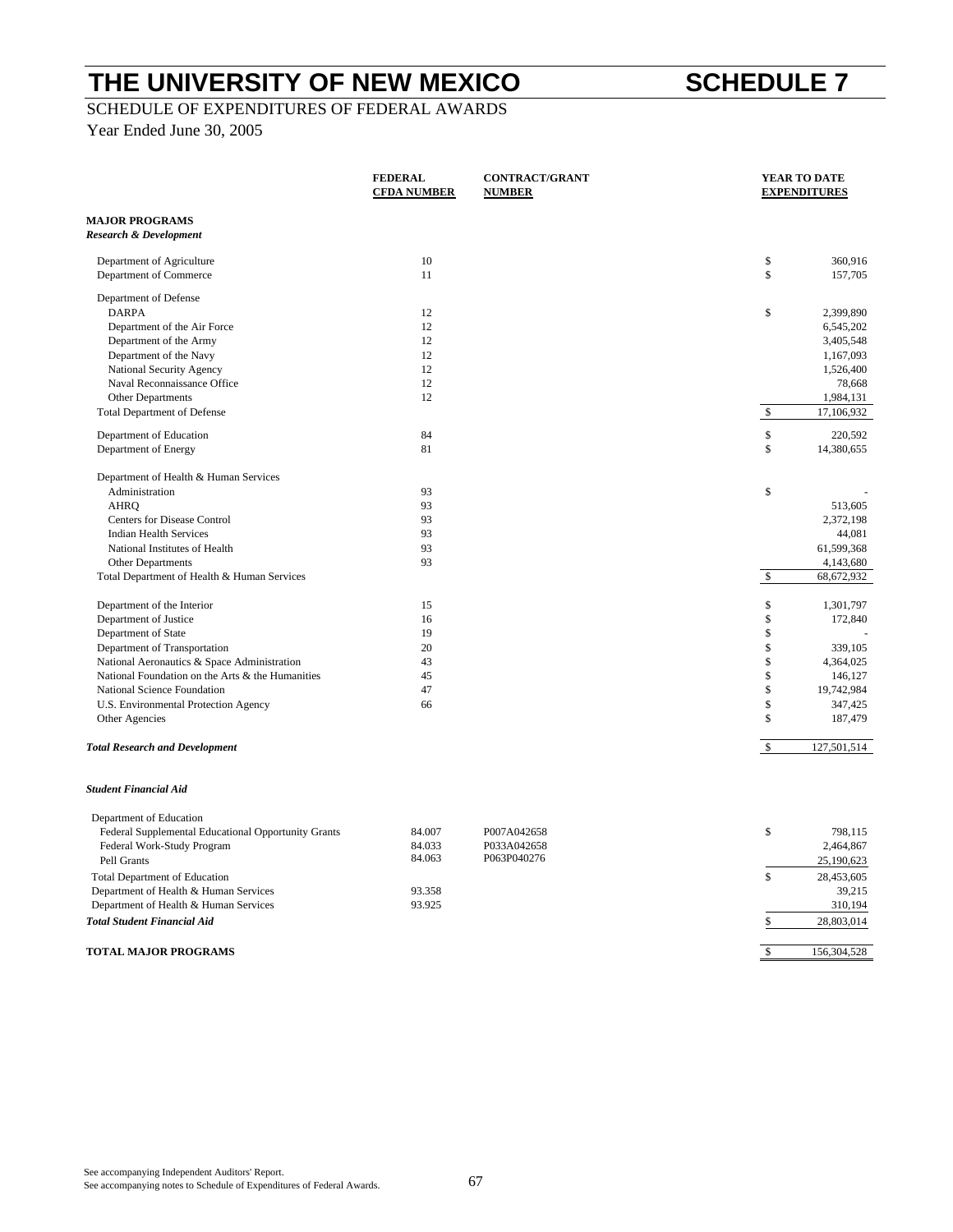#### SCHEDULE OF EXPENDITURES OF FEDERAL AWARDS

| <b>NONMAJOR PROGRAMS</b><br>10.000<br>\$<br>43028-01/43037-01<br>12,028<br>Department of Agriculture<br>Department of Agriculture<br>10.000<br>980<br>P712704R168<br>Department of Agriculture<br>10.000<br>43-8371-4-0059<br>23,282<br>Department of Agriculture<br>10.000<br>58-6201-1-002<br>334<br>Department of Agriculture<br>10.223<br>(7, 884)<br>99-38422-8034<br>Food And Consumer Service, Department Of Agriculture<br>10.550<br>NMSU SUB-H12, Q00958<br>93,455<br>10.855<br><b>GRANT AGREEMENT 11/15/01</b><br>Department of Agriculture<br>81,287<br>Department of Agriculture<br>10.855<br>DISTANCE LEARNING & TELEMEDICI<br>51,638<br>10.855<br>DISTANCE LRNING & TELEMED (DLT<br>27,911<br>Department of Agriculture<br>Department of Commerce<br>11.550<br>35-02-N00058<br>1,576,744<br>11.552<br>35-60-I01068<br>202,785<br>Department of Commerce<br>11.552<br>National Telecommunications And Information Administration<br>5P-CIV01-0050<br>1,363<br>12.000<br>28,692<br>Department of Defense<br>IPA246PINEDA<br>12.000<br><b>IPA 288</b><br>60,871<br>Department of Defense<br>12.000<br>120,258<br>Department of Defense<br><b>IPA-TED SHEPPARD</b><br>12.000<br>Department of Defense<br>IPA 247 DEVINE<br>28,020<br>12.000<br>IPA 258 FOR JOSHUA BIENFANG<br>Department of Defense<br>(2,727)<br>12.000<br>2,871<br>Department of Defense<br>FA9550-04-1-0138<br>12.000<br>6,545<br>Department of Defense<br>PO# NM-43012-02<br>12.000<br>FA3300-04-P-0226<br>Department of Defense<br>22,403<br>12.000<br>69,014<br>Department of Defense<br>IPA 269 PAUL ALSING<br>12.000<br><b>IPA 251</b><br>93,339<br>Department of Defense<br>12.000<br>Department of Defense<br>S000000370<br>46,163<br>12.000<br>6,819<br>Department of Defense<br>PO#NMNHP 43038-01<br>12.000<br>IPA 298 - MERRITT<br>Department of Defense<br>66,642<br>12.000<br>54,480<br>Department of Defense<br>IPA 271 - DR. RAZANI<br>12.000<br>Department of Defense<br><b>IPA 244 - DR. NG</b><br>80,953<br>12.000<br>#F29601-95-3-0178<br>4,142<br>Department of Defense<br>12.000<br>Department of Defense<br>IPA 026-RODERICK<br>26,036<br>12.000<br>78,088<br>Department of Defense<br>IPA 187-JONES<br>12.000<br>F496205224GUENTHER<br>82,750<br>Department of Defense<br>12.000<br>Department of Defense<br><b>WSMR99F007</b><br>646<br>12.000<br>57,108<br>Department of Defense<br>IPA 220-BARTH<br>12.000<br>IPA 270 FY 04-05<br>Department of Defense<br>68,300<br>12.000<br>18,608<br>Department of Defense<br>IPA 271-A. RAZANI<br>12.000<br>Department of Defense<br>IPA 266 SHEDD<br>11,630<br>12.000<br>Department of Defense<br>IPA 273 EMIN<br>117,201<br>12.000<br>IPA 258 SHAY<br>Department of Defense<br>32,108<br>12.000<br>Department of Defense<br>IPA JAMES WELCH FY 05-06<br>132,833<br>12.000<br>Department of Defense<br><b>IPA277-RANDALL TRUMAN</b><br>27,374<br>12.000<br>IPA 279-JAMSHIDI<br>Department of Defense<br>74,377<br>12.000<br>IPA 187-JONES<br>82,325<br>Department of Defense<br>12.000<br>51,724<br>Department of Defense<br><b>IPA169</b><br>12.000<br><b>IPA112</b><br>129,718<br>Department of Defense<br>Department of Defense<br>12.000<br>2,281<br>MIPR W81G6962706089<br>Department of Defense<br>12.000<br>W81G6981753738<br>2,600<br>12.000<br>IPA 026-NORMAN RODERICK<br>Department of Defense<br>21,808<br>12.000<br>Department of Defense<br>IPA237PEPLINSKI<br>134,407<br>12.000<br>Department of Defense<br>IPA 127-JOHN GAUDET<br>57,265<br>12.000<br>IPA256-SHAY<br>Department of Defense<br>119,222<br>12.000<br>Department of Defense<br>IPA 220-EDWARD BARTH<br>71,683<br>Department of Defense<br>12.000<br>IPA 244 FOR TANG-TAT NG<br>12,419<br>12.000<br>IPA FOR MICHAEL STAMM<br>29,078<br>Department of Energy<br>Department of Defense<br>12.101<br>LTR 10/20/03<br>15,263<br>12.800<br>Department of Defense<br><b>IPA 289</b><br>25,998<br>14.512<br>LTR OF 5/2/02<br>Department of Housing and Urban Development<br>27,081<br>Department of the Interior<br>15.000<br>KOE020143 TASK 1 & 2 COST SHAR<br>193,521<br>15.000<br>Department of the Interior<br>W81G6932613771<br>824<br>Department Of The Interior<br>15.000<br>C028613<br>306,684<br>Department Of The Interior<br>15.000<br>CMK0E020149/0001<br>962,987 | <b>FEDERAL</b><br><b>CFDA NUMBER</b> | <b>CONTRACT/GRANT</b><br><b>NUMBER</b> | YEAR TO DATE<br><b>EXPENDITURES</b> |
|-----------------------------------------------------------------------------------------------------------------------------------------------------------------------------------------------------------------------------------------------------------------------------------------------------------------------------------------------------------------------------------------------------------------------------------------------------------------------------------------------------------------------------------------------------------------------------------------------------------------------------------------------------------------------------------------------------------------------------------------------------------------------------------------------------------------------------------------------------------------------------------------------------------------------------------------------------------------------------------------------------------------------------------------------------------------------------------------------------------------------------------------------------------------------------------------------------------------------------------------------------------------------------------------------------------------------------------------------------------------------------------------------------------------------------------------------------------------------------------------------------------------------------------------------------------------------------------------------------------------------------------------------------------------------------------------------------------------------------------------------------------------------------------------------------------------------------------------------------------------------------------------------------------------------------------------------------------------------------------------------------------------------------------------------------------------------------------------------------------------------------------------------------------------------------------------------------------------------------------------------------------------------------------------------------------------------------------------------------------------------------------------------------------------------------------------------------------------------------------------------------------------------------------------------------------------------------------------------------------------------------------------------------------------------------------------------------------------------------------------------------------------------------------------------------------------------------------------------------------------------------------------------------------------------------------------------------------------------------------------------------------------------------------------------------------------------------------------------------------------------------------------------------------------------------------------------------------------------------------------------------------------------------------------------------------------------------------------------------------------------------------------------------------------------------------------------------------------------------------------------------------------------------------------------------------------------------------------------------------------------------------------------------------------------------------------------------------------------------------------------------------------------------------------------------------------------------------------------------------------------------------------------------------------------------------------------------------------------------------------------------------------------------------------------------------------------------------------------------------------------------------------------------------------------------------------------------------------------------------------------------------------------------------------------|--------------------------------------|----------------------------------------|-------------------------------------|
|                                                                                                                                                                                                                                                                                                                                                                                                                                                                                                                                                                                                                                                                                                                                                                                                                                                                                                                                                                                                                                                                                                                                                                                                                                                                                                                                                                                                                                                                                                                                                                                                                                                                                                                                                                                                                                                                                                                                                                                                                                                                                                                                                                                                                                                                                                                                                                                                                                                                                                                                                                                                                                                                                                                                                                                                                                                                                                                                                                                                                                                                                                                                                                                                                                                                                                                                                                                                                                                                                                                                                                                                                                                                                                                                                                                                                                                                                                                                                                                                                                                                                                                                                                                                                                                                                               |                                      |                                        |                                     |
|                                                                                                                                                                                                                                                                                                                                                                                                                                                                                                                                                                                                                                                                                                                                                                                                                                                                                                                                                                                                                                                                                                                                                                                                                                                                                                                                                                                                                                                                                                                                                                                                                                                                                                                                                                                                                                                                                                                                                                                                                                                                                                                                                                                                                                                                                                                                                                                                                                                                                                                                                                                                                                                                                                                                                                                                                                                                                                                                                                                                                                                                                                                                                                                                                                                                                                                                                                                                                                                                                                                                                                                                                                                                                                                                                                                                                                                                                                                                                                                                                                                                                                                                                                                                                                                                                               |                                      |                                        |                                     |
|                                                                                                                                                                                                                                                                                                                                                                                                                                                                                                                                                                                                                                                                                                                                                                                                                                                                                                                                                                                                                                                                                                                                                                                                                                                                                                                                                                                                                                                                                                                                                                                                                                                                                                                                                                                                                                                                                                                                                                                                                                                                                                                                                                                                                                                                                                                                                                                                                                                                                                                                                                                                                                                                                                                                                                                                                                                                                                                                                                                                                                                                                                                                                                                                                                                                                                                                                                                                                                                                                                                                                                                                                                                                                                                                                                                                                                                                                                                                                                                                                                                                                                                                                                                                                                                                                               |                                      |                                        |                                     |
|                                                                                                                                                                                                                                                                                                                                                                                                                                                                                                                                                                                                                                                                                                                                                                                                                                                                                                                                                                                                                                                                                                                                                                                                                                                                                                                                                                                                                                                                                                                                                                                                                                                                                                                                                                                                                                                                                                                                                                                                                                                                                                                                                                                                                                                                                                                                                                                                                                                                                                                                                                                                                                                                                                                                                                                                                                                                                                                                                                                                                                                                                                                                                                                                                                                                                                                                                                                                                                                                                                                                                                                                                                                                                                                                                                                                                                                                                                                                                                                                                                                                                                                                                                                                                                                                                               |                                      |                                        |                                     |
|                                                                                                                                                                                                                                                                                                                                                                                                                                                                                                                                                                                                                                                                                                                                                                                                                                                                                                                                                                                                                                                                                                                                                                                                                                                                                                                                                                                                                                                                                                                                                                                                                                                                                                                                                                                                                                                                                                                                                                                                                                                                                                                                                                                                                                                                                                                                                                                                                                                                                                                                                                                                                                                                                                                                                                                                                                                                                                                                                                                                                                                                                                                                                                                                                                                                                                                                                                                                                                                                                                                                                                                                                                                                                                                                                                                                                                                                                                                                                                                                                                                                                                                                                                                                                                                                                               |                                      |                                        |                                     |
|                                                                                                                                                                                                                                                                                                                                                                                                                                                                                                                                                                                                                                                                                                                                                                                                                                                                                                                                                                                                                                                                                                                                                                                                                                                                                                                                                                                                                                                                                                                                                                                                                                                                                                                                                                                                                                                                                                                                                                                                                                                                                                                                                                                                                                                                                                                                                                                                                                                                                                                                                                                                                                                                                                                                                                                                                                                                                                                                                                                                                                                                                                                                                                                                                                                                                                                                                                                                                                                                                                                                                                                                                                                                                                                                                                                                                                                                                                                                                                                                                                                                                                                                                                                                                                                                                               |                                      |                                        |                                     |
|                                                                                                                                                                                                                                                                                                                                                                                                                                                                                                                                                                                                                                                                                                                                                                                                                                                                                                                                                                                                                                                                                                                                                                                                                                                                                                                                                                                                                                                                                                                                                                                                                                                                                                                                                                                                                                                                                                                                                                                                                                                                                                                                                                                                                                                                                                                                                                                                                                                                                                                                                                                                                                                                                                                                                                                                                                                                                                                                                                                                                                                                                                                                                                                                                                                                                                                                                                                                                                                                                                                                                                                                                                                                                                                                                                                                                                                                                                                                                                                                                                                                                                                                                                                                                                                                                               |                                      |                                        |                                     |
|                                                                                                                                                                                                                                                                                                                                                                                                                                                                                                                                                                                                                                                                                                                                                                                                                                                                                                                                                                                                                                                                                                                                                                                                                                                                                                                                                                                                                                                                                                                                                                                                                                                                                                                                                                                                                                                                                                                                                                                                                                                                                                                                                                                                                                                                                                                                                                                                                                                                                                                                                                                                                                                                                                                                                                                                                                                                                                                                                                                                                                                                                                                                                                                                                                                                                                                                                                                                                                                                                                                                                                                                                                                                                                                                                                                                                                                                                                                                                                                                                                                                                                                                                                                                                                                                                               |                                      |                                        |                                     |
|                                                                                                                                                                                                                                                                                                                                                                                                                                                                                                                                                                                                                                                                                                                                                                                                                                                                                                                                                                                                                                                                                                                                                                                                                                                                                                                                                                                                                                                                                                                                                                                                                                                                                                                                                                                                                                                                                                                                                                                                                                                                                                                                                                                                                                                                                                                                                                                                                                                                                                                                                                                                                                                                                                                                                                                                                                                                                                                                                                                                                                                                                                                                                                                                                                                                                                                                                                                                                                                                                                                                                                                                                                                                                                                                                                                                                                                                                                                                                                                                                                                                                                                                                                                                                                                                                               |                                      |                                        |                                     |
|                                                                                                                                                                                                                                                                                                                                                                                                                                                                                                                                                                                                                                                                                                                                                                                                                                                                                                                                                                                                                                                                                                                                                                                                                                                                                                                                                                                                                                                                                                                                                                                                                                                                                                                                                                                                                                                                                                                                                                                                                                                                                                                                                                                                                                                                                                                                                                                                                                                                                                                                                                                                                                                                                                                                                                                                                                                                                                                                                                                                                                                                                                                                                                                                                                                                                                                                                                                                                                                                                                                                                                                                                                                                                                                                                                                                                                                                                                                                                                                                                                                                                                                                                                                                                                                                                               |                                      |                                        |                                     |
|                                                                                                                                                                                                                                                                                                                                                                                                                                                                                                                                                                                                                                                                                                                                                                                                                                                                                                                                                                                                                                                                                                                                                                                                                                                                                                                                                                                                                                                                                                                                                                                                                                                                                                                                                                                                                                                                                                                                                                                                                                                                                                                                                                                                                                                                                                                                                                                                                                                                                                                                                                                                                                                                                                                                                                                                                                                                                                                                                                                                                                                                                                                                                                                                                                                                                                                                                                                                                                                                                                                                                                                                                                                                                                                                                                                                                                                                                                                                                                                                                                                                                                                                                                                                                                                                                               |                                      |                                        |                                     |
|                                                                                                                                                                                                                                                                                                                                                                                                                                                                                                                                                                                                                                                                                                                                                                                                                                                                                                                                                                                                                                                                                                                                                                                                                                                                                                                                                                                                                                                                                                                                                                                                                                                                                                                                                                                                                                                                                                                                                                                                                                                                                                                                                                                                                                                                                                                                                                                                                                                                                                                                                                                                                                                                                                                                                                                                                                                                                                                                                                                                                                                                                                                                                                                                                                                                                                                                                                                                                                                                                                                                                                                                                                                                                                                                                                                                                                                                                                                                                                                                                                                                                                                                                                                                                                                                                               |                                      |                                        |                                     |
|                                                                                                                                                                                                                                                                                                                                                                                                                                                                                                                                                                                                                                                                                                                                                                                                                                                                                                                                                                                                                                                                                                                                                                                                                                                                                                                                                                                                                                                                                                                                                                                                                                                                                                                                                                                                                                                                                                                                                                                                                                                                                                                                                                                                                                                                                                                                                                                                                                                                                                                                                                                                                                                                                                                                                                                                                                                                                                                                                                                                                                                                                                                                                                                                                                                                                                                                                                                                                                                                                                                                                                                                                                                                                                                                                                                                                                                                                                                                                                                                                                                                                                                                                                                                                                                                                               |                                      |                                        |                                     |
|                                                                                                                                                                                                                                                                                                                                                                                                                                                                                                                                                                                                                                                                                                                                                                                                                                                                                                                                                                                                                                                                                                                                                                                                                                                                                                                                                                                                                                                                                                                                                                                                                                                                                                                                                                                                                                                                                                                                                                                                                                                                                                                                                                                                                                                                                                                                                                                                                                                                                                                                                                                                                                                                                                                                                                                                                                                                                                                                                                                                                                                                                                                                                                                                                                                                                                                                                                                                                                                                                                                                                                                                                                                                                                                                                                                                                                                                                                                                                                                                                                                                                                                                                                                                                                                                                               |                                      |                                        |                                     |
|                                                                                                                                                                                                                                                                                                                                                                                                                                                                                                                                                                                                                                                                                                                                                                                                                                                                                                                                                                                                                                                                                                                                                                                                                                                                                                                                                                                                                                                                                                                                                                                                                                                                                                                                                                                                                                                                                                                                                                                                                                                                                                                                                                                                                                                                                                                                                                                                                                                                                                                                                                                                                                                                                                                                                                                                                                                                                                                                                                                                                                                                                                                                                                                                                                                                                                                                                                                                                                                                                                                                                                                                                                                                                                                                                                                                                                                                                                                                                                                                                                                                                                                                                                                                                                                                                               |                                      |                                        |                                     |
|                                                                                                                                                                                                                                                                                                                                                                                                                                                                                                                                                                                                                                                                                                                                                                                                                                                                                                                                                                                                                                                                                                                                                                                                                                                                                                                                                                                                                                                                                                                                                                                                                                                                                                                                                                                                                                                                                                                                                                                                                                                                                                                                                                                                                                                                                                                                                                                                                                                                                                                                                                                                                                                                                                                                                                                                                                                                                                                                                                                                                                                                                                                                                                                                                                                                                                                                                                                                                                                                                                                                                                                                                                                                                                                                                                                                                                                                                                                                                                                                                                                                                                                                                                                                                                                                                               |                                      |                                        |                                     |
|                                                                                                                                                                                                                                                                                                                                                                                                                                                                                                                                                                                                                                                                                                                                                                                                                                                                                                                                                                                                                                                                                                                                                                                                                                                                                                                                                                                                                                                                                                                                                                                                                                                                                                                                                                                                                                                                                                                                                                                                                                                                                                                                                                                                                                                                                                                                                                                                                                                                                                                                                                                                                                                                                                                                                                                                                                                                                                                                                                                                                                                                                                                                                                                                                                                                                                                                                                                                                                                                                                                                                                                                                                                                                                                                                                                                                                                                                                                                                                                                                                                                                                                                                                                                                                                                                               |                                      |                                        |                                     |
|                                                                                                                                                                                                                                                                                                                                                                                                                                                                                                                                                                                                                                                                                                                                                                                                                                                                                                                                                                                                                                                                                                                                                                                                                                                                                                                                                                                                                                                                                                                                                                                                                                                                                                                                                                                                                                                                                                                                                                                                                                                                                                                                                                                                                                                                                                                                                                                                                                                                                                                                                                                                                                                                                                                                                                                                                                                                                                                                                                                                                                                                                                                                                                                                                                                                                                                                                                                                                                                                                                                                                                                                                                                                                                                                                                                                                                                                                                                                                                                                                                                                                                                                                                                                                                                                                               |                                      |                                        |                                     |
|                                                                                                                                                                                                                                                                                                                                                                                                                                                                                                                                                                                                                                                                                                                                                                                                                                                                                                                                                                                                                                                                                                                                                                                                                                                                                                                                                                                                                                                                                                                                                                                                                                                                                                                                                                                                                                                                                                                                                                                                                                                                                                                                                                                                                                                                                                                                                                                                                                                                                                                                                                                                                                                                                                                                                                                                                                                                                                                                                                                                                                                                                                                                                                                                                                                                                                                                                                                                                                                                                                                                                                                                                                                                                                                                                                                                                                                                                                                                                                                                                                                                                                                                                                                                                                                                                               |                                      |                                        |                                     |
|                                                                                                                                                                                                                                                                                                                                                                                                                                                                                                                                                                                                                                                                                                                                                                                                                                                                                                                                                                                                                                                                                                                                                                                                                                                                                                                                                                                                                                                                                                                                                                                                                                                                                                                                                                                                                                                                                                                                                                                                                                                                                                                                                                                                                                                                                                                                                                                                                                                                                                                                                                                                                                                                                                                                                                                                                                                                                                                                                                                                                                                                                                                                                                                                                                                                                                                                                                                                                                                                                                                                                                                                                                                                                                                                                                                                                                                                                                                                                                                                                                                                                                                                                                                                                                                                                               |                                      |                                        |                                     |
|                                                                                                                                                                                                                                                                                                                                                                                                                                                                                                                                                                                                                                                                                                                                                                                                                                                                                                                                                                                                                                                                                                                                                                                                                                                                                                                                                                                                                                                                                                                                                                                                                                                                                                                                                                                                                                                                                                                                                                                                                                                                                                                                                                                                                                                                                                                                                                                                                                                                                                                                                                                                                                                                                                                                                                                                                                                                                                                                                                                                                                                                                                                                                                                                                                                                                                                                                                                                                                                                                                                                                                                                                                                                                                                                                                                                                                                                                                                                                                                                                                                                                                                                                                                                                                                                                               |                                      |                                        |                                     |
|                                                                                                                                                                                                                                                                                                                                                                                                                                                                                                                                                                                                                                                                                                                                                                                                                                                                                                                                                                                                                                                                                                                                                                                                                                                                                                                                                                                                                                                                                                                                                                                                                                                                                                                                                                                                                                                                                                                                                                                                                                                                                                                                                                                                                                                                                                                                                                                                                                                                                                                                                                                                                                                                                                                                                                                                                                                                                                                                                                                                                                                                                                                                                                                                                                                                                                                                                                                                                                                                                                                                                                                                                                                                                                                                                                                                                                                                                                                                                                                                                                                                                                                                                                                                                                                                                               |                                      |                                        |                                     |
|                                                                                                                                                                                                                                                                                                                                                                                                                                                                                                                                                                                                                                                                                                                                                                                                                                                                                                                                                                                                                                                                                                                                                                                                                                                                                                                                                                                                                                                                                                                                                                                                                                                                                                                                                                                                                                                                                                                                                                                                                                                                                                                                                                                                                                                                                                                                                                                                                                                                                                                                                                                                                                                                                                                                                                                                                                                                                                                                                                                                                                                                                                                                                                                                                                                                                                                                                                                                                                                                                                                                                                                                                                                                                                                                                                                                                                                                                                                                                                                                                                                                                                                                                                                                                                                                                               |                                      |                                        |                                     |
|                                                                                                                                                                                                                                                                                                                                                                                                                                                                                                                                                                                                                                                                                                                                                                                                                                                                                                                                                                                                                                                                                                                                                                                                                                                                                                                                                                                                                                                                                                                                                                                                                                                                                                                                                                                                                                                                                                                                                                                                                                                                                                                                                                                                                                                                                                                                                                                                                                                                                                                                                                                                                                                                                                                                                                                                                                                                                                                                                                                                                                                                                                                                                                                                                                                                                                                                                                                                                                                                                                                                                                                                                                                                                                                                                                                                                                                                                                                                                                                                                                                                                                                                                                                                                                                                                               |                                      |                                        |                                     |
|                                                                                                                                                                                                                                                                                                                                                                                                                                                                                                                                                                                                                                                                                                                                                                                                                                                                                                                                                                                                                                                                                                                                                                                                                                                                                                                                                                                                                                                                                                                                                                                                                                                                                                                                                                                                                                                                                                                                                                                                                                                                                                                                                                                                                                                                                                                                                                                                                                                                                                                                                                                                                                                                                                                                                                                                                                                                                                                                                                                                                                                                                                                                                                                                                                                                                                                                                                                                                                                                                                                                                                                                                                                                                                                                                                                                                                                                                                                                                                                                                                                                                                                                                                                                                                                                                               |                                      |                                        |                                     |
|                                                                                                                                                                                                                                                                                                                                                                                                                                                                                                                                                                                                                                                                                                                                                                                                                                                                                                                                                                                                                                                                                                                                                                                                                                                                                                                                                                                                                                                                                                                                                                                                                                                                                                                                                                                                                                                                                                                                                                                                                                                                                                                                                                                                                                                                                                                                                                                                                                                                                                                                                                                                                                                                                                                                                                                                                                                                                                                                                                                                                                                                                                                                                                                                                                                                                                                                                                                                                                                                                                                                                                                                                                                                                                                                                                                                                                                                                                                                                                                                                                                                                                                                                                                                                                                                                               |                                      |                                        |                                     |
|                                                                                                                                                                                                                                                                                                                                                                                                                                                                                                                                                                                                                                                                                                                                                                                                                                                                                                                                                                                                                                                                                                                                                                                                                                                                                                                                                                                                                                                                                                                                                                                                                                                                                                                                                                                                                                                                                                                                                                                                                                                                                                                                                                                                                                                                                                                                                                                                                                                                                                                                                                                                                                                                                                                                                                                                                                                                                                                                                                                                                                                                                                                                                                                                                                                                                                                                                                                                                                                                                                                                                                                                                                                                                                                                                                                                                                                                                                                                                                                                                                                                                                                                                                                                                                                                                               |                                      |                                        |                                     |
|                                                                                                                                                                                                                                                                                                                                                                                                                                                                                                                                                                                                                                                                                                                                                                                                                                                                                                                                                                                                                                                                                                                                                                                                                                                                                                                                                                                                                                                                                                                                                                                                                                                                                                                                                                                                                                                                                                                                                                                                                                                                                                                                                                                                                                                                                                                                                                                                                                                                                                                                                                                                                                                                                                                                                                                                                                                                                                                                                                                                                                                                                                                                                                                                                                                                                                                                                                                                                                                                                                                                                                                                                                                                                                                                                                                                                                                                                                                                                                                                                                                                                                                                                                                                                                                                                               |                                      |                                        |                                     |
|                                                                                                                                                                                                                                                                                                                                                                                                                                                                                                                                                                                                                                                                                                                                                                                                                                                                                                                                                                                                                                                                                                                                                                                                                                                                                                                                                                                                                                                                                                                                                                                                                                                                                                                                                                                                                                                                                                                                                                                                                                                                                                                                                                                                                                                                                                                                                                                                                                                                                                                                                                                                                                                                                                                                                                                                                                                                                                                                                                                                                                                                                                                                                                                                                                                                                                                                                                                                                                                                                                                                                                                                                                                                                                                                                                                                                                                                                                                                                                                                                                                                                                                                                                                                                                                                                               |                                      |                                        |                                     |
|                                                                                                                                                                                                                                                                                                                                                                                                                                                                                                                                                                                                                                                                                                                                                                                                                                                                                                                                                                                                                                                                                                                                                                                                                                                                                                                                                                                                                                                                                                                                                                                                                                                                                                                                                                                                                                                                                                                                                                                                                                                                                                                                                                                                                                                                                                                                                                                                                                                                                                                                                                                                                                                                                                                                                                                                                                                                                                                                                                                                                                                                                                                                                                                                                                                                                                                                                                                                                                                                                                                                                                                                                                                                                                                                                                                                                                                                                                                                                                                                                                                                                                                                                                                                                                                                                               |                                      |                                        |                                     |
|                                                                                                                                                                                                                                                                                                                                                                                                                                                                                                                                                                                                                                                                                                                                                                                                                                                                                                                                                                                                                                                                                                                                                                                                                                                                                                                                                                                                                                                                                                                                                                                                                                                                                                                                                                                                                                                                                                                                                                                                                                                                                                                                                                                                                                                                                                                                                                                                                                                                                                                                                                                                                                                                                                                                                                                                                                                                                                                                                                                                                                                                                                                                                                                                                                                                                                                                                                                                                                                                                                                                                                                                                                                                                                                                                                                                                                                                                                                                                                                                                                                                                                                                                                                                                                                                                               |                                      |                                        |                                     |
|                                                                                                                                                                                                                                                                                                                                                                                                                                                                                                                                                                                                                                                                                                                                                                                                                                                                                                                                                                                                                                                                                                                                                                                                                                                                                                                                                                                                                                                                                                                                                                                                                                                                                                                                                                                                                                                                                                                                                                                                                                                                                                                                                                                                                                                                                                                                                                                                                                                                                                                                                                                                                                                                                                                                                                                                                                                                                                                                                                                                                                                                                                                                                                                                                                                                                                                                                                                                                                                                                                                                                                                                                                                                                                                                                                                                                                                                                                                                                                                                                                                                                                                                                                                                                                                                                               |                                      |                                        |                                     |
|                                                                                                                                                                                                                                                                                                                                                                                                                                                                                                                                                                                                                                                                                                                                                                                                                                                                                                                                                                                                                                                                                                                                                                                                                                                                                                                                                                                                                                                                                                                                                                                                                                                                                                                                                                                                                                                                                                                                                                                                                                                                                                                                                                                                                                                                                                                                                                                                                                                                                                                                                                                                                                                                                                                                                                                                                                                                                                                                                                                                                                                                                                                                                                                                                                                                                                                                                                                                                                                                                                                                                                                                                                                                                                                                                                                                                                                                                                                                                                                                                                                                                                                                                                                                                                                                                               |                                      |                                        |                                     |
|                                                                                                                                                                                                                                                                                                                                                                                                                                                                                                                                                                                                                                                                                                                                                                                                                                                                                                                                                                                                                                                                                                                                                                                                                                                                                                                                                                                                                                                                                                                                                                                                                                                                                                                                                                                                                                                                                                                                                                                                                                                                                                                                                                                                                                                                                                                                                                                                                                                                                                                                                                                                                                                                                                                                                                                                                                                                                                                                                                                                                                                                                                                                                                                                                                                                                                                                                                                                                                                                                                                                                                                                                                                                                                                                                                                                                                                                                                                                                                                                                                                                                                                                                                                                                                                                                               |                                      |                                        |                                     |
|                                                                                                                                                                                                                                                                                                                                                                                                                                                                                                                                                                                                                                                                                                                                                                                                                                                                                                                                                                                                                                                                                                                                                                                                                                                                                                                                                                                                                                                                                                                                                                                                                                                                                                                                                                                                                                                                                                                                                                                                                                                                                                                                                                                                                                                                                                                                                                                                                                                                                                                                                                                                                                                                                                                                                                                                                                                                                                                                                                                                                                                                                                                                                                                                                                                                                                                                                                                                                                                                                                                                                                                                                                                                                                                                                                                                                                                                                                                                                                                                                                                                                                                                                                                                                                                                                               |                                      |                                        |                                     |
|                                                                                                                                                                                                                                                                                                                                                                                                                                                                                                                                                                                                                                                                                                                                                                                                                                                                                                                                                                                                                                                                                                                                                                                                                                                                                                                                                                                                                                                                                                                                                                                                                                                                                                                                                                                                                                                                                                                                                                                                                                                                                                                                                                                                                                                                                                                                                                                                                                                                                                                                                                                                                                                                                                                                                                                                                                                                                                                                                                                                                                                                                                                                                                                                                                                                                                                                                                                                                                                                                                                                                                                                                                                                                                                                                                                                                                                                                                                                                                                                                                                                                                                                                                                                                                                                                               |                                      |                                        |                                     |
|                                                                                                                                                                                                                                                                                                                                                                                                                                                                                                                                                                                                                                                                                                                                                                                                                                                                                                                                                                                                                                                                                                                                                                                                                                                                                                                                                                                                                                                                                                                                                                                                                                                                                                                                                                                                                                                                                                                                                                                                                                                                                                                                                                                                                                                                                                                                                                                                                                                                                                                                                                                                                                                                                                                                                                                                                                                                                                                                                                                                                                                                                                                                                                                                                                                                                                                                                                                                                                                                                                                                                                                                                                                                                                                                                                                                                                                                                                                                                                                                                                                                                                                                                                                                                                                                                               |                                      |                                        |                                     |
|                                                                                                                                                                                                                                                                                                                                                                                                                                                                                                                                                                                                                                                                                                                                                                                                                                                                                                                                                                                                                                                                                                                                                                                                                                                                                                                                                                                                                                                                                                                                                                                                                                                                                                                                                                                                                                                                                                                                                                                                                                                                                                                                                                                                                                                                                                                                                                                                                                                                                                                                                                                                                                                                                                                                                                                                                                                                                                                                                                                                                                                                                                                                                                                                                                                                                                                                                                                                                                                                                                                                                                                                                                                                                                                                                                                                                                                                                                                                                                                                                                                                                                                                                                                                                                                                                               |                                      |                                        |                                     |
|                                                                                                                                                                                                                                                                                                                                                                                                                                                                                                                                                                                                                                                                                                                                                                                                                                                                                                                                                                                                                                                                                                                                                                                                                                                                                                                                                                                                                                                                                                                                                                                                                                                                                                                                                                                                                                                                                                                                                                                                                                                                                                                                                                                                                                                                                                                                                                                                                                                                                                                                                                                                                                                                                                                                                                                                                                                                                                                                                                                                                                                                                                                                                                                                                                                                                                                                                                                                                                                                                                                                                                                                                                                                                                                                                                                                                                                                                                                                                                                                                                                                                                                                                                                                                                                                                               |                                      |                                        |                                     |
|                                                                                                                                                                                                                                                                                                                                                                                                                                                                                                                                                                                                                                                                                                                                                                                                                                                                                                                                                                                                                                                                                                                                                                                                                                                                                                                                                                                                                                                                                                                                                                                                                                                                                                                                                                                                                                                                                                                                                                                                                                                                                                                                                                                                                                                                                                                                                                                                                                                                                                                                                                                                                                                                                                                                                                                                                                                                                                                                                                                                                                                                                                                                                                                                                                                                                                                                                                                                                                                                                                                                                                                                                                                                                                                                                                                                                                                                                                                                                                                                                                                                                                                                                                                                                                                                                               |                                      |                                        |                                     |
|                                                                                                                                                                                                                                                                                                                                                                                                                                                                                                                                                                                                                                                                                                                                                                                                                                                                                                                                                                                                                                                                                                                                                                                                                                                                                                                                                                                                                                                                                                                                                                                                                                                                                                                                                                                                                                                                                                                                                                                                                                                                                                                                                                                                                                                                                                                                                                                                                                                                                                                                                                                                                                                                                                                                                                                                                                                                                                                                                                                                                                                                                                                                                                                                                                                                                                                                                                                                                                                                                                                                                                                                                                                                                                                                                                                                                                                                                                                                                                                                                                                                                                                                                                                                                                                                                               |                                      |                                        |                                     |
|                                                                                                                                                                                                                                                                                                                                                                                                                                                                                                                                                                                                                                                                                                                                                                                                                                                                                                                                                                                                                                                                                                                                                                                                                                                                                                                                                                                                                                                                                                                                                                                                                                                                                                                                                                                                                                                                                                                                                                                                                                                                                                                                                                                                                                                                                                                                                                                                                                                                                                                                                                                                                                                                                                                                                                                                                                                                                                                                                                                                                                                                                                                                                                                                                                                                                                                                                                                                                                                                                                                                                                                                                                                                                                                                                                                                                                                                                                                                                                                                                                                                                                                                                                                                                                                                                               |                                      |                                        |                                     |
|                                                                                                                                                                                                                                                                                                                                                                                                                                                                                                                                                                                                                                                                                                                                                                                                                                                                                                                                                                                                                                                                                                                                                                                                                                                                                                                                                                                                                                                                                                                                                                                                                                                                                                                                                                                                                                                                                                                                                                                                                                                                                                                                                                                                                                                                                                                                                                                                                                                                                                                                                                                                                                                                                                                                                                                                                                                                                                                                                                                                                                                                                                                                                                                                                                                                                                                                                                                                                                                                                                                                                                                                                                                                                                                                                                                                                                                                                                                                                                                                                                                                                                                                                                                                                                                                                               |                                      |                                        |                                     |
|                                                                                                                                                                                                                                                                                                                                                                                                                                                                                                                                                                                                                                                                                                                                                                                                                                                                                                                                                                                                                                                                                                                                                                                                                                                                                                                                                                                                                                                                                                                                                                                                                                                                                                                                                                                                                                                                                                                                                                                                                                                                                                                                                                                                                                                                                                                                                                                                                                                                                                                                                                                                                                                                                                                                                                                                                                                                                                                                                                                                                                                                                                                                                                                                                                                                                                                                                                                                                                                                                                                                                                                                                                                                                                                                                                                                                                                                                                                                                                                                                                                                                                                                                                                                                                                                                               |                                      |                                        |                                     |
|                                                                                                                                                                                                                                                                                                                                                                                                                                                                                                                                                                                                                                                                                                                                                                                                                                                                                                                                                                                                                                                                                                                                                                                                                                                                                                                                                                                                                                                                                                                                                                                                                                                                                                                                                                                                                                                                                                                                                                                                                                                                                                                                                                                                                                                                                                                                                                                                                                                                                                                                                                                                                                                                                                                                                                                                                                                                                                                                                                                                                                                                                                                                                                                                                                                                                                                                                                                                                                                                                                                                                                                                                                                                                                                                                                                                                                                                                                                                                                                                                                                                                                                                                                                                                                                                                               |                                      |                                        |                                     |
|                                                                                                                                                                                                                                                                                                                                                                                                                                                                                                                                                                                                                                                                                                                                                                                                                                                                                                                                                                                                                                                                                                                                                                                                                                                                                                                                                                                                                                                                                                                                                                                                                                                                                                                                                                                                                                                                                                                                                                                                                                                                                                                                                                                                                                                                                                                                                                                                                                                                                                                                                                                                                                                                                                                                                                                                                                                                                                                                                                                                                                                                                                                                                                                                                                                                                                                                                                                                                                                                                                                                                                                                                                                                                                                                                                                                                                                                                                                                                                                                                                                                                                                                                                                                                                                                                               |                                      |                                        |                                     |
|                                                                                                                                                                                                                                                                                                                                                                                                                                                                                                                                                                                                                                                                                                                                                                                                                                                                                                                                                                                                                                                                                                                                                                                                                                                                                                                                                                                                                                                                                                                                                                                                                                                                                                                                                                                                                                                                                                                                                                                                                                                                                                                                                                                                                                                                                                                                                                                                                                                                                                                                                                                                                                                                                                                                                                                                                                                                                                                                                                                                                                                                                                                                                                                                                                                                                                                                                                                                                                                                                                                                                                                                                                                                                                                                                                                                                                                                                                                                                                                                                                                                                                                                                                                                                                                                                               |                                      |                                        |                                     |
|                                                                                                                                                                                                                                                                                                                                                                                                                                                                                                                                                                                                                                                                                                                                                                                                                                                                                                                                                                                                                                                                                                                                                                                                                                                                                                                                                                                                                                                                                                                                                                                                                                                                                                                                                                                                                                                                                                                                                                                                                                                                                                                                                                                                                                                                                                                                                                                                                                                                                                                                                                                                                                                                                                                                                                                                                                                                                                                                                                                                                                                                                                                                                                                                                                                                                                                                                                                                                                                                                                                                                                                                                                                                                                                                                                                                                                                                                                                                                                                                                                                                                                                                                                                                                                                                                               |                                      |                                        |                                     |
|                                                                                                                                                                                                                                                                                                                                                                                                                                                                                                                                                                                                                                                                                                                                                                                                                                                                                                                                                                                                                                                                                                                                                                                                                                                                                                                                                                                                                                                                                                                                                                                                                                                                                                                                                                                                                                                                                                                                                                                                                                                                                                                                                                                                                                                                                                                                                                                                                                                                                                                                                                                                                                                                                                                                                                                                                                                                                                                                                                                                                                                                                                                                                                                                                                                                                                                                                                                                                                                                                                                                                                                                                                                                                                                                                                                                                                                                                                                                                                                                                                                                                                                                                                                                                                                                                               |                                      |                                        |                                     |
|                                                                                                                                                                                                                                                                                                                                                                                                                                                                                                                                                                                                                                                                                                                                                                                                                                                                                                                                                                                                                                                                                                                                                                                                                                                                                                                                                                                                                                                                                                                                                                                                                                                                                                                                                                                                                                                                                                                                                                                                                                                                                                                                                                                                                                                                                                                                                                                                                                                                                                                                                                                                                                                                                                                                                                                                                                                                                                                                                                                                                                                                                                                                                                                                                                                                                                                                                                                                                                                                                                                                                                                                                                                                                                                                                                                                                                                                                                                                                                                                                                                                                                                                                                                                                                                                                               |                                      |                                        |                                     |
|                                                                                                                                                                                                                                                                                                                                                                                                                                                                                                                                                                                                                                                                                                                                                                                                                                                                                                                                                                                                                                                                                                                                                                                                                                                                                                                                                                                                                                                                                                                                                                                                                                                                                                                                                                                                                                                                                                                                                                                                                                                                                                                                                                                                                                                                                                                                                                                                                                                                                                                                                                                                                                                                                                                                                                                                                                                                                                                                                                                                                                                                                                                                                                                                                                                                                                                                                                                                                                                                                                                                                                                                                                                                                                                                                                                                                                                                                                                                                                                                                                                                                                                                                                                                                                                                                               |                                      |                                        |                                     |
|                                                                                                                                                                                                                                                                                                                                                                                                                                                                                                                                                                                                                                                                                                                                                                                                                                                                                                                                                                                                                                                                                                                                                                                                                                                                                                                                                                                                                                                                                                                                                                                                                                                                                                                                                                                                                                                                                                                                                                                                                                                                                                                                                                                                                                                                                                                                                                                                                                                                                                                                                                                                                                                                                                                                                                                                                                                                                                                                                                                                                                                                                                                                                                                                                                                                                                                                                                                                                                                                                                                                                                                                                                                                                                                                                                                                                                                                                                                                                                                                                                                                                                                                                                                                                                                                                               |                                      |                                        |                                     |
|                                                                                                                                                                                                                                                                                                                                                                                                                                                                                                                                                                                                                                                                                                                                                                                                                                                                                                                                                                                                                                                                                                                                                                                                                                                                                                                                                                                                                                                                                                                                                                                                                                                                                                                                                                                                                                                                                                                                                                                                                                                                                                                                                                                                                                                                                                                                                                                                                                                                                                                                                                                                                                                                                                                                                                                                                                                                                                                                                                                                                                                                                                                                                                                                                                                                                                                                                                                                                                                                                                                                                                                                                                                                                                                                                                                                                                                                                                                                                                                                                                                                                                                                                                                                                                                                                               |                                      |                                        |                                     |
|                                                                                                                                                                                                                                                                                                                                                                                                                                                                                                                                                                                                                                                                                                                                                                                                                                                                                                                                                                                                                                                                                                                                                                                                                                                                                                                                                                                                                                                                                                                                                                                                                                                                                                                                                                                                                                                                                                                                                                                                                                                                                                                                                                                                                                                                                                                                                                                                                                                                                                                                                                                                                                                                                                                                                                                                                                                                                                                                                                                                                                                                                                                                                                                                                                                                                                                                                                                                                                                                                                                                                                                                                                                                                                                                                                                                                                                                                                                                                                                                                                                                                                                                                                                                                                                                                               |                                      |                                        |                                     |
|                                                                                                                                                                                                                                                                                                                                                                                                                                                                                                                                                                                                                                                                                                                                                                                                                                                                                                                                                                                                                                                                                                                                                                                                                                                                                                                                                                                                                                                                                                                                                                                                                                                                                                                                                                                                                                                                                                                                                                                                                                                                                                                                                                                                                                                                                                                                                                                                                                                                                                                                                                                                                                                                                                                                                                                                                                                                                                                                                                                                                                                                                                                                                                                                                                                                                                                                                                                                                                                                                                                                                                                                                                                                                                                                                                                                                                                                                                                                                                                                                                                                                                                                                                                                                                                                                               |                                      |                                        |                                     |
|                                                                                                                                                                                                                                                                                                                                                                                                                                                                                                                                                                                                                                                                                                                                                                                                                                                                                                                                                                                                                                                                                                                                                                                                                                                                                                                                                                                                                                                                                                                                                                                                                                                                                                                                                                                                                                                                                                                                                                                                                                                                                                                                                                                                                                                                                                                                                                                                                                                                                                                                                                                                                                                                                                                                                                                                                                                                                                                                                                                                                                                                                                                                                                                                                                                                                                                                                                                                                                                                                                                                                                                                                                                                                                                                                                                                                                                                                                                                                                                                                                                                                                                                                                                                                                                                                               |                                      |                                        |                                     |
|                                                                                                                                                                                                                                                                                                                                                                                                                                                                                                                                                                                                                                                                                                                                                                                                                                                                                                                                                                                                                                                                                                                                                                                                                                                                                                                                                                                                                                                                                                                                                                                                                                                                                                                                                                                                                                                                                                                                                                                                                                                                                                                                                                                                                                                                                                                                                                                                                                                                                                                                                                                                                                                                                                                                                                                                                                                                                                                                                                                                                                                                                                                                                                                                                                                                                                                                                                                                                                                                                                                                                                                                                                                                                                                                                                                                                                                                                                                                                                                                                                                                                                                                                                                                                                                                                               |                                      |                                        |                                     |
|                                                                                                                                                                                                                                                                                                                                                                                                                                                                                                                                                                                                                                                                                                                                                                                                                                                                                                                                                                                                                                                                                                                                                                                                                                                                                                                                                                                                                                                                                                                                                                                                                                                                                                                                                                                                                                                                                                                                                                                                                                                                                                                                                                                                                                                                                                                                                                                                                                                                                                                                                                                                                                                                                                                                                                                                                                                                                                                                                                                                                                                                                                                                                                                                                                                                                                                                                                                                                                                                                                                                                                                                                                                                                                                                                                                                                                                                                                                                                                                                                                                                                                                                                                                                                                                                                               |                                      |                                        |                                     |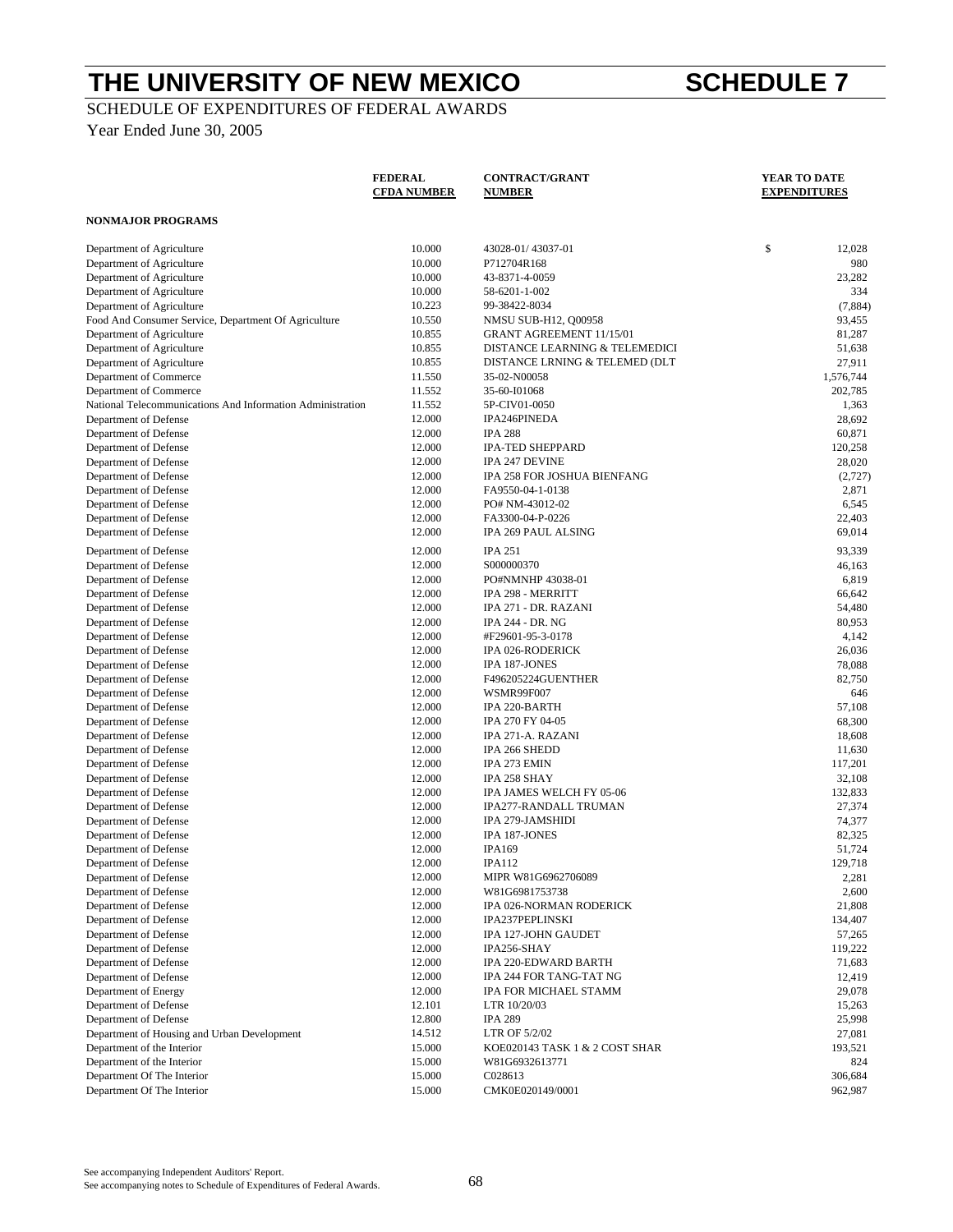### SCHEDULE OF EXPENDITURES OF FEDERAL AWARDS

|                                                         | <b>FEDERAL</b><br><b>CFDA NUMBER</b> | <b>CONTRACT/GRANT</b><br><b>NUMBER</b> | <b>YEAR TO DATE</b><br><b>EXPENDITURES</b> |           |
|---------------------------------------------------------|--------------------------------------|----------------------------------------|--------------------------------------------|-----------|
| Department Of The Interior                              | 15.000                               | <b>NONE</b>                            | \$                                         | 14,135    |
| Department Of The Interior                              | 15.000                               | PSA-01-29, AMD #1                      |                                            | 2,797     |
| Department of the Interior                              | 15.031                               | <b>AGREEMENT DATED 4/13/98</b>         |                                            | (5)       |
| Department of the Interior                              | 15.252                               | 2004-0069-000                          |                                            | 38,272    |
| Department of the Interior                              | 15.809                               | 03HQAG0176                             |                                            | 10,839    |
| Department of Justice                                   | 16.000                               | SUB UNDER SJI-04-N-170                 |                                            | 838       |
| Department Of Justice                                   | 16.000                               | 2004-DN-BX-0221                        |                                            | 16,803    |
| Department Of Justice                                   | 16.000                               | 2005-VA-944                            |                                            | 23,295    |
| Civil Rights Division, Department Of Justice            | 16.100                               | 00-TFO-10-UNM                          |                                            | 1,318     |
| Office Of Justice Programs, Office For Victims Of Crime | 16.575                               | <b>NONE</b>                            |                                            | 22,997    |
| Office Of Justice Programs, Office For Victims Of Crime | 16.582                               | 2003-WF-BX-0220                        |                                            | 20,750    |
| Department of Justice                                   | 16.588                               | 2004-WF-734                            |                                            | 37,786    |
| Department of Labor                                     | 17.000                               | WIA/NCDF/2004-08                       |                                            | 13,990    |
| Department of Labor                                     | 17.000                               | MOU 6/1/03                             |                                            | (17, 179) |
| Department Of Labor                                     | 17.000                               | JC 35-1-00055 AMD #1                   |                                            | 66,069    |
| Department Of Labor                                     | 17.000                               | WI-13242-03-60                         |                                            | 342,208   |
| Department Of Labor                                     | 17.000                               | WIA/NCDF/2004-01                       |                                            | 15,925    |
| Department of Transportation                            | 20.000                               | CO4547                                 |                                            | 57,824    |
| Department of Transportation                            | 20.000                               | CO4546                                 |                                            | 29,200    |
| Department of Transportation                            | 20,000                               | CO4545                                 |                                            | 39,653    |
| Department of Transportation                            | 20.000                               | CO4548                                 |                                            | 16,771    |
| Department of Transportation                            | 20.000                               | CO4517                                 |                                            | 18        |
| Department of Transportation                            | 20.000                               | CO4553                                 |                                            | 16,585    |
| Department of Transportation                            | 20.000                               | CO4552                                 |                                            | 13,263    |
| Department of Transportation                            | 20.000                               | CO 4126                                |                                            | 7,772     |
| Department of Transportation                            | 20.000                               | M00362                                 |                                            | 110,256   |
| Department of Transportation                            | 20.000                               | CO4653                                 |                                            | 72,815    |
| Department of Transportation                            | 20.000                               | CO4662                                 |                                            | 146,336   |
| Department of Transportation                            | 20.000                               | CO4172                                 |                                            | 3,000     |
| Department of Transportation                            | 20.000                               | COOP AGMT NM-26-7003                   |                                            | 116,731   |
| Department of Transportation                            | 20.215                               | 02-447420-NSTI-UNM-NM                  |                                            | 51,860    |
| National Aeronautics & Space Administration             | 43.000                               | 10 2241 6410                           |                                            | 15,238    |
| National Aeronautics & Space Administration             | 43.000                               | <b>SUBCONTR Q00626</b>                 |                                            | 31,848    |
| National Aeronautics & Space Administration             | 43.000                               | NGT8-52915, BASIC                      |                                            | 3,899     |
| National Aeronautics & Space Administration             | 43.001                               | NNJ04JL36G                             |                                            | 197,040   |
| National Aeronautics & Space Administration             | 43.001                               | <b>INSTITUTIONAL PARTNERSHIP AGMT</b>  |                                            | 7,807     |
| National Aeronautics & Space Administration             | 43.001                               | NAG 9-1312                             |                                            | 205,520   |
| National Aeronautics & Space Administration             | 43.002                               | HST-ED-90253.01-A                      |                                            | 2,113     |
| National Aeronautics & Space Administration             | 43.002                               | NAG5-12796                             |                                            | 270,368   |
| National Aeronautics & Space Administration             | 43.002                               | <b>NGT9-68</b>                         |                                            | 8,040     |
| National Foundation on the Arts & Humanities            | 45.000                               | HI-20996-02                            |                                            | 11,192    |
| National Foundation on the Arts & Humanities            | 45.000                               | GRANT #EE-50182-05                     |                                            | 9,378     |
| National Foundation on the Arts & Humanities            | 45.024                               | 04-4100-5035                           |                                            | 25,919    |
| National Foundation on the Arts & Humanities            | 45.024                               | 04-7700-3009                           |                                            | 30.001    |
| National Foundation on the Arts & Humanities            | 45.025                               | CUGE #05-121                           |                                            | 14.964    |
| National Foundation on the Arts & Humanities            | 45.163                               | FS-50043-04                            |                                            | 89,601    |
| National Foundation on the Arts & Humanities            | 45.301                               | ML-02-03-0109-03                       |                                            | 48,268    |
| National Foundation on the Arts & Humanities            | 45.301                               | IM-04-03-0165-03                       |                                            | (200)     |
| National Science Foundation                             | 47.000                               | CF65C-2004                             |                                            | 18,603    |
| National Science Foundation                             | 47.000                               | CHE-0418643                            |                                            | 11,135    |
| National Science Foundation                             | 47.000                               | SUBCONTRACT/DUE0202424                 |                                            | 15,316    |
| National Science Foundation                             | 47.000                               | Q00610/HRD0086701                      |                                            | 273,521   |
| National Science Foundation                             | 47.000                               | DBI-0242318                            |                                            | 8,751     |
| National Science Foundation                             | 47.000                               | DGE-9616155                            |                                            | 81,979    |
| National Science Foundation                             | 47.041                               | V2004GP0005/V04CC002                   |                                            | 20.082    |
| National Science Foundation                             | 47.049                               | DMS-0086986                            |                                            | (3)       |
| National Science Foundation                             | 47.049                               | DMS-0431484                            |                                            | 8,244     |
| National Science Foundation                             | 47.049                               | PHY-0400838                            |                                            | 69,471    |
| National Science Foundation                             | 47.070                               | SES-0328656                            |                                            | 897       |
| National Science Foundation                             | 47.074                               | 99-007                                 |                                            | 282,801   |
| National Science Foundation                             | 47.075                               | BCS-0422628                            |                                            | 6,462     |
| National Science Foundation                             | 47.076                               | KMD5276-21-38/SUB                      |                                            | 791       |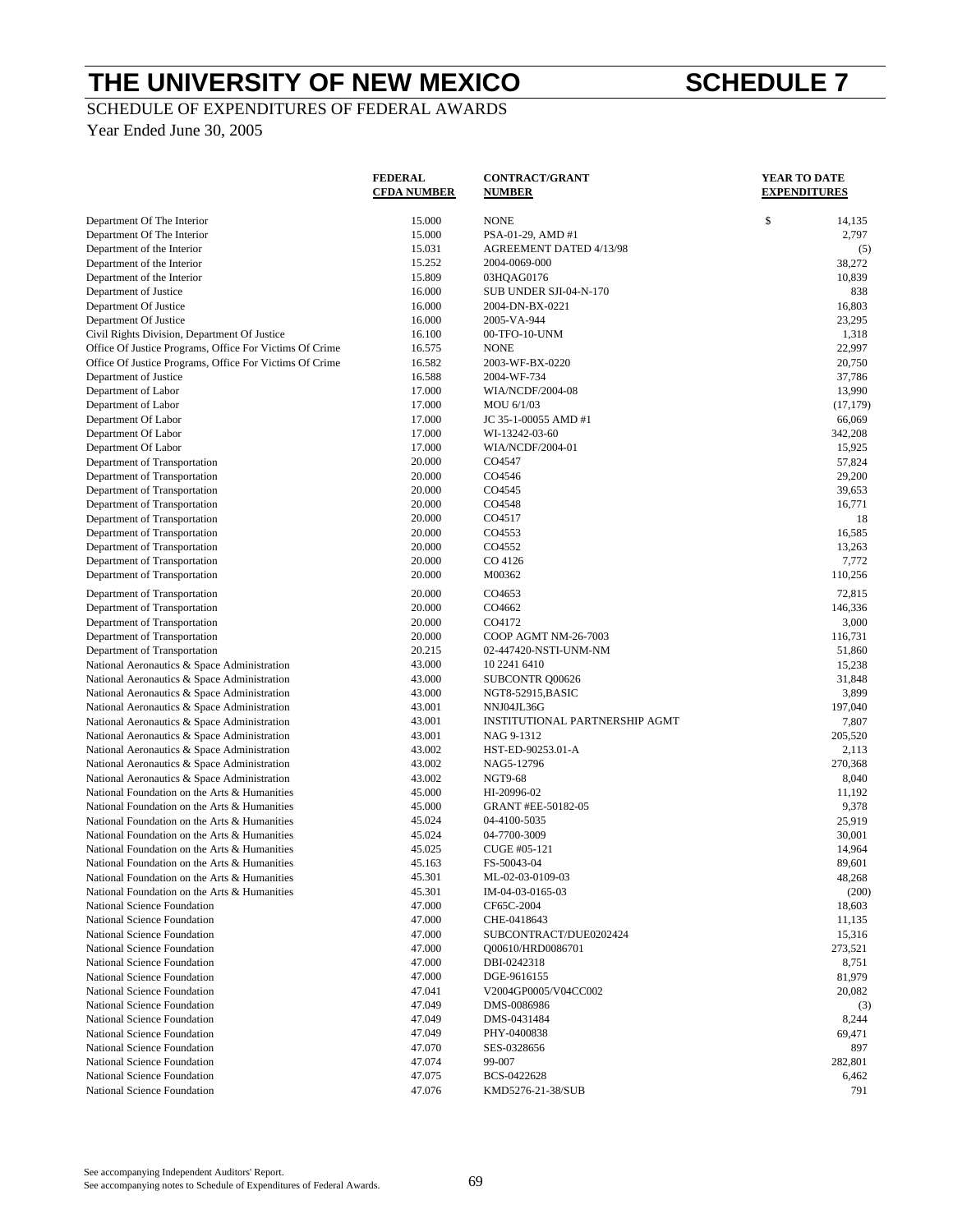### SCHEDULE OF EXPENDITURES OF FEDERAL AWARDS

|                                              | <b>FEDERAL</b><br><b>CFDA NUMBER</b> | <b>CONTRACT/GRANT</b><br><b>NUMBER</b>            | <b>YEAR TO DATE</b><br><b>EXPENDITURES</b> |
|----------------------------------------------|--------------------------------------|---------------------------------------------------|--------------------------------------------|
| National Science Foundation                  | 47.076                               | O00992                                            | \$<br>12,934                               |
| National Science Foundation                  | 47.076                               | DGE-0114319                                       | 646,070                                    |
| National Science Foundation                  | 47.076                               | KMD5276-21-36/SUB                                 | 282                                        |
| National Science Foundation                  | 47.076                               | KMD5276-21-36/39SUBS05US006                       | 94                                         |
| National Science Foundation                  | 47.076                               | O00903                                            | 7,556                                      |
| National Science Foundation                  | 47.076                               | Q00896                                            | 1,207                                      |
| National Science Foundation                  | 47.076                               | DGE-0338283                                       | 391,679                                    |
| National Science Foundation                  | 47.076                               | Q00894                                            | 23,326                                     |
| National Science Foundation                  | 47.076                               | EPS-0324320                                       | 12,850                                     |
| National Science Foundation                  | 47.076                               | DUE-0422096                                       | 27,000                                     |
| National Science Foundation                  | 47.076                               | DGE-0237002                                       | 138,002                                    |
| National Science Foundation                  | 47.077                               | INT-9900386                                       | 12,207                                     |
| <b>Small Business Administration</b>         | 59.000                               | 4603001Z003216                                    | 134,273                                    |
| <b>Small Business Administration</b>         | 59.000                               | 3-603001-Z-0032-15                                | (699)                                      |
| <b>Small Business Administration</b>         | 59.000                               | 4-603001-Z-0032-16                                | 140,829                                    |
| <b>Small Business Administration</b>         | 59.037                               | 4603001Z003216                                    | 159,305                                    |
| <b>Environmental Protection Agency</b>       | 66.000                               | PO #NM 002 FY05 FESTF                             | 5,932                                      |
| <b>Environmental Protection Agency</b>       | 66.000                               | 28000-4461-1200-12407 AMD 1                       | 4,165                                      |
| <b>Environmental Protection Agency</b>       | 66.607                               | U 91621701-0                                      | 9,247                                      |
| <b>Environmental Protection Agency</b>       | 66.607                               | 91578201-0                                        | 7                                          |
| <b>Commodity Futures Trading Comm</b>        | 78.004                               | ASSIGN AGMT-HRANAIOVA<br>SC#DE-FG07-011D14013-UNM | 149,488                                    |
| Department of Energy                         | 81.000                               |                                                   | 128,561                                    |
| Department of Energy                         | 81.000                               | <b>AGMT 68732</b>                                 | 32,225                                     |
| Department of Energy                         | 81.000<br>81.000                     | F3052-0018-2G<br>CK#0096330                       | 807                                        |
| Department of Energy                         |                                      |                                                   | (19, 558)                                  |
| Department of Energy<br>Department of Energy | 81.000<br>81.000                     | <b>CHECK 5245</b><br>200215                       | 2,609                                      |
| Department of Energy                         | 81.000                               | CONTRACT DATED 11/19/03                           | 31,256<br>112,044                          |
| Department of Energy                         | 81.000                               | 74351-001-04-2H                                   | 67,857                                     |
| Department of Energy                         | 81.000                               | SC NO. 02763-001-04                               | 115,251                                    |
| Department of Energy                         | 81.000                               | 10810-001-053F                                    | 33,308                                     |
| Department of Energy                         | 81.000                               | 408825                                            | 21,424                                     |
| Department of Energy                         | 81.000                               | NRC-02-02-016                                     | 42,783                                     |
| Department of Energy                         | 81.000                               | #15676-001-05                                     | 5,528                                      |
| Department of Energy                         | 81.000                               | PO 99112                                          | 92,752                                     |
| Department of Energy                         | 81.000                               | 29651                                             | 929                                        |
| Department of Energy                         | 81.000                               | 01-4-23147                                        | 1,683                                      |
| Department of Energy                         | 81.000                               | 73067-001-03 2R                                   | 9,973                                      |
| Department of Energy                         | 81.000                               | LTR 9/29/04                                       | 6,245                                      |
| Department of Energy                         | 81.000                               | <b>AGREEMENT</b>                                  | 91,187                                     |
| Department Of Energy                         | 81.000                               | <b>NONE</b>                                       | (3)                                        |
| Department of Energy                         | 81.049                               | 0409J-114-03 3F                                   | (6,091)                                    |
| Department of Energy                         | 81.049                               | DE-FG03-00ER63052                                 | 439,539                                    |
| Department of Energy                         | 81.106                               | DE-FC04-98AL-78881                                | 174,952                                    |
| Department of Energy                         | 81.108                               | 10861                                             | (13,719)                                   |
| Federal Emergency Management Agency          | 83.000                               | EMW-2003-CA-0148                                  | 15,458                                     |
| Department of Education                      | 84.000                               | ID 24151.03.013                                   | 202,898                                    |
| Department of Education                      | 84.000                               | ID 24151.03.008                                   | 18,246                                     |
| Department of Education                      | 84.000                               | <b>TRANSITION TO TEACHING</b>                     | 411,567                                    |
| Department of Education                      | 84.000                               | PO #E028829                                       | 2,275                                      |
| Department of Education                      | 84.000                               | 251844                                            | 288,216                                    |
| Department of Education                      | 84.000                               | 04-924-P527-0160                                  | 349,346                                    |
| Department of Education                      | 84.000                               | P0053809                                          | 978                                        |
| Department of Education                      | 84.000                               | <b>LTR DATED 5/12/03</b>                          | 48,107                                     |
| Department of Education                      | 84.000                               | H325E010013-04                                    | 203,102                                    |
| Department of Education                      | 84.000                               | H325D020033-03                                    | 160,313                                    |
| Department of Education                      | 84.000                               | S359B030343                                       | 640,194                                    |
| Department of Education                      | 84.000                               | 014-2-11-855 PERKINS                              | 230,946                                    |
| Department of Education                      | 84.000                               | P342A010051                                       | 154,250                                    |
| Department of Education                      | 84.000                               | LETTER 9/9/03                                     | 77,017                                     |
| Department of Education                      | 84.000                               | P335A030077                                       | 14,248                                     |
| Department of Education                      | 84.000                               | S363A020163-03                                    | 611,453                                    |
| Department Of Education                      | 84.000                               | 673/24136                                         | 306,845                                    |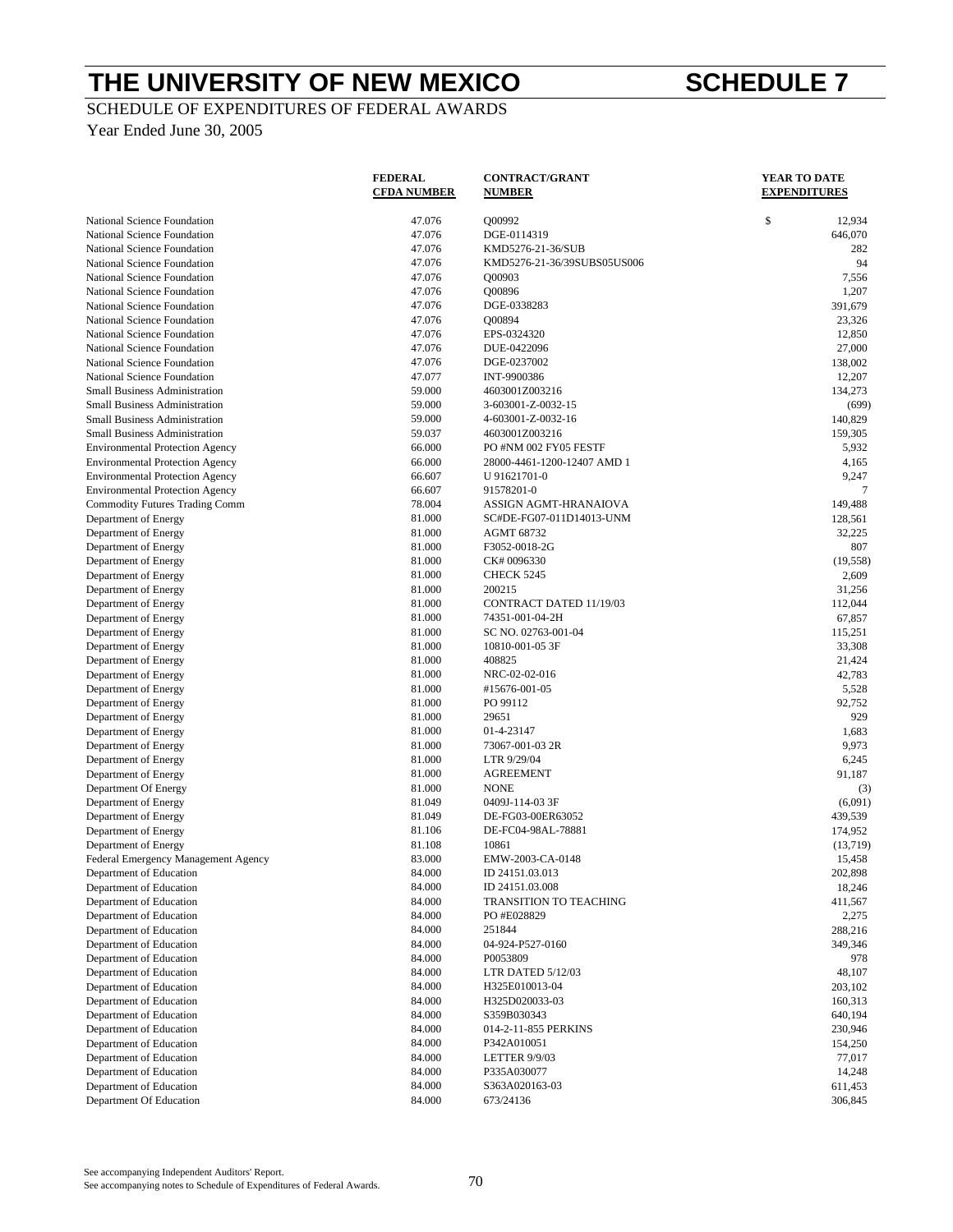### SCHEDULE OF EXPENDITURES OF FEDERAL AWARDS

|                                                           | <b>FEDERAL</b><br><b>CFDA NUMBER</b> | <b>CONTRACT/GRANT</b><br><b>NUMBER</b> | <b>YEAR TO DATE</b><br><b>EXPENDITURES</b> |
|-----------------------------------------------------------|--------------------------------------|----------------------------------------|--------------------------------------------|
| Department Of Education                                   | 84.000                               | H324R020030                            | \$<br>213,873                              |
| Department Of Education                                   | 84.000                               | H325E040062                            | 79,722                                     |
| Department of Education                                   | 84.002                               | ABE CHE 03-04                          | 3                                          |
| Department of Education                                   | 84.002                               | <b>BAR-ABE STATE &amp; FEDERAL</b>     | 301,355                                    |
| Department of Education                                   | 84.002                               | AGREEMENT #05-16                       | 10,094                                     |
| Department of Education                                   | 84.002                               | ABE - INSTRUCTIONAL MATERIALS          | 15,522                                     |
| Department of Education                                   | 84.002                               | BAR                                    | 140,332                                    |
| Department of Education                                   | 84.002                               | NMSDE ALLOCATION LTR                   | 12,419                                     |
| Department of Education                                   | 84.002                               | <b>LETTER 6/22/04</b>                  | 170                                        |
| Department of Education                                   | 84.002                               | ABE 879882                             | 422,356                                    |
| Department of Education                                   | 84.002<br>84.002                     | 879882<br><b>AGREEMENT # C05-17</b>    | 74,628                                     |
| Department of Education                                   | 84.002                               | $G05-11$                               | 55,040<br>39,238                           |
| Department of Education<br>Department of Education        | 84.002                               | <b>BAR</b>                             | 138,642                                    |
| Department of Education                                   | 84.002                               | 006-01-01                              | 65,614                                     |
| Department of Education                                   | 84.015                               | P0155B030096-04                        | 318,215                                    |
| Department of Education                                   | 84.017                               | P017A020037                            | 136,260                                    |
| Office Of Special Education And Rehabilitative Services   | 84.024                               | P116N000008-01, 02, 03                 | 26,542                                     |
| Department of Education                                   | 84.027                               | ID #24108.03.057                       | 105,156                                    |
| Department of Education                                   | 84.027                               | <b>FUND 24108</b>                      | 11,494                                     |
| Department of Education                                   | 84.027                               | PROJ #24108.05.006                     | 1,121                                      |
| Department of Education                                   | 84.027                               | PROG #24108.04.063                     | 4,161                                      |
| Office Of Special Education And Rehabilitative Services   | 84.027                               | 673/24108                              | (188)                                      |
| Office Of Special Education And Rehabilitative Services   | 84.027                               | 673/24108.03.058                       | 30,152                                     |
| Office Of Special Education And Rehabilitative Services   | 84.027                               | 673/24108.03.061                       | 24,621                                     |
| Department of Education                                   | 84.031                               | P031A040058                            | 100,945                                    |
| Department of Education                                   | 84.031                               | P031S010008-04                         | 306,579                                    |
| Department of Education                                   | 84.031                               | P031S990062                            | 109,190                                    |
| Department of Education                                   | 84.031                               | P031S040017                            | 232,416                                    |
| Department of Education                                   | 84.042<br>84.042                     | P042A011212-03A                        | 233,932                                    |
| Department of Education                                   | 84.042                               | P042A010547-04                         | 231,031<br>229,906                         |
| Department of Education<br>Department of Education        | 84.047                               | P042A010042-03<br>P047A030194          | 216,001                                    |
| Department of Education                                   | 84.047                               | P047A030165                            | 406,637                                    |
| Department of Education                                   | 84.048                               | PSC#05-924-P527-0096                   | 28,680                                     |
| Department of Education                                   | 84.051                               | 018321855                              | 76,742                                     |
| Department of Education                                   | 84.066                               | P066A02011903                          | 259,966                                    |
| Department of Education                                   | 84.116                               | P116Z030286                            | 223,267                                    |
| Office Of Assistant Secretary For Postsecondary Education | 84.116                               | P116Z030273                            | 68,951                                     |
| Department of Education                                   | 84.141                               | S141A020003-03                         | 253,622                                    |
| Department of Education                                   | 84.149                               | S149A010005-03                         | 340,067                                    |
| Department of Education                                   | 84.173                               | ID 24136.04.001                        | 21,291                                     |
| Office Of Special Education And Rehabilitative Services   | 84.173                               | 673/24136.03.003                       | 11,846                                     |
| Office Of Special Education And Rehabilitative Services   | 84.173                               | 673/24136.03.004                       | 99,313                                     |
| Department of Education                                   | 84.195                               | T195A990075-03                         | 180,971                                    |
| Department of Education                                   | 84.195                               | T195B010022-03                         | 211,861                                    |
| Department of Education                                   | 84.195                               | T195A010012-03                         | 127,115                                    |
| Department of Education                                   | 84.195<br>84.215                     | T195NO20043-03                         | 191,146                                    |
| Department of Education<br>Department of Education        | 84.215                               | R215K020439<br>U215K040156             | 2,190<br>455,079                           |
| Department of Education                                   | 84.217                               | P217A030012                            | 242,874                                    |
| Department of Education                                   | 84.243                               | 016-5-1-1-855                          | 2,178                                      |
| Department of Education                                   | 84.243                               | 016-532-857                            | 1,010                                      |
| Department of Education                                   | 84.243                               | $0-18-4-3-1-857$                       | (13, 357)                                  |
| Department of Education                                   | 84.286                               | R286A000003                            | 24,378                                     |
| Department of Education                                   | 84.286                               | Subcontract Agreement 10/30/04         | 25,795                                     |
| Department of Education                                   | 84.295                               | LTR DATED 9/11/03                      | 41,710                                     |
| Department of Education                                   | 84.303                               | PO #251848                             | 72,061                                     |
| Department of Education                                   | 84.326                               | H324R020030                            | 2,034                                      |
| Department of Education                                   | 84.326                               | <b>NONE</b>                            | 98,092                                     |
| Department of Health & Human Services                     | 93.000                               | 03-690-7000-7023-01                    | 138,469                                    |
| Department of Health & Human Services                     | 93.000                               | IPA                                    | 11,104                                     |
| Department of Health & Human Services                     | 93.000                               | NO. 04/665.4200.0293                   | 30,048                                     |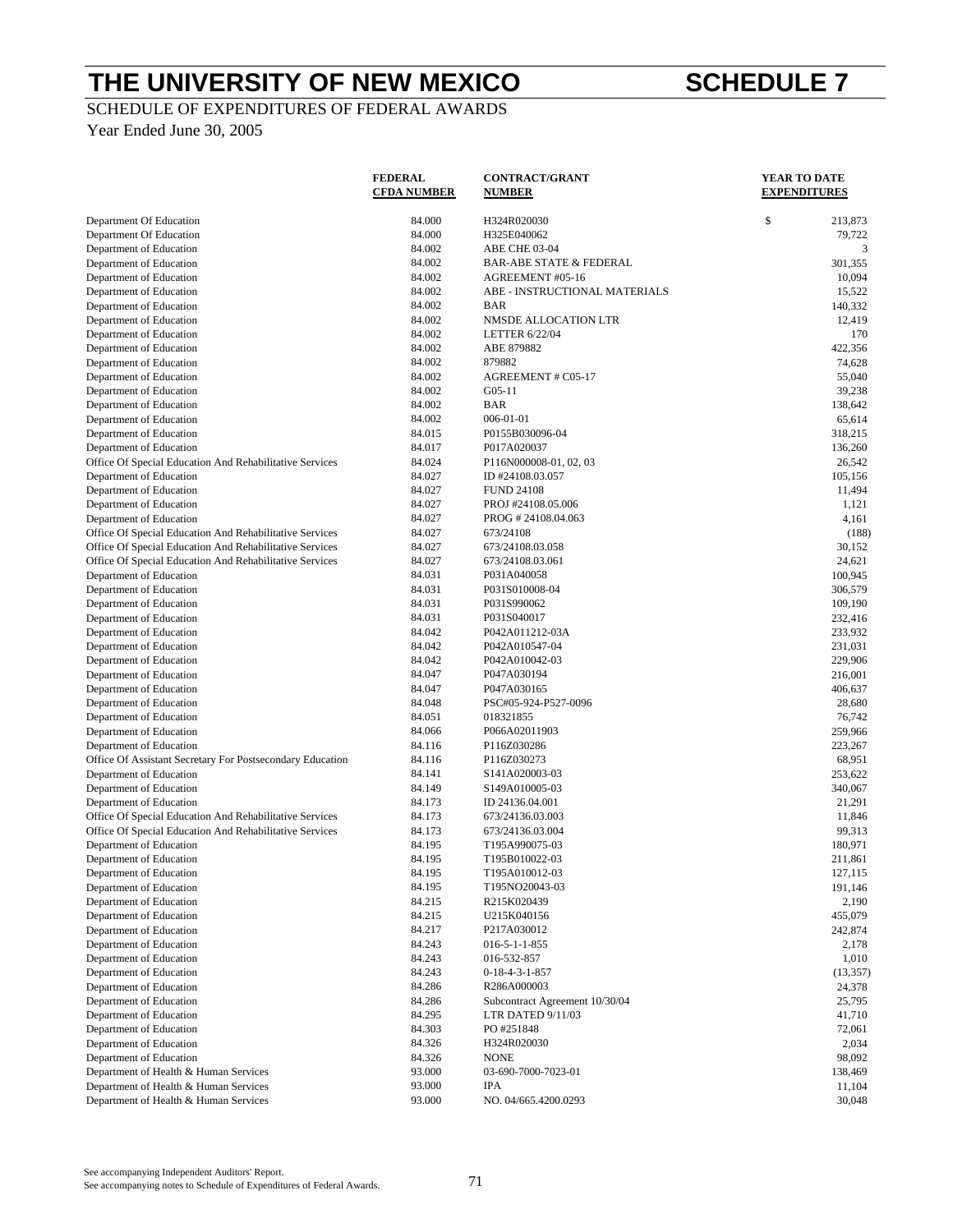### SCHEDULE OF EXPENDITURES OF FEDERAL AWARDS

|                                                                                | <b>FEDERAL</b><br><b>CFDA NUMBER</b> | <b>CONTRACT/GRANT</b><br><b>NUMBER</b> | YEAR TO DATE<br><b>EXPENDITURES</b> |
|--------------------------------------------------------------------------------|--------------------------------------|----------------------------------------|-------------------------------------|
| Department of Health & Human Services                                          | 93.000                               | #04IPA24392                            | \$<br>26,463                        |
| Department of Health & Human Services                                          | 93.000                               | 200-2004-M-07712                       | 43,200                              |
| Department of Health & Human Services                                          | 93.000                               | 1 F31 GM069196                         | 29,058                              |
| Department Of Health & Human Services                                          | 93.000                               | 001-CH1-1-0018                         | 30,082                              |
| Department Of Health & Human Services                                          | 93.000                               | 03.665.6200.326 AIII, 17 & 21          | 92,809                              |
| Department Of Health & Human Services                                          | 93.000                               | 03/665.6200.0326 AIII COMP 29          | 93,428                              |
| Department Of Health & Human Services                                          | 93.000                               | 03/665.6200.0326 AIII, 05 & 27         | 87,286                              |
| Department Of Health & Human Services                                          | 93.000                               | 030-S41-3-0009                         | 324                                 |
| Department Of Health & Human Services                                          | 93.000                               | 04/665.4200.0097                       | (27)                                |
| Department Of Health & Human Services                                          | 93.000                               | 04/665.4200.0297,05UNM/03.0030         | 257,077                             |
| Department Of Health & Human Services                                          | 93.000                               | 04/665.4200.0310                       | 31.481                              |
| Department Of Health & Human Services                                          | 93.000                               | 04/665.4200.0451                       | 33,860                              |
| Department Of Health & Human Services                                          | 93.000                               | 04/665.4200.0543                       | 1,553                               |
| Department Of Health & Human Services                                          | 93.000                               | 04-660                                 | 13,511                              |
| Department Of Health & Human Services                                          | 93.000                               | 05/UNM/03.0040                         | 193,386                             |
| Department Of Health & Human Services                                          | 93.000                               | 05UNM/01.0002                          | 37,947                              |
| Department Of Health & Human Services                                          | 93.000                               | 05UNM/01.0003                          | 7,563                               |
| Department Of Health & Human Services                                          | 93.000                               | 05UNM/01.0005                          | 29,587                              |
| Department Of Health & Human Services                                          | 93.000                               | 05UNM/01.0006A1                        | 31,349                              |
| Department Of Health & Human Services                                          | 93.000                               | 05UNM/01.0017                          | 3,812                               |
| Department Of Health & Human Services                                          | 93.000                               | 05UNM/01.0029                          | 39,807                              |
| Department Of Health & Human Services                                          | 93.000                               | 05UNM/01.0034                          | 4,494                               |
| Department Of Health & Human Services                                          | 93.000                               | 05UNM/02.0006                          | 5,979                               |
| Department Of Health & Human Services                                          | 93.000                               | 05UNM/03.0001 04/665.4200.0454         | 74,821                              |
| Department Of Health & Human Services                                          | 93.000                               | 05UNM/03.0027                          | 76,358                              |
| Department Of Health & Human Services                                          | 93.000                               | 05UNM/03.0033                          | 18,760                              |
| Department Of Health & Human Services                                          | 93.000                               | 05UNM/07.0002                          | 433,369                             |
| Department Of Health & Human Services                                          | 93.000                               | 05UNM/07.0003                          | 92,571                              |
| Department Of Health & Human Services                                          | 93.000                               | 05UNM/07.0004                          | 93,545                              |
| Department Of Health & Human Services                                          | 93.000                               | 05UNM/07.0005                          | 387,973                             |
| Department Of Health & Human Services                                          | 93.000                               | 05UNM/07.0006                          | 312,841                             |
| Department Of Health & Human Services                                          | 93.000                               | 05UNM/07.0009                          | 28,973                              |
| Department Of Health & Human Services                                          | 93.000                               | 05UNM/07.0010                          | 98,006                              |
| Department Of Health & Human Services                                          | 93.000                               | 05UNM/07.0012                          | 7,825                               |
| Department Of Health & Human Services                                          | 93.000                               | 05UNM/07.0013                          | 78,722                              |
| Department Of Health & Human Services                                          | 93.000<br>93.000                     | 05UNM03.009                            | 80,234<br>463,775                   |
| Department Of Health & Human Services                                          | 93.000                               | 06UNM/01.0026<br>06UNM/01.0028         | 126,571                             |
| Department Of Health & Human Services<br>Department Of Health & Human Services | 93.000                               | 14B42373                               | 25,475                              |
| Department Of Health & Human Services                                          | 93.000                               | 1H79SP10315-01                         | (245)                               |
| Department Of Health & Human Services                                          | 93.000                               | 2 H1GCS00007-02, 03                    | 283,880                             |
| Department Of Health & Human Services                                          | 93.000                               | 200-2004-M-05611                       | 31                                  |
| Department Of Health & Human Services                                          | 93.000                               | 242-00-0011 MOD#4 TO 300102180         | 17,019                              |
| Department Of Health & Human Services                                          | 93.000                               | 242-00-0059                            | 66,077                              |
| Department Of Health & Human Services                                          | 93.000                               | 242-03-0051                            | 93,784                              |
| Department Of Health & Human Services                                          | 93.000                               | 242-03-0055                            | 62,055                              |
| Department Of Health & Human Services                                          | 93.000                               | 242-04-0028, MOD#2                     | 372,089                             |
| Department Of Health & Human Services                                          | 93.000                               | 3H4BMC00001-03-01                      | 103,201                             |
| Department Of Health & Human Services                                          | 93.000                               | 4021026700                             | 30,583                              |
| Department Of Health & Human Services                                          | 93.000                               | 4021029300                             | 28,258                              |
| Department Of Health & Human Services                                          | 93.000                               | 467-MZ-402043                          | 60,202                              |
| Department Of Health & Human Services                                          | 93.000                               | 5415GFB557                             | 42,702                              |
| Department Of Health & Human Services                                          | 93.000                               | 5 T01HP01421-02-00                     | 983,814                             |
| Department Of Health & Human Services                                          | 93.000                               | 5T01 HP01421-02-00                     | 25,812                              |
| Department Of Health & Human Services                                          | 93.000                               | 5TGS240012                             | 105,607                             |
| Department Of Health & Human Services                                          | 93.000                               | 62919                                  | 401                                 |
| Department Of Health & Human Services                                          | 93.000                               | 99.665.62.326                          | (157, 339)                          |
| Department Of Health & Human Services                                          | 93.000                               | A1021-21/22 AMD2                       | 33,827                              |
| Department Of Health & Human Services                                          | 93.000                               | <b>AK 003-UNM</b>                      | 78,643                              |
| Department Of Health & Human Services                                          | 93.000                               | ANTHC-04-P-9404 PROJ ID 9404           | 15,013                              |
| Department Of Health & Human Services                                          | 93.000                               | CMS-03-00335                           | 17,253                              |
| Department Of Health & Human Services                                          | 93.000                               | DE-FC03-985F21541MOD#12                | 22,322                              |
| Department Of Health & Human Services                                          | 93.000                               | FY04.011.013UNM                        | 33,772                              |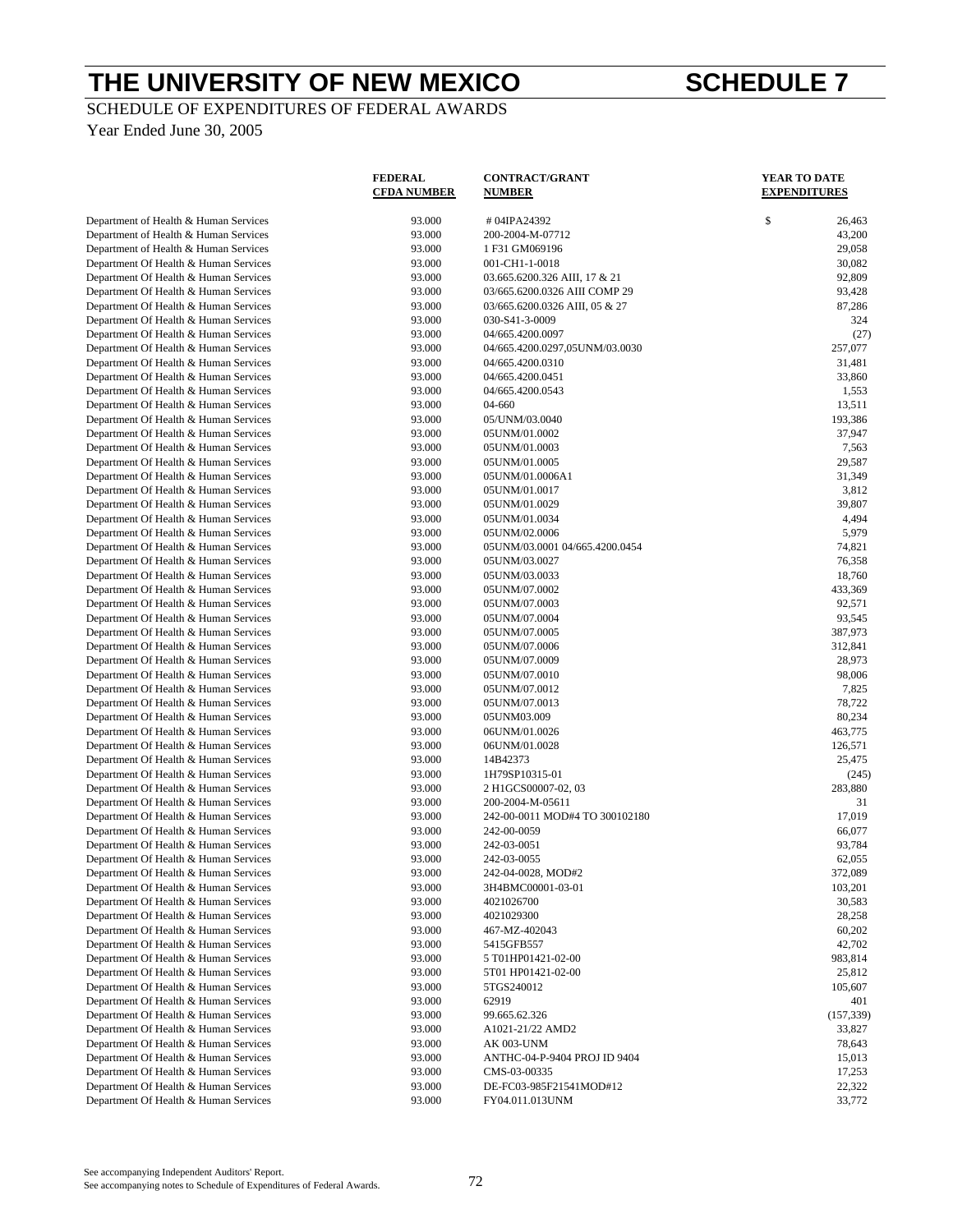### SCHEDULE OF EXPENDITURES OF FEDERAL AWARDS

|                                                                                                     | <b>FEDERAL</b><br><b>CFDA NUMBER</b> | <b>CONTRACT/GRANT</b><br><b>NUMBER</b> | YEAR TO DATE<br><b>EXPENDITURES</b> |
|-----------------------------------------------------------------------------------------------------|--------------------------------------|----------------------------------------|-------------------------------------|
| Department Of Health & Human Services                                                               | 93.000                               | GSA 05-0001                            | \$<br>151,821                       |
| Department Of Health & Human Services                                                               | 93.000                               | GSA-04-16-A1                           | 136,515                             |
| Department Of Health & Human Services                                                               | 93.000                               | GSOIF0104L ODR 02T000181D NMFT         | (2,845)                             |
| Department Of Health & Human Services                                                               | 93.000                               | <b>INFO NET</b>                        | 11,994                              |
| Department Of Health & Human Services                                                               | 93.000                               | JPA 94.665.6200.0952 A VII             | 352,867                             |
| Department Of Health & Human Services                                                               | 93.000                               | MOU 04.665.4200.0404                   | 15,362                              |
| Department Of Health & Human Services                                                               | 93.000                               | MOU 04/665.4200.0002                   | (488)                               |
| Department Of Health & Human Services                                                               | 93.000                               | MOU 04/665.4200.0309                   | 91,961                              |
| Department Of Health & Human Services                                                               | 93.000                               | <b>MRCSG030055</b>                     | 55,083                              |
| Department Of Health & Human Services                                                               | 93.000                               | N01-A1-45250                           | 106,517                             |
| Department Of Health & Human Services                                                               | 93.000                               | N01-LM-1-3515                          | 27,629                              |
| Department Of Health & Human Services                                                               | 93.000                               | N01-PC-67007                           | (5, 135)                            |
| Department Of Health & Human Services                                                               | 93.000                               | N02-CO-01113                           | 61,431                              |
| Department Of Health & Human Services                                                               | 93.000                               | <b>NONE</b>                            | 2,032,159                           |
| Department Of Health & Human Services                                                               | 93.000                               | PMS RCC                                | 4,649,235                           |
| Department Of Health & Human Services                                                               | 93.000                               | PO 254-2004-M-08567                    | 68,808                              |
| Department Of Health & Human Services                                                               | 93.000                               | PO 3076010400                          | 2,586                               |
| Department Of Health & Human Services                                                               | 93.000                               | PO 9000006023                          | 20,559                              |
| Department Of Health & Human Services                                                               | 93.000                               | PO#4020027300                          | 10,013                              |
| Department Of Health & Human Services                                                               | 93.000                               | PSA-02-22                              | 274,028                             |
| Department Of Health & Human Services                                                               | 93.000                               | R25 ES013292-01                        | 32,502                              |
| Department Of Health & Human Services                                                               | 93.000                               | <b>SHELL</b>                           | 177,888                             |
| Health Resources And Services Administration                                                        | 93.107                               | U77HP03032-09,10                       | 277,509                             |
| Department of Health & Human Services                                                               | 93.110                               | 1 T79 MC 00027-01                      | 129,059                             |
| Health Resources And Services Administration<br><b>Health Resources And Services Administration</b> | 93.110<br>93.110                     | 1H02MC0078-03                          | 65,438                              |
|                                                                                                     | 93.110                               | FY05.003.001                           | 15,304                              |
| Health Resources And Services Administration                                                        |                                      | <b>NONE</b>                            | 368,683                             |
| Health Resources And Services Administration<br>Health Resources And Services Administration        | 93.110<br>93.110                     | T73 MC00025-09, 10, 11<br>V970601      | 428,376<br>9,078                    |
| Health Resources And Services Administration                                                        | 93.127                               | 1H33MC02539-02-00                      | 106,599                             |
| Health Resources And Services Administration                                                        | 93.127                               |                                        |                                     |
| Health Resources And Services Administration                                                        | 93.145                               | H34MC02542-02-00<br>FY05.011.021       | 196,653<br>190,215                  |
| Health Resources And Services Administration                                                        | 93.157                               | 5 D34 HP 04055-06-01                   | 215,139                             |
| Health Resources And Services Administration                                                        | 93.189                               | D39HP00010-14,15                       | 87,683                              |
| Health Resources And Services Administration                                                        | 93.192                               | D36HP16001-16                          | 327,631                             |
| Office Of Rural Health Policy, Office Of The Administrator                                          | 93.211                               | 4D1BTH00003-03-02                      | 340,261                             |
| Office Of Rural Health Policy, Office Of The Administrator                                          | 93.211                               | H2ATH00989-01                          | 246,124                             |
| Agency For Health Care Policy And Research                                                          | 93.226                               | UC1 HS15135-01                         | 137,963                             |
| Indian Health Service, Public Health Service                                                        | 93.228                               | 001-FP1-5-0001                         | 16,782                              |
| National Institutes Of Health, Public Health Service                                                | 93.242                               | PSA03-02                               | 25,481                              |
| Centers For Disease Control And Prevention                                                          | 93.262                               | SC04-05                                | 76,593                              |
| Department of Health & Human Services                                                               | 93.279                               | 1 R03 DA018166-01                      | 42,542                              |
| Centers For Disease Control And Prevention                                                          | 93.283                               | AI024-21/22 AMD #1                     | 19,732                              |
| Centers For Disease Control And Prevention                                                          | 93.283                               | <b>SHELL</b>                           | 21,347                              |
| Centers For Disease Control And Prevention                                                          | 93.283                               | U36/CCU319276                          | 42,391                              |
| Centers For Disease Control And Prevention                                                          | 93.283                               | U90/CCU624260-01                       | 74,150                              |
| Health Resources And Services Administration                                                        | 93.298                               | 2 D24 NU00380-04                       | 135                                 |
| Health Resources And Services Administration                                                        | 93.359                               | D11 HP00706-01                         | 233,265                             |
| National Institutes Of Health, Public Health Service                                                | 93.395                               | CA98543-02                             | 4,184                               |
| Administration For Children And Families                                                            | 93.551                               | 90CB0098/04                            | 140,507                             |
| <b>Administration For Children And Families</b>                                                     | 93.551                               | 90CB0119                               | 128,610                             |
| Administration For Children And Families                                                            | 93.556                               | 05-690-5000-5004                       | 113,327                             |
| Department of Health & Human Services                                                               | 93.558                               | 04-04-00009                            | 3,790                               |
| Department of Health & Human Services                                                               | 93.558                               | MOU 09-04-00001                        | 21,461                              |
| Department of Health & Human Services                                                               | 93.558                               | GSA 05-0010                            | 1,668,185                           |
| Department of Health & Human Services                                                               | 93.558                               | GSA 04-09                              | (11,796)                            |
| Department of Health & Human Services                                                               | 93.558                               | GSA 05-10                              | 397,855                             |
| Department of Health & Human Services                                                               | 93.570                               | NYSPF 04-1109                          | 75,801                              |
| Administration For Children And Families                                                            | 93.631                               | 90DN0187                               | 124,814                             |
| <b>Administration For Children And Families</b>                                                     | 93.632                               | <b>NONE</b>                            | 443,571                             |
| Health Resources And Services Administration                                                        | 93.822                               | 1 D18 HP 03088-01                      | 193,808                             |
| Department of Health & Human Services                                                               | 93.859                               | 5 F32 GM072351-02                      | 41,569                              |
| National Institutes Of Health, Public Health Service                                                | 93.879                               | 5G07LM007832-02                        | 11,028                              |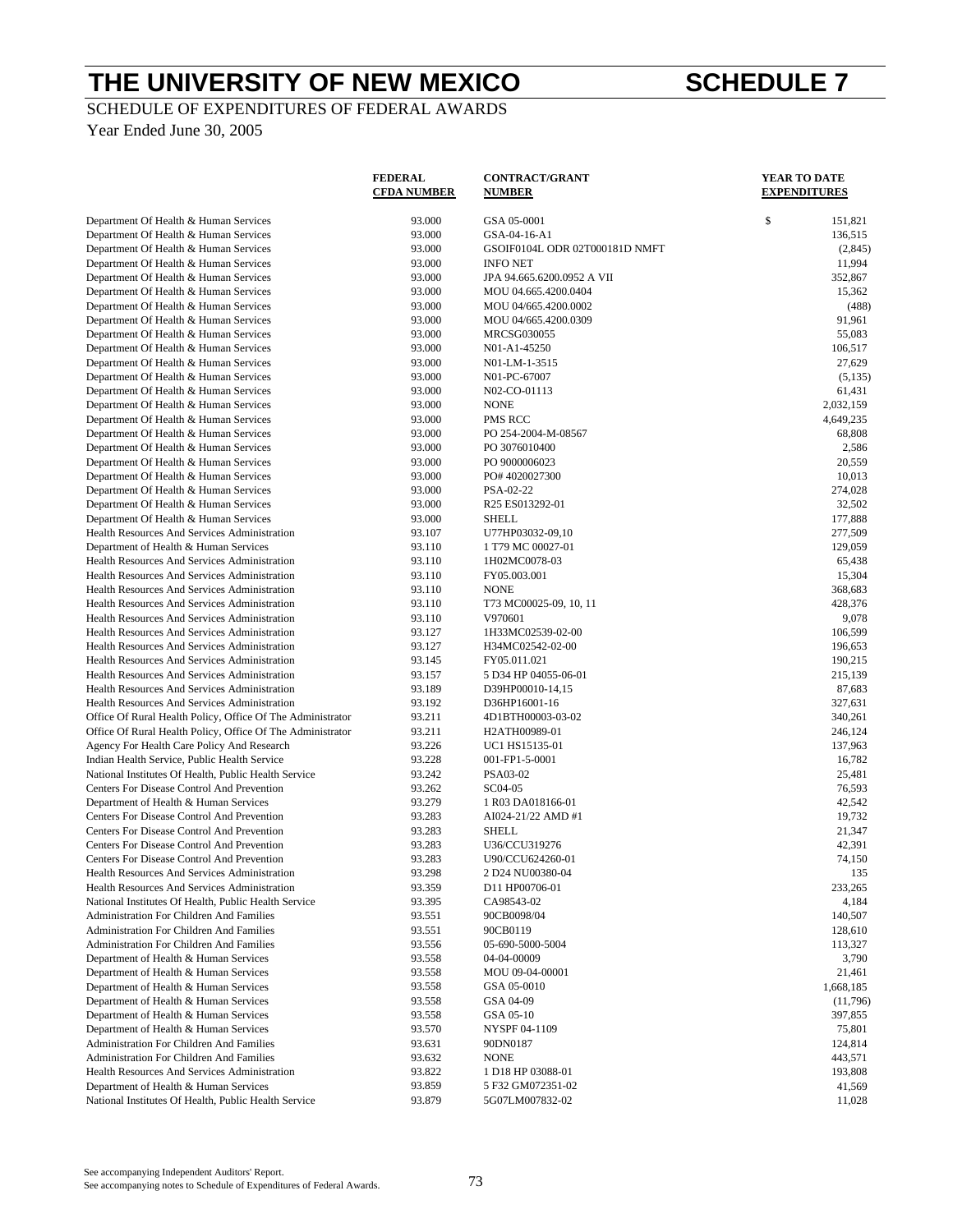### SCHEDULE OF EXPENDITURES OF FEDERAL AWARDS

Year Ended June 30, 2005

|                                                     | <b>FEDERAL</b><br><b>CFDA NUMBER</b> | <b>CONTRACT/GRANT</b><br><b>NUMBER</b> | YEAR TO DATE<br><b>EXPENDITURES</b> |
|-----------------------------------------------------|--------------------------------------|----------------------------------------|-------------------------------------|
| Department of Health & Human Services               | 93.880                               | 5 T34 GM00875105                       | <sup>\$</sup><br>211,260            |
| Health Resources And Services Administration        | 93.884                               | 1D59HP04077-01                         | 41,741                              |
| Health Resources And Services Administration        | 93.884                               | D22PH00181-03                          | 960                                 |
| Health Resources And Services Administration        | 93.884                               | D54 HP00032-04, 05                     | 239,029                             |
| Health Resources And Services Administration        | 93.884                               | D56HP00028-05-01                       | 223,155                             |
| <b>Health Resources And Services Administration</b> | 93.886                               | D57HP19164-03.04.05                    | 138,199                             |
| Health Resources And Services Administration        | 93.887                               | 1 C76HF00754-01-00                     | 96,000                              |
| Health Resources And Services Administration        | 93.895                               | 5D14HP00100                            | 35,588                              |
| Bureau Of Primary Health Care                       | 93.918                               | H76HA00130-14-0                        | 649,164                             |
| Centers For Disease Control And Prevention          | 93.919                               | 05UNM/01.0019                          | 78,652                              |
| <b>Health Resources And Services Administration</b> | 93.928                               | <b>SHELL</b>                           | 49,795                              |
| <b>Health Resources And Services Administration</b> | 93.969                               | D31HP70143-03, 04                      | 326,434                             |
| Corporation for National & Community Service        | 94.007                               | 02EDNNM079                             | 19,195                              |
| Homeland Security                                   | 97.000                               | 2004-GE-T4-0005-UNM                    | 10,755                              |
| Department of Homeland Security                     | 97.000                               | HSFEHQ-05-L-0202                       | 33,000                              |
| Department of Homeland Security                     | 97.025                               | EMW-2201-CA-0322                       | 480                                 |
| United States Agnecy for International Development  | 98.002                               | SUB TO HNE-A-97-00059-00               | 86.038                              |
| Federal Appropriation                               | 99.999                               | AGMT 11/24/03                          | 749,147                             |
| Federal Appropriation                               | 99.999                               | REQ. 44001673                          | 15,632                              |
| Federal Appropriation                               | 99.999                               | O-00294                                | (1,126)                             |
| <b>TOTAL NONMAJOR PROGRAMS</b>                      |                                      |                                        | 47,429,804                          |

**TOTAL FEDERAL AWARDS 8** 203,734,332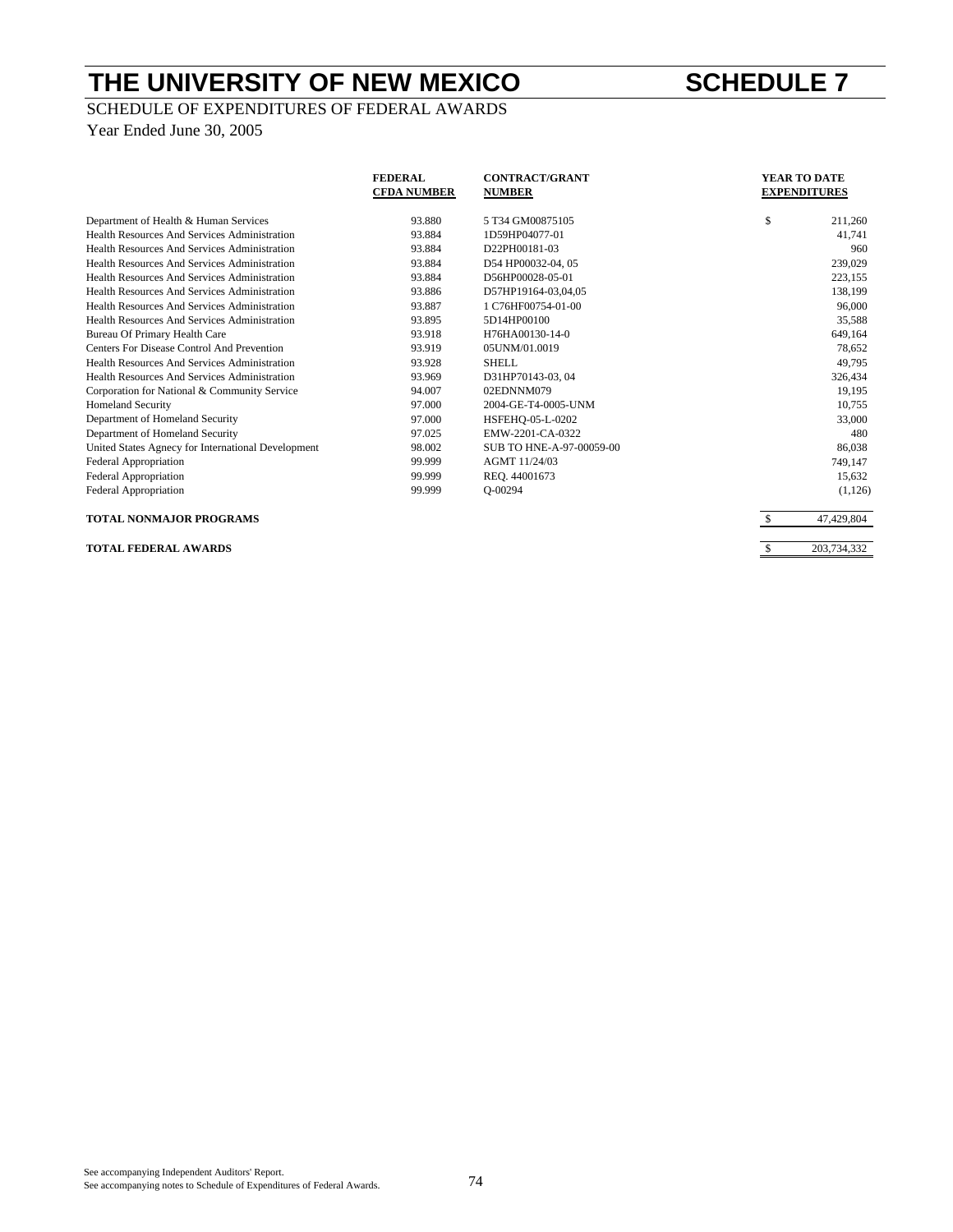#### NOTES TO SCHEDULE OF EXPENDITURES OF FEDERAL AWARDS

Year Ended June 30, 2005

#### **Note 1: Significant Accounting Policies**

The accompanying schedule of expenditures of federal awards is prepared on the accrual basis of accounting.

#### **Note 2: Student Financial Aid**

William D. Ford Direct Loan Program net loans to students were \$45,581,323. Perkins loans advanced to students in fiscal year 2005 totaled \$3,754,334. The outstanding Perkins loan balance at June 30, 2005 was \$12,847,619.

#### **Note 3: Department of Housing and Urban Development 242 Loan Guarantee**

During fiscal year 2005, the Regents of the University of New Mexico issued FHA Insured Hospital Mortgage Revenue Bonds for the construction of the Children's Hospital and Critical Care Pavilion. In conjunction with the construction project, the Department of Housing and Urban Development, under Section 242 CFDA number 14.128, issued a loan guarantee for the mortgage amount of \$183,399,000.

#### **Note 4: Of the federal expenditures presented in the schedule, the University provided federal awards to subrecipients as follows:**

| <b>EXPENDITURES</b><br><b>NUMBER</b><br>\$<br>11.552<br>162,698<br>Department of Commerce<br>12.000<br>Department of Defense<br>486,900<br>Department of the Navy<br>12.300<br>4,127<br>Department of the Army<br>12.420<br>88,667<br>12.800<br>1,040,802<br>12.910<br>586,956<br>15.000<br>80,908<br>16.560<br>25,713<br>17.000<br>51,542<br>37,800<br>17.502<br>20.000<br>51,689<br>43.002<br>379,421<br>45.149<br>54,394<br>397,206<br>47.000<br>47.041<br>25,207<br>47.049<br>95,238<br>47.070<br>30,000<br>47.074<br>50,041<br>47.076<br>1,567,466<br>66.509<br><b>Environmental Protection Agency</b><br>36,795<br>81.000<br>Department of Energy<br>74,133<br>81.004<br>Department of Energy<br>2,777<br>81.049<br>44,125<br>Department of Energy<br>242,494<br>Department of Education<br>84.000<br>Department of Education<br>84.015<br>78,307<br>84.024<br>Department of Education<br>20,595<br>84.027<br>Department of Education<br>10,800<br>Department of Education<br>84.215<br>217,804<br>Department of Health & Human Services<br>93.000<br>464,311<br>Department of Health & Human Services<br>93.107<br>169,769<br>Department of Health & Human Services<br>93.113<br>193,191<br>Department Of Health & Human Services<br>93.121<br>4,534<br>Department of Health & Human Services<br>93.135<br>55,205<br>Health Resources And Services Administration<br>188,845<br>93.153 |                                              | <b>CFDA</b> | YEAR TO DATE |
|-----------------------------------------------------------------------------------------------------------------------------------------------------------------------------------------------------------------------------------------------------------------------------------------------------------------------------------------------------------------------------------------------------------------------------------------------------------------------------------------------------------------------------------------------------------------------------------------------------------------------------------------------------------------------------------------------------------------------------------------------------------------------------------------------------------------------------------------------------------------------------------------------------------------------------------------------------------------------------------------------------------------------------------------------------------------------------------------------------------------------------------------------------------------------------------------------------------------------------------------------------------------------------------------------------------------------------------------------------------------------------------------------|----------------------------------------------|-------------|--------------|
|                                                                                                                                                                                                                                                                                                                                                                                                                                                                                                                                                                                                                                                                                                                                                                                                                                                                                                                                                                                                                                                                                                                                                                                                                                                                                                                                                                                               | <b>GRANTORS</b>                              |             |              |
|                                                                                                                                                                                                                                                                                                                                                                                                                                                                                                                                                                                                                                                                                                                                                                                                                                                                                                                                                                                                                                                                                                                                                                                                                                                                                                                                                                                               |                                              |             |              |
|                                                                                                                                                                                                                                                                                                                                                                                                                                                                                                                                                                                                                                                                                                                                                                                                                                                                                                                                                                                                                                                                                                                                                                                                                                                                                                                                                                                               |                                              |             |              |
|                                                                                                                                                                                                                                                                                                                                                                                                                                                                                                                                                                                                                                                                                                                                                                                                                                                                                                                                                                                                                                                                                                                                                                                                                                                                                                                                                                                               |                                              |             |              |
|                                                                                                                                                                                                                                                                                                                                                                                                                                                                                                                                                                                                                                                                                                                                                                                                                                                                                                                                                                                                                                                                                                                                                                                                                                                                                                                                                                                               |                                              |             |              |
|                                                                                                                                                                                                                                                                                                                                                                                                                                                                                                                                                                                                                                                                                                                                                                                                                                                                                                                                                                                                                                                                                                                                                                                                                                                                                                                                                                                               |                                              |             |              |
|                                                                                                                                                                                                                                                                                                                                                                                                                                                                                                                                                                                                                                                                                                                                                                                                                                                                                                                                                                                                                                                                                                                                                                                                                                                                                                                                                                                               | Department of the Air Force                  |             |              |
|                                                                                                                                                                                                                                                                                                                                                                                                                                                                                                                                                                                                                                                                                                                                                                                                                                                                                                                                                                                                                                                                                                                                                                                                                                                                                                                                                                                               | Defense Advanced Research Projects Agency    |             |              |
|                                                                                                                                                                                                                                                                                                                                                                                                                                                                                                                                                                                                                                                                                                                                                                                                                                                                                                                                                                                                                                                                                                                                                                                                                                                                                                                                                                                               | Department of The Interior                   |             |              |
|                                                                                                                                                                                                                                                                                                                                                                                                                                                                                                                                                                                                                                                                                                                                                                                                                                                                                                                                                                                                                                                                                                                                                                                                                                                                                                                                                                                               | Department of Justice                        |             |              |
|                                                                                                                                                                                                                                                                                                                                                                                                                                                                                                                                                                                                                                                                                                                                                                                                                                                                                                                                                                                                                                                                                                                                                                                                                                                                                                                                                                                               | Department of Labor                          |             |              |
|                                                                                                                                                                                                                                                                                                                                                                                                                                                                                                                                                                                                                                                                                                                                                                                                                                                                                                                                                                                                                                                                                                                                                                                                                                                                                                                                                                                               | Dept of Labor                                |             |              |
|                                                                                                                                                                                                                                                                                                                                                                                                                                                                                                                                                                                                                                                                                                                                                                                                                                                                                                                                                                                                                                                                                                                                                                                                                                                                                                                                                                                               | Department of Transportation                 |             |              |
|                                                                                                                                                                                                                                                                                                                                                                                                                                                                                                                                                                                                                                                                                                                                                                                                                                                                                                                                                                                                                                                                                                                                                                                                                                                                                                                                                                                               | National Aeronautics & Space Administration  |             |              |
|                                                                                                                                                                                                                                                                                                                                                                                                                                                                                                                                                                                                                                                                                                                                                                                                                                                                                                                                                                                                                                                                                                                                                                                                                                                                                                                                                                                               | National Endowment for the Humanities        |             |              |
|                                                                                                                                                                                                                                                                                                                                                                                                                                                                                                                                                                                                                                                                                                                                                                                                                                                                                                                                                                                                                                                                                                                                                                                                                                                                                                                                                                                               | National Science Foundation                  |             |              |
|                                                                                                                                                                                                                                                                                                                                                                                                                                                                                                                                                                                                                                                                                                                                                                                                                                                                                                                                                                                                                                                                                                                                                                                                                                                                                                                                                                                               | National Science Foundation                  |             |              |
|                                                                                                                                                                                                                                                                                                                                                                                                                                                                                                                                                                                                                                                                                                                                                                                                                                                                                                                                                                                                                                                                                                                                                                                                                                                                                                                                                                                               | National Science Foundation                  |             |              |
|                                                                                                                                                                                                                                                                                                                                                                                                                                                                                                                                                                                                                                                                                                                                                                                                                                                                                                                                                                                                                                                                                                                                                                                                                                                                                                                                                                                               | National Science Foundation                  |             |              |
|                                                                                                                                                                                                                                                                                                                                                                                                                                                                                                                                                                                                                                                                                                                                                                                                                                                                                                                                                                                                                                                                                                                                                                                                                                                                                                                                                                                               | National Science Foundation                  |             |              |
|                                                                                                                                                                                                                                                                                                                                                                                                                                                                                                                                                                                                                                                                                                                                                                                                                                                                                                                                                                                                                                                                                                                                                                                                                                                                                                                                                                                               | National Science Foundation                  |             |              |
|                                                                                                                                                                                                                                                                                                                                                                                                                                                                                                                                                                                                                                                                                                                                                                                                                                                                                                                                                                                                                                                                                                                                                                                                                                                                                                                                                                                               |                                              |             |              |
|                                                                                                                                                                                                                                                                                                                                                                                                                                                                                                                                                                                                                                                                                                                                                                                                                                                                                                                                                                                                                                                                                                                                                                                                                                                                                                                                                                                               |                                              |             |              |
|                                                                                                                                                                                                                                                                                                                                                                                                                                                                                                                                                                                                                                                                                                                                                                                                                                                                                                                                                                                                                                                                                                                                                                                                                                                                                                                                                                                               |                                              |             |              |
|                                                                                                                                                                                                                                                                                                                                                                                                                                                                                                                                                                                                                                                                                                                                                                                                                                                                                                                                                                                                                                                                                                                                                                                                                                                                                                                                                                                               |                                              |             |              |
|                                                                                                                                                                                                                                                                                                                                                                                                                                                                                                                                                                                                                                                                                                                                                                                                                                                                                                                                                                                                                                                                                                                                                                                                                                                                                                                                                                                               |                                              |             |              |
|                                                                                                                                                                                                                                                                                                                                                                                                                                                                                                                                                                                                                                                                                                                                                                                                                                                                                                                                                                                                                                                                                                                                                                                                                                                                                                                                                                                               |                                              |             |              |
|                                                                                                                                                                                                                                                                                                                                                                                                                                                                                                                                                                                                                                                                                                                                                                                                                                                                                                                                                                                                                                                                                                                                                                                                                                                                                                                                                                                               |                                              |             |              |
|                                                                                                                                                                                                                                                                                                                                                                                                                                                                                                                                                                                                                                                                                                                                                                                                                                                                                                                                                                                                                                                                                                                                                                                                                                                                                                                                                                                               |                                              |             |              |
|                                                                                                                                                                                                                                                                                                                                                                                                                                                                                                                                                                                                                                                                                                                                                                                                                                                                                                                                                                                                                                                                                                                                                                                                                                                                                                                                                                                               |                                              |             |              |
|                                                                                                                                                                                                                                                                                                                                                                                                                                                                                                                                                                                                                                                                                                                                                                                                                                                                                                                                                                                                                                                                                                                                                                                                                                                                                                                                                                                               |                                              |             |              |
|                                                                                                                                                                                                                                                                                                                                                                                                                                                                                                                                                                                                                                                                                                                                                                                                                                                                                                                                                                                                                                                                                                                                                                                                                                                                                                                                                                                               |                                              |             |              |
|                                                                                                                                                                                                                                                                                                                                                                                                                                                                                                                                                                                                                                                                                                                                                                                                                                                                                                                                                                                                                                                                                                                                                                                                                                                                                                                                                                                               |                                              |             |              |
|                                                                                                                                                                                                                                                                                                                                                                                                                                                                                                                                                                                                                                                                                                                                                                                                                                                                                                                                                                                                                                                                                                                                                                                                                                                                                                                                                                                               |                                              |             |              |
|                                                                                                                                                                                                                                                                                                                                                                                                                                                                                                                                                                                                                                                                                                                                                                                                                                                                                                                                                                                                                                                                                                                                                                                                                                                                                                                                                                                               |                                              |             |              |
|                                                                                                                                                                                                                                                                                                                                                                                                                                                                                                                                                                                                                                                                                                                                                                                                                                                                                                                                                                                                                                                                                                                                                                                                                                                                                                                                                                                               |                                              |             |              |
| 57,941<br>93.189                                                                                                                                                                                                                                                                                                                                                                                                                                                                                                                                                                                                                                                                                                                                                                                                                                                                                                                                                                                                                                                                                                                                                                                                                                                                                                                                                                              | Health Resources And Services Administration |             |              |
| 93.211<br>268,826                                                                                                                                                                                                                                                                                                                                                                                                                                                                                                                                                                                                                                                                                                                                                                                                                                                                                                                                                                                                                                                                                                                                                                                                                                                                                                                                                                             | Department of Health & Human Services        |             |              |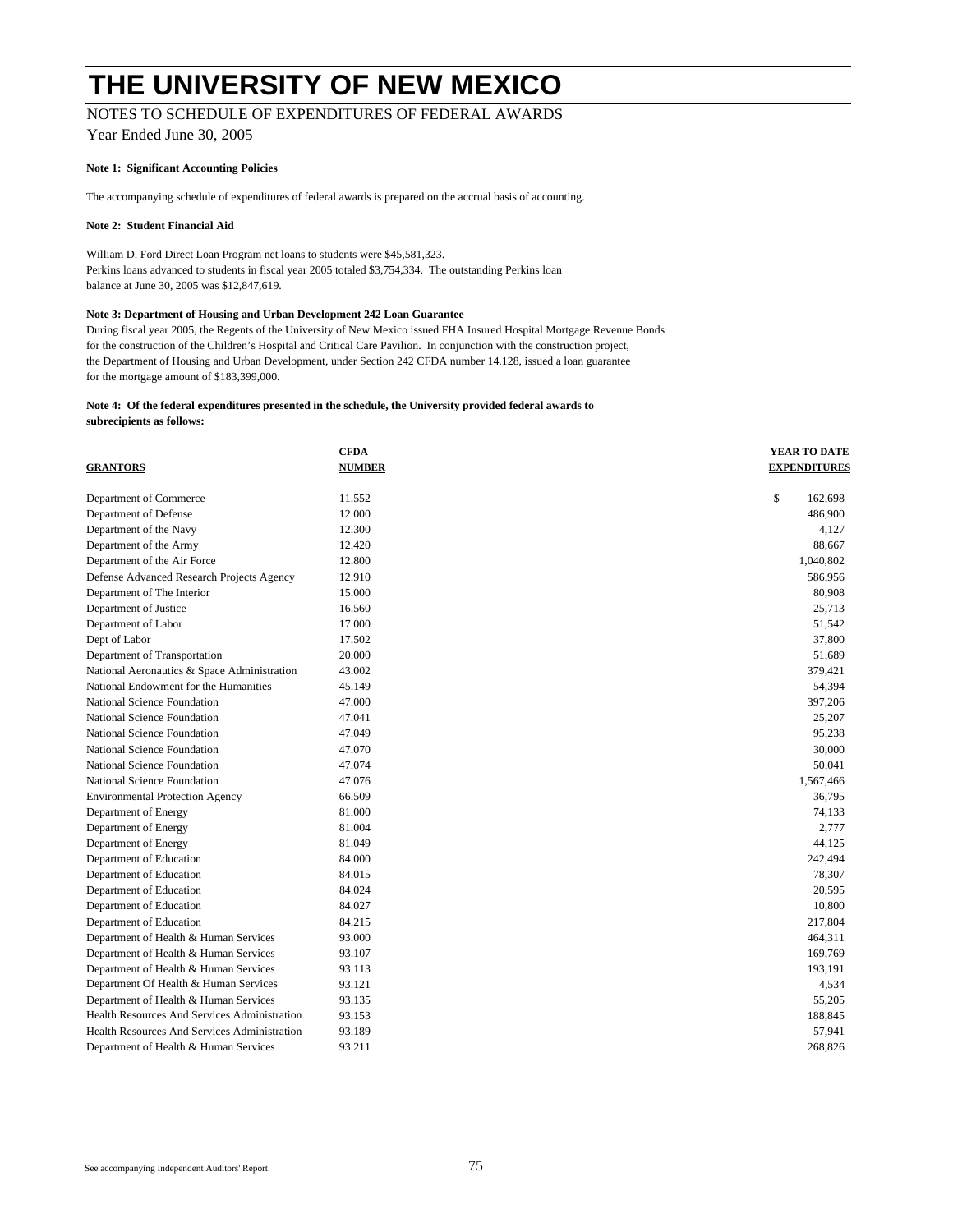#### NOTES TO SCHEDULE OF EXPENDITURES OF FEDERAL AWARDS

Year Ended June 30, 2005

|                                                    | <b>CFDA</b>   | YEAR TO DATE        |
|----------------------------------------------------|---------------|---------------------|
| <b>GRANTORS</b>                                    | <b>NUMBER</b> | <b>EXPENDITURES</b> |
| Centers For Disease Control And Prevention         | 93.262        | \$<br>17,389        |
| Department of Health & Human Services              | 93.273        | 95,595              |
| Department of Health & Human Services              | 93.279        | 577,237             |
| Department Of Health & Human Services              | 93.361        | 46,186              |
| Department of Health & Human Services              | 93.389        | 1,043,341           |
| Department of Health & Human Services              | 93.393        | 400,013             |
| Department of Health & Human Services              | 93.394        | 247,925             |
| Department of Health & Human Services              | 93.395        | 77,512              |
| Department Of Health & Human Services              | 93.399        | 840,406             |
| <b>Administration For Children And Families</b>    | 93.631        | 32,857              |
| Department Of Health & Human Services              | 93.821        | 33,740              |
| Department Of Health & Human Services              | 93.837        | 171,548             |
| Department of Health & Human Services              | 93.838        | 186,656             |
| Department Of Health & Human Services              | 93.839        | 460,847             |
| Department of Health & Human Services              | 93.846        | 36,172              |
| Department Of Health & Human Services              | 93.847        | 43,238              |
| Department Of Health & Human Services              | 93.848        | 75,354              |
| Department Of Health & Human Services              | 93.849        | 57,015              |
| Department of Health & Human Services              | 93.855        | 35,000              |
| Department of Health & Human Services              | 93.856        | 858,274             |
| Department Of Health & Human Services              | 93.865        | 433,156             |
| Department of Health & Human Services              | 93.866        | 47,396              |
| Department of Health & Human Services              | 93.894        | 171,072             |
| Department of Health & Human Services              | 93.934        | 58,974              |
| Department of Health & Human Services              | 93.960        | 79,819              |
| Department of Health & Human Services              | 93.969        | 31,360              |
| United States Agency for International Development | 98.002        | 94,228              |

\$ 13,599,537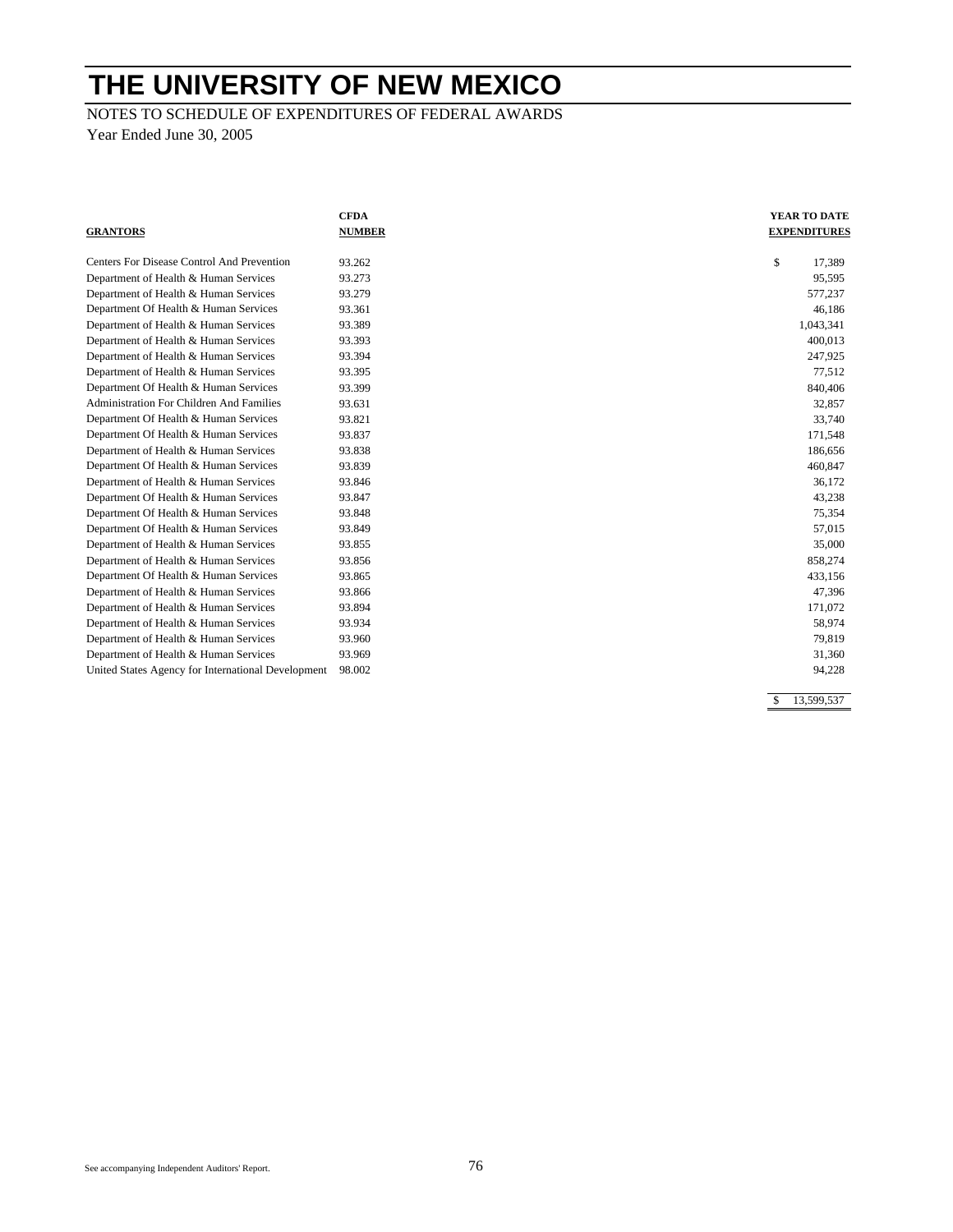NOTES TO SCHEDULE OF EXPENDITURES OF FEDERAL AWARDS Year Ended June 30, 2005

|                                                          | <b>CFDA</b>   | <b>CONTRACTOR/GRANTOR</b>      | YEAR TO DATE        |
|----------------------------------------------------------|---------------|--------------------------------|---------------------|
| <b>GRANTORS</b>                                          | <b>NUMBER</b> | <b>NUMBER</b>                  | <b>EXPENDITURES</b> |
| National Center for Genome Research                      | 10.000        | PROJECT AGREEMENT              | \$<br>30,347        |
| NatureServe                                              | 10.000        | 43028-01/43037-01              | 12,028              |
| University of Arizona                                    | 10.000        | Y410369                        | 10,638              |
| Dine College                                             | 10.206        | <b>NONE</b>                    | 24,083              |
| New Mexico State University                              | 10.550        | NMSU SUB-H12, Q00958           | 93,455              |
| Applied Research Association Inc                         | 12.000        | S-16406.1                      | 36,338              |
| AT&T Government Solutions Inc                            | 12.000        | S000000370                     | 46,163              |
| <b>BAE</b> Systems                                       | 12.000        | PO RP6899/DAAD19-01-2-0008     | 411,295             |
| Ball Aerospace & Technologies Corp                       | 12.000        | SCZ202000/TO0014-00            | 37,213              |
| <b>Boeing Company</b>                                    | 12.000        | PO 06199                       | 13,327              |
| <b>Boeing Company</b>                                    | 12.000        | PO Q03895377                   | 46,736              |
| <b>Boeing Company</b>                                    | 12.000        | PO#Q05895741                   | 44,466              |
| <b>Boeing Company</b>                                    | 12.000        | Q01895203                      | 5,058               |
| CSA Engineering Inc                                      | 12.000        | PO# NM-2135                    | 2,631               |
| <b>Dynamics Technology</b>                               | 12.000        | SUBCONTRACT #0337-PO5          | 64,931              |
| Envirogen Inc                                            | 12.000        | SC-DACA72-02-C-0047            | 28,361              |
| General Dynamics Advanced Inforation Systems             | 12.000        | <b>SC NO. PM0000008SC</b>      | 40,369              |
| Honeywell Corporation                                    | 12.000        | DAAD19-01-2-0010;GPA#A004608   | 146,582             |
| Lawrence Livermore National Laboratory                   | 12.000        | B547968                        | 36,261              |
| Lite Cycle                                               | 12.000        | P.O. 2564                      | 80,745              |
| <b>Management Sciences</b>                               | 12.000        | PO #03-1229                    | 45,588              |
| Maxion Inc                                               | 12.000        | RA #65/F19628-02-C-0032        | 1,782               |
| <b>Mission Research</b>                                  | 12.000        | SC-0244-00-0008;C00508.01      | 87,331              |
| NatureServe                                              | 12.000        | PO# NM-43012-02                | 6,545               |
| New Mexico Institute of Mining and Technology            | 12.000        | #F29601-95-3-0178              | 4,142               |
| New Mexico Military Affairs Department                   | 12.000        | 02-705-0900-0012               | 1,238               |
| New Mexico Military Affairs Department                   | 12.000        | 03-705-0900-0008               | 35,832              |
| New Mexico Military Affairs Department                   | 12.000        | 05-705-0900-0003               | 148,690             |
| New Mexico Military Affairs Department                   | 12.000        | 05-705-0900-0007               | 3,065               |
| NumerEx                                                  | 12.000        | SC 04-001                      | 10,267              |
| <b>SAIC</b>                                              | 12.000        | 4400107439                     | 20,763              |
| SAIC                                                     | 12.000        | SC4400102800                   | 14,579              |
| <b>SAIC</b>                                              | 12.000        | SUBCONTRACT #4400090011        | 24,945              |
| <b>SRI</b> International                                 | 12.000        | 53-000191                      | 30,518              |
| University of Colorado                                   | 12.000        | SPO0000031607/N00014-02-1-0714 | 78,587              |
| University of Dayton Research Institute                  | 12.000        | RSC04014                       | 26,991              |
| University of Illinois                                   | 12.000        | SUBAWARD NO 04-127             | 85,639              |
| University of Louisville                                 | 12.000        | 01-175-2 AMD #4 YR 03          | 137,732             |
| University of Texas Southwestern                         | 12.000        | DAAD19-01-1-0429 GMO-010246 MO | 113,399             |
| University of Virginia                                   | 12.000        | SC#GG10306-113743              | 41,881              |
| Academy of Applied Science                               | 12.101        | LTR 10/20/03                   | 15,263              |
| Honeywell Corporation                                    | 12.300        | PO B09090111                   | 891                 |
| The Henry M Jackson Fdn for the Adv of Military Medicine | 12.420        | PO#0000101791                  | 12,332              |
| Army Research Office                                     | 12.431        | DAAD19-03-1-0146               | 79,137              |
| <b>Boeing Company</b>                                    | 12.800        | Q04897201                      | 171,577             |
| New Mexico Institute of Mining and Technology            | 12.800        | PO 508986                      | 31,237              |
| University of Texas Austin                               | 12.800        | <b>UTA04-498</b>               | 281,047             |
| <b>Clemson University</b>                                | 12.910        | 66175582032003253/N66001031890 | 1,183               |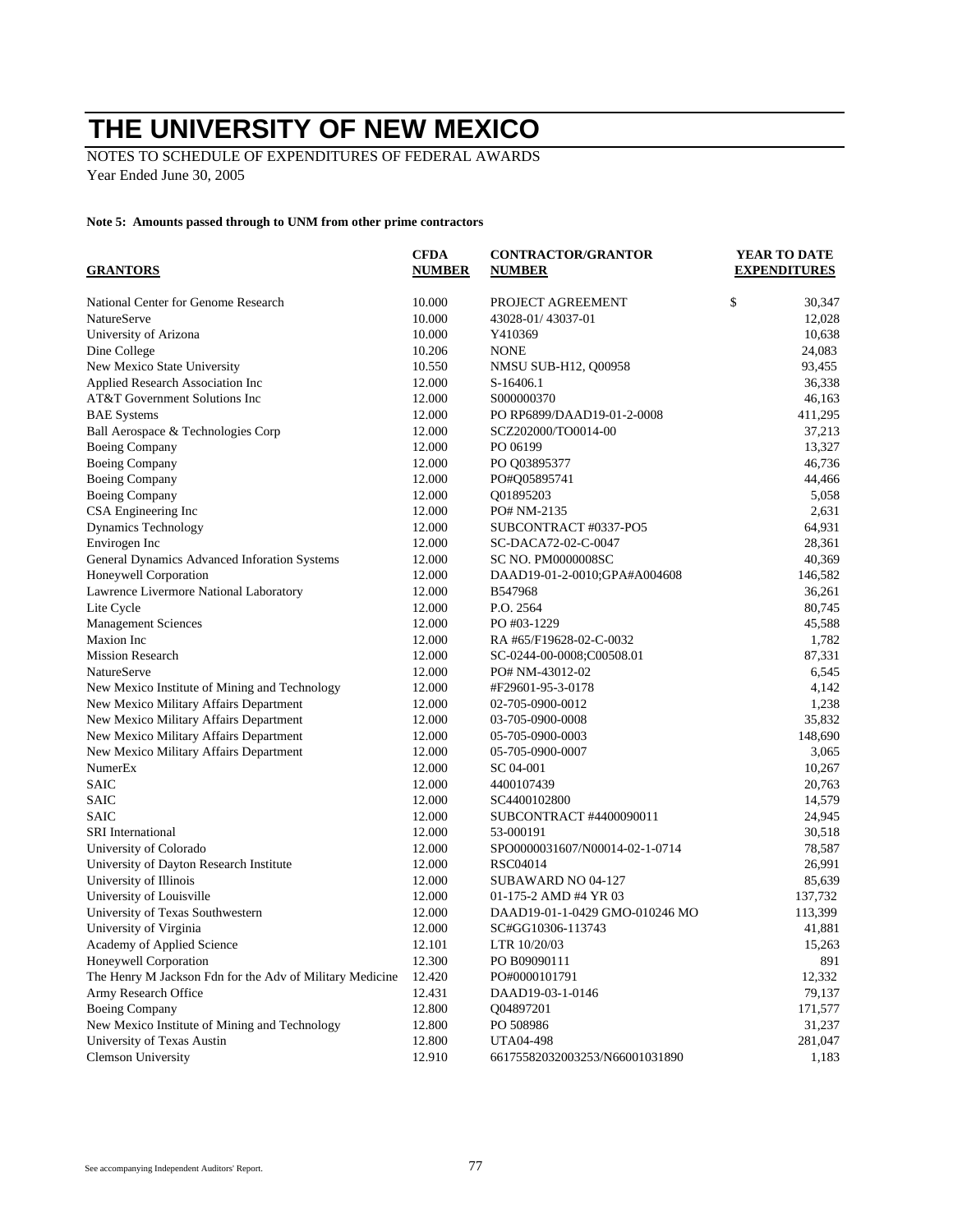NOTES TO SCHEDULE OF EXPENDITURES OF FEDERAL AWARDS Year Ended June 30, 2005

|                                                                | <b>CFDA</b>   | <b>CONTRACTOR/GRANTOR</b>                                | YEAR TO DATE        |
|----------------------------------------------------------------|---------------|----------------------------------------------------------|---------------------|
| <b>GRANTORS</b>                                                | <b>NUMBER</b> | <b>NUMBER</b>                                            | <b>EXPENDITURES</b> |
| <b>Clemson University</b>                                      | 12.910        | 869-7558-203-2004310                                     | \$<br>94,440        |
| <b>IBM</b> Corp                                                | 12.910        | WO133910                                                 | 138,843             |
| <b>Integrated Management Services Inc</b>                      | 12.910        | SC-RD11-UNM                                              | 954                 |
| Santa Fe Institute                                             | 12.910        | <b>WRITTEN AGREEMENT</b>                                 | 5,073               |
| <b>URS</b> Corporation                                         | 15.000        | SC SERVICES, WORK ORDER 1                                | 5,552               |
| US Dept of Interior                                            | 15.000        | GDA010009,TO1                                            | 11,173              |
| Utah State University                                          | 15.000        | C028613                                                  | 306,684             |
|                                                                | 15.031        |                                                          |                     |
| National Indian Council on Aging Inc                           | 16.000        | <b>AGREEMENT DATED 4/13/98</b><br>SUB UNDER SJI-04-N-170 | (5)<br>838          |
| Legal Momentum                                                 |               |                                                          | 23,295              |
| New Mexico Crime Victims Reparation Commission                 | 16.000        | 2005-VA-944                                              |                     |
| New Mexico Public Safety Department                            | 16.000        | 2004-DN-BX-0221                                          | 16,803              |
| New Mexico Public Safety Department                            | 16.100        | 00-TFO-10-UNM                                            | 1,318               |
| University of Missouri - Columbia                              | 16.100        | C00000814-1                                              | (4)                 |
| New Mexico Public Safety Department                            | 16.550        | 03-PSN-UNM ISR                                           | 63,250              |
| New Mexico Crime Victims Reparation Commission                 | 16.575        | <b>NONE</b>                                              | 22,997              |
| New Mexico Crime Victims Reparation Commission                 | 16.582        | 2003-WF-BX-0220                                          | 20,750              |
| New Mexico Crime Victims Reparation Commission                 | 16.588        | 2004-WF-734                                              | 37,786              |
| Pacific Institute for Research & Evaluation                    | 16.728        | PIRE 496447                                              | 81,982              |
| Albuquerque Job Corps Center                                   | 17.000        | JC 35-1-00055 AMD #1                                     | 66,069              |
| NM Telecommunications & Call Center Training Consortium 17.000 |               | SUBAWARD AGMT DTD 2/23/04                                | 24,031              |
| Northern Area Local Workforce Development Board                | 17.000        | MOU 6/1/03                                               | (17, 179)           |
| Northern Area Local Workforce Development Board                | 17.000        | WIA/NCDF/2004-01                                         | 15,925              |
| Northern Area Local Workforce Development Board                | 17.000        | <b>WIA/NCDF/2004-08</b>                                  | 13,990              |
| New Mexico Department of Transportation                        | 20.000        | 30-805-09-00021                                          | 3,989               |
| New Mexico Department of Transportation                        | 20.000        | CO 4109                                                  | 310                 |
| New Mexico Department of Transportation                        | 20.000        | CO 4126                                                  | 7,772               |
| New Mexico Department of Transportation                        | 20.000        | CO 4426                                                  | 21,046              |
| New Mexico Department of Transportation                        | 20.000        | CO 4528                                                  | 2,918               |
| New Mexico Department of Transportation                        | 20.000        | CO4125                                                   | 1,926               |
| New Mexico Department of Transportation                        | 20.000        | CO4172                                                   | 3,000               |
| New Mexico Department of Transportation                        | 20.000        | CO4517                                                   | 18                  |
| New Mexico Department of Transportation                        | 20.000        | CO <sub>4653</sub>                                       | 72,815              |
| New Mexico Department of Transportation                        | 20.000        | M00362                                                   | 110,256             |
| New Mexico Traffic Safety Bureau                               | 20.000        | CO4545                                                   | 39,653              |
|                                                                |               |                                                          |                     |
| New Mexico Traffic Safety Bureau                               | 20.000        | CO4546                                                   | 29,200              |
| New Mexico Traffic Safety Bureau                               | 20.000        | CO4547                                                   | 57,824              |
| New Mexico Traffic Safety Bureau                               | 20.000        | CO4548                                                   | 16,771              |
| New Mexico Traffic Safety Bureau                               | 20.000        | CO4552                                                   | 13,263              |
| New Mexico Traffic Safety Bureau                               | 20.000        | CO4553                                                   | 16,585              |
| New Mexico Traffic Safety Bureau                               | 20.000        | CO4662                                                   | 146,336             |
| South Carolina State University                                | 20.215        | 02-447420-NSTI-UNM-NM                                    | 51,860              |
| Dine College                                                   | 43.000        | 10 2241 6410                                             | 15,238              |
| Jet Propulsion Lab                                             | 43.000        | 1216230                                                  | 6,523               |
| Jet Propulsion Lab                                             | 43.000        | 1219248                                                  | 40                  |
| Jet Propulsion Lab                                             | 43.000        | CONTRACT NO 1261627                                      | 130,589             |
| Jet Propulsion Lab                                             | 43.000        | CONTRACT NO. 1249282                                     | 2,702               |
| Jet Propulsion Lab                                             | 43.000        | CONTRACT NO. 1258945                                     | 112,798             |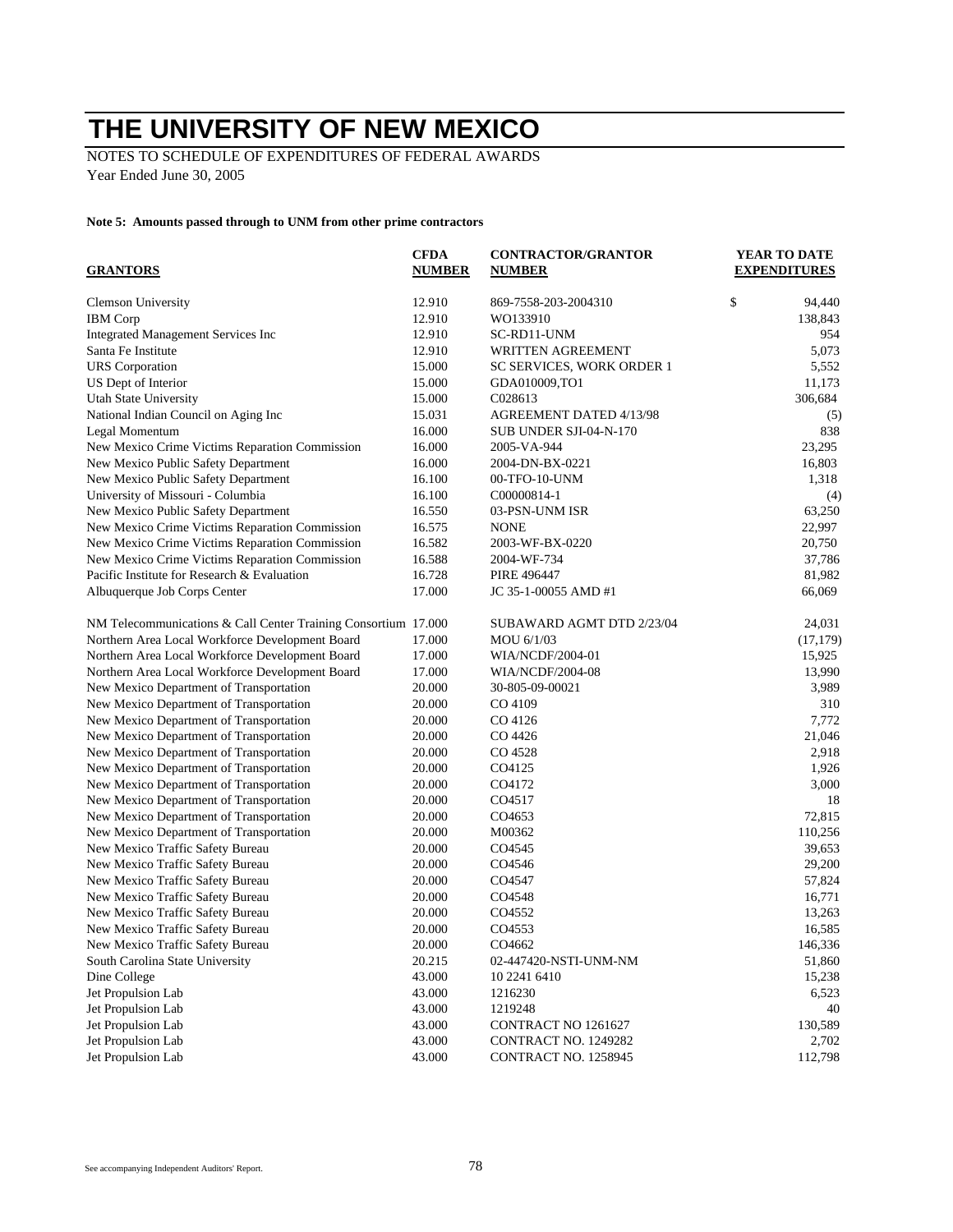NOTES TO SCHEDULE OF EXPENDITURES OF FEDERAL AWARDS Year Ended June 30, 2005

|                                                | <b>CFDA</b>   | <b>CONTRACTOR/GRANTOR</b>                | YEAR TO DATE        |
|------------------------------------------------|---------------|------------------------------------------|---------------------|
| <b>GRANTORS</b>                                | <b>NUMBER</b> | <b>NUMBER</b>                            | <b>EXPENDITURES</b> |
| Jet Propulsion Lab                             | 43.000        | Contract No. 960494                      | \$<br>592,399       |
| New Mexico State University                    | 43.000        | SUBCONTR Q00626                          | 31,848              |
| Northwest Research Associates                  | 43.000        | NWRA-04-S-078/NNH04CC45C                 | 28,960              |
| Southwestern Indian Polytechnic Institute      | 43.000        | <b>MUCERPI 2003 NRA</b>                  | 47,113              |
| <b>Stanford University</b>                     | 43.000        | 29056-D                                  | 18,451              |
| University of Arizona                          | 43.000        | Y712242                                  | 135,582             |
| University of California Los Angeles           | 43.000        | #2090 G EC664/4-443869CR57712            | 9,362               |
| University of Colorado                         | 43.000        |                                          | 51,177              |
| University of Puerto Rico                      | 43.000        | 153-9620/23142/NAG1-01074<br>2004-000299 | 38,039              |
| <b>DCES</b> Educational Services               | 43.001        | 61298                                    |                     |
|                                                | 43.001        | INSTITUTIONAL PARTNERSHIP AGMT           | 10,431<br>7,807     |
| Modern Technology Systems                      | 43.002        | HST-ED-90253.01-A                        | 2,113               |
| Space Telescope Science Institute              | 43.002        |                                          | 46,456              |
| University of Colorado                         |               | SPO #30390                               |                     |
| New Mexico Arts Division                       | 45.025        | CUGE #05-121                             | 14,964              |
| Arizona State University                       | 47.000        | KMD5273-21-005/SUB                       | 1,366               |
| <b>CORD</b>                                    | 47.000        | SUBCONTRACT/DUE0202424                   | 15,316              |
| New Mexico State University                    | 47.000        | Q00486                                   | (2,400)             |
| New Mexico State University                    | 47.000        | Q00610/HRD0086701                        | 273,521             |
| Pueblo of Laguna                               | 47.000        | CF65C-2004                               | 18,603              |
| University of Arizona                          | 47.000        | Z542147                                  | 173,860             |
| University of California                       | 47.000        | <b>KK0011</b>                            | (459)               |
| University of California San Diego             | 47.000        | P.O. 10152753                            | 81,267              |
| University of Massachusetts                    | 47.000        | PO #0001013379                           | 71,065              |
| University of Notre Dame                       | 47.000        | <b>PREAWARD</b>                          | 7,602               |
| University of Puerto Rico                      | 47.000        | COOP #HRD-0206200                        | 35,506              |
| University of Puerto Rico                      | 47.000        | SS66-0433760                             | 33,727              |
| Arizona State University                       | 47.041        | V2004GP0005/V04CC002                     | 20,082              |
| Cornell University                             | 47.041        | 39464-6770                               | 35,107              |
| Cornell University                             | 47.041        | 44771-7478/0335765                       | 499,490             |
| Sandia National Laboratories                   | 47.050        | PO#303161                                | 5,975               |
| Columbia University                            | 47.070        | NSF EIA-0218262 SG#1                     | 32,680              |
| Columbia University                            | 47.070        | <b>SUBAWARD NO. 2</b>                    | 50,111              |
| National Science Foundation                    | 47.070        | EIA-0203584                              | 3,024               |
| University of California San Diego             | 47.070        | PO#10205856                              | 38,999              |
| University of Oklahoma                         | 47.070        | SUBAWARD #2005-35                        | 2,315               |
| University of Alabama                          | 47.074        | 99-007                                   | 282,801             |
| University of California                       | 47.074        | SA3421-22395PG                           | 725                 |
| University of Tennessee                        | 47.074        | OR878-001.06                             | 33,444              |
| University of Texas Austin                     | 47.074        | SC #UTA02-120                            | 7,442               |
| Albuquerque Technical and Vocational Institute | 47.076        | PO#B0304175                              | 51,133              |
| Arizona State University                       | 47.076        | KMD5276-21-36/39SUBS05US006              | 94                  |
| Arizona State University                       | 47.076        | KMD5276-21-36/SUB                        | 759                 |
| Arizona State University                       | 47.076        | KMD5276-21-36/SUB                        | 282                 |
| Arizona State University                       | 47.076        | KMD5276-21-38/SUB                        | 791                 |
| Arizona State University                       | 47.076        | KMD5276-21-38/SUBF04UR019                | 1,123               |
| National Science Foundation                    | 47.076        | DUE-0101311                              | (4,208)             |
| New Mexico State University                    | 47.076        | Q00781                                   | 20,918              |
| New Mexico State University                    | 47.076        | Q00894                                   | 23,326              |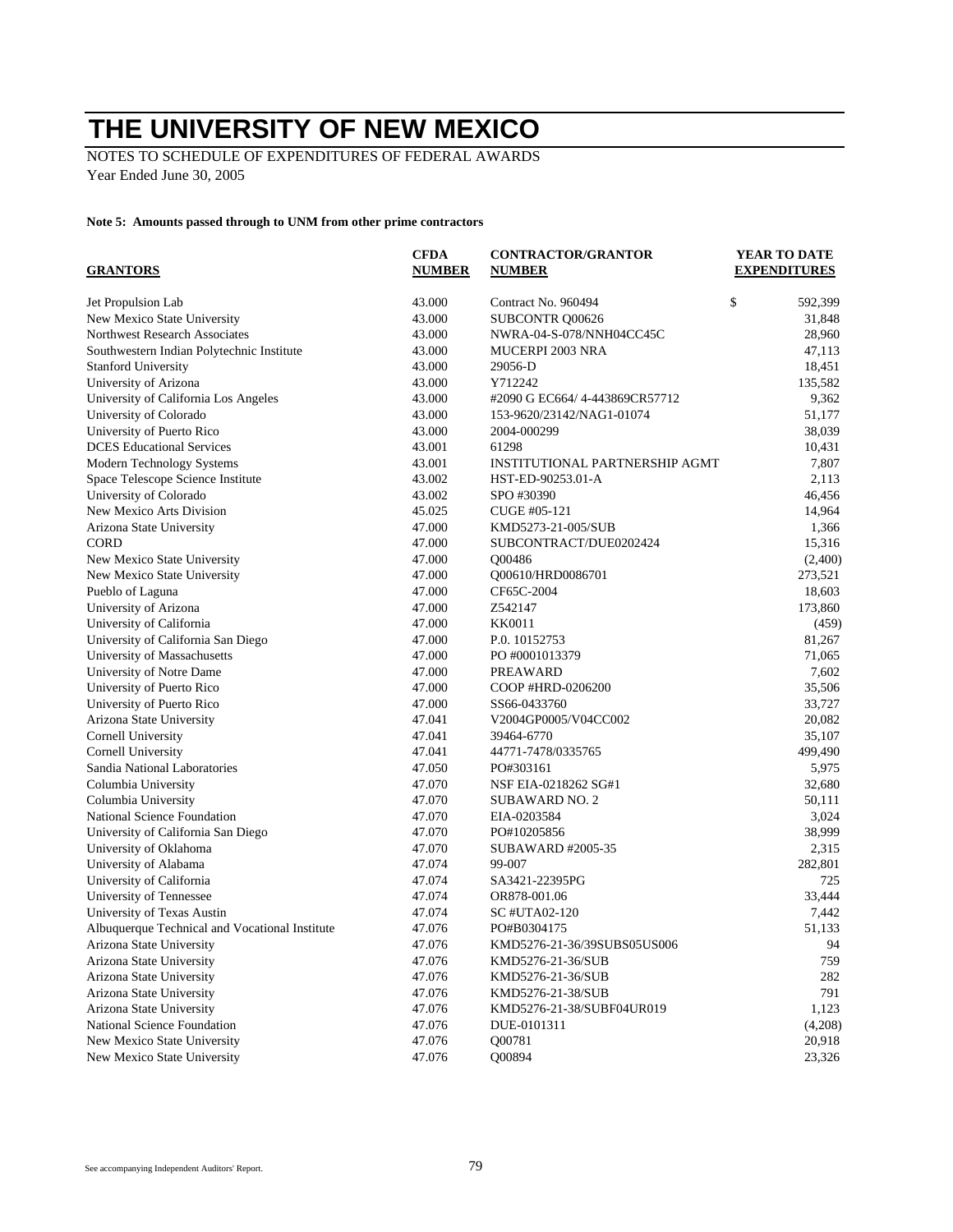NOTES TO SCHEDULE OF EXPENDITURES OF FEDERAL AWARDS Year Ended June 30, 2005

|                                              | <b>CFDA</b>   | <b>CONTRACTOR/GRANTOR</b>   | YEAR TO DATE        |
|----------------------------------------------|---------------|-----------------------------|---------------------|
| <b>GRANTORS</b>                              | <b>NUMBER</b> | <b>NUMBER</b>               | <b>EXPENDITURES</b> |
| New Mexico State University                  | 47.076        | O00896                      | \$<br>1,207         |
| New Mexico State University                  | 47.076        | Q00903                      | 7,556               |
| University of Arizona                        | 47.076        | Y410675                     | 72,587              |
| University Space Research Association        | 47.076        | SUBAGRMT NO. 2097-03        | 19,926              |
| New Mexico Small Business Development Center | 59.000        | 3-603001-Z-0032-15          | (699)               |
| New Mexico Small Business Development Center | 59.000        | 4603001Z003216              | 134,273             |
| New Mexico Small Business Development Center | 59.000        | 4-603001-Z-0032-16          | 140,829             |
| New Mexico Small Business Development Center | 59.037        | 4603001Z003216              | 159,305             |
| University of Texas Health Center at Tyler   | 66.000        | 28000-4461-1200-12407 AMD 1 | 4,165               |
| Albuquerque Partnership                      | 81.000        | CONTRACT DATED 11/19/03     | 112,044             |
| <b>BDM</b> Federal Inc                       | 81.000        | PO#2122192                  | 23,555              |
| Brookhaven National Laboratory               | 81.000        | 87291                       | 14,943              |
| Brookhaven National Laboratory               | 81.000        | 95247                       | 52,209              |
| Brookhaven National Laboratory               | 81.000        | <b>AGREEMENT</b>            | 91,187              |
| Brookhaven National Laboratory               | 81.000        | CONTRACT#34763              | 39,273              |
| Colorado State University                    | 81.000        | PO #P318353                 | 31,642              |
| Fermi Laboratory                             | 81.000        | 523219/543253               | 32,288              |
| Fermi Laboratory                             | 81.000        | PO 519806                   | (133)               |
| Honeywell Corporation                        | 81.000        | EP1677                      | 10,080              |
| Honeywell Corporation                        | 81.000        | PO #EP5235                  | 55,247              |
| Lawrence Livermore National Laboratory       | 81.000        | <b>SC N0 B530387</b>        | 17,066              |
| Los Alamos National Laboratory               | 81.000        | #15676-001-05               | 5,528               |
| Los Alamos National Laboratory               | 81.000        | 02020-001-04 3C MOD 1       | 22,863              |
| Los Alamos National Laboratory               | 81.000        | 0409J-102-04 3C             | 8,263               |
| Los Alamos National Laboratory               | 81.000        | 0409J-10603 3C              | 42,361              |
| Los Alamos National Laboratory               | 81.000        | 0409J-116-03 3F             | 153,077             |
| Los Alamos National Laboratory               | 81.000        | 0409J-117-04 3F             | 75,582              |
| Los Alamos National Laboratory               | 81.000        | 0409J-119-04 3F             | 22,439              |
| Los Alamos National Laboratory               | 81.000        | 0409J-120-04 3C             | 200,982             |
| Los Alamos National Laboratory               | 81.000        | 10810-001-053F              | 33,308              |
| Los Alamos National Laboratory               | 81.000        | 15657-001-05                | 20,894              |
| Los Alamos National Laboratory               | 81.000        | 17262-001-05                | 20,854              |
| Los Alamos National Laboratory               | 81.000        | 17547-001-05                | 11,823              |
| Los Alamos National Laboratory               | 81.000        | 68863-002-053C              | 42,410              |
| Los Alamos National Laboratory               | 81.000        | 73067-001-03 2R             | 9,973               |
| Los Alamos National Laboratory               | 81.000        | 74351-001-04-2H             | 67,857              |
| Los Alamos National Laboratory               | 81.000        | 97009-001-04 3F             | 12,921              |
| Los Alamos National Laboratory               | 81.000        | 97364-001-04 3C             | 174,312             |
| Los Alamos National Laboratory               | 81.000        | 97820-001-04                | 24,465              |
| Los Alamos National Laboratory               | 81.000        | <b>CHECK 5245</b>           | 2,609               |
| Los Alamos National Laboratory               | 81.000        | F3052-0018-2G               | 807                 |
| Los Alamos National Laboratory               | 81.000        | <b>NONE</b>                 | (3)                 |
| Los Alamos National Laboratory               | 81.000        | Q409J-105-03 C3             | 13,351              |
| Los Alamos National Laboratory               | 81.000        | SC 11494-001-05             | 72,928              |
| Los Alamos National Laboratory               | 81.000        | SC NO. 02763-001-04         | 115,251             |
| Los Alamos National Laboratory               | 81.000        | SRSC 05989-001-04           | 89.970              |
| Los Alamos National Laboratory               | 81.000        | SRSC NO. 00924-0001-04      | 61,666              |
| Los Alamos National Laboratory               | 81.000        | TASK <sub>40</sub>          | 1,246               |
|                                              |               |                             |                     |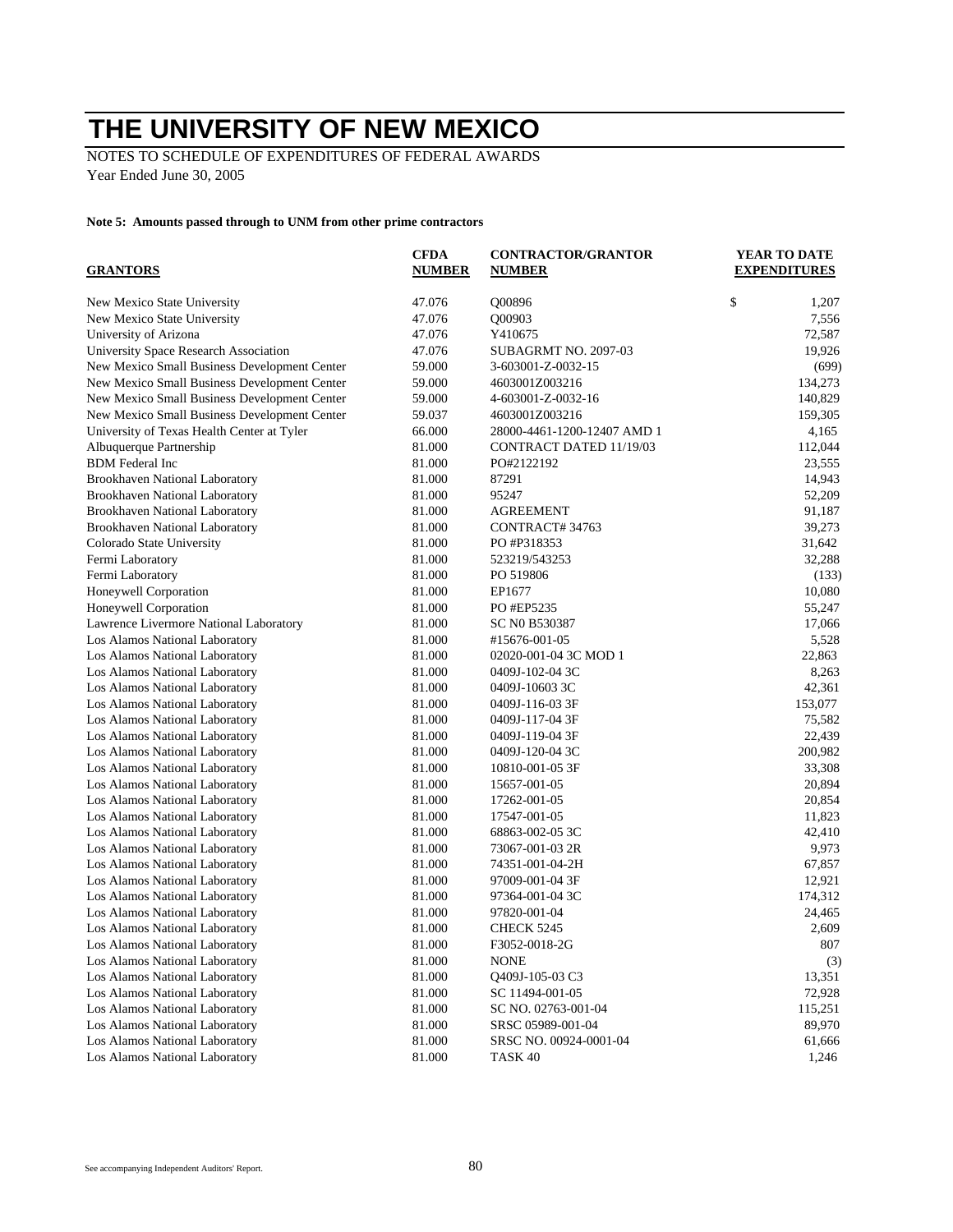NOTES TO SCHEDULE OF EXPENDITURES OF FEDERAL AWARDS Year Ended June 30, 2005

|                                                       | <b>CFDA</b>   | <b>CONTRACTOR/GRANTOR</b> | YEAR TO DATE        |
|-------------------------------------------------------|---------------|---------------------------|---------------------|
| <b>GRANTORS</b>                                       | <b>NUMBER</b> | <b>NUMBER</b>             | <b>EXPENDITURES</b> |
| Los Alamos National Laboratory                        | 81.000        | TASK ORDER #104           | \$<br>(19,261)      |
| Los Alamos National Laboratory                        | 81.000        | TO 118                    | 7,626               |
| Los Alamos National Laboratory                        | 81.000        | TO#0409J-054-98 2K        | 136,719             |
| Medical College of Wisconsin                          | 81.000        | DE-FG02-04ER63772         | 131,049             |
| Mental Illness and Neuroscience Discovery (MIND) Inst | 81.000        | #2404                     | 67,627              |
| Mental Illness and Neuroscience Discovery (MIND) Inst | 81.000        | 05-0001                   | 17,041              |
| Mental Illness and Neuroscience Discovery (MIND) Inst | 81.000        | 2018                      | 3,835               |
| Mental Illness and Neuroscience Discovery (MIND) Inst | 81.000        | 2205                      | 11,655              |
| Mental Illness and Neuroscience Discovery (MIND) Inst | 81.000        | 2301                      | 21,266              |
| Mental Illness and Neuroscience Discovery (MIND) Inst | 81.000        | 2304                      | 18,836              |
| Mental Illness and Neuroscience Discovery (MIND) Inst | 81.000        | 2307                      | 682,522             |
| Mental Illness and Neuroscience Discovery (MIND) Inst | 81.000        | 2403                      | 23,882              |
| Mental Illness and Neuroscience Discovery (MIND) Inst | 81.000        | 2502                      | 13,318              |
| Mental Illness and Neuroscience Discovery (MIND) Inst | 81.000        | 4838                      | 4,540,731           |
| Mental Illness and Neuroscience Discovery (MIND) Inst | 81.000        | <b>GRANT #2305</b>        | 8,915               |
| Mental Illness and Neuroscience Discovery (MIND) Inst | 81.000        | <b>GRANT 2309</b>         | 161,852             |
| Mental Illness and Neuroscience Discovery (MIND) Inst | 81.000        | <b>GRANT 2402</b>         | 79,445              |
| Mental Illness and Neuroscience Discovery (MIND) Inst | 81.000        | <b>GRANT 2504, MOD 1</b>  | 74,550              |
| Mental Illness and Neuroscience Discovery (MIND) Inst | 81.000        | <b>GRANT 3507</b>         | 41,391              |
| Mental Illness and Neuroscience Discovery (MIND) Inst | 81.000        | <b>GRANT NO 2501</b>      | 13,113              |
| Mental Illness and Neuroscience Discovery (MIND) Inst | 81.000        | GRANTS 2302, 2407         | 36,770              |
| MSE Technology Applications Inc                       | 81.000        | SC 03C652CR               | 17,764              |
| New Mexico Energy Minerals and Natural Resources Dept | 81.000        | 05-521-0300-0044          | 20,932              |
| New Mexico State University                           | 81.000        | 01 4 2 3 6 6 3            | 58,324              |
| New Mexico State University                           | 81.000        | 01-4-23147                | 43,807              |
| New Mexico State University                           | 81.000        | 01-4-23147                | 8,124               |
| New Mexico State University                           | 81.000        | 01-4-23147                | 1,683               |
| New Mexico State University                           | 81.000        | 01-4-23346                | 6,931               |
| New Mexico State University                           | 81.000        | 01-4-23359                | 17,725              |
| Sandia National Laboratories                          | 81.000        | 110001                    | (8,333)             |
| Sandia National Laboratories                          | 81.000        | 117794                    | 35,834              |
| Sandia National Laboratories                          | 81.000        | 117817                    | 140,174             |
| Sandia National Laboratories                          | 81.000        | 119572                    | 12,898              |
| Sandia National Laboratories                          | 81.000        | 129198                    | 4,337               |
| Sandia National Laboratories                          | 81.000        | 140284                    | 27,172              |
| Sandia National Laboratories                          | 81.000        | 197270                    | 77,433              |
| Sandia National Laboratories                          | 81.000        | 200215                    | 31,256              |
| Sandia National Laboratories                          | 81.000        | 20225                     | 43,940              |
| Sandia National Laboratories                          | 81.000        | 205999                    | 30,950              |
| Sandia National Laboratories                          | 81.000        | 208923, 383253            | 83,936              |
| Sandia National Laboratories                          | 81.000        | 213867                    | 4,070               |
| Sandia National Laboratories                          | 81.000        | 221892                    | 3,511               |
| Sandia National Laboratories                          | 81.000        | 223139                    | 75,566              |
| Sandia National Laboratories                          | 81.000        | 226567                    | 18,444              |
| Sandia National Laboratories                          | 81.000        | 237095                    | 7,065               |
| Sandia National Laboratories                          | 81.000        | 238945                    | 12,931              |
| Sandia National Laboratories                          | 81.000        | 238984                    | 56,651              |
| Sandia National Laboratories                          | 81.000        | 242925                    | 26,440              |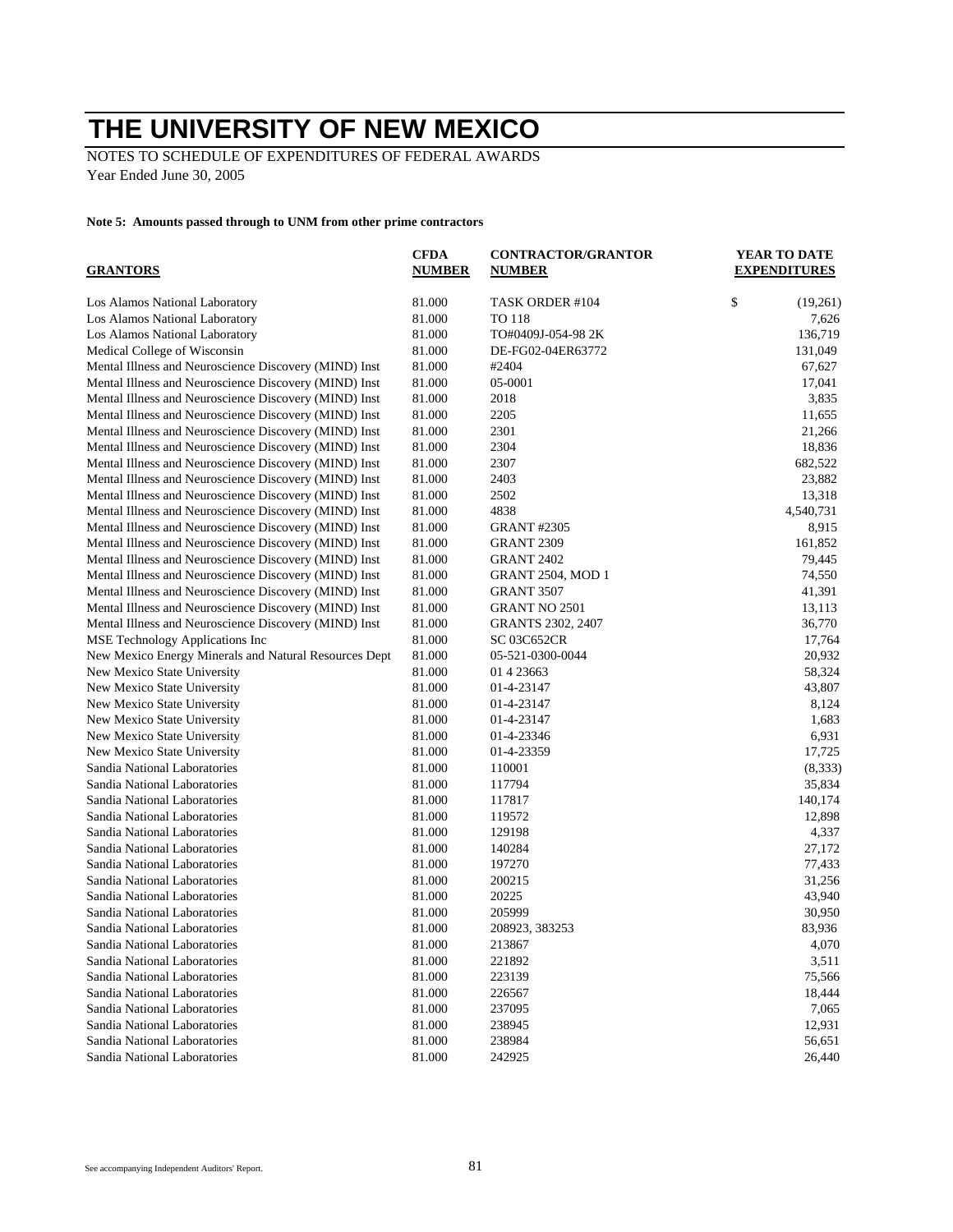NOTES TO SCHEDULE OF EXPENDITURES OF FEDERAL AWARDS Year Ended June 30, 2005

|                              | <b>CFDA</b>   | <b>CONTRACTOR/GRANTOR</b> | YEAR TO DATE        |
|------------------------------|---------------|---------------------------|---------------------|
| <b>GRANTORS</b>              | <b>NUMBER</b> | <b>NUMBER</b>             | <b>EXPENDITURES</b> |
|                              |               |                           |                     |
| Sandia National Laboratories | 81.000        | 244590                    | \$<br>80,780        |
| Sandia National Laboratories | 81.000        | 247540                    | 23,603              |
| Sandia National Laboratories | 81.000        | 250809                    | 31,141              |
| Sandia National Laboratories | 81.000        | 258805                    | 34,283              |
| Sandia National Laboratories | 81.000        | 259401                    | 5,363               |
| Sandia National Laboratories | 81.000        | 27505                     | 25,134              |
| Sandia National Laboratories | 81.000        | 275374                    | 45                  |
| Sandia National Laboratories | 81.000        | 275890                    | 750                 |
| Sandia National Laboratories | 81.000        | 27937                     | (5,262)             |
| Sandia National Laboratories | 81.000        | 28503                     | 109,019             |
| Sandia National Laboratories | 81.000        | 287468                    | 38,161              |
| Sandia National Laboratories | 81.000        | 287474                    | 67,289              |
| Sandia National Laboratories | 81.000        | 28845 MOD #1 & #2         | 2,752               |
| Sandia National Laboratories | 81.000        | 290463                    | 5,669               |
| Sandia National Laboratories | 81.000        | 291325                    | 10,125              |
| Sandia National Laboratories | 81.000        | 295396                    | 66,990              |
| Sandia National Laboratories | 81.000        | 29651                     | 929                 |
| Sandia National Laboratories | 81.000        | 30005                     | 23,460              |
| Sandia National Laboratories | 81.000        | 305103                    | 23,785              |
| Sandia National Laboratories | 81.000        | 305172                    | 24,480              |
| Sandia National Laboratories | 81.000        | 308764                    | 14,246              |
| Sandia National Laboratories | 81.000        | 313751                    | 7,500               |
| Sandia National Laboratories | 81.000        | 326297                    | 732                 |
| Sandia National Laboratories | 81.000        | 337006                    | 25,879              |
| Sandia National Laboratories | 81.000        | 337030                    | 19,348              |
| Sandia National Laboratories | 81.000        | 337052                    | 30,021              |
| Sandia National Laboratories | 81.000        | 337145                    | 35,287              |
| Sandia National Laboratories | 81.000        | 342079                    | 33,289              |
| Sandia National Laboratories | 81.000        | 348871                    | 92,152              |
| Sandia National Laboratories | 81.000        | 360994                    | 4,692               |
| Sandia National Laboratories | 81.000        | 362779                    | 77,376              |
| Sandia National Laboratories | 81.000        | 372141                    | 89,836              |
| Sandia National Laboratories | 81.000        | 406075                    | 26,994              |
| Sandia National Laboratories | 81.000        | 408825                    | 21,424              |
| Sandia National Laboratories | 81.000        | 418257                    | 2,402               |
| Sandia National Laboratories | 81.000        | 422848                    | 10,464              |
| Sandia National Laboratories | 81.000        | 423323                    | 27,917              |
| Sandia National Laboratories | 81.000        | 427140                    | 5,251               |
| Sandia National Laboratories | 81.000        | 432241                    | 12,759              |
| Sandia National Laboratories | 81.000        | 441243                    | 12,104              |
| Sandia National Laboratories | 81.000        | 48876                     | 28,401              |
| Sandia National Laboratories | 81.000        | 50615                     | 61,943              |
| Sandia National Laboratories | 81.000        | 59065                     | 5,580               |
| Sandia National Laboratories | 81.000        | 61026                     | 15,993              |
| Sandia National Laboratories | 81.000        | 65583, REV 1              | 7,415               |
| Sandia National Laboratories | 81.000        | 65735                     | 11,704              |
| Sandia National Laboratories | 81.000        | 65753, REV 1              | 7,097               |
| Sandia National Laboratories | 81.000        | 66513                     | 4,848               |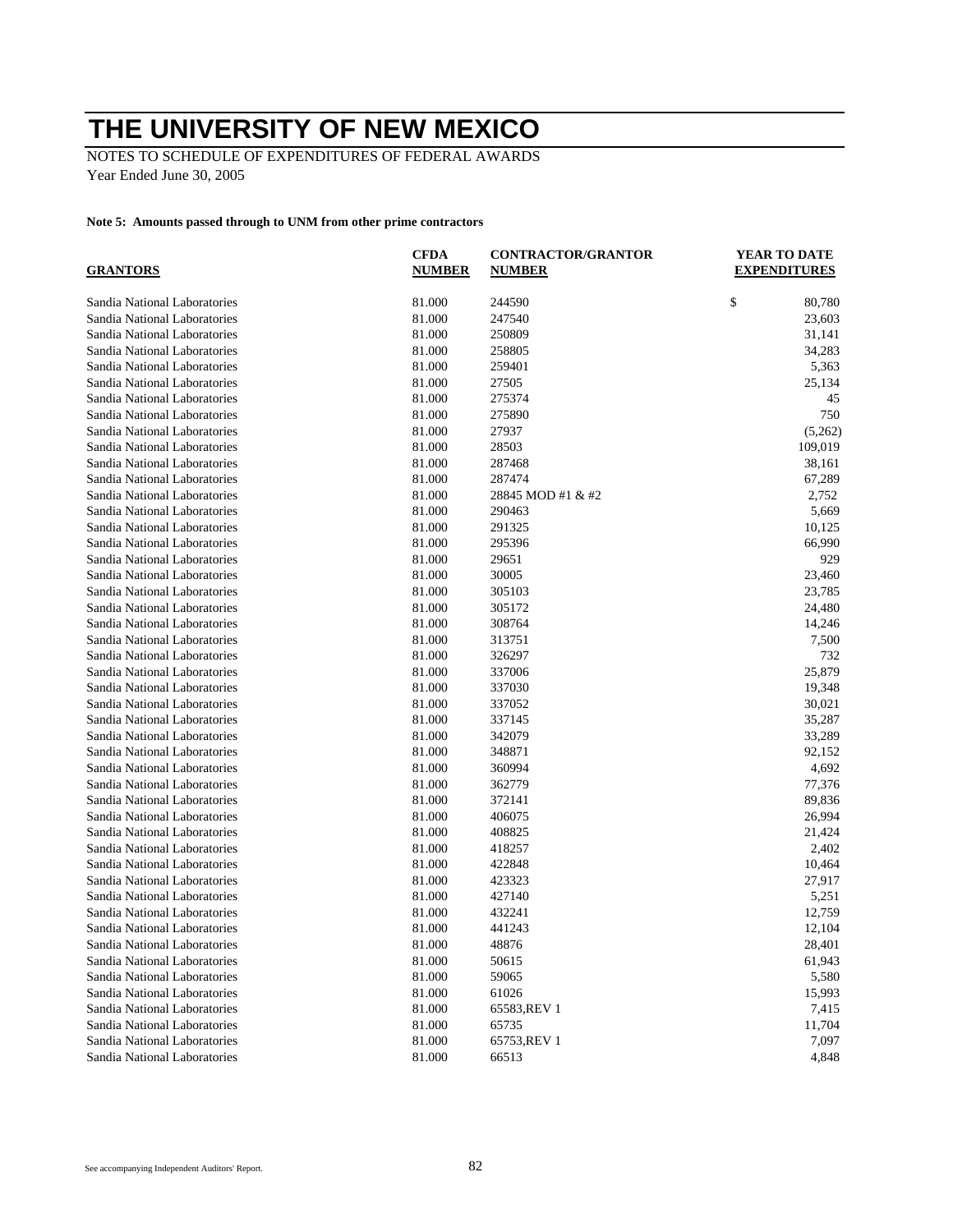NOTES TO SCHEDULE OF EXPENDITURES OF FEDERAL AWARDS Year Ended June 30, 2005

|                                                       | <b>CFDA</b>   | <b>CONTRACTOR/GRANTOR</b>     | YEAR TO DATE        |       |
|-------------------------------------------------------|---------------|-------------------------------|---------------------|-------|
| <b>GRANTORS</b>                                       | <b>NUMBER</b> | <b>NUMBER</b>                 | <b>EXPENDITURES</b> |       |
|                                                       |               |                               |                     |       |
| Sandia National Laboratories                          | 81.000        | 71816                         | \$<br>195,213       |       |
| Sandia National Laboratories                          | 81.000        | 79751                         | 9,356               |       |
| Sandia National Laboratories                          | 81.000        | 8509                          | 87,271              |       |
| Sandia National Laboratories                          | 81.000        | 85276                         | 4,576               |       |
| Sandia National Laboratories                          | 81.000        | 85301                         | 8,571               |       |
| Sandia National Laboratories                          | 81.000        | 85311                         | 25,090              |       |
| Sandia National Laboratories                          | 81.000        | AP1739                        | (7,664)             |       |
| Sandia National Laboratories                          | 81.000        | <b>BD-0768A</b>               | 13,907              |       |
| Sandia National Laboratories                          | 81.000        | DOC. 128242                   | 205,752             |       |
| Sandia National Laboratories                          | 81.000        | LTR 9/29/04                   | 6,245               |       |
| Sandia National Laboratories                          | 81.000        | P.O. #91379                   | 63,234              |       |
| Sandia National Laboratories                          | 81.000        | PO 124354                     | 38,261              |       |
| Sandia National Laboratories                          | 81.000        | PO 99112                      | 92,752              |       |
| Sandia National Laboratories                          | 81.000        | PO A0239/BIOAGENT DETECTION   | 1,150               |       |
| Sandia National Laboratories                          | 81.000        | PO400893                      | 14,609              |       |
| Sandia National Laboratories                          | 81.000        | SPO AR-8834, REV NO 15        |                     | (436) |
| Santa Fe Community College                            | 81.000        | CK#0096330                    | (19, 558)           |       |
| South Carolina State University                       | 81.000        | SC#DE-FG07-011D14013-UNM      | 128,561             |       |
| Texas Engineering Experiment Station                  | 81.000        | <b>AGMT 68732</b>             | 32,225              |       |
| Texas Tech University                                 | 81.000        | 1310/0957-01                  | (6,338)             |       |
| <b>Translight LLC</b>                                 | 81.000        | <b>AGMT OF 2/29/00</b>        |                     | (129) |
| Tulane University                                     | 81.000        | TUL-163-03/04                 | 88,425              |       |
| University of Georgia                                 | 81.000        | RR168-568/9038707             | 8,905               |       |
| University of Texas at El Paso                        | 81.000        | SUBAGMT #00/01-205-5;APP C-2  | 62,463              |       |
| William Marsh Rice University                         | 81.000        | SUBCONTRACT NO. R7A82H        | 188,230             |       |
| Los Alamos National Laboratory                        | 81.049        | 0409J-114-03 3F               | (6,091)             |       |
| Los Alamos National Laboratory                        | 81.049        | W-7405-ENG-36                 | 106,019             |       |
| Los Alamos National Laboratory                        | 81.064        | 0409J-123-04 3C               |                     | 794   |
| Mental Illness and Neuroscience Discovery (MIND) Inst | 81.104        | 2401                          | 78,060              |       |
| Mental Illness and Neuroscience Discovery (MIND) Inst | 81.104        | 2505                          | 50,829              |       |
| Sandia National Laboratories                          | 81.108        | 10861                         | (13,719)            |       |
| Gallup McKinley County School District                | 84.000        | 251844                        | 288,216             |       |
| National Writing Project Corp                         | 84.000        | <b>LTR DATED 5/12/03</b>      | 48,107              |       |
| New Mexico Commission on Higher Education             | 84.000        | <b>LETTER 9/9/03</b>          | 77,017              |       |
| New Mexico Highlands University                       | 84.000        | P0053809                      |                     | 978   |
| New Mexico Public Schools Facilities Authority        | 84.000        | PSA 06/16/05 CONTRACT         | 23,666              |       |
| NM Public Education Department                        | 84.000        | 014-2-11-855 PERKINS          | 230,946             |       |
| NM Public Education Department                        | 84.000        | 04-924-P527-0160              | 349,346             |       |
| NM Public Education Department                        | 84.000        | 673/24136                     | 306,845             |       |
| NM Public Education Department                        | 84.000        | ID 24151.03.008               | 18,246              |       |
| NM Public Education Department                        | 84.000        | ID 24151.03.013               | 202,898             |       |
| NM Public Education Department                        | 84.000        | <b>TRANSITION TO TEACHING</b> | 411,567             |       |
| University of Northern Colorado                       | 84.000        | PO #E028829                   |                     | 2,275 |
| Los Alamos National Laboratory Foundation             | 84.002        | <b>LETTER 6/22/04</b>         |                     | 170   |
| New Mexico Commission on Higher Education             | 84.002        | 879882                        | 74,628              |       |
| New Mexico Commission on Higher Education             | 84.002        | ABE - INSTRUCTIONAL MATERIALS | 15,522              |       |
| New Mexico Commission on Higher Education             | 84.002        | ABE 879882                    | 422,356             |       |
| New Mexico Commission on Higher Education             | 84.002        | ABE CHE 03-04                 |                     | 3     |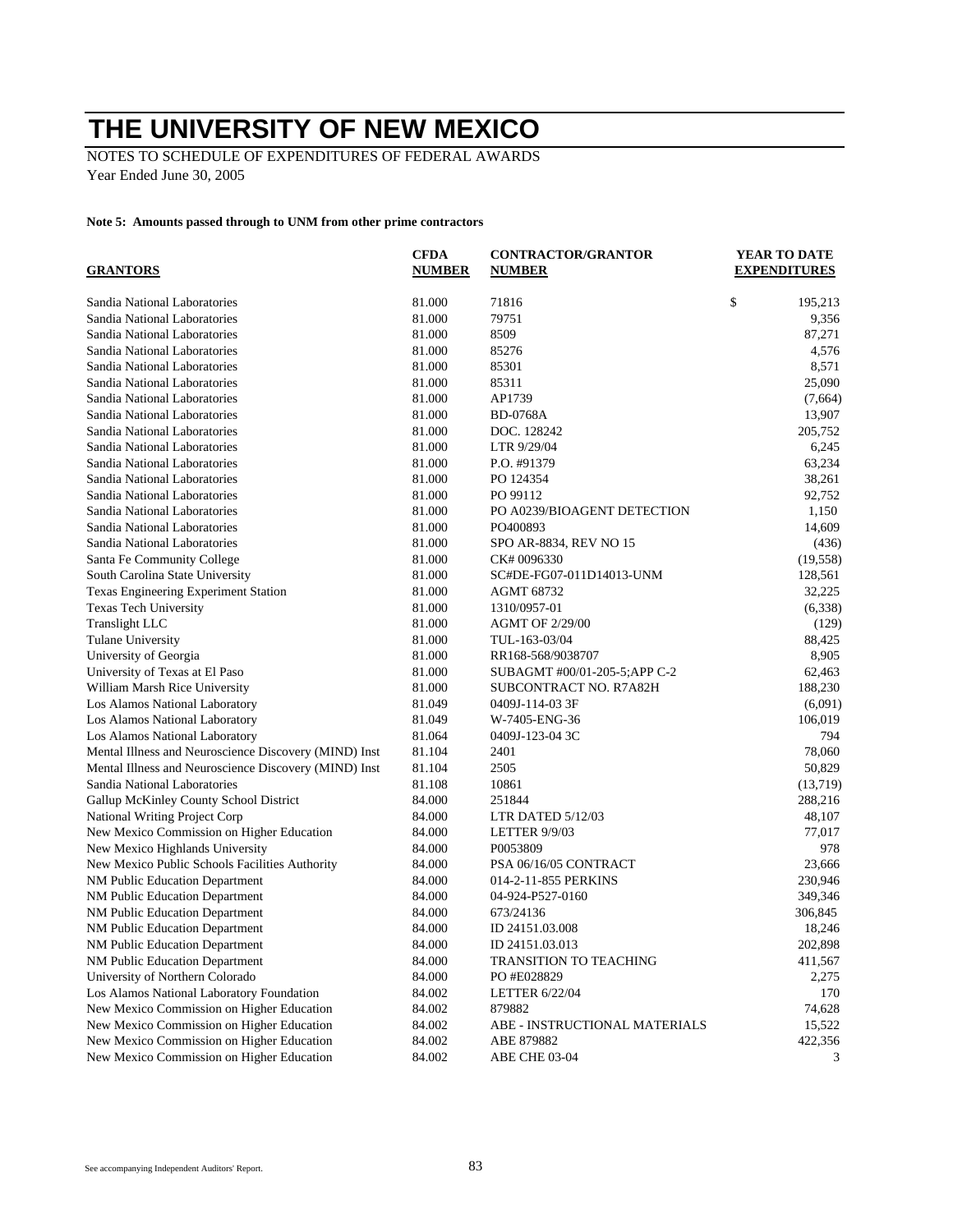NOTES TO SCHEDULE OF EXPENDITURES OF FEDERAL AWARDS Year Ended June 30, 2005

|                                                     | <b>CFDA</b>   | <b>CONTRACTOR/GRANTOR</b>          | YEAR TO DATE        |
|-----------------------------------------------------|---------------|------------------------------------|---------------------|
| <b>GRANTORS</b>                                     | <b>NUMBER</b> | <b>NUMBER</b>                      | <b>EXPENDITURES</b> |
| New Mexico Commission on Higher Education           | 84.002        | <b>AGREEMENT # C05-17</b>          | \$<br>55,040        |
| New Mexico Commission on Higher Education           | 84.002        | AGREEMENT#05-16                    | 10,094              |
| New Mexico Commission on Higher Education           | 84.002        | <b>BAR</b>                         | 140,332             |
| New Mexico Commission on Higher Education           | 84.002        | <b>BAR</b>                         | 143,014             |
| New Mexico Commission on Higher Education           | 84.002        | <b>BAR-ABE STATE &amp; FEDERAL</b> | 301,355             |
| New Mexico Commission on Higher Education           | 84.002        | $G05-11$                           | 39,238              |
| NM Public Education Department                      | 84.002        | 006-01-01                          | 65,614              |
| NM Public Education Department                      | 84.002        | NMSDE ALLOCATION LTR               | 12,419              |
| Oklahoma State University                           | 84.023        | AA-5-60880                         | 166,627             |
| NM Public Education Department                      | 84.027        | 673/24108                          | (188)               |
| NM Public Education Department                      | 84.027        | 673/24108.03.058                   | 30,152              |
|                                                     | 84.027        | 673/24108.03.061                   | 24,621              |
| NM Public Education Department                      | 84.027        | <b>FUND 24108</b>                  | 11,494              |
| NM Public Education Department                      |               |                                    |                     |
| NM Public Education Department                      | 84.027        | ID #24108.03.057                   | 105,156             |
| NM Public Education Department                      | 84.027        | PROG #24108.04.063                 | 4,161               |
| NM Public Education Department                      | 84.027        | PROJ #24108.05.006                 | 1,121               |
| NM Public Education Department                      | 84.048        | PSC#05-924-P527-0096               | 28,680              |
| NM Public Education Department                      | 84.051        | 018321855                          | 76,742              |
| NM Public Education Department                      | 84.173        | 673/24136.03.003                   | 11,846              |
| NM Public Education Department                      | 84.173        | 673/24136.03.004                   | 99,313              |
| NM Public Education Department                      | 84.173        | ID 24136.04.001                    | 21,291              |
| <b>Washington University</b>                        | 84.215        | 29605G/WU-HT-03-50                 | 2,757               |
| NM Public Education Department                      | 84.243        | $016 - 5 - 1 - 1 - 855$            | 2,178               |
| NM Public Education Department                      | 84.243        | 016-532-857                        | 1,010               |
| NM Public Education Department                      | 84.243        | $0-18-4-3-1-857$                   | (13, 357)           |
| Arizona State University                            | 84.286        | Subcontract Agreement 10/30/04     | 25,795              |
| <b>Public Broadcasting Service</b>                  | 84.286        | R286A000003                        | 24,378              |
| <b>Public Broadcasting Service</b>                  | 84.295        | LTR DATED 9/11/03                  | 41,710              |
| Gallup McKinley County School District              | 84.303        | PO #251848                         | 72,061              |
| Department of Education                             | 84.326        | <b>NONE</b>                        | 98,092              |
| University of South Florida                         | 84.326        | PO #0000056784                     | 1,264               |
| Albuquerque Area Indian Health Board Inc            | 93.000        | 04-30                              | 25,628              |
| American Psychiatric Institute for Research & Educ  | 93.000        | BRETT YUAN-HSIANG LU               | 43,142              |
| Association of Occupational & Environmental Clinics | 93.000        | U60/CCU317613                      | 6,223               |
| Association of Teachers of Preventive Medicine      | 93.000        | TS-1022                            | 172,363             |
| <b>Bernalillo County</b>                            | 93.000        | 04-660                             | 13,511              |
| <b>Bioreliance Corporation</b>                      | 93.000        | BRC-1108-33                        | 15,570              |
| Case Western Reserve University                     | 93.000        | N01-DK-6-2203 AMD 11               | 125,384             |
| Cheyenne River Sioux Tribe                          | 93.000        | R <sub>25</sub> ES013292-01        | 32,502              |
| Columbia University                                 | 93.000        | CFDA 93.853                        | 98                  |
| Conference Account                                  | 93.000        | 05UNM/03.0033                      | 18,760              |
| Conference Account                                  | 93.000        | 5T01 HP01421-02-00                 | 25,812              |
| DeCode Genetics                                     | 93.000        | HHS200400064C AB N01-AI40064       | 593,356             |
| Department of Health and Human Services             | 93.000        | 04/665.4200.0310                   | 31,481              |
| Department of Health and Human Services             | 93.000        | 05UNM/03.0007                      | 43,706              |
| Department of Health and Human Services             | 93.000        | GSOIF0104L ODR 02T000181D NMFT     | (2,845)             |
| Department of Health and Human Services             | 93.000        | <b>SILCAAT</b>                     | 163                 |
| <b>Emory University</b>                             | 93.000        | PRIME 5R01ESO8755-07               | 9,550               |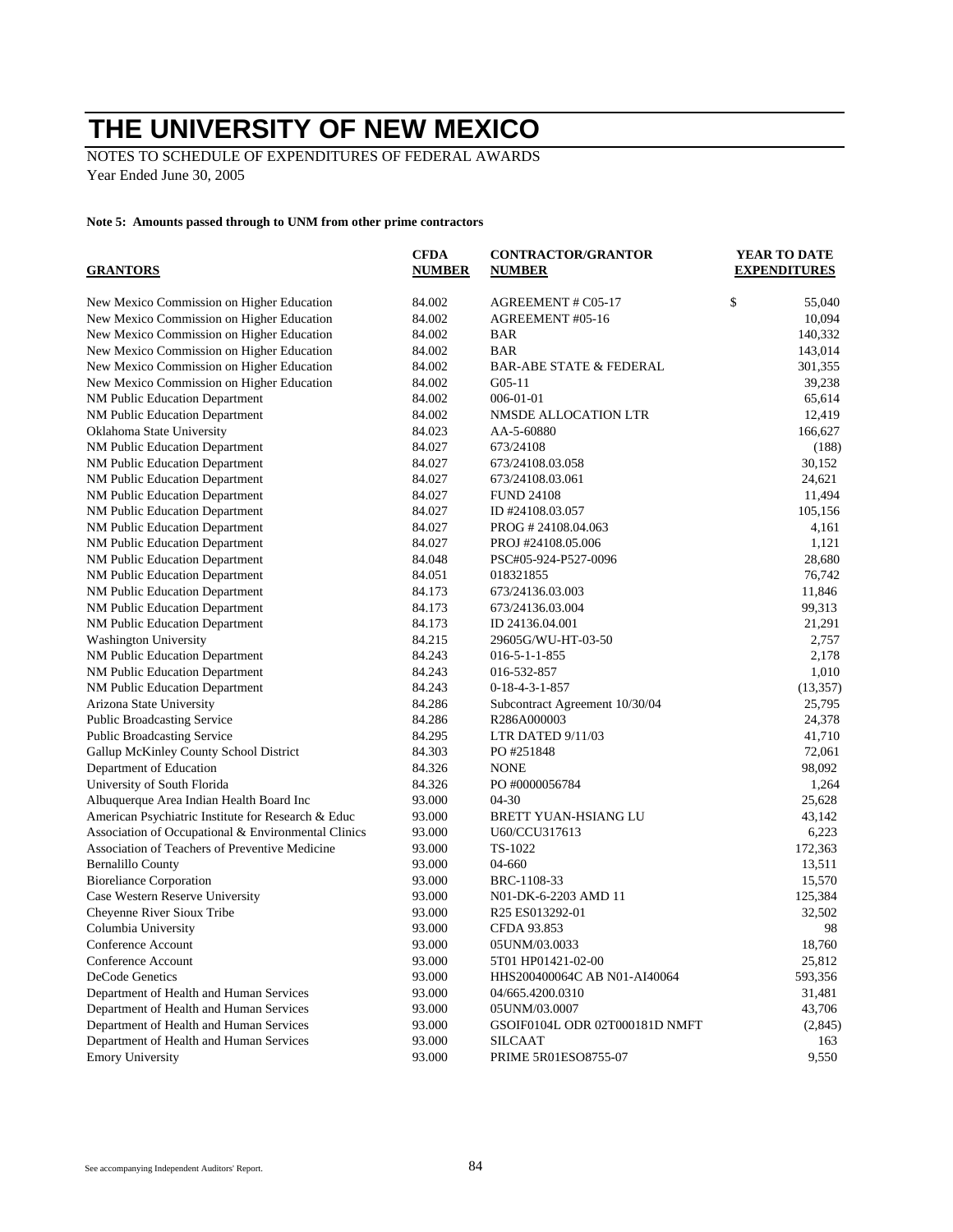NOTES TO SCHEDULE OF EXPENDITURES OF FEDERAL AWARDS Year Ended June 30, 2005

|                                                    | <b>CFDA</b>   | <b>CONTRACTOR/GRANTOR</b>      | YEAR TO DATE        |
|----------------------------------------------------|---------------|--------------------------------|---------------------|
| <b>GRANTORS</b>                                    | <b>NUMBER</b> | <b>NUMBER</b>                  | <b>EXPENDITURES</b> |
|                                                    |               |                                |                     |
| First Choice Community Healthcare                  | 93.000        | AK 003-UNM                     | \$<br>78,643        |
| First Choice Community Healthcare                  | 93.000        | PSA-02-22                      | 274,028             |
| First Choice Community Healthcare                  | 93.000        | SHELL                          | 162,294             |
| <b>Hector Balcazar</b>                             | 93.000        | CMS-03-00335                   | 17,253              |
| <b>Hidalgo Medical Services</b>                    | 93.000        | AMENDMENT 3, 1-2004            | 103,056             |
| Houston Academy of Medicine - Texas Medical Center | 93.000        | N01-LM-1-3515                  | 27,629              |
| Houston Academy of Medicine - Texas Medical Center | 93.000        | SHELL                          | 9,643               |
| Johns Hopkins University                           | 93.000        | DE-FC03-985F21541MOD#12        | 22,322              |
| Kestrel Corporation                                | 93.000        | SUBCONTRACT 0146A              | 4,797               |
| <b>Kestrel Corporation</b>                         | 93.000        | <b>UNME 001</b>                | 20,270              |
| Lovelace Respiratory Research Institute            | 93.000        | JK050036                       | 130,165             |
| Lovelace Respiratory Research Institute            | 93.000        | JK30817                        | 12,775              |
| Lovelace Respiratory Research Institute            | 93.000        | LV010469                       | 26,157              |
| Miami University                                   | 93.000        | $DPT-1$                        | 1,947               |
| National Childhood Cancer Foundation               | 93.000        | 11781                          | 22,655              |
| National Childhood Cancer Foundation               | 93.000        | 12991                          | 691,864             |
| National Library of Medicine                       | 93.000        | 5415GFB557                     | 42,702              |
| New Mexico Children Youth and Family Department    | 93.000        | 03-690-7000-7023-01            | 138,469             |
| New Mexico Department of Health                    | 93.000        | 05UNM/01.0017                  | 3,812               |
| New Mexico Department of Health                    | 93.000        | 03.665.6200.326 AIII, 17 & 21  | 92,809              |
| New Mexico Department of Health                    | 93.000        | 03/665.6200.0326 AIII COMP 29  | 93,428              |
| New Mexico Department of Health                    | 93.000        | 03/665.6200.0326 AIII, 05 & 27 | 87,286              |
| New Mexico Department of Health                    | 93.000        | 04.665.4200.0522               | 202,834             |
| New Mexico Department of Health                    | 93.000        | 04/665.4200.0097               | (27)                |
| New Mexico Department of Health                    | 93.000        | 04/665.4200.0297,05UNM/03.0030 | 257,077             |
| New Mexico Department of Health                    | 93.000        | 04/665.4200.0451               | 33,860              |
| New Mexico Department of Health                    | 93.000        | 04/665.4200.0543               | 1,553               |
| New Mexico Department of Health                    | 93.000        | 05/UNM/03.0040                 | 193,386             |
| New Mexico Department of Health                    | 93.000        | 05UNM/01.0002                  | 37,947              |
| New Mexico Department of Health                    | 93.000        | 05UNM/01.0003                  | 7,563               |
| New Mexico Department of Health                    | 93.000        | 05UNM/01.0005                  | 29,587              |
| New Mexico Department of Health                    | 93.000        | 05UNM/01.0006A1                | 31,349              |
| New Mexico Department of Health                    | 93.000        | 05UNM/01.0029                  | 39,807              |
| New Mexico Department of Health                    | 93.000        | 05UNM/01.0034                  | 4,494               |
| New Mexico Department of Health                    | 93.000        | 05UNM/02.0006                  | 5,979               |
| New Mexico Department of Health                    | 93.000        | 05UNM/03.0002                  | 489,527             |
| New Mexico Department of Health                    | 93.000        | 05UNM/03.0027                  | 76,358              |
| New Mexico Department of Health                    | 93.000        | 05UNM/07.0002                  | 433,369             |
| New Mexico Department of Health                    | 93.000        | 05UNM/07.0003                  | 92,571              |
| New Mexico Department of Health                    | 93.000        | 05UNM/07.0004                  | 93,545              |
| New Mexico Department of Health                    | 93.000        | 05UNM/07.0005                  | 387,973             |
| New Mexico Department of Health                    | 93.000        | 05UNM/07.0006                  | 312,841             |
| New Mexico Department of Health                    | 93.000        | 05UNM/07.0009                  | 28,973              |
| New Mexico Department of Health                    | 93.000        | 05UNM/07.0010                  | 98,006              |
| New Mexico Department of Health                    | 93.000        | 05UNM/07.0012                  | 7,825               |
| New Mexico Department of Health                    | 93.000        | 05UNM/07.0013                  | 78,722              |
| New Mexico Department of Health                    | 93.000        | 05UNM03.009                    | 80,234              |
| New Mexico Department of Health                    | 93.000        | 06UNM/01.0026                  | 463,775             |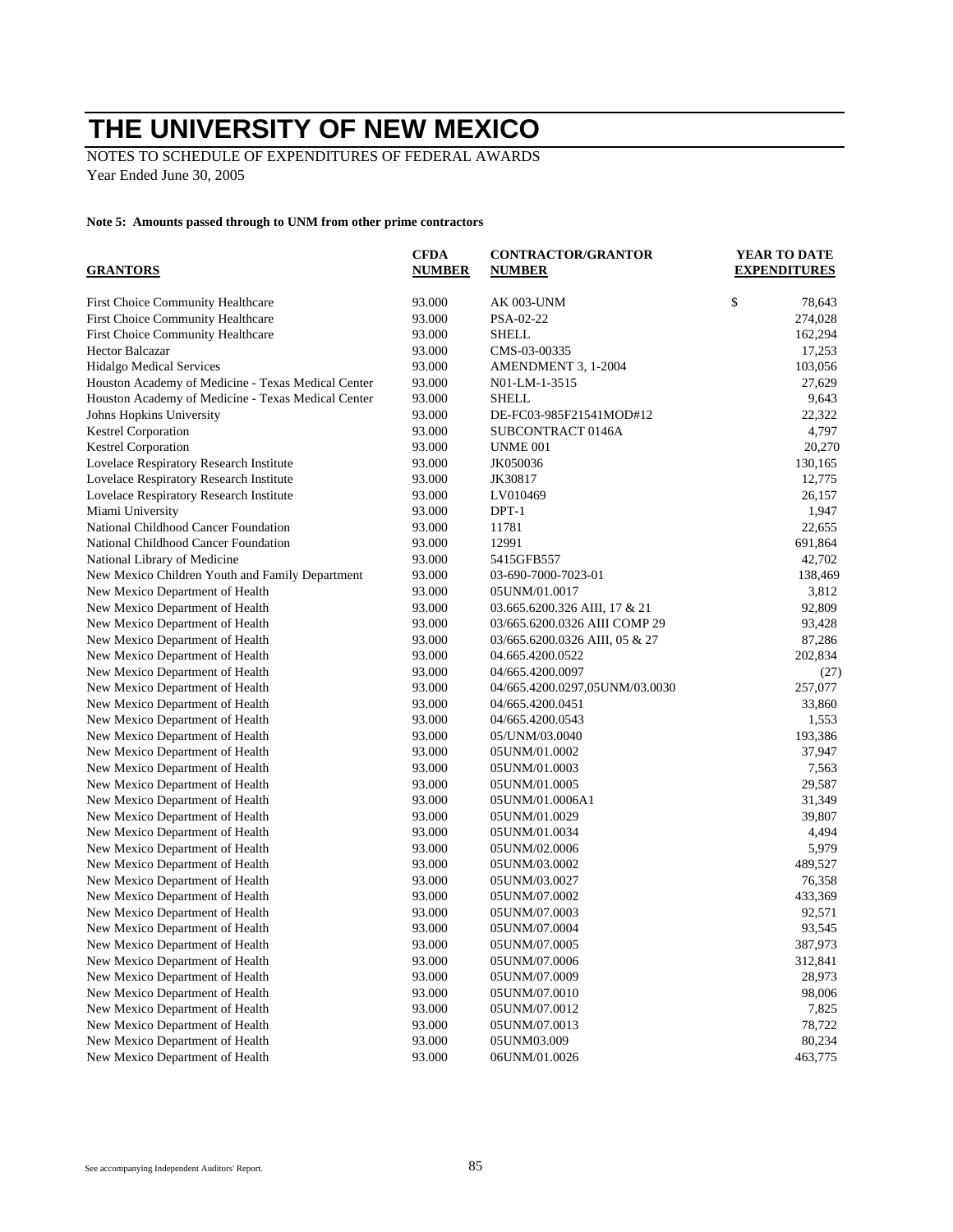NOTES TO SCHEDULE OF EXPENDITURES OF FEDERAL AWARDS Year Ended June 30, 2005

|                                           | <b>CFDA</b>   | <b>CONTRACTOR/GRANTOR</b>          | YEAR TO DATE        |            |
|-------------------------------------------|---------------|------------------------------------|---------------------|------------|
| <b>GRANTORS</b>                           | <b>NUMBER</b> | <b>NUMBER</b>                      | <b>EXPENDITURES</b> |            |
| New Mexico Department of Health           | 93.000        | 06UNM/01.0028                      | \$                  | 126,571    |
| New Mexico Department of Health           | 93.000        | 99.665.62.326                      |                     | (157, 339) |
| New Mexico Department of Health           | 93.000        | JPA 94.665.6200.0952 A VII         |                     | 352,867    |
| New Mexico Department of Health           | 93.000        | MOU # 2005-120                     |                     | 69,237     |
| New Mexico Department of Health           | 93.000        | MOU 04/665.4200.0002               |                     | (488)      |
| New Mexico Department of Health           | 93.000        | MOU 04/665.4200.0309               |                     | 91,961     |
| New Mexico Department of Health           | 93.000        | NO. 04/665.4200.0293               |                     | 30,048     |
| New Mexico Department of Health           | 93.000        | <b>NONE</b>                        |                     | 1,758,839  |
| New Mexico Department of Health           | 93.000        | <b>SHELL</b>                       |                     | 5,951      |
| New Mexico Human Services Department      | 93.000        | GSA 05-0001                        |                     | 151,821    |
| New Mexico Human Services Department      | 93.000        | GSA-04-16-A1                       |                     | 136,515    |
| New Mexico Public Health Services         | 93.000        | 05UNM/03.0001 04/665.4200.0454     |                     | 74,821     |
| New Mexico Public Health Services         | 93.000        | MOU 04.665.4200.0404               |                     | 15,362     |
| NM Public Education Department            | 93.000        | <b>NONE</b>                        |                     | 269,311    |
| Northwestern University                   | 93.000        | <b>SPORE</b>                       |                     | (6)        |
| <b>NSABP</b> Foundation                   | 93.000        | PFED20-NMX-01                      |                     | 860        |
| Penrose-St. Francis Health Services       | 93.000        | N02-CO-01113                       |                     | 61,431     |
| Presbyterian Medical Services             | 93.000        | PMS RCC                            |                     | 4,649,235  |
| Research Triangle Institute               | 93.000        | PO 14501S                          |                     | 135        |
| Saint Louis University                    | 93.000        | N01-A1-45250                       |                     | 106,517    |
| Social & Scientific Systems               | 93.000        | <b>INFO NET</b>                    |                     | 11,994     |
| Southwest Oncology Group                  | 93.000        | <b>PCPT 9329</b>                   |                     | (508)      |
| Southwestern Indian Polytechnic Institute | 93.000        | <b>NONE</b>                        |                     | 1,321      |
| <b>SRI</b> International                  | 93.000        | 41-000693                          |                     | 249        |
| The McLean Hospital                       | 93.000        | R01 DA14178                        |                     | 79,610     |
| <b>TRI Princeton</b>                      | 93.000        | <b>MOU-TRI PRINCETON &amp; UNM</b> |                     | 97,932     |
| University of Alabama                     | 93.000        | N01AI65306                         |                     | (1)        |
| University of Alabama                     | 93.000        | <b>NO1 AI30025</b>                 |                     | 15,284     |
| University of California                  | 93.000        | PO 9000006023                      |                     | 20,559     |
| University of California Los Angeles      | 93.000        | $05-69$                            |                     | 2,728      |
| University of Colorado                    | 93.000        | FY04.011.013UNM                    |                     | 33,772     |
| University of Michigan                    | 93.000        | <b>SHELL</b>                       |                     | 17,499     |
| University of Nevada System               | 93.000        | 14B42373                           |                     | 25,475     |
| University of North Carolina              | 93.000        | UNC-CH-#5-52287                    |                     | 59,119     |
| University of Oklahoma                    | 93.000        | A1021-21/22 AMD2                   |                     | 33,827     |
| University of Utah                        | 93.000        | 62919                              |                     | 401        |
| University of Virginia                    | 93.000        | CG11146.121246                     |                     | 79,689     |
| <b>UNM</b> Default                        | 93.000        | <b>NONE</b>                        |                     | 77,422     |
| University of Arizona                     | 93.110        | V970601                            |                     | 9,078      |
| University of Colorado                    | 93.110        | FY05.003.001                       |                     | 15,304     |
| University of Washington                  | 93.113        | <b>NONE</b>                        |                     | 67,875     |
| <b>Bates College</b>                      | 93.114        | 1135-2303-0505 (R15 ES011806)      |                     | 1,645      |
| New York University                       | 93.121        | F5315-14                           |                     | 26,921     |
| Oklahoma State Department of Health       | 93.136        | PO#Z030580, AMD.#2                 |                     | 26,333     |
| University of Colorado                    | 93.145        | FY05.011.021                       |                     | 190,215    |
| Department of Health and Human Services   | 93.211        | H2ATH00989-01                      |                     | 246,124    |
| University of Chicago                     | 93.226        | 1R01HS10597-03 MOD 2               |                     | (56, 627)  |
| Albuquerque Healthcare for the Homeless   | 93.242        | PSA03-02                           |                     | 25,481     |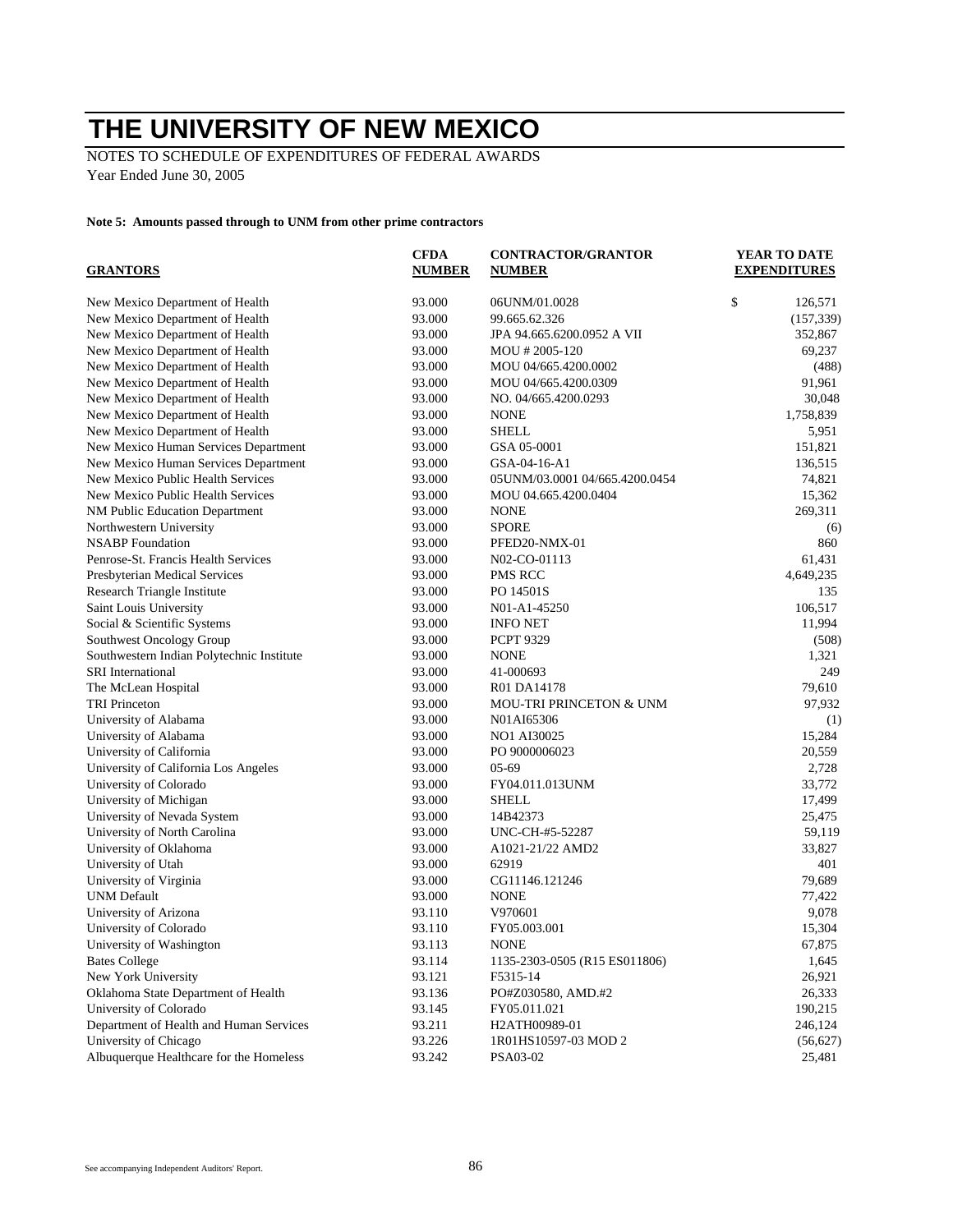NOTES TO SCHEDULE OF EXPENDITURES OF FEDERAL AWARDS Year Ended June 30, 2005

|                                                   | <b>CFDA</b>   | <b>CONTRACTOR/GRANTOR</b>   | YEAR TO DATE        |
|---------------------------------------------------|---------------|-----------------------------|---------------------|
| <b>GRANTORS</b>                                   | <b>NUMBER</b> | <b>NUMBER</b>               | <b>EXPENDITURES</b> |
| Biomedical Research Institute of New Mexico       | 93.242        | PO 2845                     | \$<br>36,526        |
| Biomedical Research Institute of New Mexico       | 93.242        | PO2707 R01MH6530401         | (405)               |
| University of Colorado                            | 93.242        | 154-0858; PO 0000046486     | 18,611              |
| University of Texas Health Center at Tyler        | 93.262        | 2A07-03                     | 88                  |
| University of Texas Health Center at Tyler        | 93.262        | SC04-05                     | 76,593              |
| Oregon Research Institute                         | 93.273        | AGREE 2/17/00 (R01 AA12501) | 68,283              |
| Oregon Research Institute                         | 93.273        | <b>GRANT #R01 AA12183</b>   | (62)                |
| Research Triangle Institute                       | 93.273        | 8-42U-7901                  | 67,779              |
| Medical College of Wisconsin                      | 93.279        | R01 DA013139                | 108,800             |
| Oregon Research Institute                         | 93.279        | <b>GRANT #R01 DA11955</b>   | 6,423               |
| Oregon Research Institute                         | 93.279        | <b>GRANT #RO1 DA13350</b>   | 14,206              |
| Oregon Research Institute                         | 93.279        | R01 DA015762                | 27,793              |
| New Mexico State University                       | 93.283        | U36/CCU319276               | 42,391              |
| University of Colorado                            | 93.283        | <b>SHELL</b>                | 21,347              |
| University of Oklahoma                            | 93.283        | U90/CCU624260-01            | 74,150              |
| University of Texas HSC Houston                   | 93.283        | AI024-21/22 AMD #1          | 19,732              |
| National Center for Research Resources            | 93.333        | M01 RR000997                | 5,296               |
| <b>Boston University</b>                          | 93.358        | MC358197DJW                 | 117,380             |
| Eastern New Mexico University                     | 93.389        | <b>NONE</b>                 | 14,746              |
| New Mexico State University                       | 93.389        | Q00847 AMEND 1 TASK 4       | (703)               |
| New Mexico State University                       | 93.389        | Q00847 UNM3                 | (1,905)             |
| New Mexico State University                       | 93.389        | Q00923                      | 595,000             |
| New Mexico State University                       | 93.389        | <b>SHELL</b>                | (1,265)             |
| University of California Irvine                   | 93.389        | 2003-1247 AMEND 1           | 442,467             |
| Northwestern University                           | 93.393        | 0600 370 F081 782           | 59,545              |
| Ohio State University                             | 93.393        | 744522                      | 18,396              |
| Regents of the University of Minnesota            | 93.393        | S66836478201                | 35,293              |
| University of Utah                                | 93.393        | 9709055-2                   | 148,475             |
| American College of Obstetricians & Gynecologists | 93.395        | <b>GOG LAB LESLIE</b>       | 45,975              |
| Gynecologic Oncology Group                        | 93.395        | 27469-64                    | 16,350              |
| National Childhood Cancer Foundation              | 93.395        | CA98543-02                  | 4,184               |
| Southwest Oncology Group                          | 93.395        | SWOG-04033                  | 417,851             |
| University of California Irvine                   | 93.399        | 2004-1437-1                 | 1,779               |
| New Mexico Children Youth and Family Department   | 93.556        | 05-690-5000-5004            | 113,327             |
| Eastern New Mexico University                     | 93.558        | MOU 09-04-00001             | 21,461              |
| New Mexico Human Services Department              | 93.558        | GSA 04-09                   | (11,796)            |
| New Mexico Human Services Department              | 93.558        | GSA 05-0010                 | 1,668,185           |
| San Juan College                                  | 93.558        | 04-04-00009                 | 3,790               |
| San Juan College                                  | 93.558        | GSA 05-10                   | 397,855             |
| National Collegiate Athletic Association          | 93.570        | NYSPF 04-1109               | 75,801              |
| Administration for Children & Families            | 93.631        | 90DN0187                    | 124,814             |
| Duke University Press                             | 93.837        | 117161 1U01 HL63747 01A2    | 5,909               |
| Magee-Women's Hospital                            | 93.837        | 26.635.653.3301.5808        | 1,936               |
| Magee-Women's Hospital                            | 93.837        | 26-3301-5809                | 31,746              |
| Lovelace Respiratory Research Institute           | 93.838        | PO JK031490, & MOD 1        | 4,066               |
| Oregon Research Institute                         | 93.838        | 5R01 HL64677                | 67,062              |
| University of Virginia                            | 93.839        | GC10941-119528              | 100,504             |
| The Children's Mercy Hospital                     | 93.849        | 03-0030 / U01 DK066143      | 1,652               |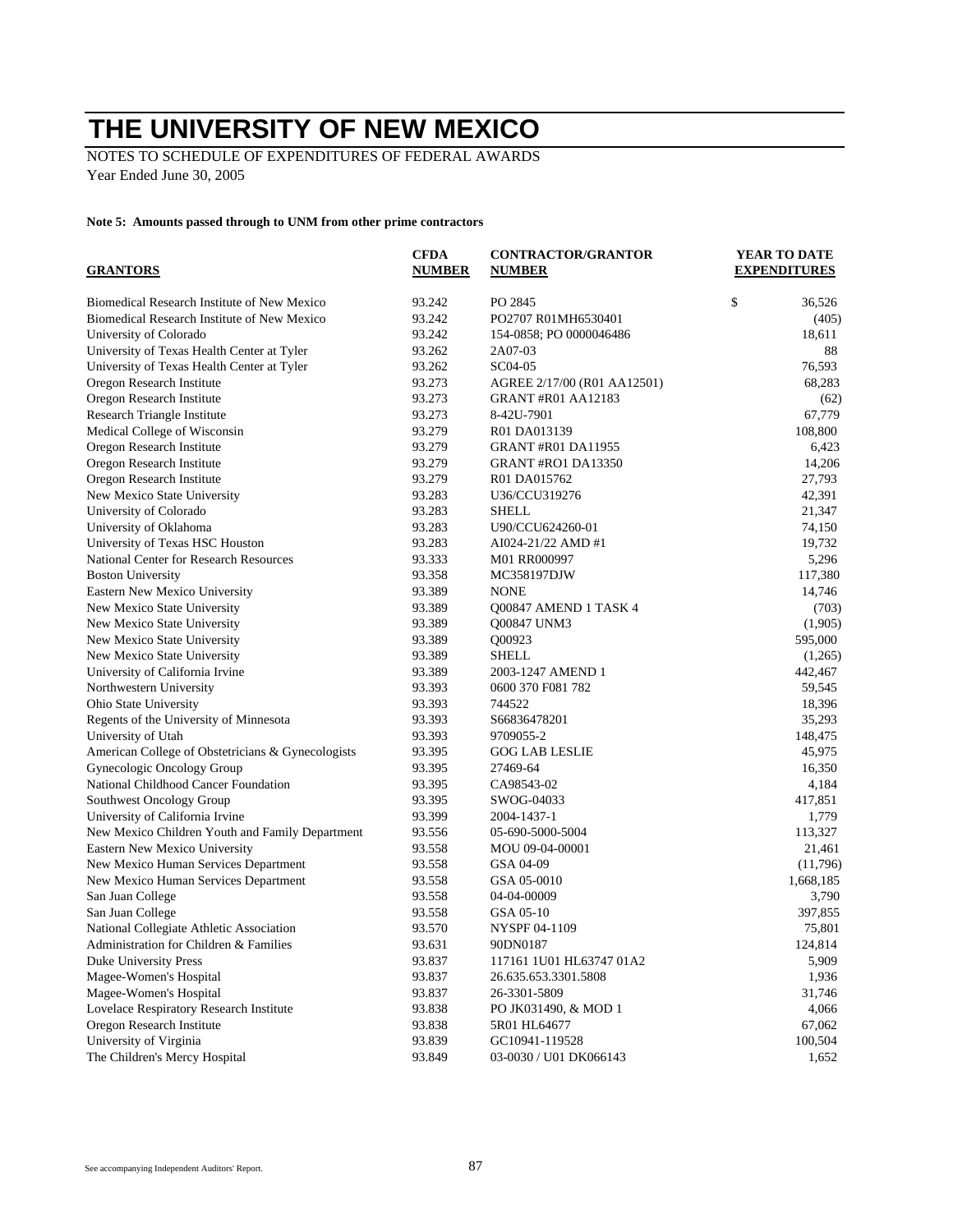NOTES TO SCHEDULE OF EXPENDITURES OF FEDERAL AWARDS Year Ended June 30, 2005

| <b>EXPENDITURES</b><br><b>NUMBER</b><br><b>NUMBER</b><br><b>GRANTORS</b><br>93.849<br>\$<br>04-0044<br>The Children's Mercy Hospital<br>93.853<br><b>Tristan Technologies</b><br>R 44 NS38806-04<br>University of California Los Angeles<br>93.853<br>1580-G-DG156<br>Yale University<br>93.853<br>A05648<br><b>Baylor College of Medicine</b><br>93.855<br>U19 AI57234-2 PROJECT 2 | 582<br>153,993<br>34,232<br>16,631<br>230,378<br>186,699<br>94 |
|-------------------------------------------------------------------------------------------------------------------------------------------------------------------------------------------------------------------------------------------------------------------------------------------------------------------------------------------------------------------------------------|----------------------------------------------------------------|
|                                                                                                                                                                                                                                                                                                                                                                                     |                                                                |
|                                                                                                                                                                                                                                                                                                                                                                                     |                                                                |
|                                                                                                                                                                                                                                                                                                                                                                                     |                                                                |
|                                                                                                                                                                                                                                                                                                                                                                                     |                                                                |
|                                                                                                                                                                                                                                                                                                                                                                                     |                                                                |
|                                                                                                                                                                                                                                                                                                                                                                                     |                                                                |
| Coley Pharmaceutical Group<br>93.855<br>1U01AI057264-01 SUB-K AMD 2                                                                                                                                                                                                                                                                                                                 |                                                                |
| Department of Health and Human Services<br>93.855<br>1 R01 AI44913-01                                                                                                                                                                                                                                                                                                               |                                                                |
| Chiron Corporaton<br>93.856<br>PAR-02-026, AMD 1, 2                                                                                                                                                                                                                                                                                                                                 | 274,699                                                        |
| <b>Duke University Press</b><br>93.856<br>SPS#124646;FUND#303-0116                                                                                                                                                                                                                                                                                                                  | 73,596                                                         |
| Macrogenics<br>93.856<br>AN AI055010-02-A1                                                                                                                                                                                                                                                                                                                                          | 311,493                                                        |
| Macrogenics<br>93.856<br>SM IU54 AI1057156-02                                                                                                                                                                                                                                                                                                                                       | 115,705                                                        |
| University of Maryland-Baltimore<br>93.856<br>SC03520082                                                                                                                                                                                                                                                                                                                            | 16,171                                                         |
| University of Nevada System<br>93.856<br>PO15GC0000027 UNR-05-56                                                                                                                                                                                                                                                                                                                    | 76,112                                                         |
| University of Nevada System<br>93.856<br><b>UNR-05-02</b>                                                                                                                                                                                                                                                                                                                           | 34,265                                                         |
| University of Texas HSC Houston<br>93.856<br>0004024 AMD 1 & 2                                                                                                                                                                                                                                                                                                                      | 200,926                                                        |
| University of Texas Medical Branch<br>93.856<br>05-073 PO#0000101876                                                                                                                                                                                                                                                                                                                | 1,023,695                                                      |
| University of Wisconsin<br>93.856<br><b>NONE</b>                                                                                                                                                                                                                                                                                                                                    | 76,936                                                         |
| Dartmouth College<br>93.859<br>5-30818.5701                                                                                                                                                                                                                                                                                                                                         | 87,849                                                         |
| University of Texas HSC Houston<br>93.859<br>1R21GM070600-01                                                                                                                                                                                                                                                                                                                        | 16,143                                                         |
| University of Arizona<br>93.862<br>PO #Y404034                                                                                                                                                                                                                                                                                                                                      | 27,000                                                         |
| Penn State University<br>93.865<br>2546-UNM-DHHS-9496                                                                                                                                                                                                                                                                                                                               | 75,690                                                         |
| 93.866<br>Santa Fe Institute<br>1R01AGO24119-01                                                                                                                                                                                                                                                                                                                                     | 172,931                                                        |
| 93.866<br>University of Arizona<br>Y403036                                                                                                                                                                                                                                                                                                                                          | 47,458                                                         |
| University of Southern California<br>93.866<br>USC A/C \$53-5400-7120                                                                                                                                                                                                                                                                                                               | 10,549                                                         |
| Wake Forest University<br>93.866<br><b>GRANT 18704</b>                                                                                                                                                                                                                                                                                                                              | 3,723                                                          |
| New Mexico Department of Health<br>93.919<br>05UNM/01.0019                                                                                                                                                                                                                                                                                                                          | 78,652                                                         |
| Na'nizhoozhi Center<br>93.928<br><b>SHELL</b>                                                                                                                                                                                                                                                                                                                                       | 49,795                                                         |
| Albuquerque Area Indian Health Board Inc<br>93.933<br>$04-13$                                                                                                                                                                                                                                                                                                                       | 69,569                                                         |
| Lovelace Respiratory Research Institute<br>93.936<br>PO JK031490                                                                                                                                                                                                                                                                                                                    | 39,635                                                         |
| New Mexico Public Safety Department<br>97.000<br>2004-GE-T4-0005-UNM                                                                                                                                                                                                                                                                                                                | 10,755                                                         |
| American Council On Education<br>98.002<br><b>C/SHARE ON 3-24280</b>                                                                                                                                                                                                                                                                                                                | 70,055                                                         |
| American Council On Education<br>98.002<br>SUB TO HNE-A-97-00059-00                                                                                                                                                                                                                                                                                                                 | 86,038                                                         |
| Corporation for Public Broadcasting<br>99.999<br>AGMT 11/24/03                                                                                                                                                                                                                                                                                                                      | 749,147                                                        |
| New Mexico State University<br>99.999<br>Q-00294                                                                                                                                                                                                                                                                                                                                    | (1, 126)                                                       |
| $\mathbb{S}$<br>TOTAL PASS-THROUGHS FROM SUBRECIPIENTS                                                                                                                                                                                                                                                                                                                              | 48,511,944                                                     |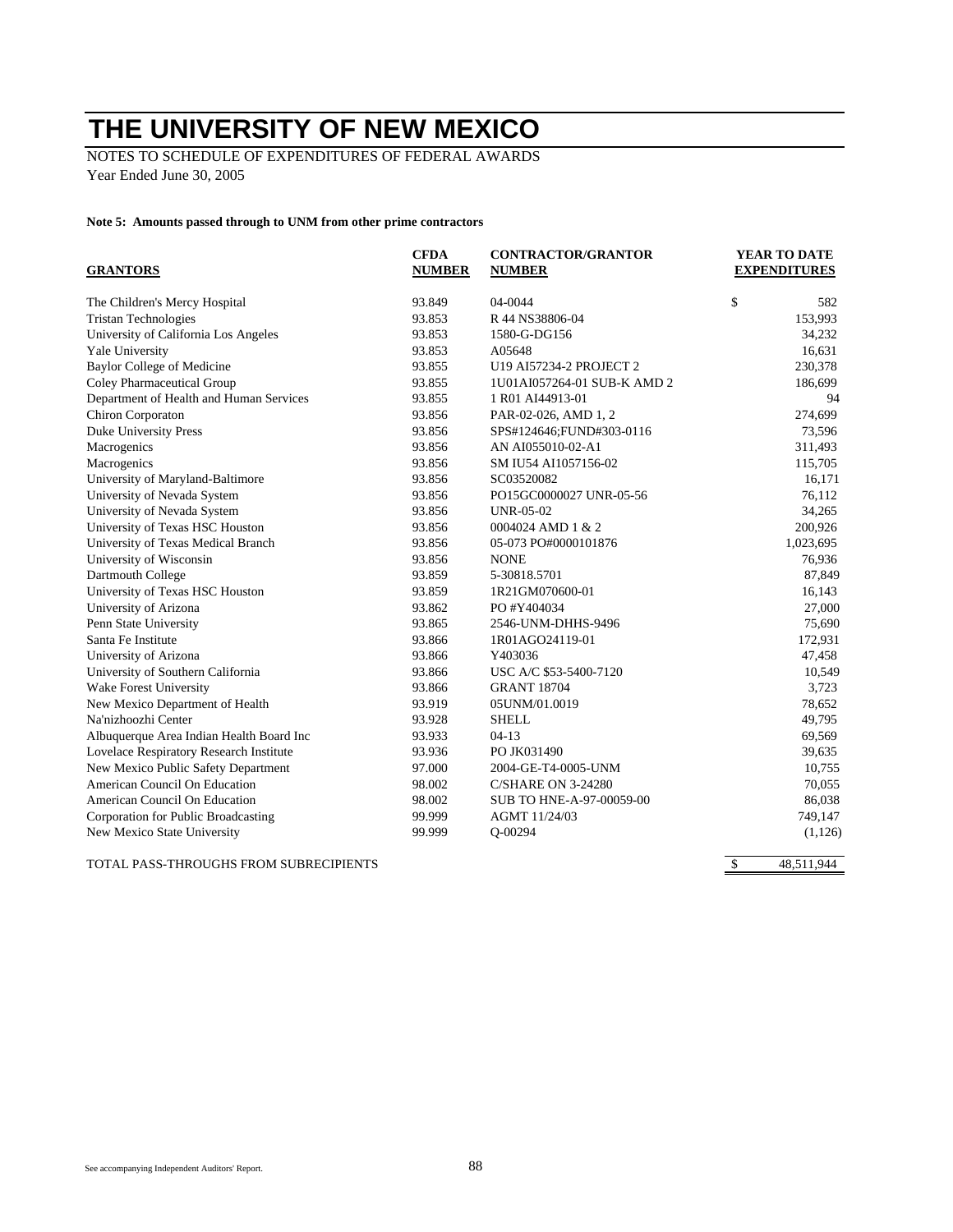### **NEFF + RICCI LLP**

CERTIFIED PUBLIC ACCOUNTANTS 6100 UPTOWN BLVD NE SUITE 400 ALBUQUERQUE, NM 87110

> **Report on Internal Control Over Financial Reporting and on Compliance and Other Matters Based on an Audit of Financial Statements Performed in Accordance With** *Government Auditing Standards*

Mr. Domingo Martinez, CGFM New Mexico State Auditor and Board of Regents University of New Mexico

We have audited the basic financial statements of University of New Mexico (University) and its aggregate discretely presented component units, and the budgetary comparison presented as supplemental information as of and for the year ended June 30, 2005, and have issued our report thereon dated September 23, 2005. We conducted our audit in accordance with auditing standards generally accepted in the United States of America and the standards applicable to financial audits contained in *Government Auditing Standards*, issued by the Comptroller General of the United States.

#### Internal Control Over Financial Reporting

In planning and performing our audit, we considered the University's internal control over financial reporting in order to determine our auditing procedures for the purpose of expressing our opinion on the financial statements and not to provide an opinion on the internal control over financial reporting. However, we noted certain matters involving the internal control over financial reporting that we consider to be reportable conditions. Reportable conditions involve matters coming to our attention relating to significant deficiencies in the design or operation of the internal control over financial reporting that in our judgment, could adversely affect the University's ability to record, process, summarize and report financial data consistent with the assertions of management in the financial statements. Reportable conditions for the University are described in the accompanying schedule of findings and questioned costs as items 2005-1 to 2005-3. We also noted other matters involving the internal control over financial reporting that are required to be reported per section 12-6-5 NMSA 1978 in findings 2004-1, and 2005-5 to 2005-13.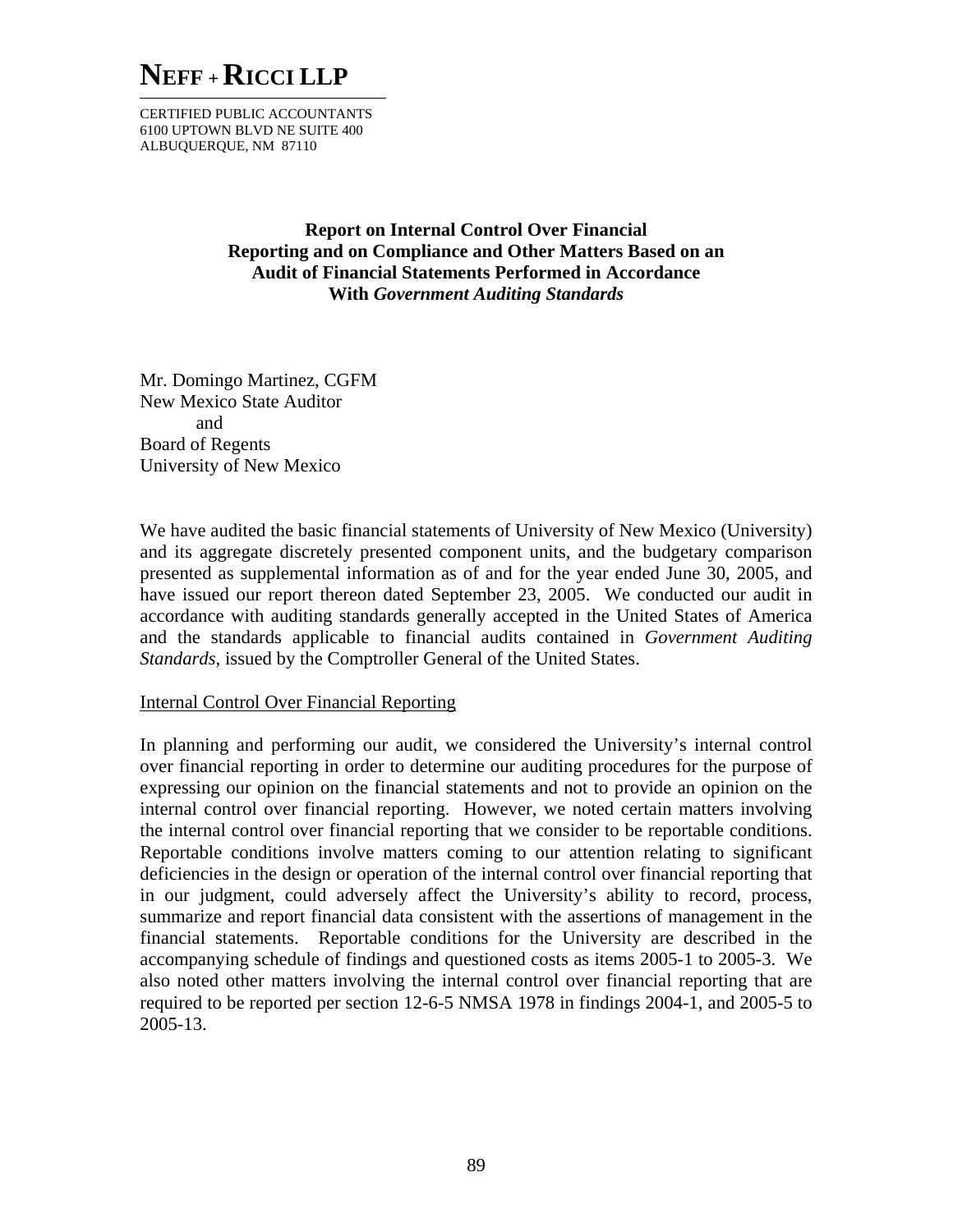Mr. Domingo Martinez, CGFM New Mexico State Auditor and Board of Regents University of New Mexico

A material weakness is a reportable condition in which the design or operation of one or more of the internal control components does not reduce to a relatively low level the risk that misstatements caused by error or fraud in amounts that would be material in relation to the financial statements being audited may occur and not be detected within a timely period by employees in the normal course of performing their assigned functions. Our consideration of the internal control over financial reporting would not necessarily disclose all matters in the internal control that might be reportable conditions and, accordingly, would not necessarily disclose all reportable conditions that are also considered to be material weaknesses. However, we believe that none of the reportable conditions described above is a material weakness.

#### Compliance and Other Matters

As part of obtaining reasonable assurance about whether the University's basic financial statements are free of material misstatement, we performed tests of its compliance with certain provisions of laws, regulations, contracts and grant agreements, noncompliance with which could have a direct and material effect on the determination of financial statement amounts. However, providing an opinion on compliance with those provisions was not an objective of our audit and, accordingly, we do not express such an opinion. The results of our tests disclosed instances of noncompliance or other matters that are required to be reported under *Government Auditing Standards* and which are described in the accompanying schedule of findings and questioned costs as item 2005-4.

This report is intended solely for the information and use of the Board of Regents, the Audit Committee, management, the Department of Finance and Administration, the Legislative Finance Committee, the University, the State Auditor, the cognizant audit agency and other federal audit agencies and is not intended to be, and should not be used by anyone other than these specified parties.

Neff + Ricci LLP

Albuquerque, New Mexico September 23, 2005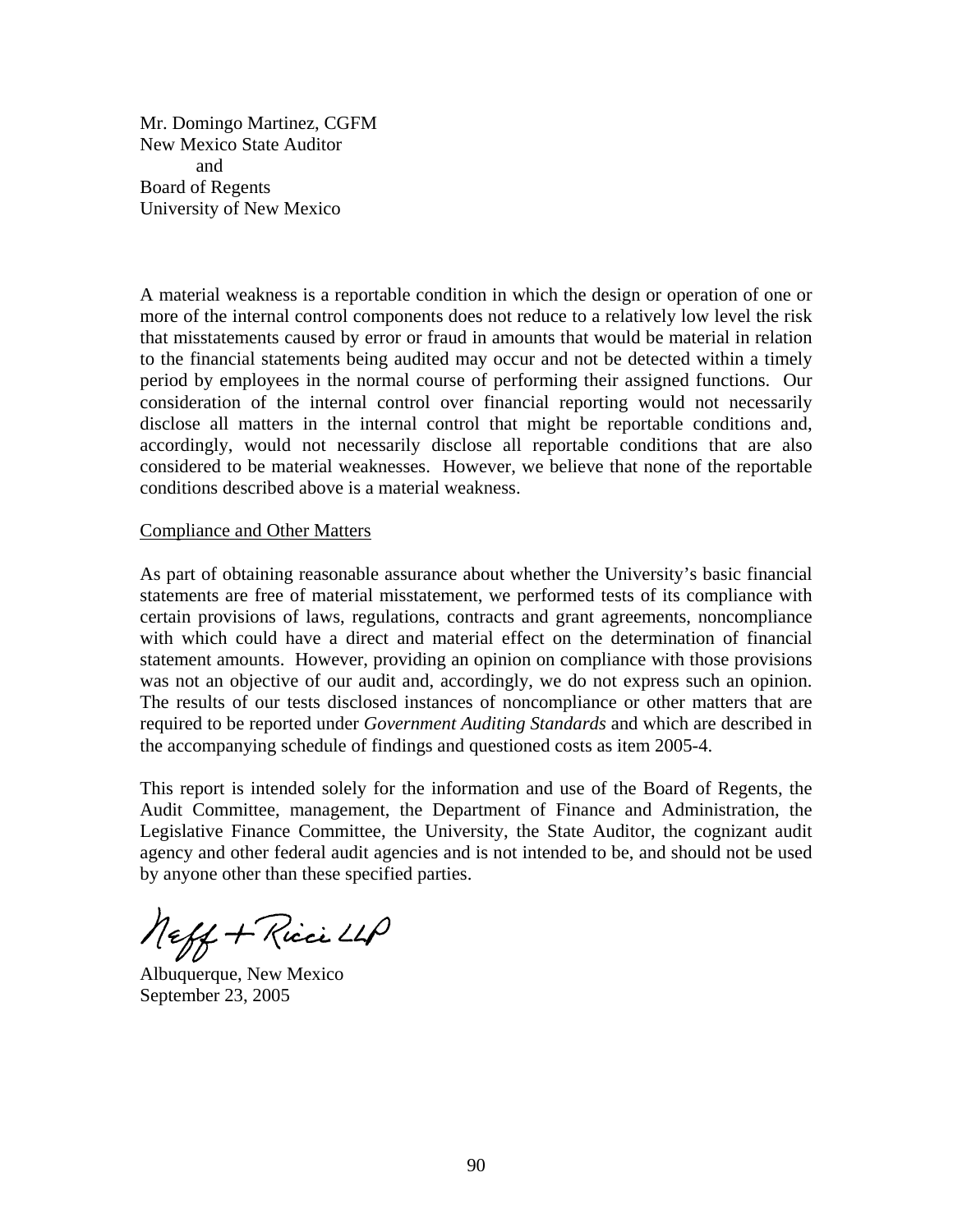### **NEFF + RICCI LLP**

CERTIFIED PUBLIC ACCOUNTANTS 6100 UPTOWN BLVD NE SUITE 400 ALBUQUERQUE, NM 87110

> **Report on Compliance With Requirements Applicable to Each Major Program And Internal Control Over Compliance in Accordance With OMB Circular A-133**

Mr. Domingo Martinez, CGFM New Mexico State Auditor and Board of Regents University of New Mexico

We have audited the compliance of University of New Mexico (University) with the types of compliance requirements described in the *US Office of Management and Budget (OMB) Circular A-133 Compliance Supplement* that are applicable to each of its major federal programs for the year ended June 30, 2005. The University's major federal programs are identified in the summary of auditors' results section of the accompanying schedule of findings and questioned costs. Compliance with the requirements of laws, regulations, contracts and grants applicable to each of its major federal programs is the responsibility of the University's management. Our responsibility is to express an opinion on the University's compliance based on our audit.

We conducted our audit of compliance in accordance with auditing standards generally accepted in the United States of America; the standards applicable to financial audits contained in *Government Auditing Standards*, issued by the Comptroller General of the United States; and OMB Circular A-133 *Audits of States, Local Governments and Notfor-Profit Organizations*. Those standards and OMB Circular A-133 require that we plan and perform the audit to obtain reasonable assurance about whether noncompliance with the types of compliance requirements referred to above that could have a direct and material effect on a major federal program occurred. An audit includes examining, on a test basis, evidence about the University's compliance with those requirements and performing such other procedures as we considered necessary in the circumstances. We believe that our audit provides a reasonable basis for our opinion. Our audit does not provide a legal determination on the University's compliance with those requirements.

In our opinion the University complied, in all material respects, with the requirements referred to above that are applicable to each of its major federal programs for the year ended June 30, 2005. The results of our auditing procedures also disclosed an instance of noncompliance with those requirements that is required to be reported in accordance with OMB Circular A-133 and which is described in the accompanying Schedule of Findings and Questioned Costs as item 2005-4.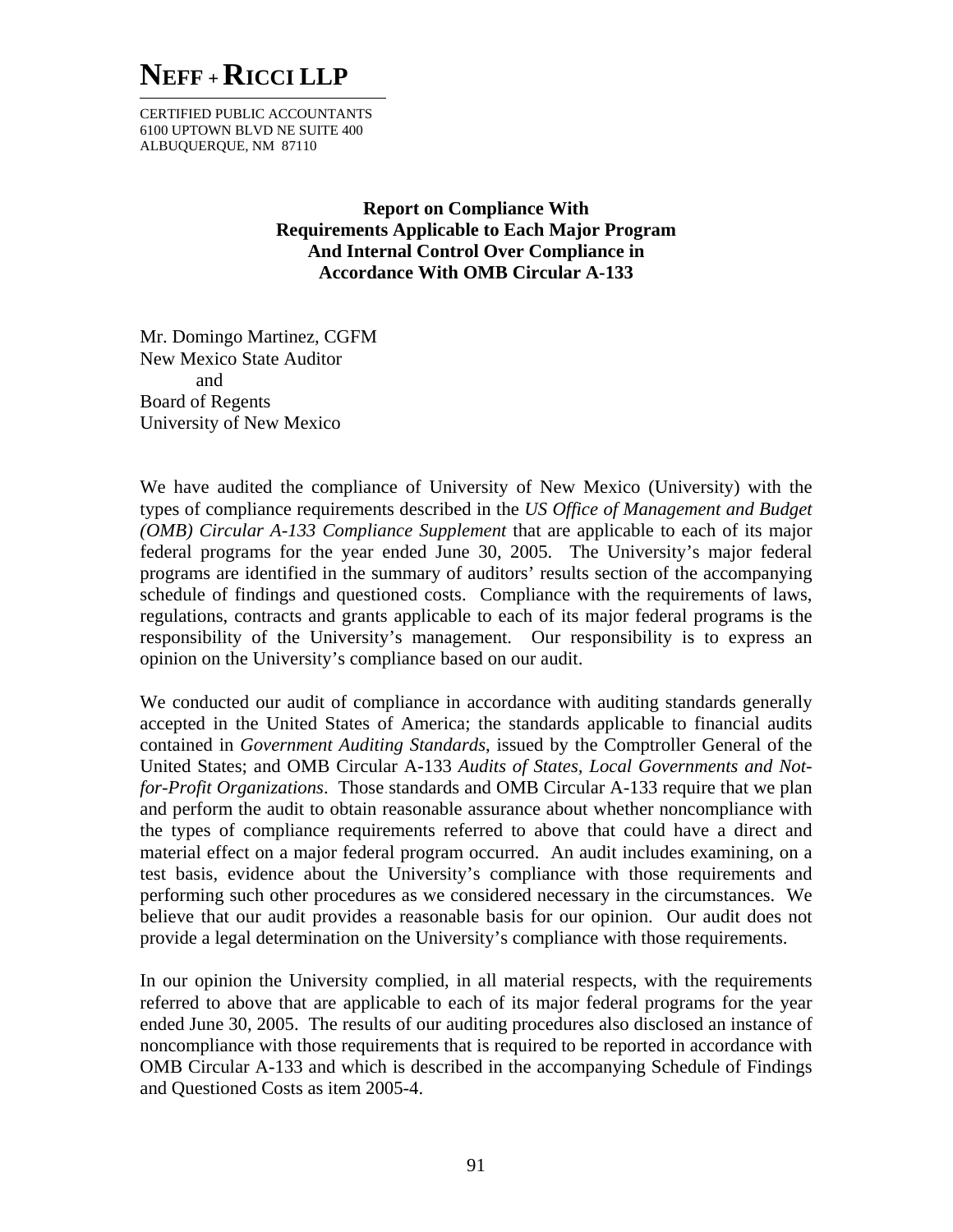Mr. Domingo Martinez, CGFM New Mexico State Auditor and Board of Regents University of New Mexico

#### Internal Control Over Compliance

The management of the University is responsible for establishing and maintaining effective internal control over compliance with requirements of laws, regulations, contracts and grants applicable to Federal programs. In planning and performing our audit, we considered the University's internal control over compliance with requirements that could have a direct and material effect on a major Federal program in order to determine our auditing procedures for the purpose of expressing our opinion on compliance and to test and report on internal control over compliance in accordance with OMB Circular A-133.

Our consideration of the internal control over compliance would not necessarily disclose all matters in the internal control that might be material weaknesses. A material weakness is a condition in which the design or operation of one or more of the internal control components does not reduce to a relatively low level the risk that noncompliance with applicable requirements of laws, regulations, contracts and grants that would be material in relation to a major Federal program being audited may occur and not be detected within a timely period by employees in the normal course of performing their assigned functions. We noted no matters involving the internal control over compliance and its operation that we consider to be material weaknesses.

This report is intended solely for the information and use of Board of Regents, the Audit Committee, management, the Department of Finance and Administration, the Legislative Finance Committee, the University, the State Auditor, the cognizant audit agency and other federal audit agencies and is not intended to be, and should not be used by anyone other than these specified parties.

Neff + Ricci LLP

Albuquerque, New Mexico September 23, 2005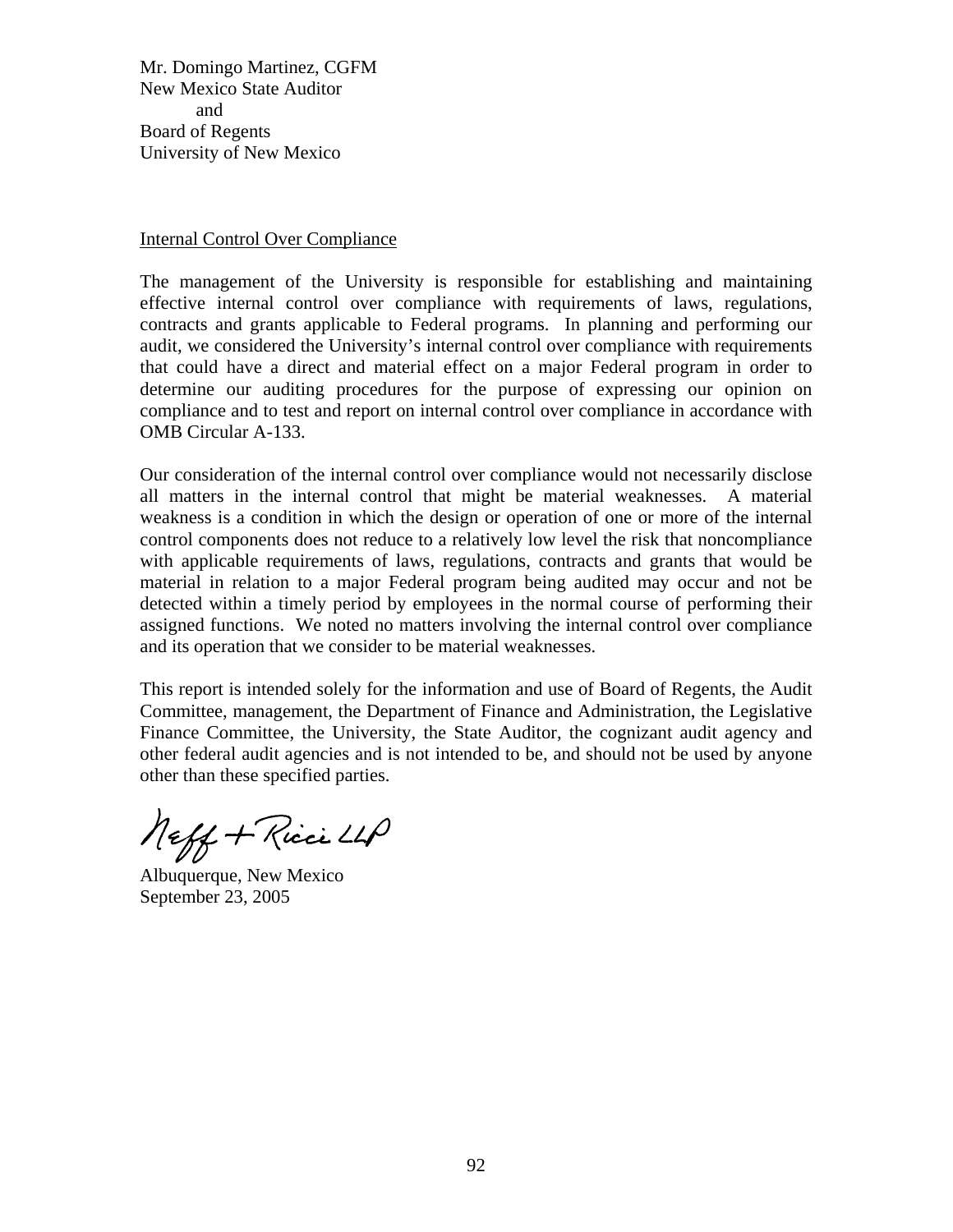SUMMARY SCHEDULE OF PRIOR AUDIT FINDINGS June 30, 2005

#### **Finding 2004–1. Health Sciences Center Accounting Practices for University Hospital Business Transactions**

Current Status: Revised and repeated.

#### **Finding 2004-2. University/HSC Financial Reporting**

Current Status: Resolved.

#### **Finding 2004-3. Health Sciences Center Grants and Contracts Identification**

Current Status: Resolved.

#### **Finding 2004-4. Utilization of University Resources**

Current Status: Resolved.

### **Finding 2004-5. Component Unit – Lobo Club. Clarification of revenue recognition policy**

Current Status: Resolved.

#### **Finding 2004-6. Component Unit – Alumni Association. Listing of Cash Received**

Current Status: Resolved.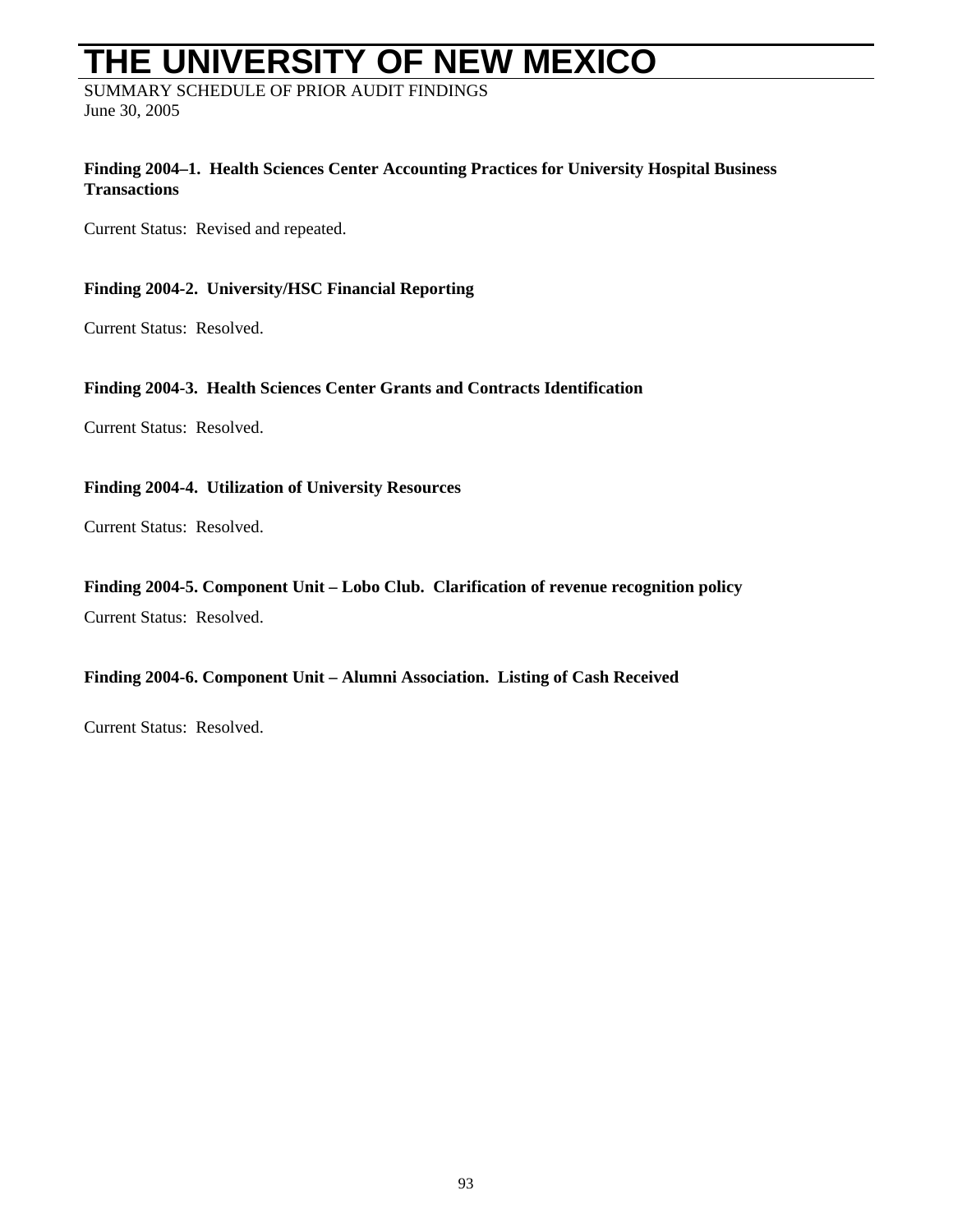SCHEDULE OF FINDINGS AND QUESTIONED COSTS Year Ended June 30, 2005

| <b>Section I-Summary of Auditors' Results</b>                                                                                                                   |                                     |
|-----------------------------------------------------------------------------------------------------------------------------------------------------------------|-------------------------------------|
| <b>Basic Financial Statements</b>                                                                                                                               |                                     |
| Type of auditors' report issued: <b>Unqualified</b>                                                                                                             |                                     |
| Internal control over financial reporting:                                                                                                                      |                                     |
| Material weaknesses identified?<br>$\bullet$                                                                                                                    | $yes$ $X$ no                        |
| Reportable conditions identified<br>$\bullet$<br>that are not considered to be<br>material weaknesses?                                                          | $X$ yes none reported               |
| Noncompliance material to basic<br>financial statements noted?                                                                                                  | $yes$ $X$ no                        |
| <b>Federal Awards</b>                                                                                                                                           |                                     |
| Internal control over major programs:                                                                                                                           |                                     |
| Material weaknesses identified?<br>$\bullet$                                                                                                                    | $yes$ $X$ no                        |
| Reportable conditions identified<br>$\bullet$<br>that are not considered to be<br>material weaknesses?                                                          | $yes$ $X$ none reported             |
| Type of auditors' report issued on compliance for major programs: Unqualified                                                                                   |                                     |
| Any audit findings disclosed that are<br>required to be reported in accordance<br>with section $510(a)$ of Circular A-133?                                      | $X$ yes no                          |
| Identification of major programs:                                                                                                                               |                                     |
| Student Financial Aid Cluster - Various CFDA numbers<br>Research and Development Cluster - Various CFDA numbers<br>Mortgage Insurance - Hospitals - CFDA 14.128 |                                     |
| Dollar threshold used to distinguish<br>between type A and type B programs:                                                                                     | \$3,000,000                         |
| Auditee qualified as low-risk auditee?                                                                                                                          | $\mathbf{X}$ yes $\mathbf{I}$<br>no |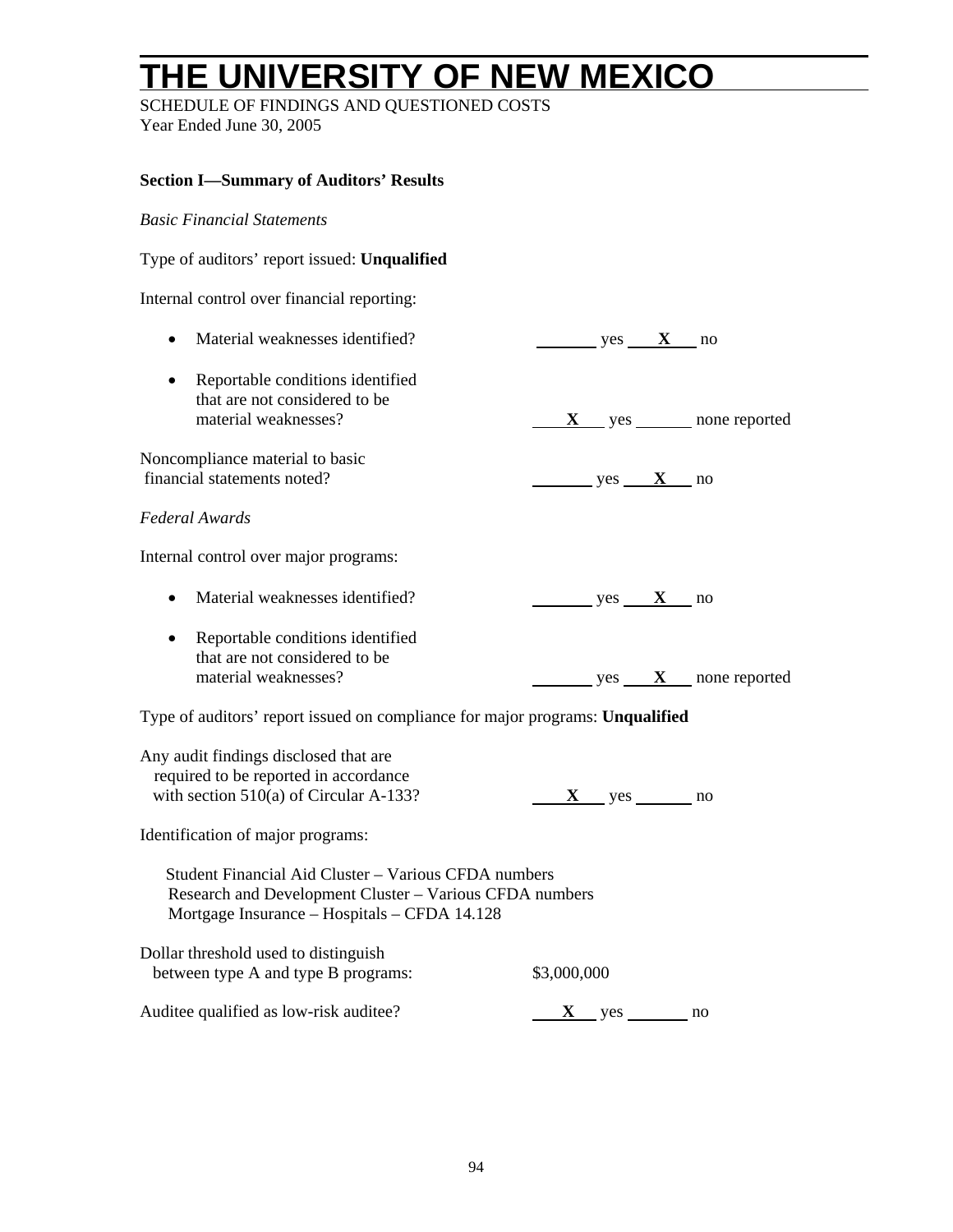SCHEDULE OF FINDINGS AND QUESTIONED COSTS

Year Ended June 30, 2005

#### **Section II—Basic Financial Statement Findings**

#### **Finding 2005-1. Banner Conversion – Health Sciences Center**

#### **Condition**

The Banner conversion of the research contracts and grants billing module was not successful at the Health Sciences Center. The process began in October 2004 without correcting pre-existing billing problems and other complications arose.

#### **Criteria**

Conversion to new software requires critical processes and timing to avoid disruption in operations and to maintain accuracy.

#### **Cause**

Billing activity was months behind when the conversion began and data loading errors such as the ones listed below occurred.

- Receivables were posted to incorrect funds and grants
- Budgeted amounts, instead of actual costs, were posted
- Receivables did not always equal the invoices

#### **Effect**

The Banner research contracts and grants billing module is not operable at the Health Sciences Center. Other means of billing have been used.

#### **Recommendation**

Proper amounts for each fund and grant should be determined so that invoices can be produced by Banner and an accurate subsidiary ledger can be maintained.

#### **University Response**

Management concurs with this recommendation. Management is developing a project plan to completely correct all remaining conversion errors. Corrections will be completed before the end of the fiscal year.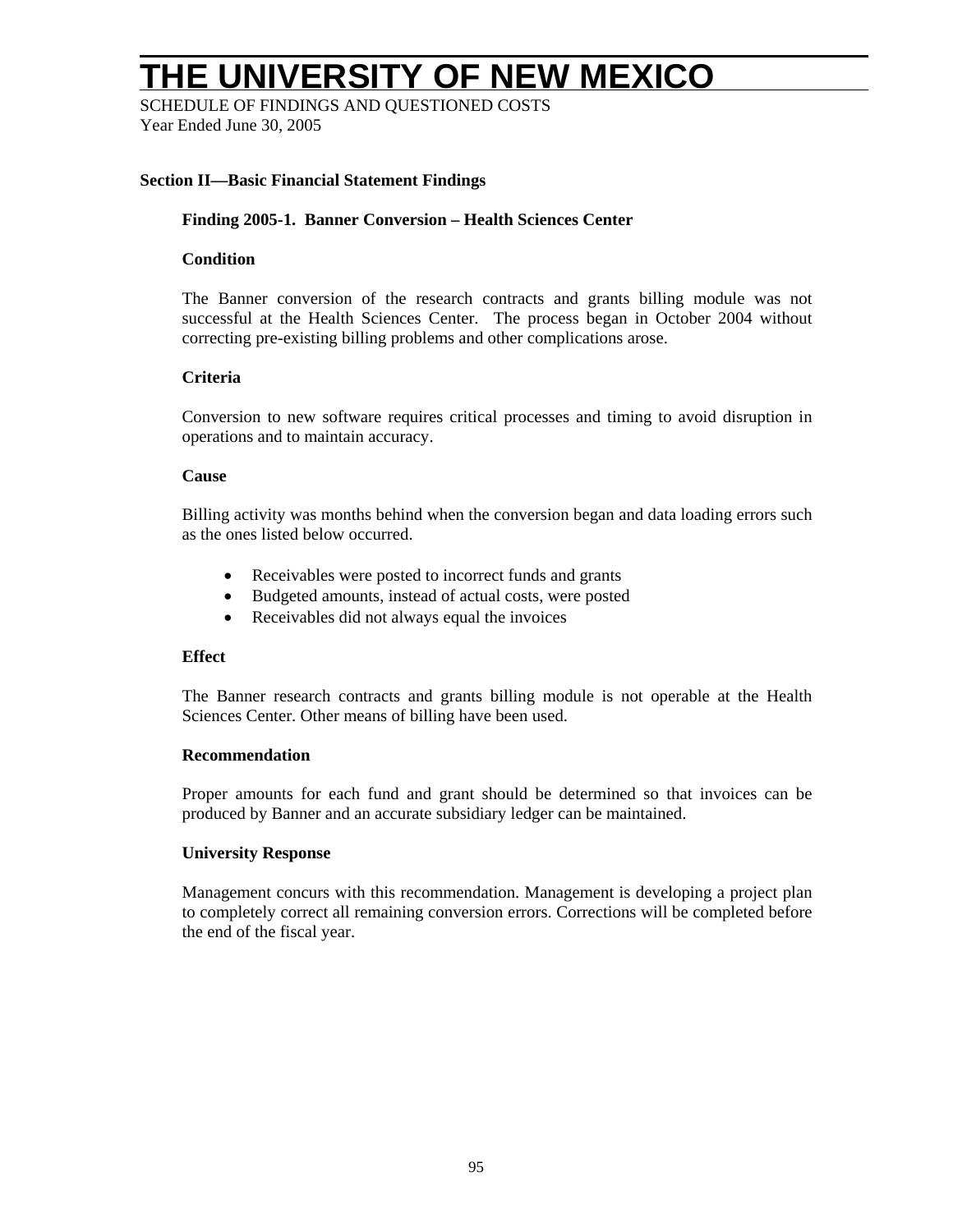SCHEDULE OF FINDINGS AND QUESTIONED COSTS Year Ended June 30, 2005

#### **Finding 2005-2. Timely Billings and Postings of Collections – Health Sciences Center**

#### **Condition**

Billings for grants have not been prepared and processed on a timely basis at the Health Sciences Center. In certain cases, billings have not been prepared for up to a year after the costs have been accumulated. During the year and at year end, some cash receipts have not been posted against the original billing but rather are in a holding account for unapplied credits. In addition, grant files in the billing area are temporarily "lost" throughout the year due to inadequate tracking. As a result, certain billings cannot be completed until the respective grant file is located.

#### **Criteria**

Proper cash management requires timely billing of expenses incurred. Good accounting control requires that cash receipts be identified as to the respective grant on a timely basis.

#### **Effect**

The lack of timely billings has allowed for the slow payment from grantors. As a result the University is unable to access and utilize the cash that would be received from these billings had they been done on a timely basis.

#### **Cause**

Billings and collections have not been a Health Sciences Center departmental priority. In certain cases, the department for which the grant originated is responsible for preparing a reconciliation of the costs incurred. This process may take many months. Billings are not submitted until the departmental reconciliations are completed. Adequate resources have not been allocated to the cash receipting process. The current tracking system for the grant files is not fully utilized.

#### **Recommendation**

Billings should be prepared at the earliest opportunity allowed for in the grant agreement. To speed the process, we recommend that the billings be prepared before the departmental reconciliations are completed. This is consistent with the approach on Main Campus. Posting of cash receipts should be done as soon as possible in order for the University to accurately know the actual amount outstanding for each grant. We recommend thorough adherence to the requirements of the grant files tracking system that is under utilized. This may require an additional allocation of resources.

#### **University Response**

Management concurs with this recommendation. Senior management changes, including the appointment of a new HSC Associate Vice President for Financial Services, have already occurred within the HSC. Other organizational and management changes have also been implemented within HSC Financial Services (formerly known as HSC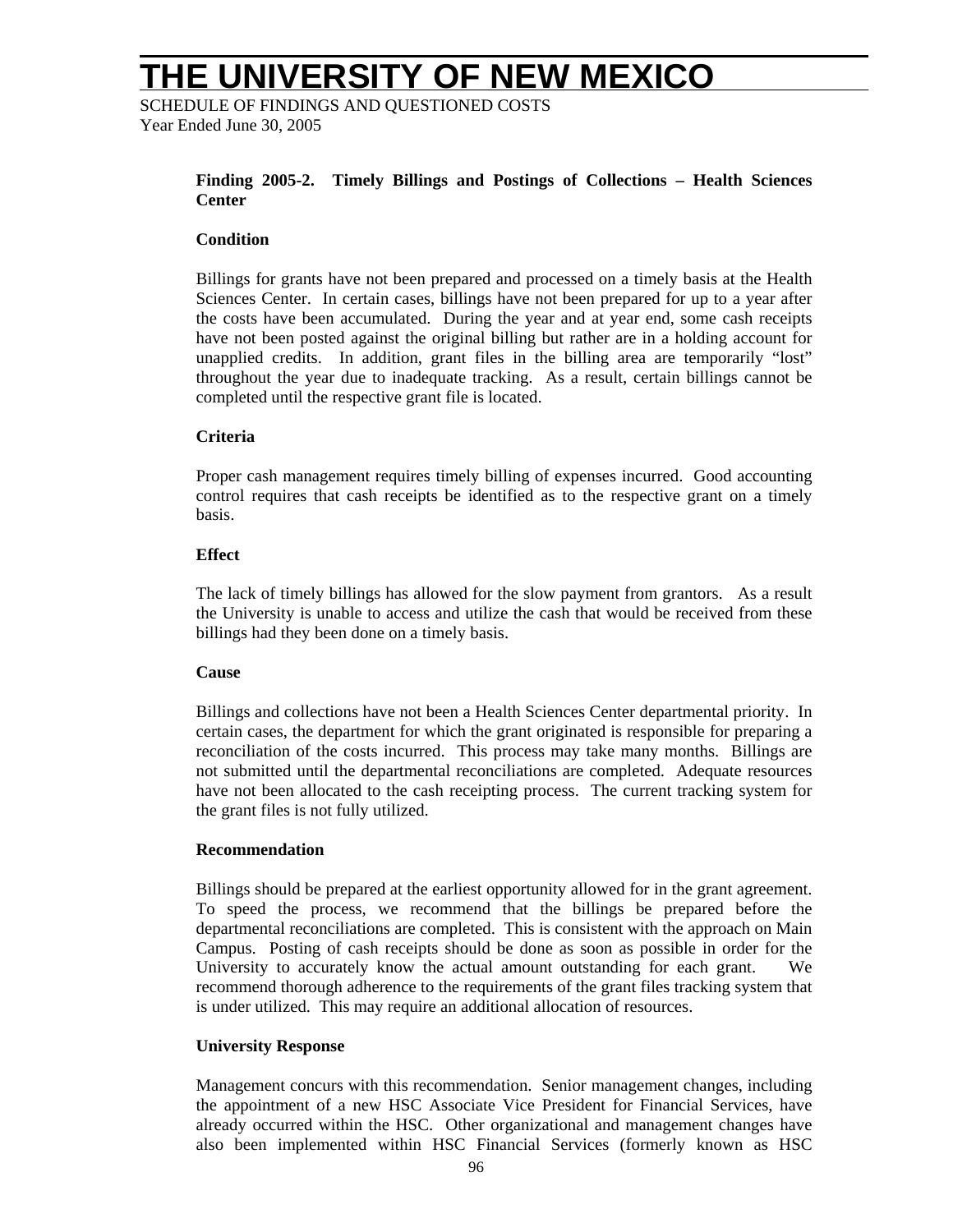SCHEDULE OF FINDINGS AND QUESTIONED COSTS Year Ended June 30, 2005

> Controller's Office). This new management team is actively developing a project plan to correct all significant billing issues by the end of the fiscal year, making this its highest priority. Processes for timely and accurate billing will permit more accurate and timely posting of cash receipts. HSC Financial Services is developing cash management procedures as well as reports that will allow closer monitoring by management.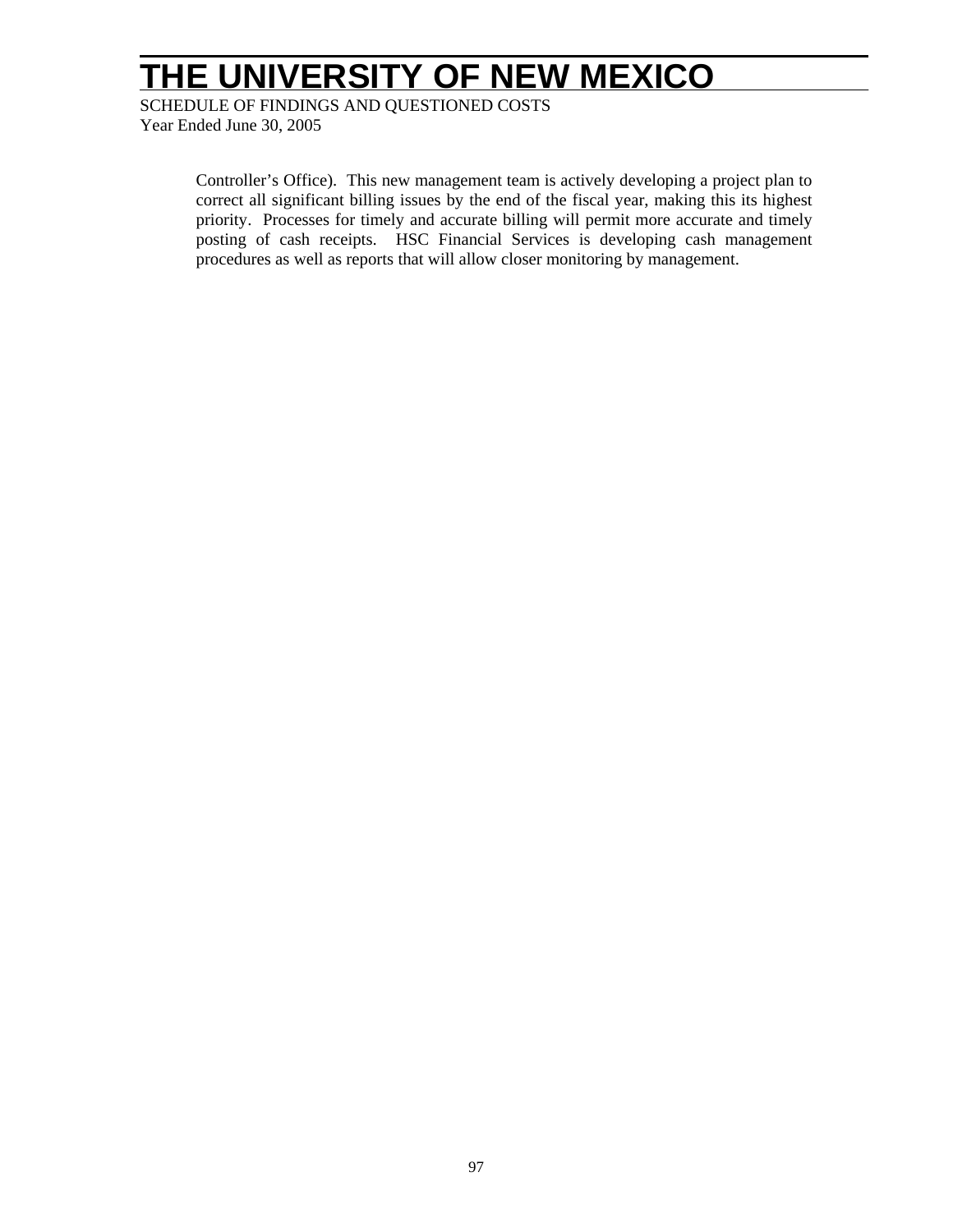SCHEDULE OF FINDINGS AND QUESTIONED COSTS Year Ended June 30, 2005

#### **Finding 2005-3. Reconciliation of Accounts Receivable Module – Health Sciences Center**

#### **Condition**

Reconciliations of the restricted funds accounts receivable module to the general ledger at the Health Sciences Center were not done during the year. As a result, at year-end management had to review each grant in the restricted funds accounts receivable module and agree the individual grant balances to supporting documentation. Since the restricted grants were not reconciled and properly accounted for during the year, the related aging schedule does not reflect actual receivables at June 30, 2005 and therefore was not a useful tool for management.

#### **Criteria**

Good accounting controls require timely reconciliations of the subsidiary ledger to the general ledger.

#### **Effect**

The lack of timely reconciliations increases the potential that billing errors could go undetected between reconciliation periods. In addition, the related aging schedule is currently not useful as a tool by management to determine if billings are being collected in a reasonable time. As a receivable ages, the resulting collectibility lessens.

#### **Cause**

Subsequent to the conversion to Banner on July 1, 2004, processes to reconcile the restricted fund accounts receivable module to the general ledger were not put in place.

#### **Recommendation**

Resources should be dedicated to permit reconciliations between the billing module and the general ledger. An accurate subsidiary ledger should be produced as discussed in the finding on the Banner conversion. Once this is done, management should closely monitor the aging schedule and follow up on those receivables that have not been collected on a timely basis.

#### **University Response**

Management concurs with this recommendation. Procedures to reconcile the research funds accounts receivable module and the general ledger, with appropriate follow-up, will be in place by the end of the fiscal year.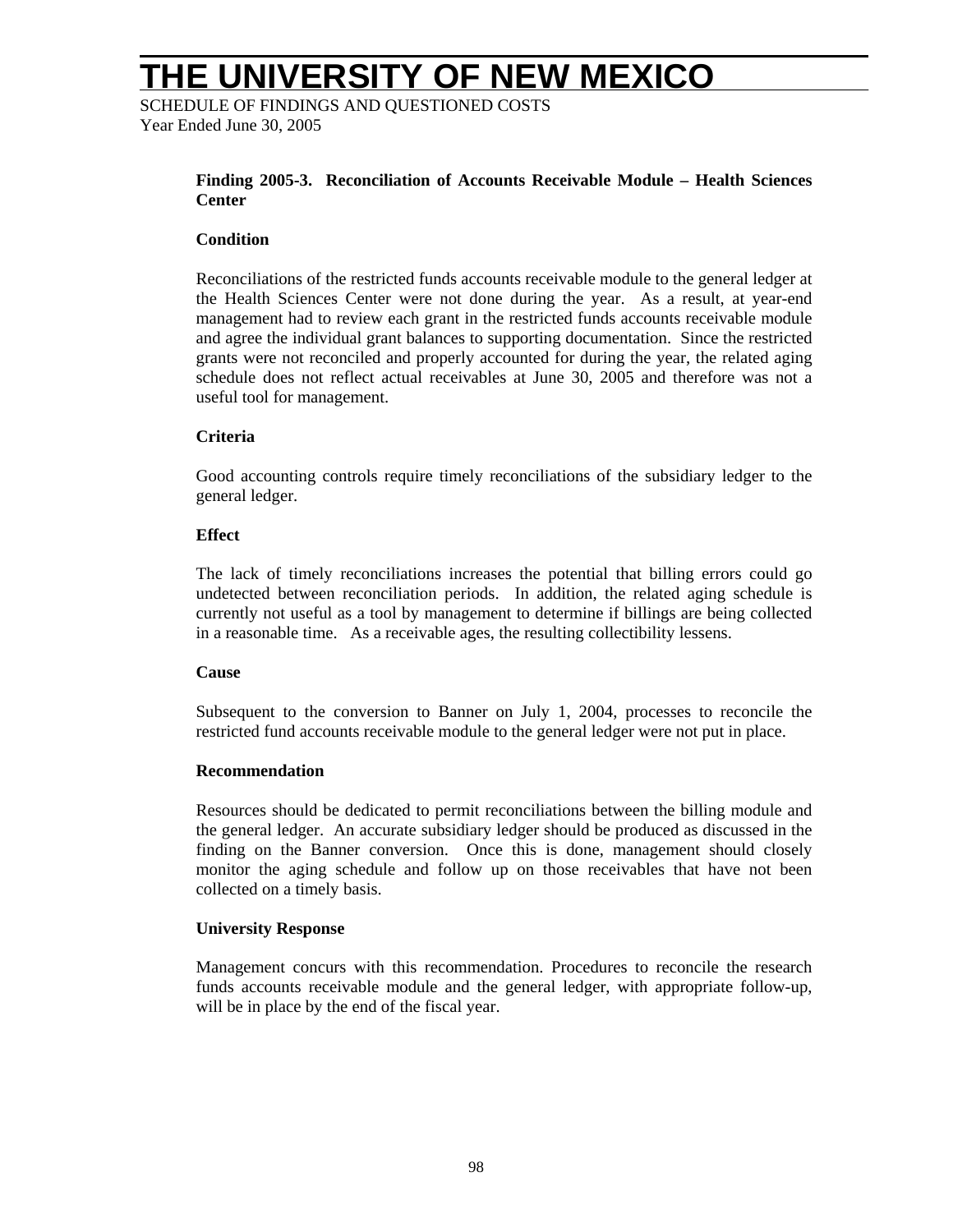SCHEDULE OF FINDINGS AND QUESTIONED COSTS

Year Ended June 30, 2005

#### **Section III—Federal Award Findings and Questioned Costs**

#### **Finding 2005-4. Student Financial Aid (various CFDA numbers) – Return of Funds**

#### **Condition**

During our testwork of Student Financial Aid, we noted that in 99 instances out of 392 reviewed (25%), UNM's portion of the required refund was credited to the student's account after the 30 day required time period had passed. In these cases, the refund worksheet provided to the US Department of Education and the notification of the student's obligation to UNM was also completed after the 30 day time period had passed.

#### **Criteria**

Per Title IV requirements:

- "The institution must return the Title IV funds for which it is responsible as soon as possible, but no later than 30 days after the date of the institution's determination that the student withdrew."
- "Within 30 days of the date of the institution's determination that the student withdrew, it must send a notice to any student who owes a Title IV grant overpayment as a result of withdrawal in order to recover the overpayment."

The above requirements also provide that the refund worksheet be completed within 30 day required time period.

#### **Effect**

The University is not in compliance with certain Title IV requirements.

#### **Cause**

The University has not strictly adhered to Department of Education requirements that all documentation and correspondence pertaining to return of funds be processed within the required 30 day time period.

#### **Recommendation**

Internal procedures should be consistently monitored and adhered to in order to ensure that all required Title IV documentation is processed within the required time period.

#### **University Response**

Management concurs with this recommendation. Internal procedures regarding return of funds will be modified and adhered to, ensuring that all documentation is processed within the time period required by Title IV.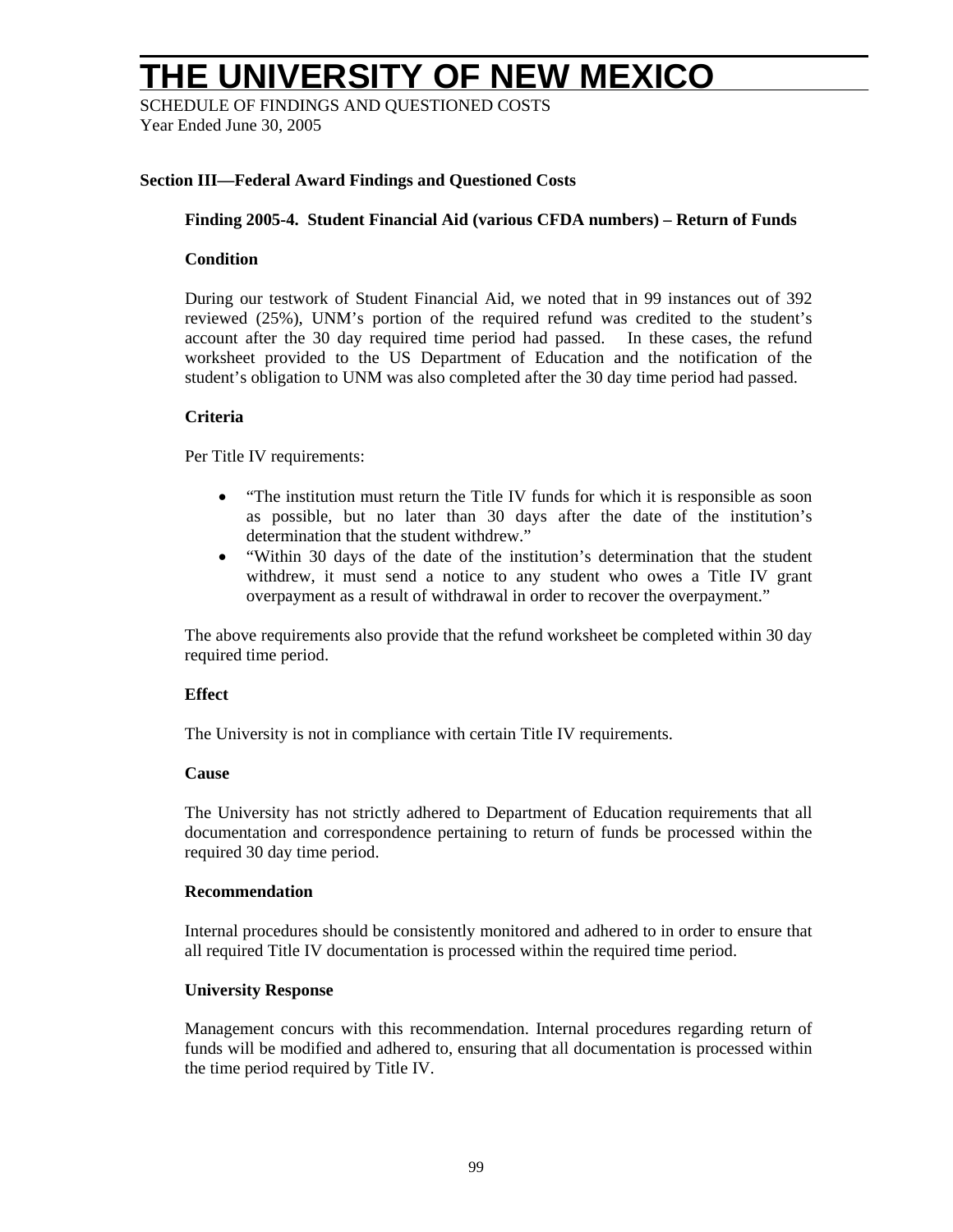SCHEDULE OF FINDINGS AND QUESTIONED COSTS Year Ended June 30, 2005

#### **Section IV—Other Findings, as required by New Mexico State Statute, Section 12-6-5, NMSA 1978**

#### **Finding 2004-1. Health Sciences Center Accounting Practices for University Hospital Business Transactions**

#### **Condition**

The University of New Mexico (University), and primarily the Health Sciences Center (HSC), conducts a large volume of business activity with the University of New Mexico Hospital (UNMH). This activity results in intercompany transactions being recorded in the accounting records of both the University and UNMH. Beginning mid-fiscal year 2005, the University began to reconcile these intercompany transactions monthly. In previous fiscal years and throughout fiscal year 2005, transactions in dispute between HSC and UNMH were carried forward each month until at some point they are resolved. Two disputed transactions totaling \$3.9 million arose in 2001 and were carried as reconciling items until resolved by UNM and UNMH at June 30, 2005.

#### **Criteria**

Accurate, clear financial information is needed in order to analyze an operating unit's financial results. Reconciliations and resolution of disputed items are a key control in the financial reporting process to ensure the accuracy and completeness of the University's financial statements.

#### **Effect**

It is difficult to prepare accurate, combining financial statements for the University of New Mexico (which include HSC and UNMH) without the resolution of disputed intercompany transactions.

#### **Cause**

UNM and UNMH have not put into place a formal dispute resolution process.

#### **Recommendation**

We recommend that HSC and UNMH develop a formal dispute resolution process and resolve disputed billings on a timely basis.

#### **University Response**

Management concurs with the recommendation, and a formal resolution process will be implemented. This process will be expedited by the Financial Consolidation initiative mandated by President Caldera, which has resulted in an Associate Vice President for Financial Services whose role is to oversee the entire Health Sciences Center, including hospital and non-hospital operations. The process will also include an appeal process to the Executive Vice President for Health Sciences, which is a current policy, but was not exercised in 2005.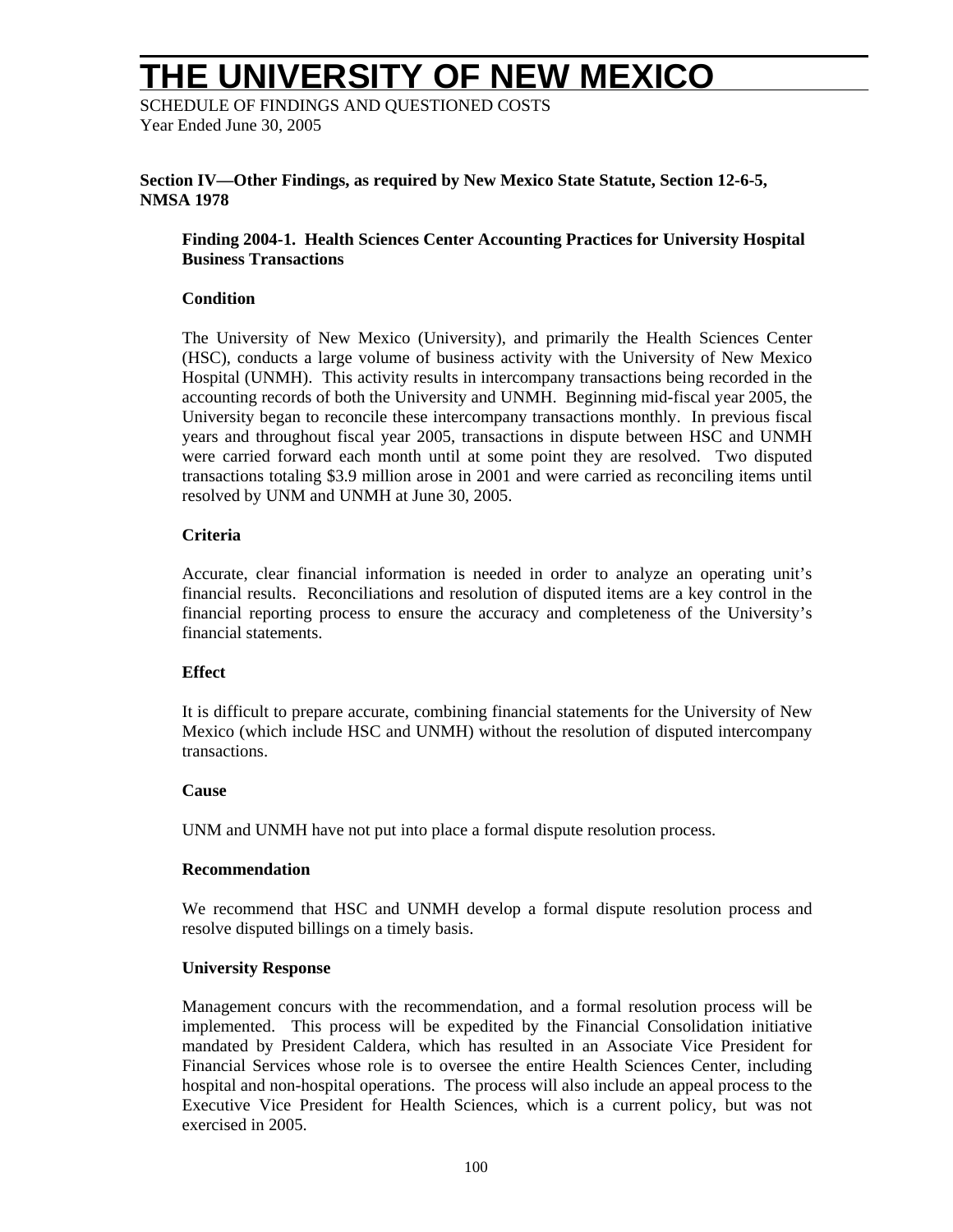SCHEDULE OF FINDINGS AND QUESTIONED COSTS Year Ended June 30, 2005

#### **Finding 2005-5. Allowance for Uncollectible Accounts – Health Sciences Center**

#### **Condition**

There is no methodology in place for determining uncollectible receivables in the restricted fund at the Health Sciences Center.

#### **Criteria**

Accounting principles require that a methodology for uncollectible receivables be developed and consistently applied.

#### **Effect**

Without a methodology in place, the net receivables could be misstated.

#### **Cause**

Management has not developed a methodology for the allowance.

#### **Recommendation**

We recommend that a methodology be developed to determine the uncollectible receivables and that the allowance be recorded in the correct fund.

#### **University Response**

Management concurs with this recommendation. Procedures to calculate an appropriate allowance shall be developed and reviewed with Management. A methodology for determining uncollectible receivables will be implemented by the end of the fiscal year.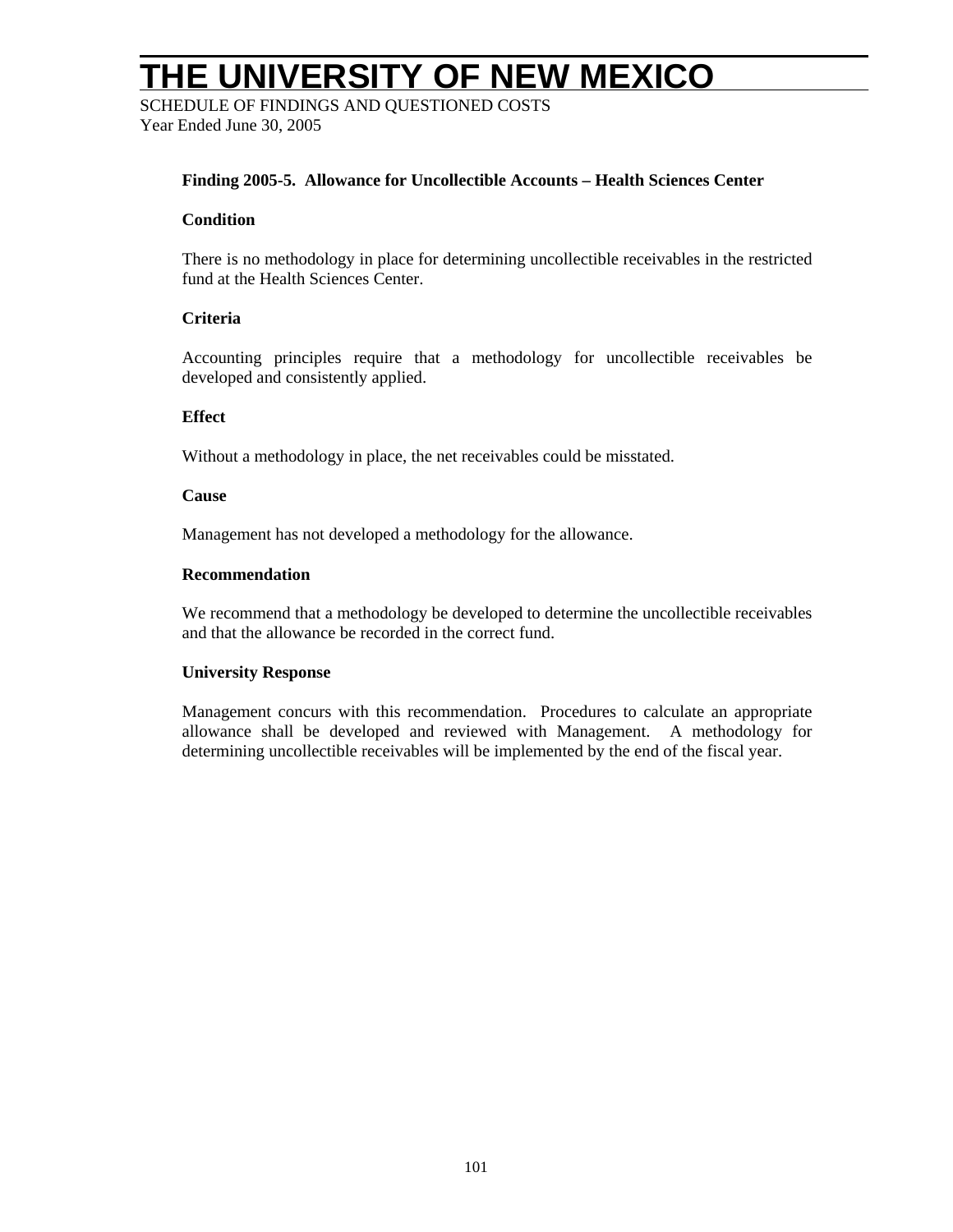SCHEDULE OF FINDINGS AND QUESTIONED COSTS Year Ended June 30, 2005

#### **Finding 2005-6. Timeliness of Purchase Card Reconciliations**

#### **Condition**

Reconciliations of Purchase Card (P-Card) transactions are not done timely thus increasing the opportunities for fraudulent activity not to be detected quickly. The Purchasing Department has found a number of small infractions during 2005.

#### **Criteria**

A strong system of internal controls is required to protect the University from misappropriation of assets.

#### **Effect**

The lack of timely reconciliations increases the potential for fraud to go undetected between reconciliation periods.

#### **Cause**

The reconciliation of P-Card activity to the bank statements is not required until 60-days following the receipt of the statement. It does not appear that there is sufficient timeliness of reconciliations at the P-Card Holder level to minimize the risk of fraud.

#### **Recommendation**

P-Card statement activity should be reconciled within 30 business days of receipt of the monthly statement. We also recommend additional training for those reconciling and reviewing the P-Card activity at the Department level.

#### **University Response**

Management concurs with this recommendation. The reconciliation deadline will be reduced to within 30 business days after the receipt of the monthly statement. We believe that the review by Purchasing Department staff is an adequate internal control, and precludes the need for separation of duties within departments, particularly when departments are too small for separation of duties.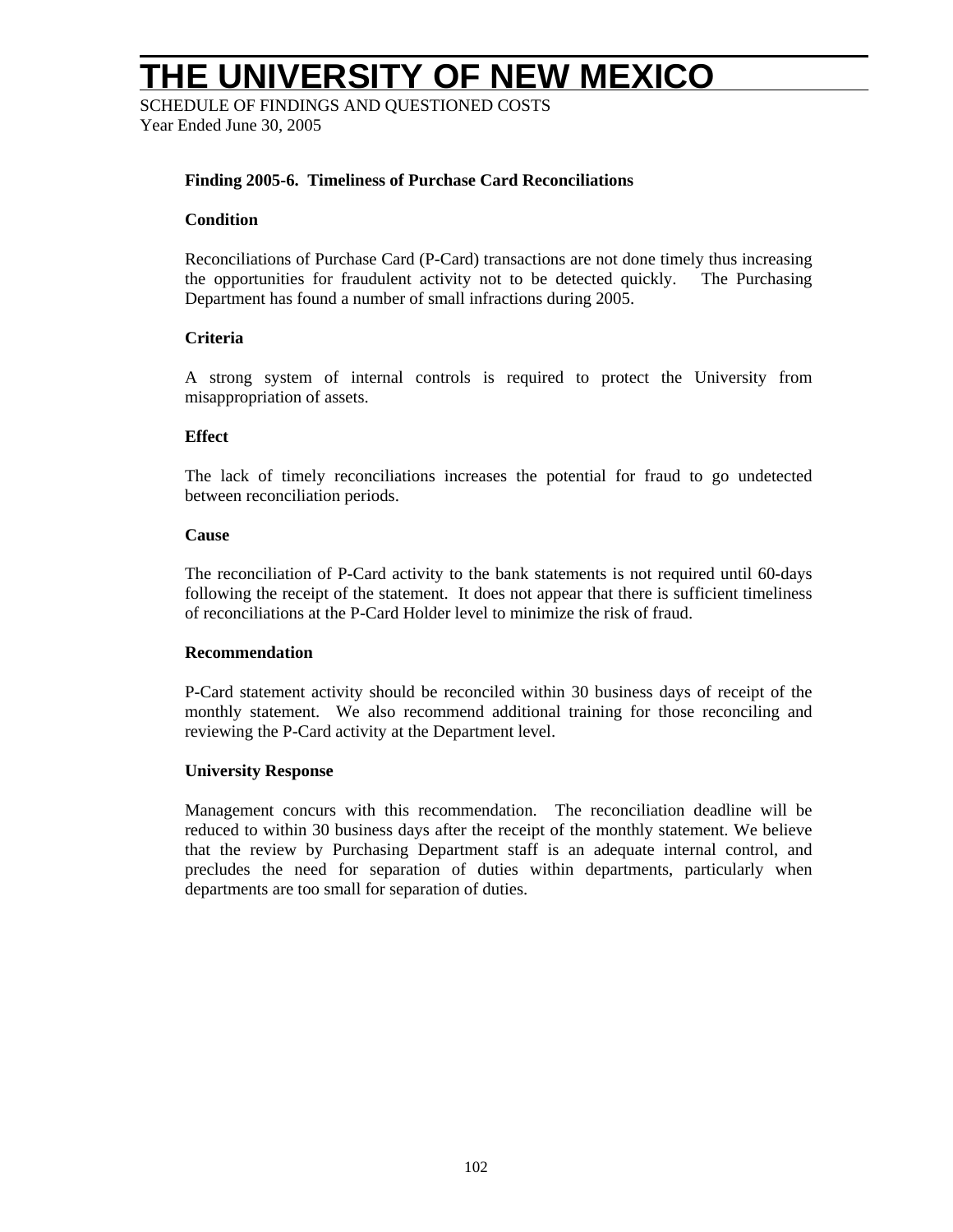SCHEDULE OF FINDINGS AND QUESTIONED COSTS Year Ended June 30, 2005

#### **Finding 2005-7. KNME Accounting System**

#### **Condition**

We noted that KNME, a department of UNM, maintains a separate general ledger system to track information needed for management and regulatory reporting. In addition, the University maintains its centralized accounting system. Neither system contains all of the transactions for KNME. The account balances in the systems do not agree and complex reconciliations are performed in order to arrive at final balances. These reconciliations are not performed on a timely basis.

#### **Criteria**

One accounting system should be maintained that meets the information needs of the KNME or if two are required, they should be reconciled to each other.

#### **Effect**

Late reporting to the Corporation for Public Broadcasting in the prior year and delay in the current year audit of KNME.

#### **Cause**

In the past, KNME maintained its own accounting system.

#### **Recommendation**

We recommend that the University determine the needs of KNME so that its accounting can be done completely on the University's centralized accounting system. Alternatively, if two systems are required, all transactions should be recorded in the University's centralized accounting system and any separate KNME system should operate as a sub ledger and be reconciled monthly to the centralized accounting system.

#### **University Response**

Management concurs with this recommendation. The necessary accounts will be created in the centralized accounting system to properly account for KNME fiscal activity to the Public Broadcasting Corporation. Additionally, the University will address personnel issues within KNME to assure adequate staffing and training necessary to performing good fiscal management.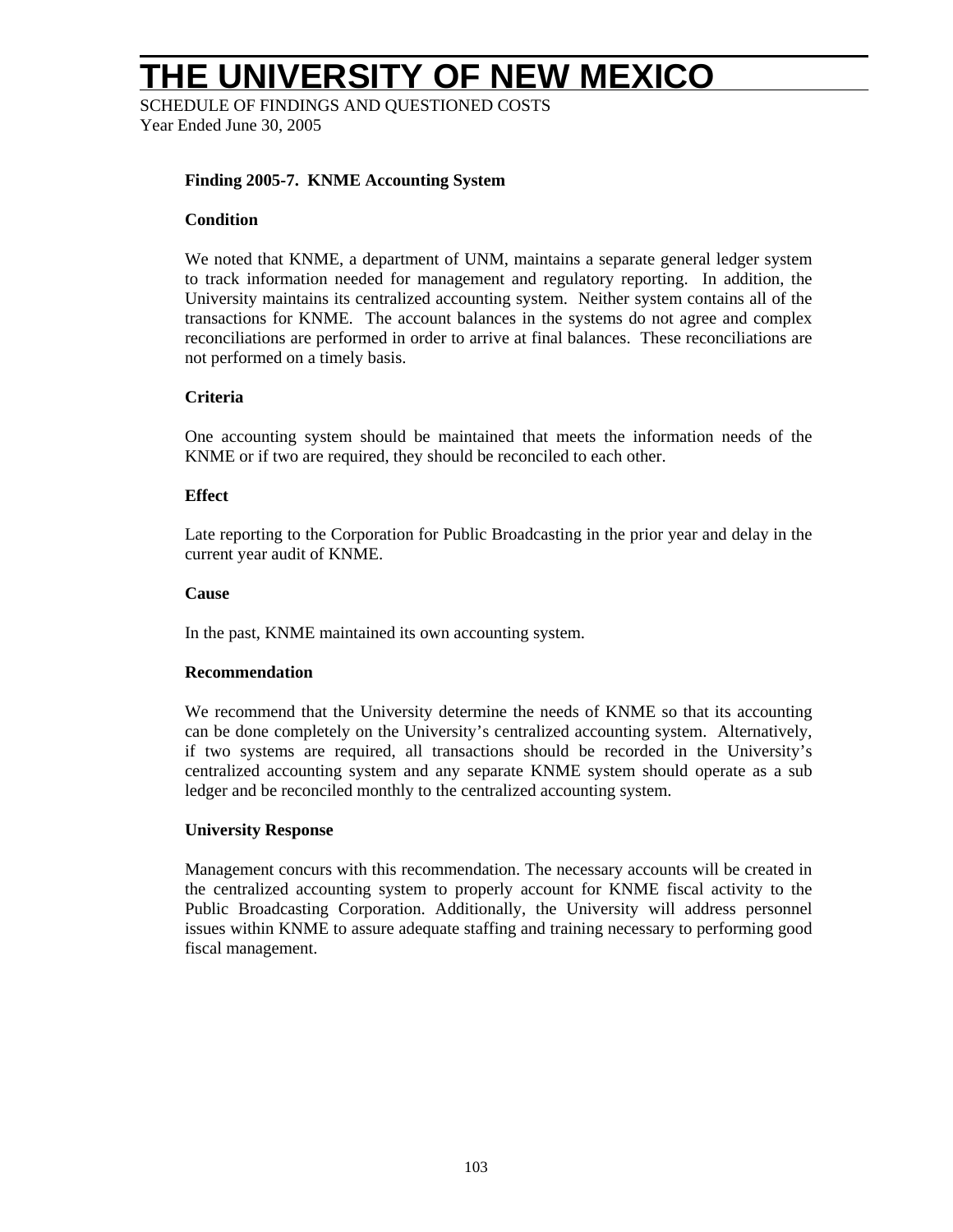SCHEDULE OF FINDINGS AND QUESTIONED COSTS Year Ended June 30, 2005

### **Finding 2005-8. Network Password Change** – **Main Campus**

### **Condition**

The current network and Banner do not force users to change their passwords on a regular basis. The network does not lock someone out after 3 failed attempts (industry standard) to log into the network.

## **Criteria**

To add security to the network and Banner, the systems should force a user to change their password on a regular basis. This helps prevent an unauthorized person from being able to log into the system for any length of time. Also, a user should be locked out of the system after making 3 attempts to log on. This helps prevent an unauthorized person from sitting at a terminal and trying repeatedly to log on.

## **Cause**

Settings on the network login and Banner have not been set to force password changes and block repeated failed login attempts.

## **Effect**

An unauthorized individual may be able to hack into the network and/or Banner.

### **Recommendation**

We recommend that the University set the network and Banner to require password changes on a regular basis. In addition, we recommend that the University set the network to block users from being able to login to the network after 3 failed attempts.

### **University Response**

Management concurs with this recommendation. While some of our systems currently have the recommended functionality, including the Human Resources System, Billing and Receivables System, and Student System, management has identified the need to expand this to the Banner System and other centrally managed network resources.

Procedures, software, human resources, infrastructure, and training will be phased in throughout fiscal year 2006. We expect to be fully operational with these improved security measures by June 30, 2006.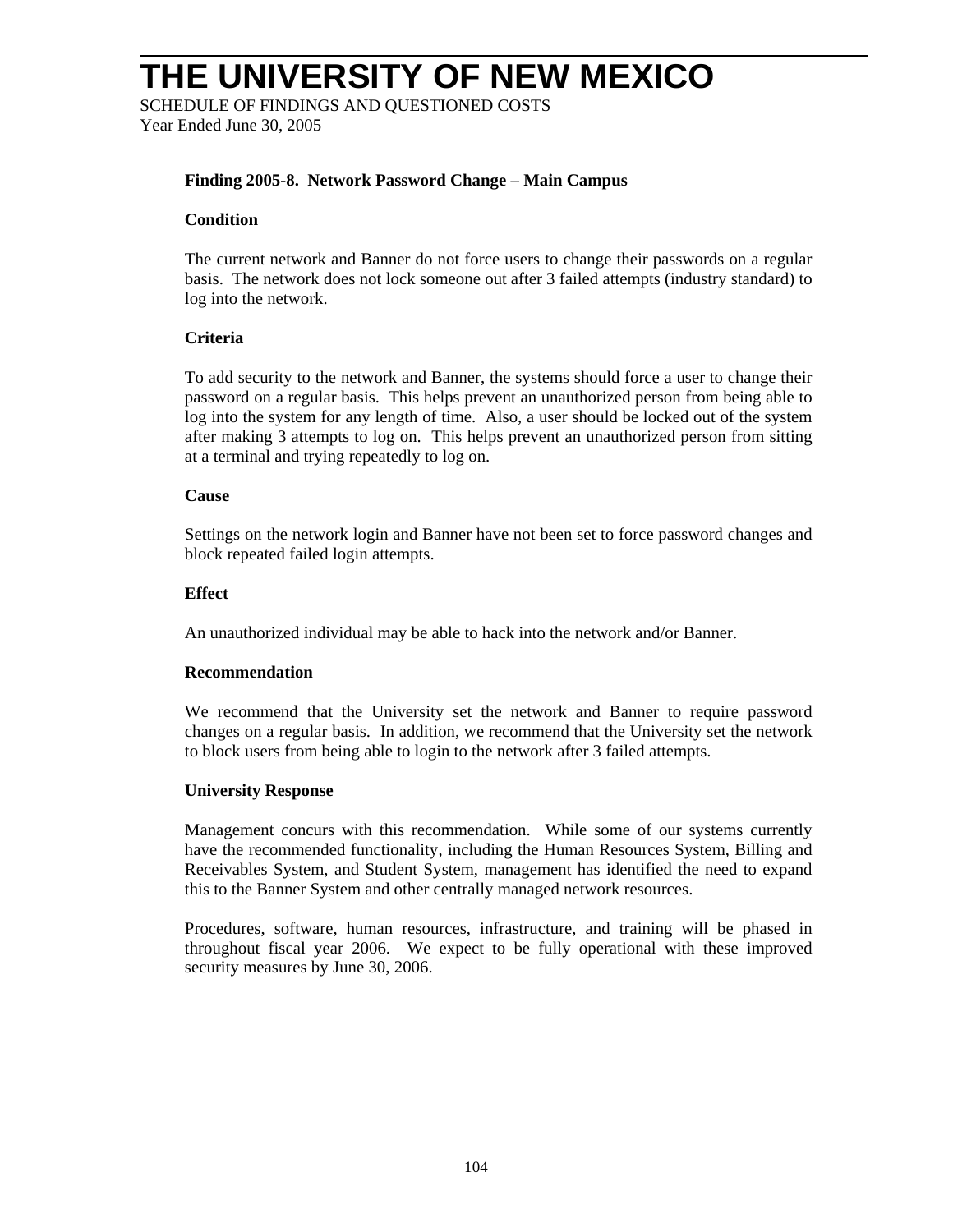SCHEDULE OF FINDINGS AND QUESTIONED COSTS Year Ended June 30, 2005

### **Finding 2005-9. Purchase Approval Policy Violations – UNM Hospital**

#### **Condition**

During fiscal year 2005 there were violations of UNM Hospital's (the Hospital) purchase approval policy. The violations involved a construction project for the Addiction and Substance Abuse Program (ASAP) where purchase requisitions were split into separate vendors and amounts, not alerting management to the total cost of the project. Additionally, there were purchase requisitions unrelated to this construction project that also did not contain the appropriate approvals.

### **Criteria**

The policy states that the CEO must approve all purchase requisitions and special check requests of \$250,000 and above.

### **Effect**

The effect was two-fold:

First, the ASAP construction project for the leasehold improvements of an old warehouse were split into multiple purchase requisitions and in multiple years, therefore a total of \$1.2 million was spent on the project without the recognition of senior management.

Additionally, there were three ASAP purchases requisitions that did not have the appropriate level of approval.

### **Cause**

Management indicated that the failure to get the approval for the entire ASAP project was in part due to the urgent need of ASAP to find and move into a new location upon the expiration of a prior facility lease. Additionally, management indicated that there was some confusion about the landlord being responsible for the improvements as a part of the lease agreement. Finally, because the individual purchase orders were used rather than a master purchase order, the total amount of dollars spent was not monitored.

The cause of the three purchase requisition exceptions was due to a lack of understanding of the Hospital's policy by purchasing staff.

### **Recommendation**

A process that establishes ownership over construction projects in the beginning stages should be developed so that appropriate oversight can be exercised.

The Hospital should also provide for the re-training of purchase department staff on the appropriate approval thresholds, or consider including the appropriate authorities on the purchase requisition form.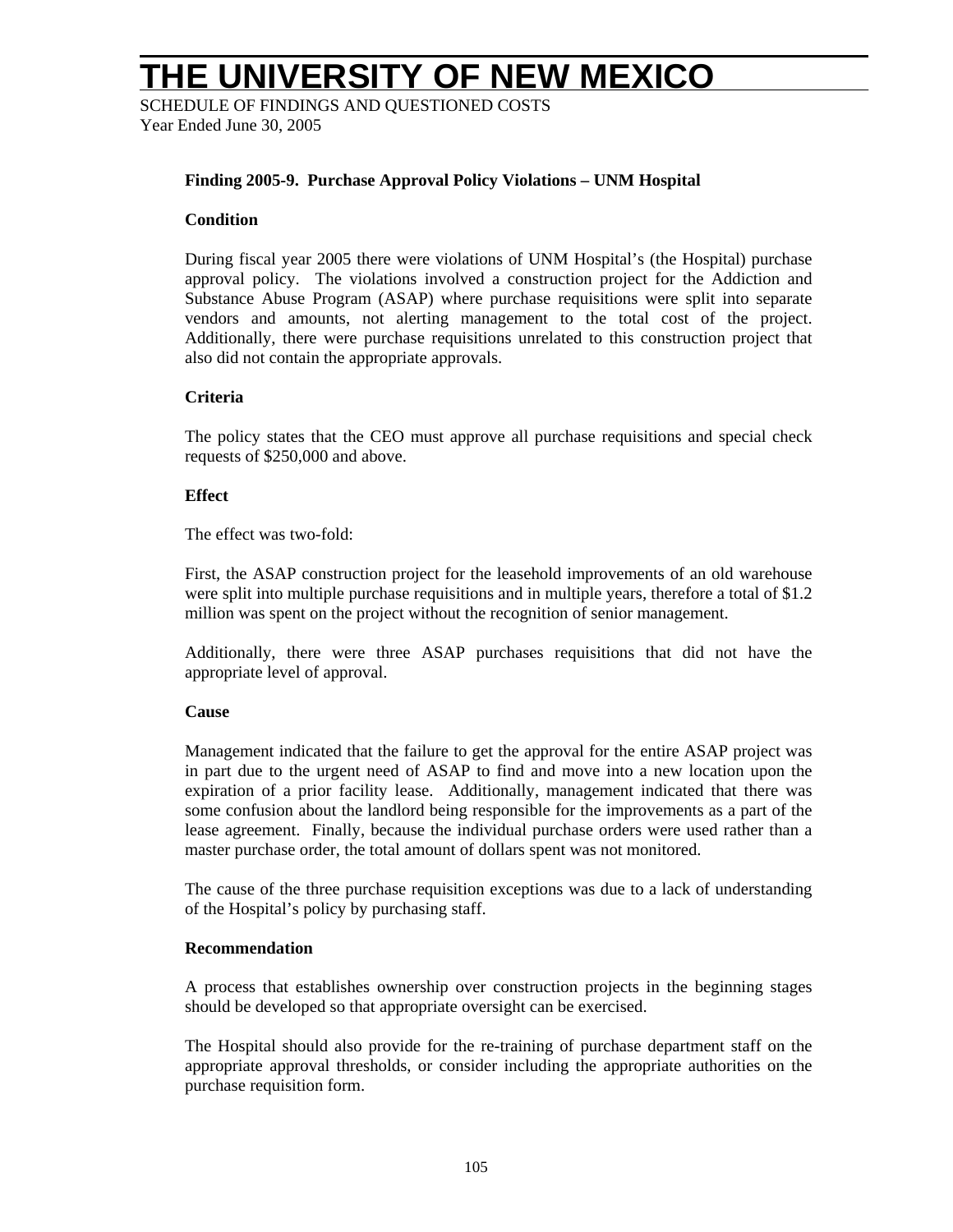SCHEDULE OF FINDINGS AND QUESTIONED COSTS Year Ended June 30, 2005

## **University Response**

Management concurs with this recommendation. The purchasing department is currently developing a matrix to clarify the requirements for signatures and approvals, and to define the steps required for each purchase, including the appropriate signatory thresholds. In addition, a template will be developed to document the purpose and total cost of any major capital equipment purchase or construction project. These capital expenditures will be the responsibility of the Executive Director that oversees the division where the project or purchases are to be completed. Additionally, re-training on the existing purchase approval policy will be provided to both management and purchasing staff.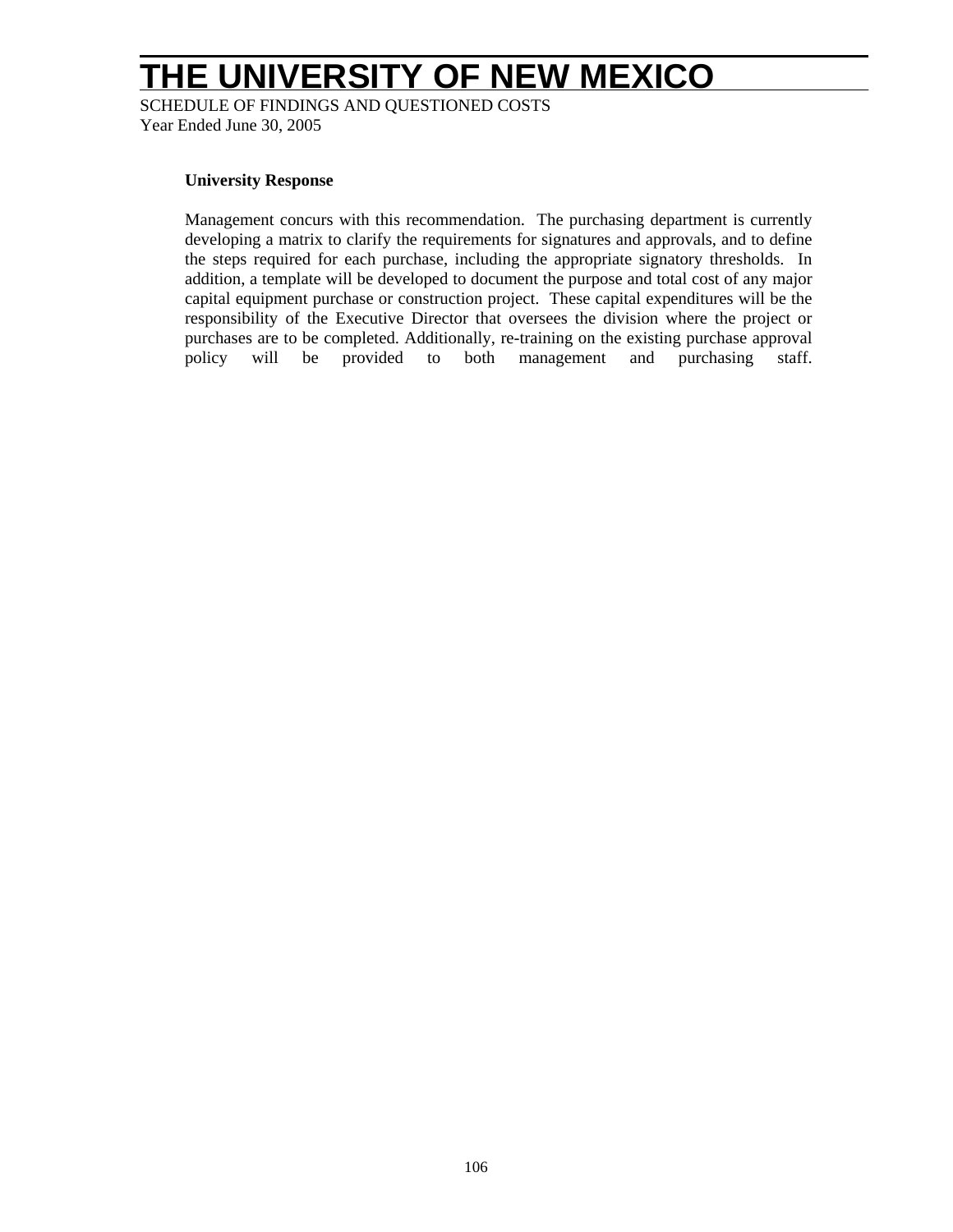SCHEDULE OF FINDINGS AND QUESTIONED COSTS Year Ended June 30, 2005

## **Finding 2005-10. Approval of Changes relating Construction of the Children's Hospital and Critical Care Pavilion – UNM Hospital**

## **Condition**

During 2005 construction began on a new wing of the Hospital, called the Children's Hospital and Critical Care Pavilion. In order to fund this project, the Hospital issued \$192 million of bonds, which are subject to a guarantee by the Department of Housing and Urban Development (HUD). As a part of the monitoring process, the CEO reports the status of the project in a document referred to as the "Project Status Report" on a monthly basis to the Finance and Facilities Committee of the Board of Regents. However, this process does not include a formal approval by the committee for change orders of \$250,000 or greater, extensions to the project completion date or cumulative changes exceeding the contingency budget.

## **Criteria**

Best practices would indicate that the Hospital establish a formal approval process by the Finance and Facilities Committee (and ultimately the Regents) that states thresholds of approval for changes and notification of potential changes to the original agreements to ensure that all changes are properly approved and are appropriately documented.

### **Effect**

A lack of this policy may create future questions over who approved changes in the budget and how any potential cost overruns occurred.

### **Cause**

A lack of this policy may create future questions over who approved changes in the budget and how any potential cost overruns occurred.

### **Recommendation**

The current process for the reporting and approval of change orders should be incorporated into a formal policy and followed. The policy should include a mechanism for the Finance and Facilities Committee to formally review change orders of \$250,000 or greater, extensions to the project completion date, and notification of cumulative change orders that would exceed the contingency budget.

### **University Response**

The University agrees that a formal policy needs to be established for communicating the following situations to the Regents:

- Change orders greater than \$250,000
- Extensions to the project completion date
- Cumulative change orders in excess of the contingency budget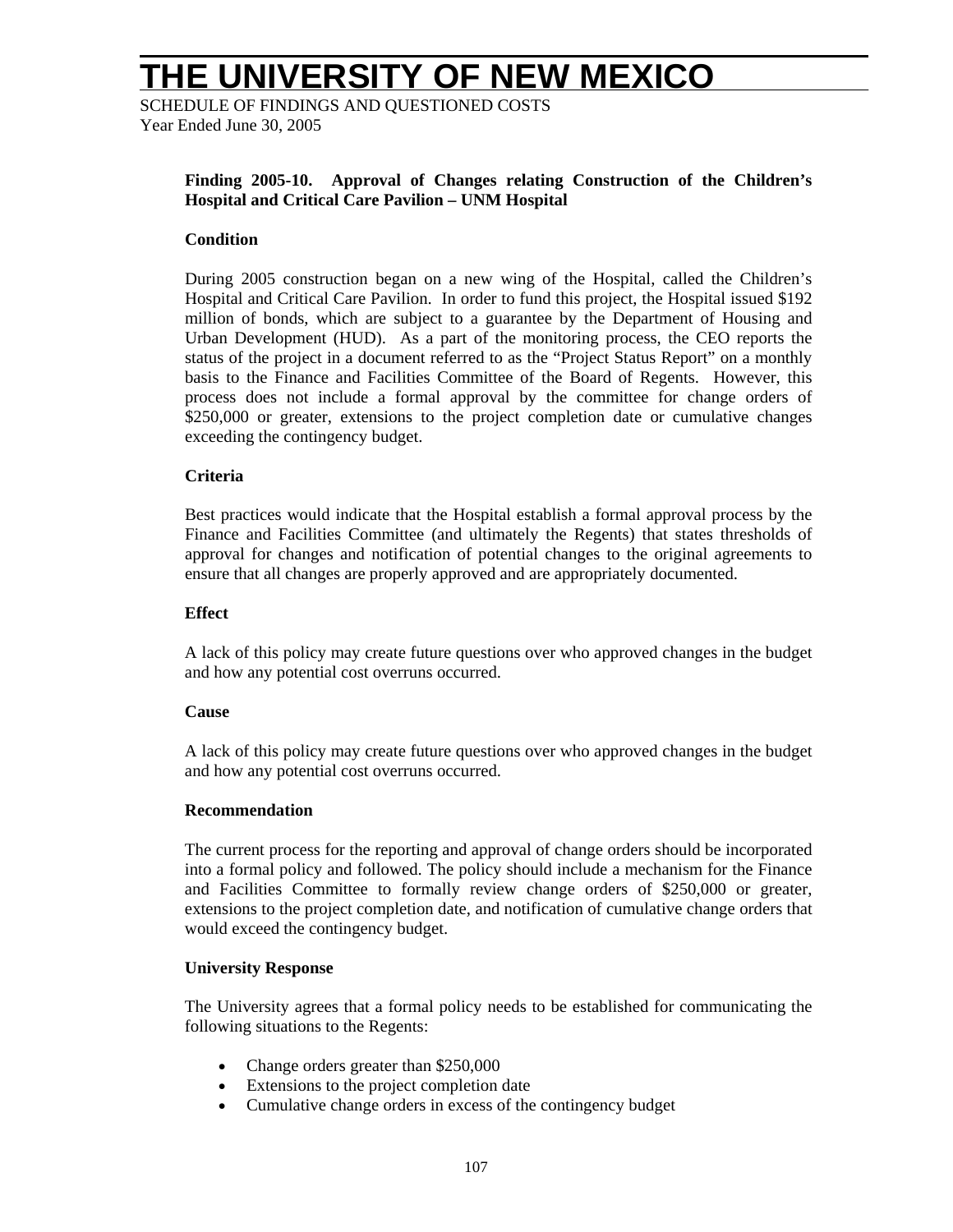SCHEDULE OF FINDINGS AND QUESTIONED COSTS Year Ended June 30, 2005

## **Finding 2005-11. Documentation of Agreements for the University of New Mexico Health Sciences Center – UNM HSC**

## **Condition**

There is no written agreement within the Health Sciences Center regarding the operation and ownership of the Addiction and Substance Abuse Program (ASAP). The record keeping, accounting and cash management of this program is performed by UNM Hospital accounting personnel, with the understanding that operating activities and net assets are owned by the Health Sciences Center. It is unclear which entity is required to absorb the operating results and which entity owns the net assets of ASAP.

## **Criteria**

To avoid conflicts and confusion over how to record inter-entity transactions and to ensure that all transactions are recorded on the appropriate entity, Memorandums of Understanding must be documented and signed by both parties involved.

## **Effect**

The lack of a documented agreement has caused confusion and disagreement regarding the ownership of ASAP revenues, expenses and net assets. As a result, multiple balances have been carried forward with no resolution. This lack of a clear, written agreement exposes the HSC to the possibility that errors will occur and not be detected in the preparation of their financial statements.

### **Cause**

The HSC has a long history of making oral agreements or avoiding resolution of conflicted matters. As a result, older balances have accumulated and there has been no timely resolution.

### **Recommendation**

The HSC should implement a process to document significant transactions in Memorandums of Understanding and resolve any disputed balances in a timely manner.

### **University Response**

Management recognizes the need for documenting significant transactions and is currently working to resolve older balances and to implement a process to resolve any future disputes. Additionally, the HSC is in the process of documenting current transactions between the entities and formalizing a process for future transactions to be documented in Memorandums of Understanding. These processes and policies should be in place by the end of the next fiscal year.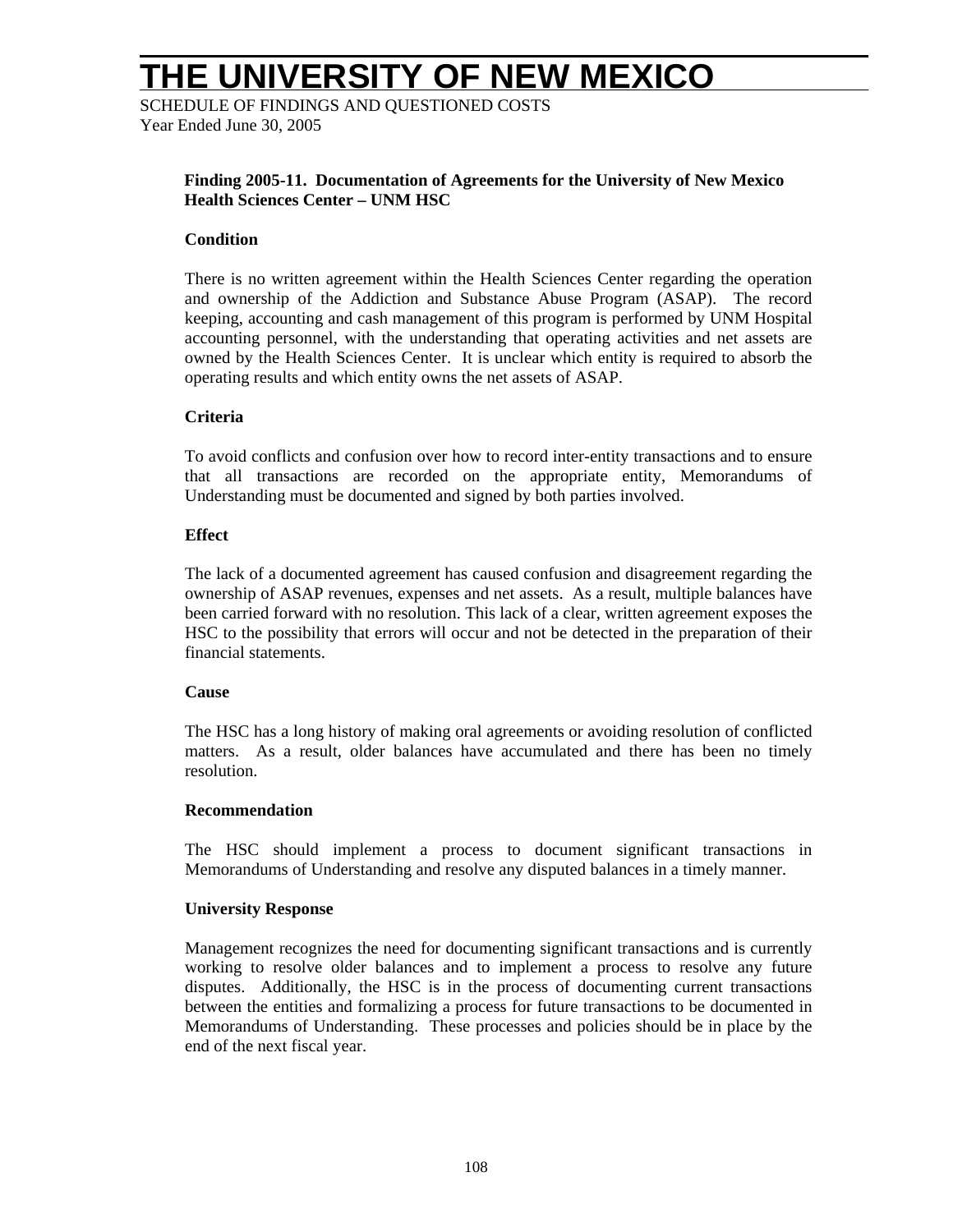SCHEDULE OF FINDINGS AND QUESTIONED COSTS Year Ended June 30, 2005

## **Finding 2005-12. Component Unit – Science & Technology Corporation @ UNM. Segregation Of Duties**

## **Condition**

During our evaluation of internal controls, we noted that the Controller who maintains blank check stock, has the ability to prepare accounts payable checks, and reconciles accounts payable to the general ledger. In addition, the Controller posts journal entries and reconciles the bank account. We also noted both the Controller and Office Manager can access the vendor master file and process and mail disbursements.

## **Criteria**

To maintain the effectiveness of internal controls, access to assets, record keeping and reconciliation should be segregated between different staff.

## **Effect**

There is increased risk that errors or fraud may go undetected.

### **Cause**

Current procedures do not segregate these duties.

### **Recommendation**

To the extent practical, we recommend accounting duties be modified or segregated as follows:

- We recommend bank reconciliations be independently reviewed on a monthly basis, and that independent review should be completed promptly after the receipt of the bank statement. We also recommend that all bank statements be received unopened by someone in authority independent of the preparation and that all cancelled checks be reviewed.
- We recommend that the President review and sign the monthly adjusting journal entries.

### **Component Unit Response**

Management concurs with this recommendation. Monthly bank reconciliations will be reviewed and approved by the President. A new policy will be put into practice whereby the President will open the monthly bank statements and review all cancelled checks.

Effective immediately, the monthly adjusting journal entries prepared by the Controller will be reviewed and approved by the President.

To improve the process of safeguarding assets, separate individuals will perform the following accounts payable related duties effective immediately: changes to the vendor master file will be maintained by the Controller, the preparation of the checks will be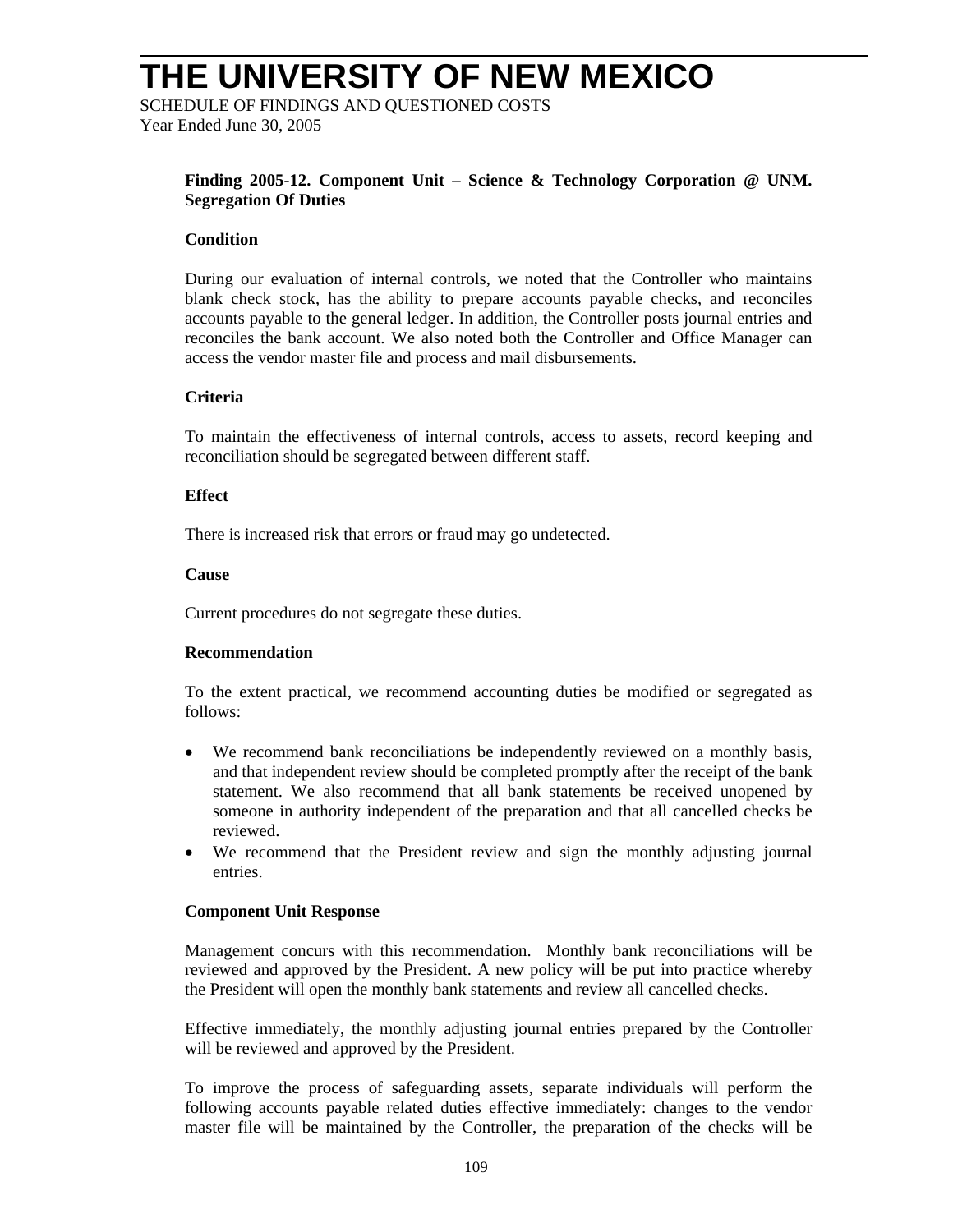SCHEDULE OF FINDINGS AND QUESTIONED COSTS Year Ended June 30, 2005

> performed by the Office Manager, and the Administrative Assistant will mail and distribute the accounts payable checks.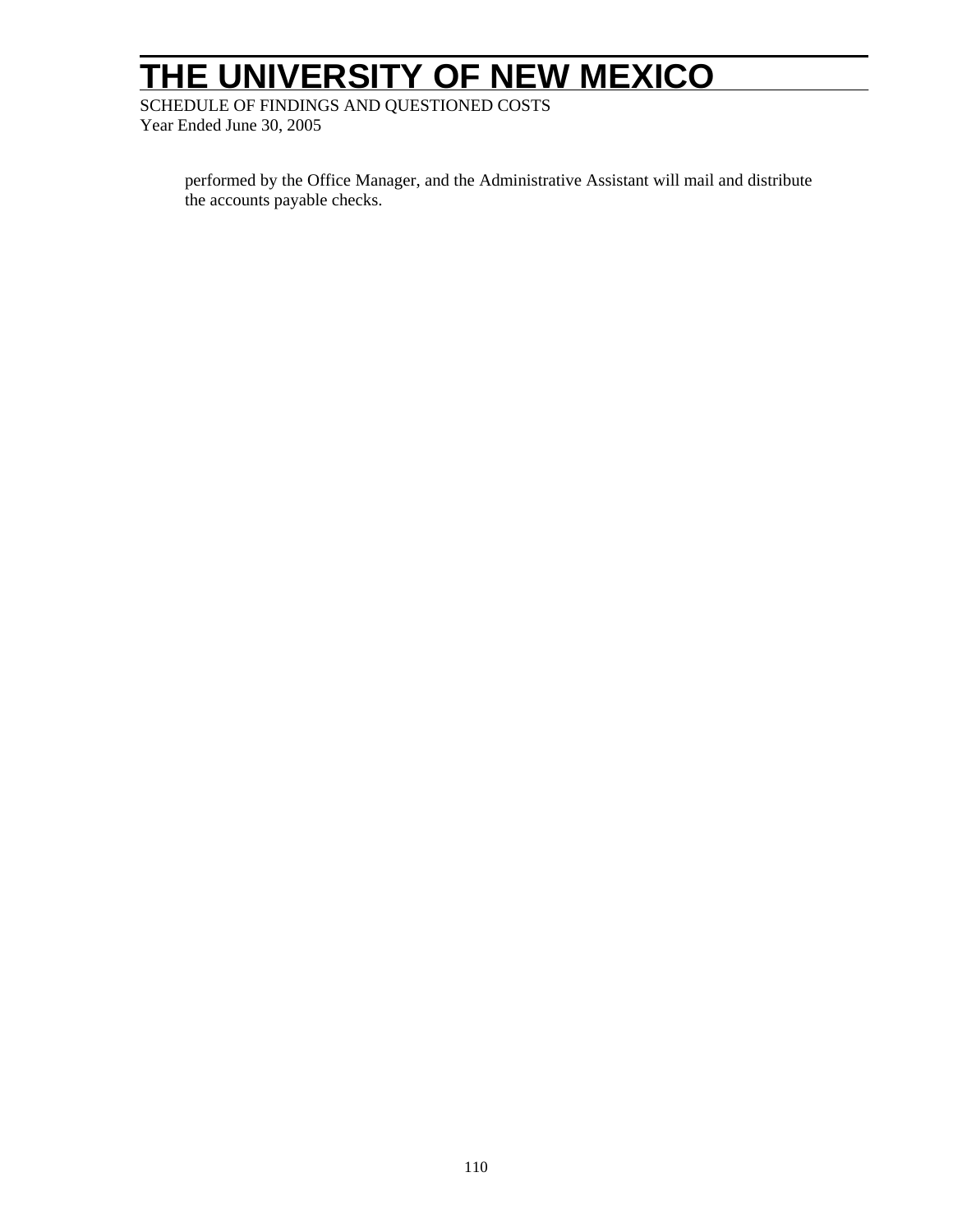## Schedule of Pledged Revenues for the year ended June 30, 2005 Unaudited

|                                                         |    | <b>Tuition</b><br>and Fees |                    | <b>Patient</b><br><b>Services</b> |        | <b>Clinical</b><br><b>Operations</b> |     | <b>Contracts</b><br>and Grants |
|---------------------------------------------------------|----|----------------------------|--------------------|-----------------------------------|--------|--------------------------------------|-----|--------------------------------|
| Revenues                                                | -S | 81,391,085                 | $\mathbb{S}$       | 98,661,956                        | S.     | 342,614,466                          | \$  | 274,217,939                    |
| <b>Excluded Revenues:</b>                               |    |                            |                    |                                   |        |                                      |     |                                |
| <b>State Appropriations</b>                             |    |                            |                    |                                   |        |                                      |     |                                |
| <b>Local Appropriations</b>                             |    |                            |                    |                                   |        |                                      |     |                                |
| <b>Patient Services</b>                                 |    |                            |                    | 98,661,956                        |        |                                      |     |                                |
| <b>Additions to Permanent Endowments</b>                |    |                            |                    |                                   |        |                                      |     |                                |
|                                                         |    |                            |                    |                                   |        |                                      |     |                                |
| <b>Restricted Funds</b>                                 |    | 5,519,507                  |                    |                                   |        |                                      |     |                                |
| Federal Contracts & Grants                              |    |                            |                    |                                   |        |                                      |     | 211,065,113                    |
| State Contracts & Grants                                |    |                            |                    |                                   |        |                                      |     | 22,412,996                     |
| Local Contracts & Grants                                |    |                            |                    |                                   |        |                                      |     | 18,152,073                     |
| <b>Indirect Cost Recovery</b>                           |    |                            |                    |                                   |        |                                      |     | (36,072,140)                   |
| University of New Mexico Hospital                       |    |                            |                    |                                   |        | 289,910,970                          |     |                                |
| University of New Mexico Psychiatric Center             |    |                            |                    |                                   |        | 24,422,185                           |     |                                |
| University of New Mexico Children's Psychiatric Center  |    |                            |                    |                                   |        | 12,280,210                           |     |                                |
| University of New Mexico Young Children's Health Center |    |                            |                    |                                   |        | 942,451                              |     |                                |
| University of New Mexico Carrie Tingley Hospital        |    |                            |                    |                                   |        | 15,058,650                           |     |                                |
| <b>Total Excluded Revenues</b>                          | -S | 5,519,507                  | \$                 | 98,661,956                        | \$     | 342,614,466                          | \$. | 215,558,042                    |
| <b>Pledged Revenues</b>                                 | S  | 75,871,578                 | $\mathbf{\hat{S}}$ |                                   | $-$ \$ | $\overline{\phantom{a}}$             | \$  | 58,659,897                     |

| <b>Resources Available to Cover Debt Service</b>                                                                                   |          | <b>FY05</b>              |
|------------------------------------------------------------------------------------------------------------------------------------|----------|--------------------------|
| <b>Pledged Revenues</b><br>Less FY05 Debt Service                                                                                  | \$.      | 274,014,531              |
| Interest on Debts                                                                                                                  |          | 13, 185, 178             |
| Principal Repayments on Debts                                                                                                      |          | 10,385,000               |
| Excess of Pledged Revenues over Debt Service                                                                                       |          | 250,444,353              |
| Future average annual debt service through year ended June 30, 2033<br>Future highest annual debt service year ended June 30, 2015 | \$<br>\$ | 26,756,848<br>64,744,898 |

See accompanying Independent Auditors' Report.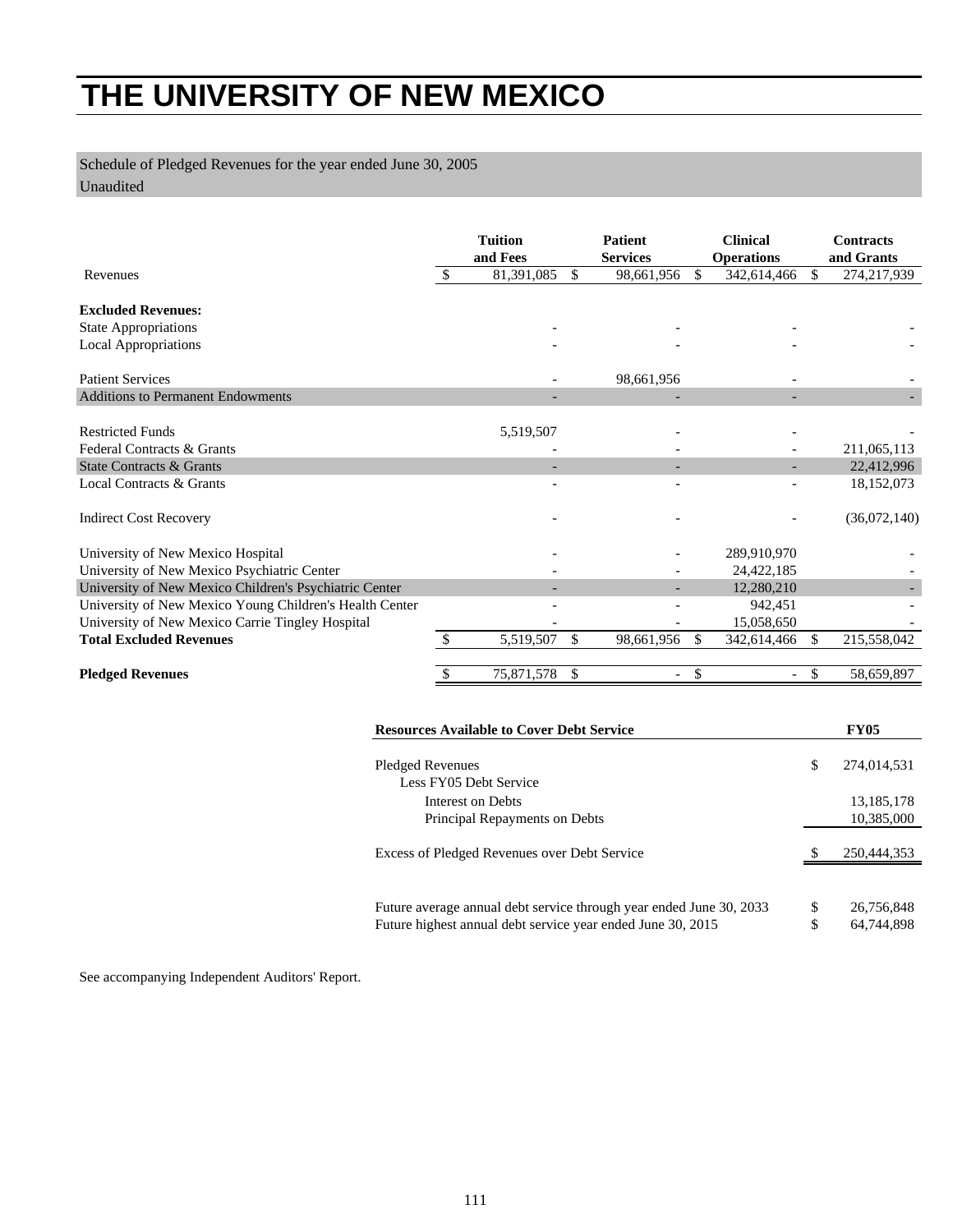## **SCHEDULE 8**

|     | Sales and       |              |                          |              |                    |                                |                                |              |           |              |               |
|-----|-----------------|--------------|--------------------------|--------------|--------------------|--------------------------------|--------------------------------|--------------|-----------|--------------|---------------|
|     | <b>Services</b> |              | <b>Appropriations</b>    |              | <b>Investments</b> | Capital                        | <b>Gifts</b>                   |              | Other     |              | <b>Total</b>  |
| \$  | 92,795,507      | $\mathbb{S}$ | 255,088,365              | $\mathbb{S}$ | 34,988,450         | \$<br>17,770,252               | \$<br>15,050,574               | \$           | 7,351,558 | \$           | 1,219,930,152 |
|     |                 |              |                          |              |                    |                                |                                |              |           |              |               |
|     |                 |              |                          |              |                    |                                |                                |              |           |              |               |
|     |                 |              | 251,940,626              |              |                    |                                |                                |              |           |              | 251,940,626   |
|     |                 |              | 3,147,739                |              |                    |                                |                                |              |           |              | 3,147,739     |
|     |                 |              |                          |              |                    |                                |                                |              |           |              |               |
|     |                 |              |                          |              |                    |                                |                                |              |           |              | 98,661,956    |
|     |                 |              |                          |              |                    |                                |                                |              |           |              |               |
|     |                 |              |                          |              |                    |                                |                                |              |           |              |               |
|     | 4,885,341       |              |                          |              | 1,616,961          | 17,770,252                     |                                |              | 4,200,731 |              | 33,992,792    |
|     |                 |              |                          |              |                    |                                |                                |              |           |              | 211,065,113   |
|     |                 |              |                          |              |                    |                                |                                |              |           |              | 22,412,996    |
|     |                 |              |                          |              |                    |                                |                                |              |           |              | 18,152,073    |
|     |                 |              |                          |              |                    |                                |                                |              |           |              |               |
|     |                 |              |                          |              |                    |                                |                                |              |           |              | (36,072,140)  |
|     |                 |              |                          |              |                    |                                |                                |              |           |              |               |
|     |                 |              |                          |              |                    |                                |                                |              |           |              | 289,910,970   |
|     |                 |              |                          |              |                    |                                |                                |              |           |              | 24,422,185    |
|     |                 |              |                          |              |                    |                                |                                |              |           |              | 12,280,210    |
|     |                 |              |                          |              |                    |                                |                                |              |           |              | 942,451       |
|     |                 |              |                          |              |                    |                                |                                |              |           |              | 15,058,650    |
| -\$ | 4,885,341       | $\mathbb{S}$ | 255,088,365              | \$           | 1,616,961          | \$<br>17,770,252               | \$<br>$\overline{\phantom{0}}$ | \$           | 4,200,731 | \$           | 945,915,621   |
|     |                 |              |                          |              |                    |                                |                                |              |           |              |               |
| \$  | 87,910,166      | \$           | $\overline{\phantom{0}}$ | \$           | 33,371,489         | \$<br>$\overline{\phantom{0}}$ | \$<br>15,050,574               | $\mathbb{S}$ | 3,150,827 | $\mathbb{S}$ | 274,014,531   |